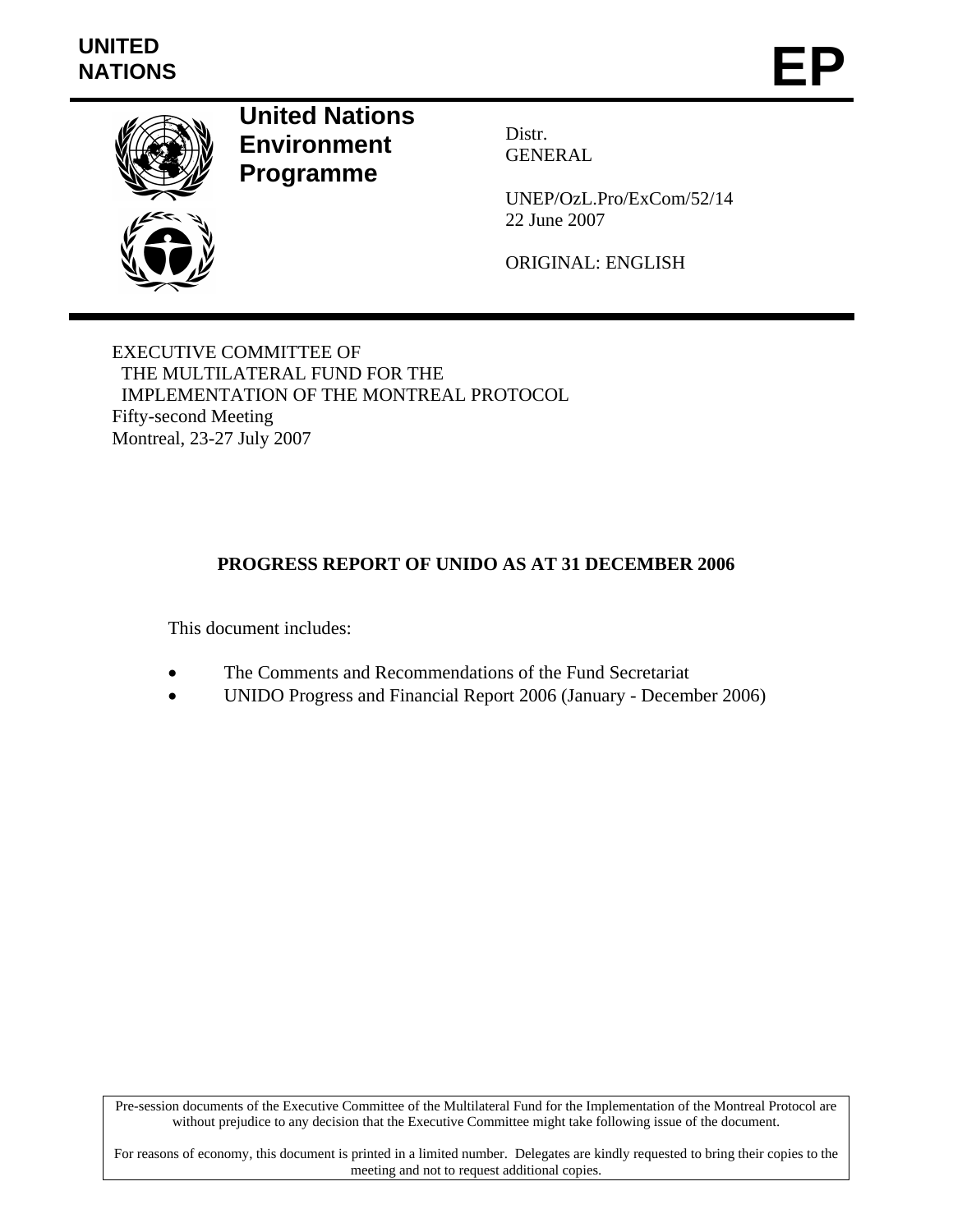# **COMMENTS OF THE FUND SECRETARIAT**

# **Introduction**

1. This document presents the comments and recommendations of the Fund Secretariat on UNIDO's progress report for activities up to 31 December 2006. The progress report is attached.

# **Status of Implementation**

2. During the reporting period (January - December 2006) UNIDO phased out 5,826 ODP tonnes, and disbursed around US \$41.17 million. The Executive Committee approved 24 investment projects in 2006 for implementation by UNIDO, valued at around US \$19.79 million, that should result in the phase-out of 5,305 ODP tonnes, including 2,877 ODP tonnes of production.

3. In 2006 UNIDO completed 28 investment projects. Cumulatively, 85 per cent (449 projects) of the 531 investment projects approved for its implementation were completed by the end of 2006. UNIDO phased out 92 per cent (59,163 ODP tonnes, including 16,661 ODP tonnes of production) of the ODS to be phased out from its portfolio of approved projects (64,066 ODP tonnes, including 17,218 ODP tonnes of production), and by the end of 2006, it had disbursed 84 per cent (US \$350.12 million) of the resources approved for it (US \$417.27 million) by the Executive Committee, excluding agency support costs.

4. UNIDO also completed 17 technical assistance projects, one training project and renewed two institutional strengthening projects in 2006. It is currently implementing 39 multi-year performance-based agreements (MYAs) for which US \$10.59 million were approved in 2006. It plans to submit 12 new agreements in 2007. UNIDO also completed 13 project preparation activities during 2006.

# **Progress at the country level**

5. Annex I provides an assessment, by country, of UNIDO's 2006 activities. UNIDO had planned disbursements in 54 countries and achieved a rate of disbursement of at least 85 per cent in 27 countries. Overall, UNIDO had phased out 5,826 ODP tonnes in 2006 compared with 16,552 ODP tonnes in 2005. The following countries met their phase-out targets as planned: Bosnia and Herzegovina (40 ODP tonnes), China (1,009 ODP tonnes), Georgia (6 ODP tonnes), Islamic Republic of Iran (85 ODP tonnes), Jordan (6 ODP tonnes), Kuwait (64 ODP tonnes), the former Yugoslav Republic of Macedonia (10 ODP tonnes), Morocco (4 ODP tonnes), Romania (92 ODP tonnes), Syrian Arab Republic (51 ODP tonnes), Uganda (6 ODP tonnes), Bolivarian Republic of Venezuela (52 ODP tonnes) and Yemen (0.2 ODP tonnes). The 2006 consumption for all of these countries was reported based on Article 7 data or implementation of country programme data, with the exception of China, Georgia, Islamic Republic of Iran, Romania, Uganda, Bolivarian Republic of Venezuela and Yemen.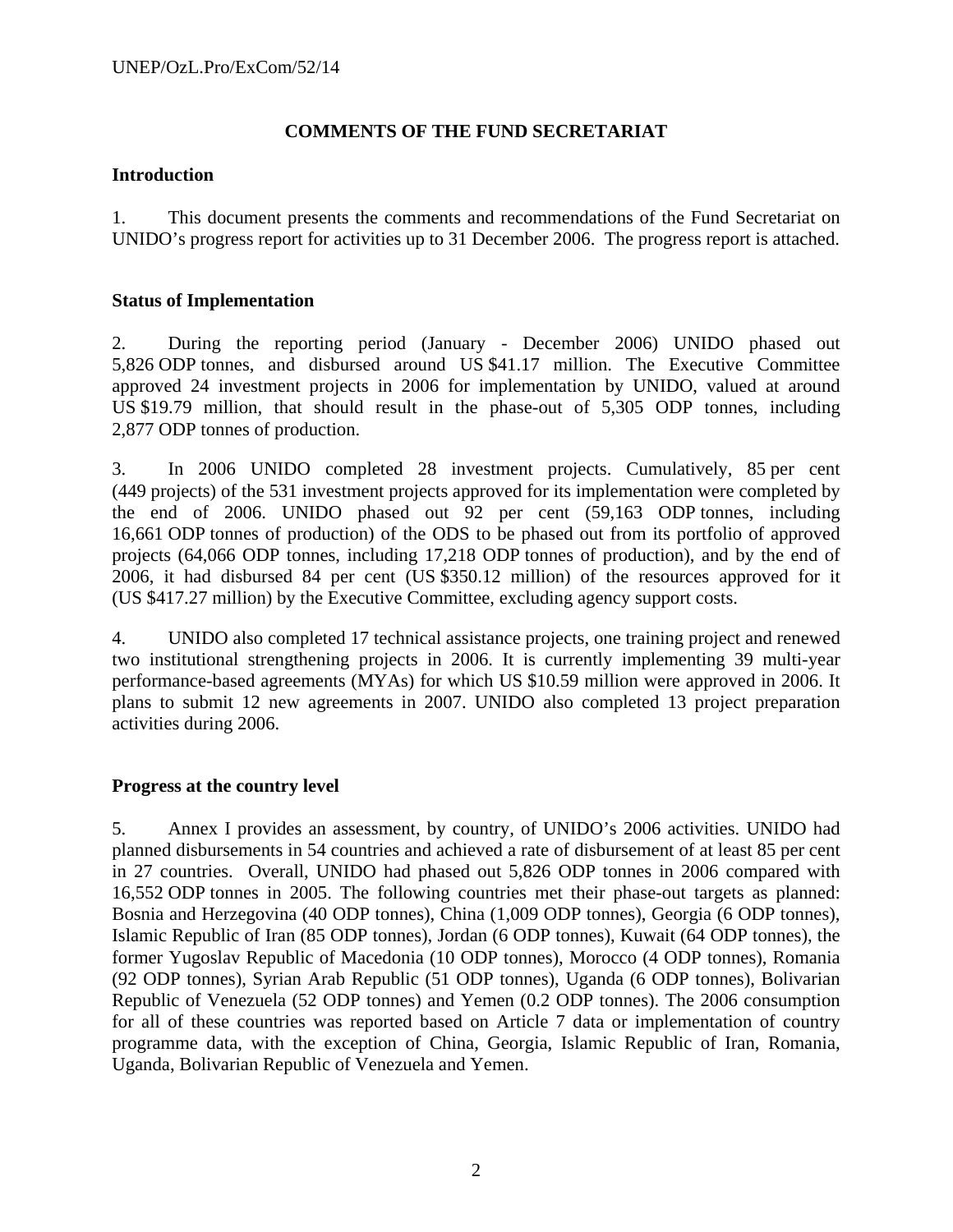6. Implementation delays could have increased net emissions in some countries based on the planned completion dates of activities and the phase-out associated with their approval. Countries that could have had notable net emissions due to delays include:

- Democratic People's Republic of Korea (1,536 ODP tonnes less and 164 per cent disbursed);
- Mexico (857 ODP tonnes less and 130 per cent disbursed);
- Argentina (423 ODP tonnes less and 147 per cent disbursed);
- Jordan (125 ODP tonnes less and 93 per cent disbursed);
- China (99 ODP tonnes less and 53 per cent disbursed);
- Romania (67 ODP tonnes less and 167 per cent disbursed).
- Nigeria (52 ODP tonnes less and 90 per cent disbursed);
- Albania (43 ODP tonnes less were phased out than planned, with 40 per cent of planned disbursements achieved);
- Pakistan (39 ODP tonnes less and 131 per cent disbursed); and
- Algeria (37 ODP tonnes less and 64 per cent disbursed);
- Myanmar (36 ODP tonnes less and 70,600 per cent disbursed);
- Oman (29 ODP tonnes less and 73 per cent disbursed);
- Croatia (28 ODP tonnes less and 102 per cent disbursed);
- Dominican Republic (21 ODP tonnes less and 187 per cent disbursed);
- Côte d'Ivoire (20 ODP tonnes less and 22 per cent disbursed);

7. Of the countries with net emissions due to delays, Bahrain, China, Côte d'Ivoire, Croatia, Dominican Republic, Ethiopia, Indonesia, Democratic People's Republic of Korea, Myanmar, Nigeria, Pakistan and Romania have not reported 2006 data. For countries that have reported data, Table 1 indicates levels of decreases in actual consumption in 2006, despite the fact that there were project delays.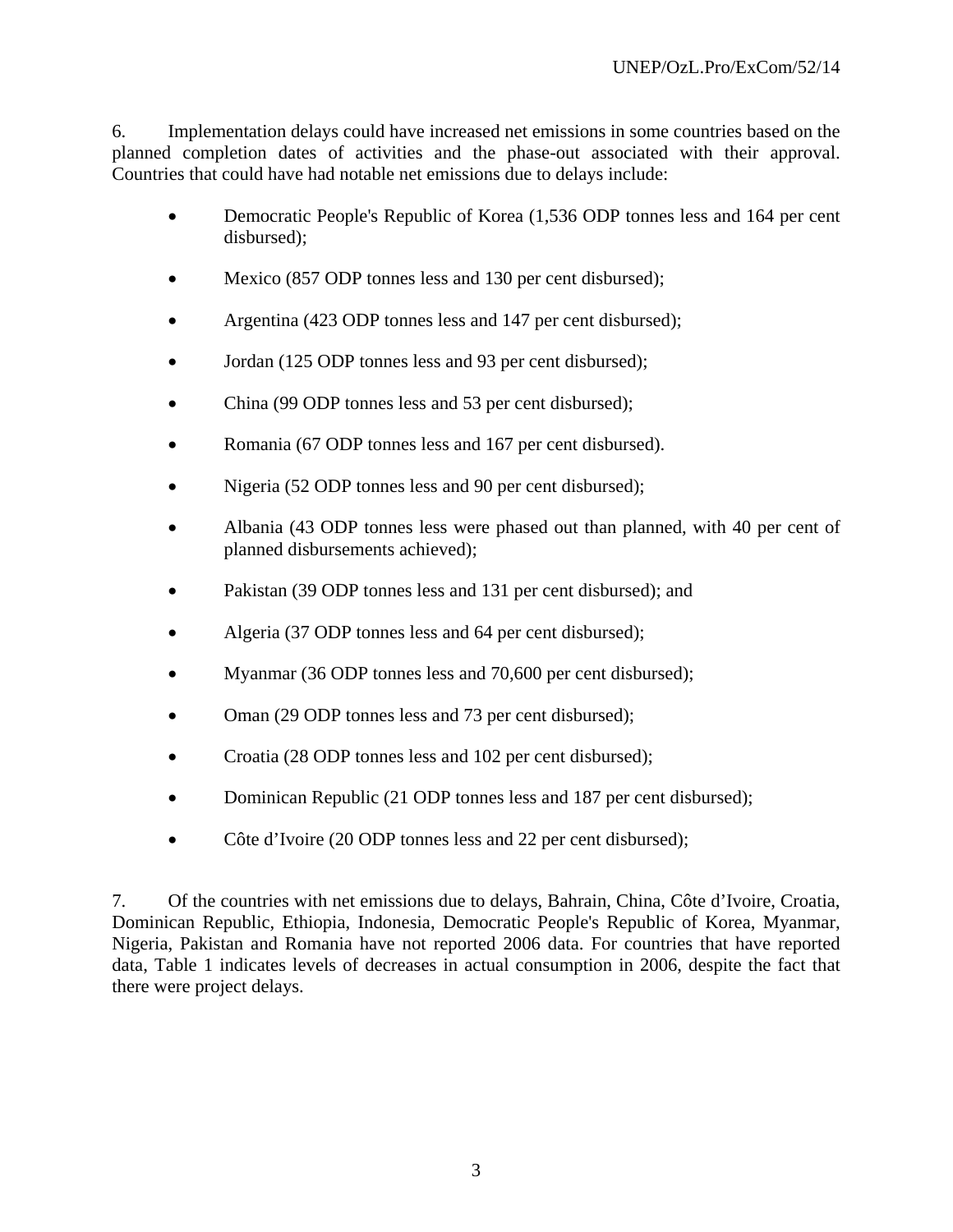# Table 1

| Country   | <b>Decrease in Consumption in 2006</b> |
|-----------|----------------------------------------|
|           | (ODP tonnes)                           |
| Algeria   | 556.4                                  |
| Argentina | 9.2                                    |
| Jordan    | 83.7                                   |
| Mexico    | 2,197.3                                |
| Oman      | 16.                                    |
| Sudan     |                                        |

# **NOTABLE DECREASES IN CONSUMPTION FROM 2005 TO 2006**

8. Based on planned completion dates in the 2005 progress report and the results presented in the 2006 progress report, UNIDO completed 51 per cent of the projects it had planned to complete in 2006 and achieved 57 per cent of the targeted phase-out.

# **Multi-year performance-based agreements**

9. UNIDO included information in its progress report about the 39 MYAs being implemented. The main sources of information on progress in these activities are the annual work programmes and associated progress reports. The annual progress reports provide information on disbursements and on the status of the signing of grant agreements.

# Disbursement for multi-year agreements

10. Out of a balance of US \$74,526,686 in approved funds for ongoing annual tranches of MYAs, UNIDO has disbursed US \$36,622,350 (49 per cent) leaving a balance of US \$37,904,336. Of this balance, US \$14,888,435 (39 per cent) is expected to be disbursed in 2007.

11. With respect to the National Phase-out plan in Romania that was approved in April 2005, only US \$3,207 of the US \$395,800 had been disbursed for the first two tranches (ROM/PHA/45/INV/30 and ROM/PHA/48/34). The delay in disbursements for this project is largely due to the recruitment of staff for the project management unit (PMU). UNIDO indicated that a national regulation had to be modified in order to recruit PMU staff and that the PMU would only be fully operational in 2007. It also indicated that a contract with the NOU was being developed.

12. There has been no disbursement of funds under the ongoing CFC phase-out plan for Serbia (YUG/PHA/43/TAS/23), which was approved in July 2004. This is due largely to the establishment of a PMU and issues related to the separation of Serbia and Montenegro. UNIDO reported that there have been meetings held with both Serbia and Montenegro about the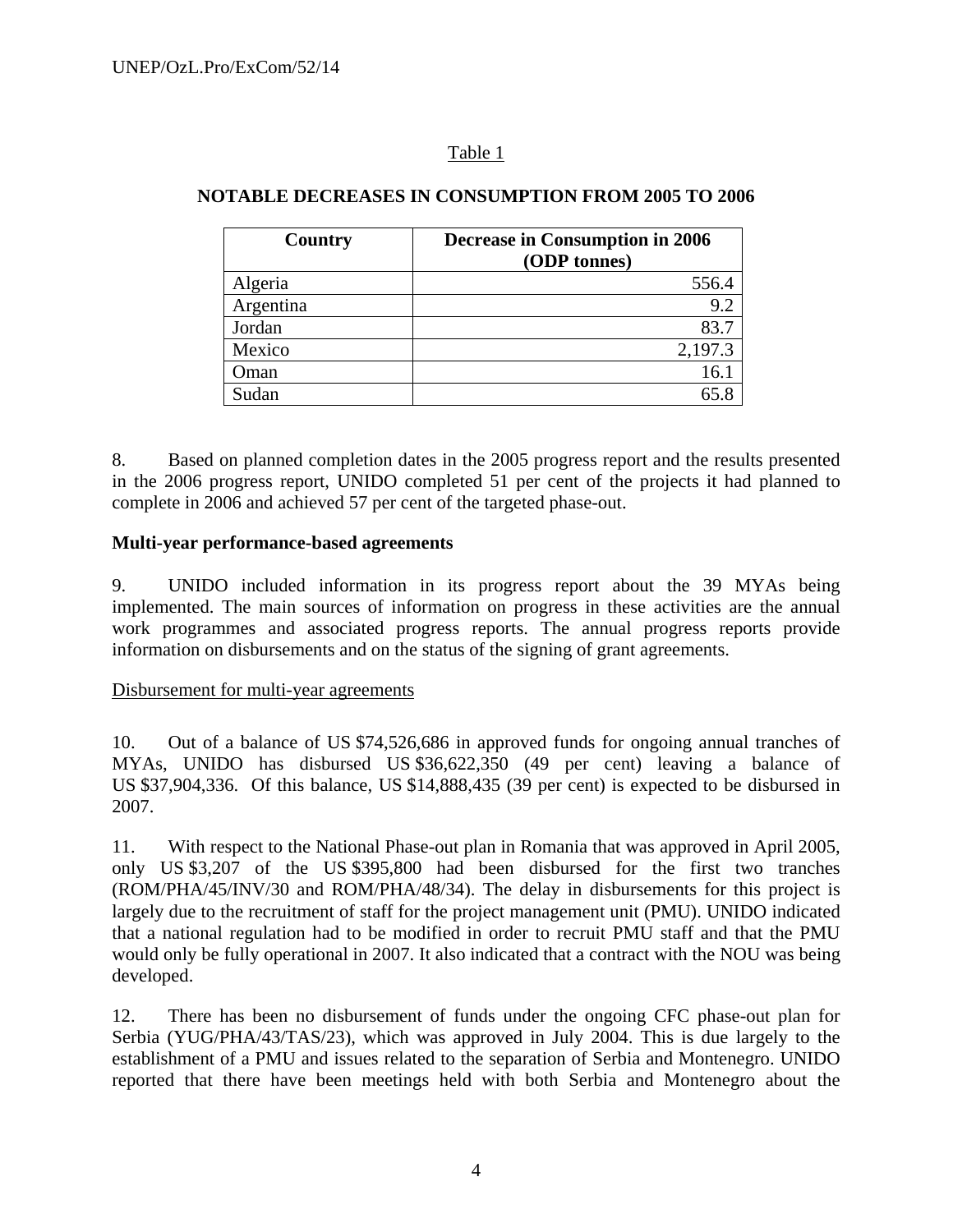implementation of the phase-out plan. UNIDO has issued a purchase order for the aerosol component of the project, for which US \$70,553 has been obligated.

# **Individual projects**

13. This section addresses low levels of reported disbursements, implementation delays, and comments on specific projects that have not yet been classified with implementation delays but appear to have difficulties.

# Low levels of reported disbursements

14. UNIDO indicated disbursement for 20 projects at a level under US \$225, and for 15 projects under US \$55. Although accurate reporting is important, these very low levels of reported disbursements are not an indication of any substantial progress in the implementation of substantive elements of the projects, and furthermore preclude the application of the process to monitor projects with implementation delays under an existing criterion, that there has been no disbursement for 18 months. Therefore, the Executive Committee may wish to consider defining implementation delays due to disbursement as a level of disbursement below 1 per cent of the project budget for the 18 months after project approval.

# Possible delays in project preparation

15. With respect to the People's Republic of China, UNIDO reported that the preparation of a MDI sector plan (CPR/ARS/44/PRP/422) will be ready by mid-2007 for submission to the Executive Committee. The project is planned for completion by July 2007. At the time of reporting, only US \$43 had been disbursed since December 2004, and only US \$69,000 was reported as obligated, which is the same amount that had been reported to be obligated in 2005. UNIDO further advised that a contract had been signed with a national consultancy company in 2006 and that the work is progressing. However, it is unclear whether the project is now expected for submission to the 53<sup>rd</sup> Meeting, and there may be delays in the project preparation of an MDI sector plan.

16. Project preparation for the development of a halon phase-out plan for Kuwait (KUW/HAL/45/PRP/07) was approved in April 2005. As of January 2007, only US \$55 had been disbursed. The project has been delayed due to the lack of agreement to recruit a national expert. UNIDO reported that the NOU has now agreed to recruit a national expert to undertake the halon survey and that the halon phase-out plan will be developed upon receipt of the expert's halon survey report.

17. With respect to Serbia's project preparation for the terminal phase-out in the CTC sector (YUG/SOL/45/PRP/27), UNIDO reported that it had undertaken a mission to discuss the project with the Government of Serbia and that the survey of ODS has started. The project preparation is planned for completion in July 2007. However at the end of May 2007, the survey report had not been submitted to UNIDO. UNIDO requested a formulation mission in April/May 2007 to prepare a proposal but no invitation has been received from the Government of Serbia. It is not clear whether this project preparation will be completed on schedule by July 2007.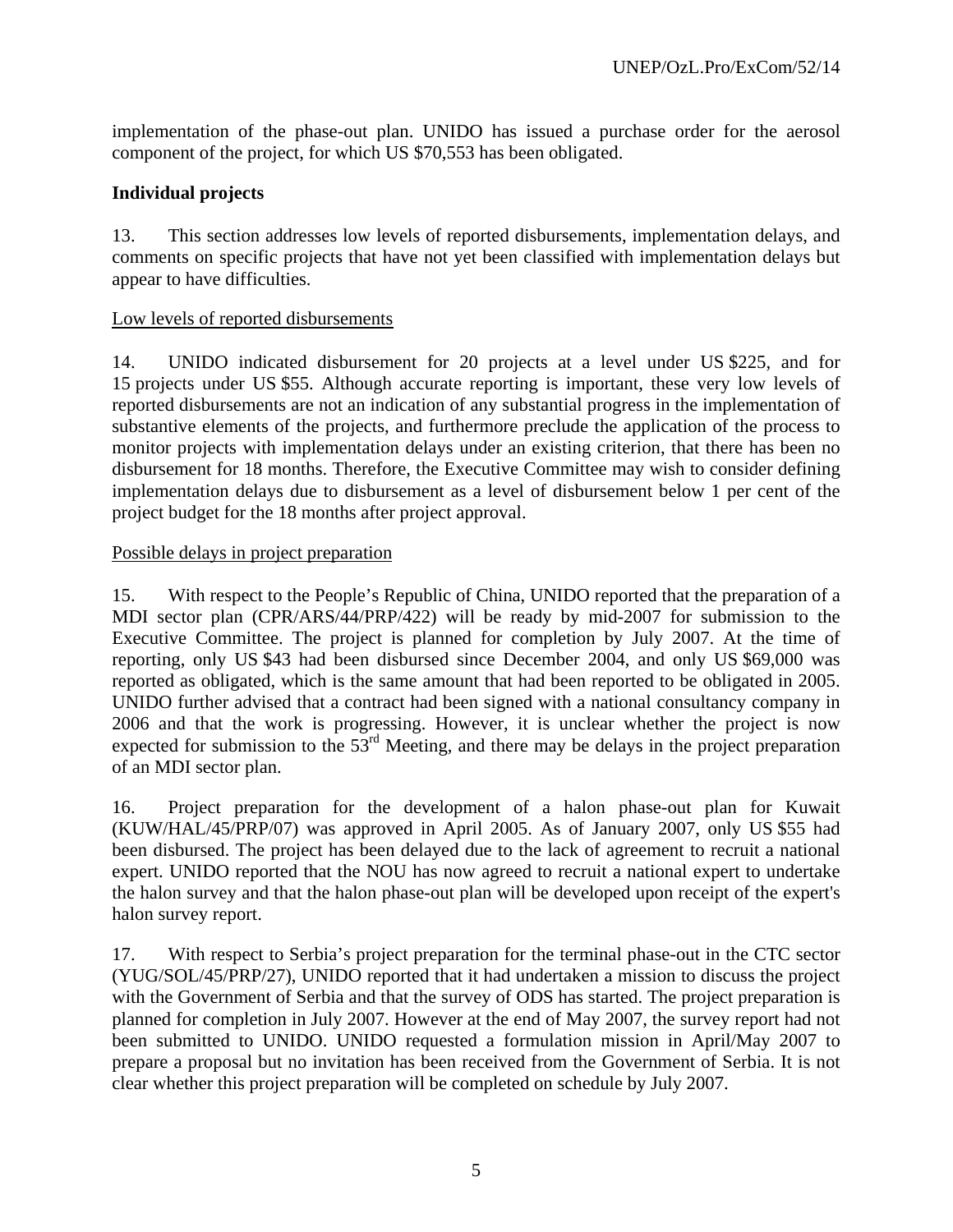18. The Executive Committee may wish to request UNIDO to expedite the completion of the preparation of the MDI sector plan in China (CPR/ARS/44/PRP/422), halon phase-out plan in Kuwait (KUW/HAL/45/PRP/07) and the CTC sector plan in Serbia (YUG/SOL/45/PRP/27).

19. With respect to project preparation for a TPMP in Guinea (GUI/PHA/49/PRP/17) approved in July 2006 and planned to be completed in December 2007, at the time of reporting no funds had been disbursed and no funds obligated. UNIDO reported that the preparation of the TPMP was approved jointly with UNEP, and since the national survey had not yet been provided by UNEP the project could not be finalized. UNIDO indicated that the recruitment of a consultant and a UNIDO mission was planned to finalize the project document once the data are available. The Executive Committee may wish to urge UNEP, in the context of its progress report, to expedite the completion of the survey in Guinea in order to facilitate UNIDO's finalization of its TPMP component.

# Implementation delays

20. There are 15 projects which show implementation delays, after taking into account any projects removed from the list further to decisions of the Executive Committee. Seven of the 15 projects with implementation delays were also classified as having had implementation delays in 2005. In 2006, UNIDO had fewer projects classified with implementation delays than it had in 2005, when 23 projects were classified as such.

# Methyl bromide projects

21. UNIDO is implementing 22 methyl bromide activities including four project preparation activities, four technical assistance projects, and 14 investment projects. Most activities appear to be progressing. The project preparation activities in Algeria and Tunisia are being held open until such time as an appropriate alternative to methyl bromide for high-moisture content dates is found.

# Halon phase-out

22. UNIDO is implementing halon phase-out project in Bosnia and Herzegovina (BHE/HAL/42/TAS/18), Georgia (GEO/HAL/47/TAS/21), Kyrgyzstan (KYR/HAL/48/TAS/12), Libyan Arab Jamahiriya (LIB/HAL/47/TAS/26), Oman (OMA/HAL/46/TAS/12), and Romania (ROM/HAL/50/TAS/37). UNIDO indicated progress on most of these projects.

23. With respect to the halon phase-out project in Bosnia and Herzegovina (BHE/HAL/42/TAS/18) UNIDO advised that only US \$3,449 of the US \$64,600 approved for the project had been disbursed. This project was approved in April 2004. UNIDO informed that the awareness and training workshop had been postponed until February 2007, but that the project was still expected to be completed in October 2007, despite the fact that arrangements had not been completed for the local sub-contractor, and the beneficiary for the halon recycling equipment had not been selected.

24. With respect to Libyan Arab Jamahiriya and the preparation and implementation of a halon phase-out plan (LIB/HAL/47/TAS/26), the Executive Committee requested UNIDO to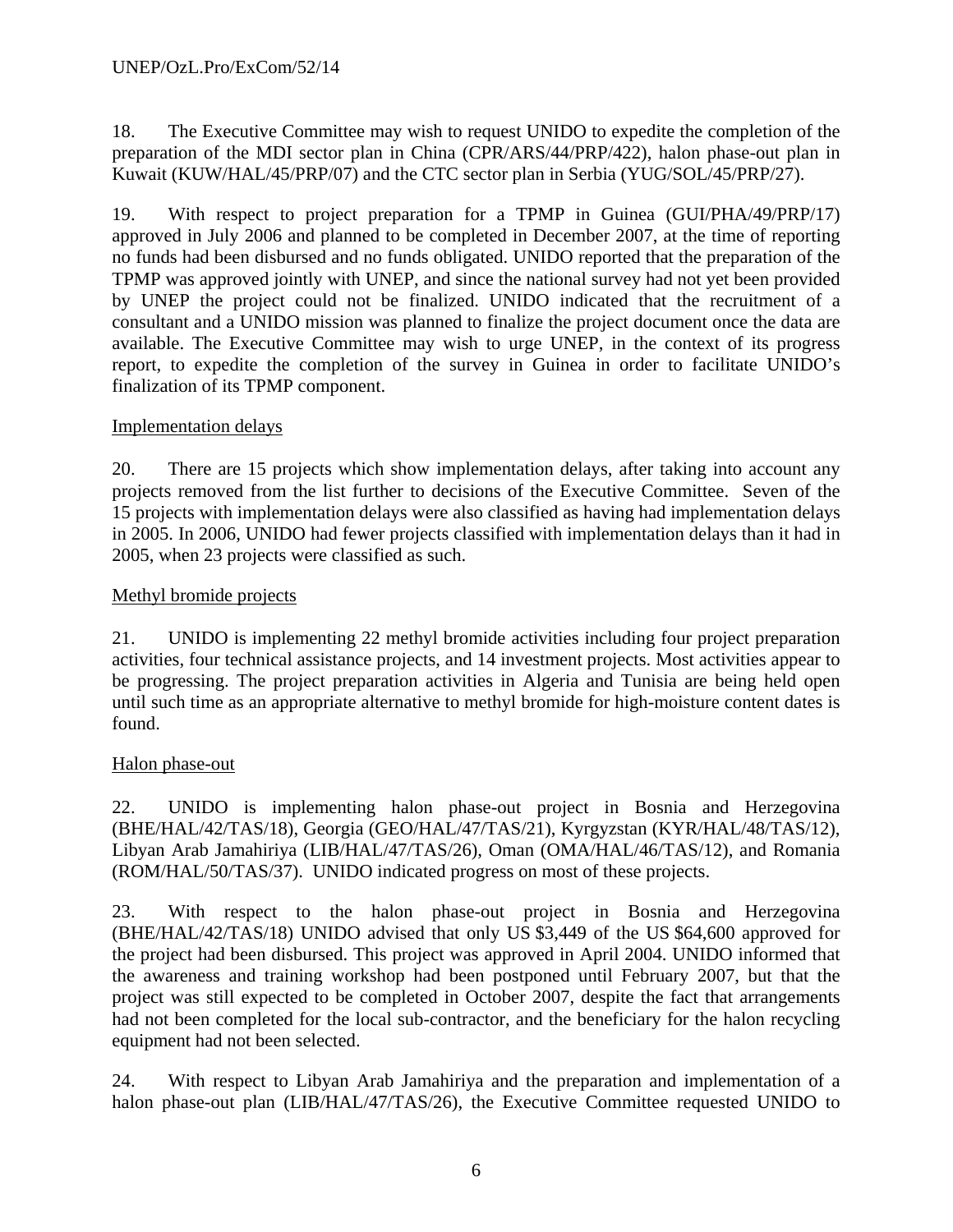provide a plan "to ensure sustainability of the project" for its consideration (decision 47/11). UNIDO reported that US \$43 had been disbursed for this project in advance of acceptance of the required plan. It submitted a plan to the  $51<sup>st</sup>$  Meeting, which was not accepted by the Executive Committee. UNIDO has now submitted another plan for consideration at the  $52<sup>nd</sup>$  Meeting. The Executive Committee may wish to request additional status reports on the halon phase-out project in Bosnia and Herzegovina (BHE/HAL/42/TAS/18) and the preparation and implementation of a halon phase-out plan in Libyan Arab Jamahiriya (LIB/HAL/47/TAS/26).

# Institutional strengthening and refrigerant management plans (RMPs)

25. Institutional strengthening projects and RMPs are not subject to monitoring through implementation delay reports and therefore do not fall under the procedures for project cancellation. The Secretariat reviews progress report database information provided by the agencies to determine if all institutional strengthening units are operational or whether they are experiencing difficulty. Information is also provided in the section on RMPs about the status of projects with conditions of approval.

# *Institutional strengthening*

26. UNIDO is implementing institutional strengthening projects which established NOUs in 10 countries including: Bosnia and Herzegovina, Egypt, Libyan Arab Jamahiriya, The Former Yugoslav Republic of Macedonia, Mexico, Oman, Qatar, Romania, Serbia and Syria. Four of these countries (Bosnia and Herzegovina, Libyan Arab Jamahiriya, Mexico, and Serbia) are subject to decisions of the Parties related to compliance. Bosnia and Herzegovina has complied with its action plan target for 2006 methyl chloroform consumption (0 ODP tonnes) based on a report from UNEP, and its action plan requirement to establish licensing, quotas and a ban on ODS-using equipment, which UNIDO reported have been established. Libyan Arab Jamahiriya is subject to non-compliance in respect of two regulatory actions as well as consumption targets for 2006 for CFCs, halons, and methyl bromide. Implementing agencies have been requested to provide updated information but this information has not been received from the country at this time and country programme data has not been submitted to the Fund Secretariat. Mexico has complied with its action plan target for 2006 CTC consumption (89.54 ODP tonnes) based on the consumption reported in its country programme data (0.49 ODP tonnes). According to UNEP, Serbia has also complied with the requirement to submit outstanding Annex B and Annex E data.

27. UNIDO reported that with respect to the institutional strengthening project in Bosnia and Herzegovina (BHE/SEV/43/INS/19) the project document has still not been signed by the outgoing Government. Upon installation of the new Government in early 2007, preparatory steps have been taken by the Ozone Officer to secure signature of the project document. Despite numerous efforts by both the Ozone Officer and UNIDO, the new Minister has not yet signed the project document.

28. With respect to the creation of a national ozone unit (NOU) in Libyan Arab Jamahiriya (LIB/SEV/32/INS/04), UNIDO reported that the official Ozone Officer had been confirmed, but that the financial arrangements remain the same as for the  $50<sup>th</sup>$  and  $51<sup>st</sup>$  Meetings, due to noncompliance with mandatory reporting requirements. At the 51<sup>st</sup> Meeting, a Special Status Report was required to request the Government of the Libyan Arab Jamahiriya to expedite the financial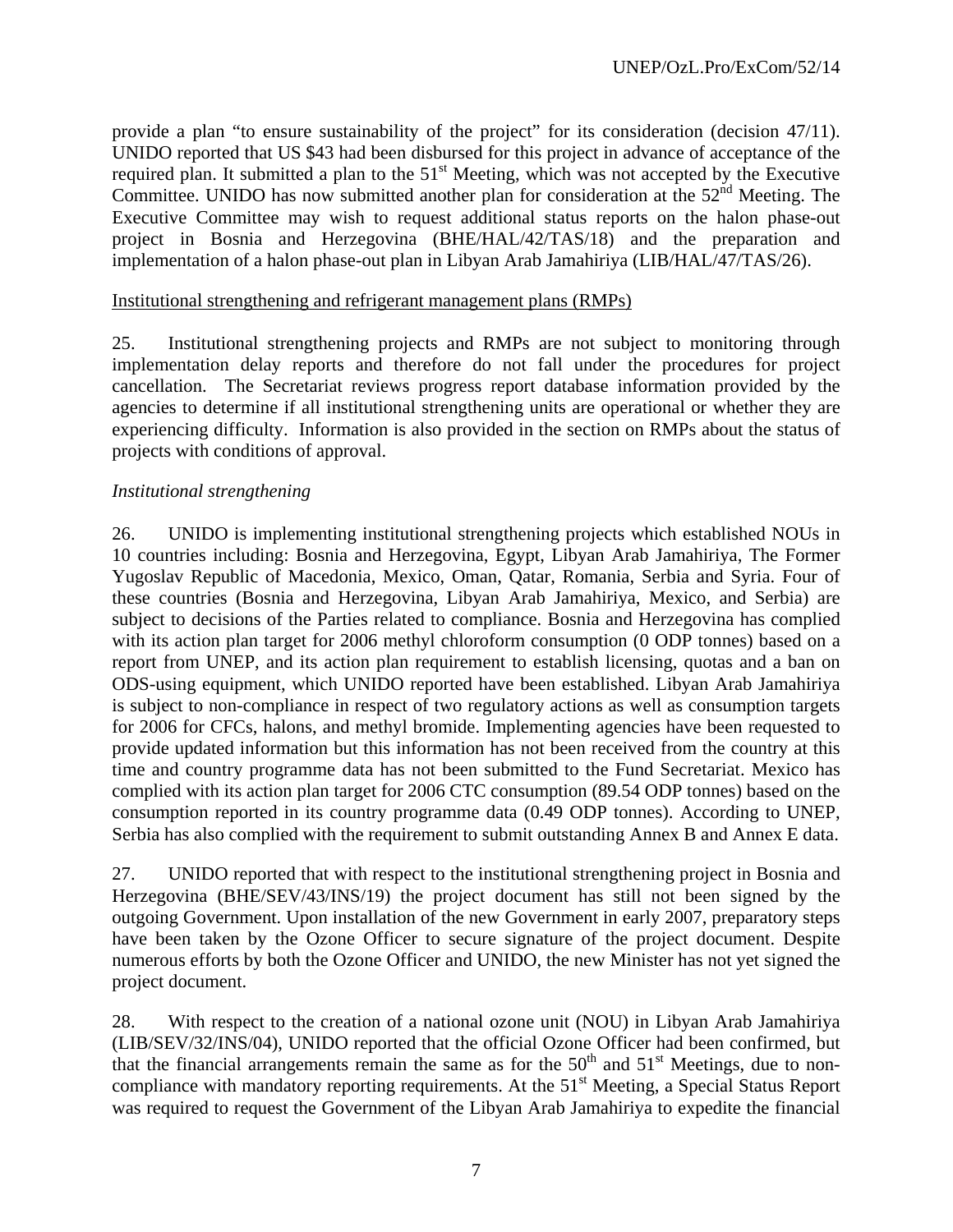arrangements so that the institutional strengthening project could move forward. UNIDO reported that it had received official confirmation from the Director of the NOU in mid-March 2007. A letter setting out the past activities and the present status has been sent by UNIDO to the relevant authorities.

29. The Executive Committee may wish to consider requesting additional status reports on the institutional strengthening projects in Bosnia and Herzegovina (BHE/SEV/43/INS/19) and Libyan Arab Jamahiriya (LIB/SEV/32/INS/04) to be submitted to the  $53<sup>rd</sup>$  Meeting.

# *Refrigerant management plans*

30. UNIDO was the implementing agency for seven RMP activities at the end of 2006, including two monitoring projects, and five multiple components of RMPs. The TPMP for Albania was approved in April 2003 and is planned to be completed in December 2009. To-date, UNIDO has disbursed US \$101,017 of the US \$535,000 approved for the project. The apparent slow disbursement is related to a decision to establish the enabling environment in advance of equipment purchase. The enabling environment would include the development of a reuse scheme, an enforcement mechanism, and a code of practice before purchase and distribution of equipment.

# **RECOMMENDATIONS**

- 31. The Executive Committee may wish to:
	- (a) Note UNIDO's progress report contained in UNEP/OzL.Pro/ExCom/52/14;
	- (b) Define implementation delays due to disbursement as a level of disbursement below 1 per cent of the project budget 18 months after project approval;
	- (c) Request UNIDO to expedite the completion of the preparation of the MDI sector plan in China (CPR/ARS/44/PRP/422), the halon phase-out plan in Kuwait (KUW/HAL/45/PRP/07) and the CTC sector plan in Serbia (YUG/SOL/45/PRP/27);
	- (d) Urge UNEP, in the context of its progress report, to expedite the completion of the national survey for the terminal phase-out management plan (TPMP) in Guinea in order to facilitate UNIDO's finalization of its TPMP component (GUI/PHA/49/PRP/17);
	- (e) Request additional status reports on the following projects to be submitted to the 53<sup>rd</sup> Meeting:
		- (i) Halon phase-out project (BHE/HAL/42/TAS/18) and institutional strengthening (BHE/SEV/43/INS/19) in Bosnia and Herzegovina;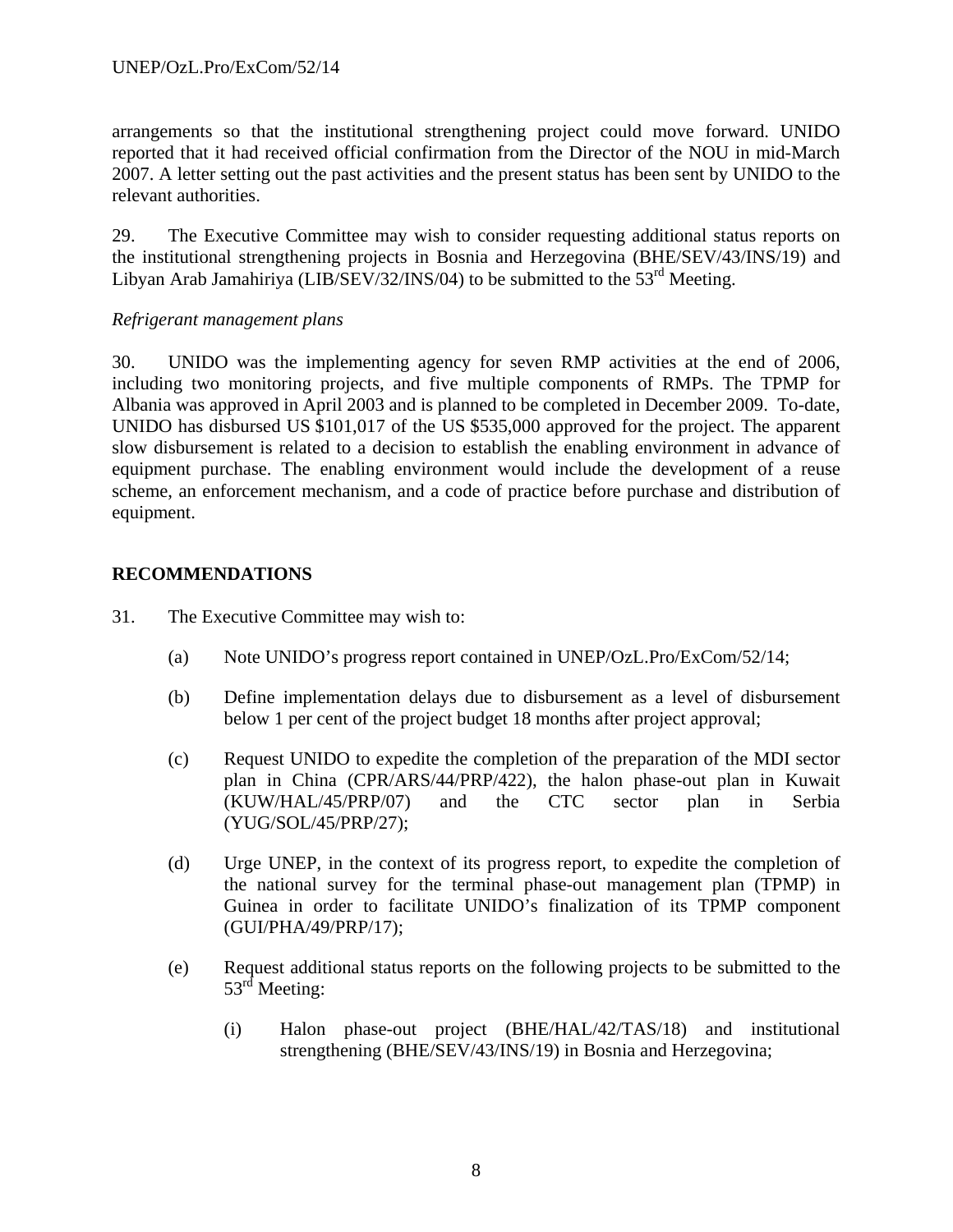- (ii) Halon phase-out plan (LIB/HAL/47/TAS/26) and institutional strengthening (LIB/SEV/32/INS/04) in Libyan Arab Jamahiriya; and
- (f) Note that UNIDO will report to the  $53<sup>rd</sup>$  Meeting on up to 15 projects with implementation delays in 2006 including seven projects that were classified as such in 2005.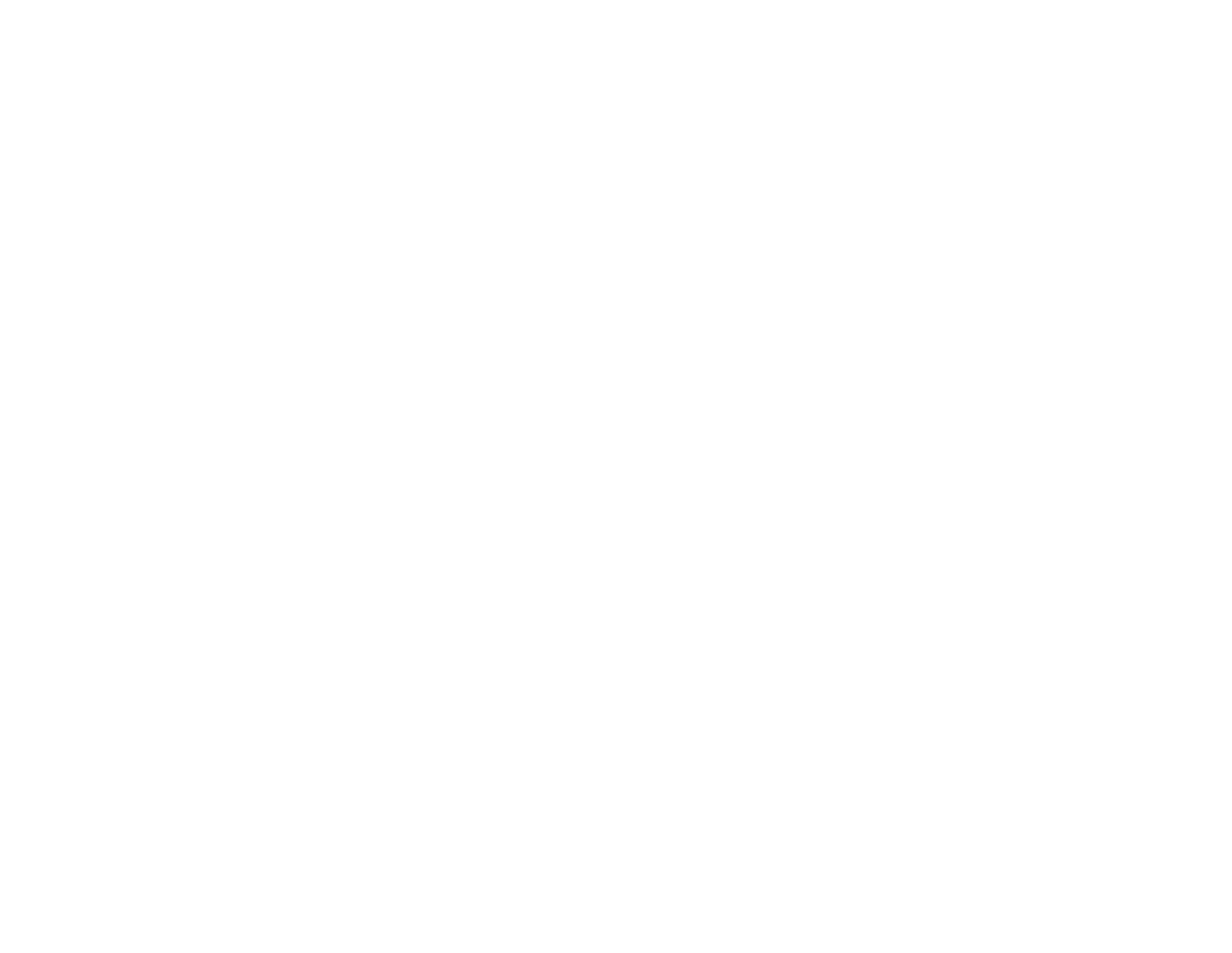## UNEP/OzL.Pro/ExCom/52/14 Annex I

### **Annex I**

# **UNIDO PROJECT IMPLEMENTATION BY COUNTRY**

| Country                             | <b>Phased</b><br>Out in | Percentage<br>of Planned | <b>Estimated</b><br><b>Funds</b> | <b>Funds</b><br><b>Disbursed</b> | Percentage<br>of Funds | Percentage<br>of Planned | <b>Net Emission due</b><br>to delay in 2006 | <b>Net Emission</b><br>due to delay in | Changes in A7 or CP<br>Data (2006Vs2005) |
|-------------------------------------|-------------------------|--------------------------|----------------------------------|----------------------------------|------------------------|--------------------------|---------------------------------------------|----------------------------------------|------------------------------------------|
|                                     | 2006                    | <b>Phase-out</b>         | <b>Disbursed</b>                 | in 2006                          | <b>Disbursed</b>       | <b>Projects</b>          | (actual versus                              | <b>2006 (actual</b>                    |                                          |
|                                     |                         | <b>Achieved</b>          | in 2006                          | (US\$)                           | over                   | Completed                | <b>Revised Planned</b>                      | versus Date of                         |                                          |
|                                     |                         | in 2006                  | (US\$)                           |                                  | <b>Estimation</b>      | in 2006                  | Date of                                     | <b>Completion per</b>                  |                                          |
|                                     |                         |                          |                                  |                                  | in 2006                |                          | Completion)                                 | Proposal)                              |                                          |
| Albania                             | $\boldsymbol{0}$        |                          | 84,955                           | 34,048                           | 40%                    | 0%                       | 43                                          | 43                                     | 0.9                                      |
| Algeria                             | 45                      | 41%                      | 537,495                          | 343,015                          | 64%                    | 0%                       | 37                                          | 37                                     | $-556.4*$                                |
| Argentina                           | 6                       |                          | 385,001                          | 567,820                          | 147%                   | 0%                       | 423                                         | 423                                    | $-9.2$                                   |
| Bahrain                             | $\Omega$                | 0%                       | 15,000                           | 5,940                            | 40%                    | 0%                       |                                             |                                        | No 2006 A7 or CP Data                    |
| <b>Barbados</b>                     | $\theta$                |                          |                                  | 0                                |                        |                          | $\boldsymbol{0}$                            | $\Omega$                               |                                          |
| Benin                               | $\theta$                |                          |                                  | $\Omega$                         |                        |                          | $\theta$                                    | $\Omega$                               |                                          |
| Bosnia and Herzegovina              | 40                      | 103%                     | 428,597                          | 196,500                          | 46%                    | 60%                      | $-35$                                       | $-35$                                  | $-26.3*$                                 |
| <b>Botswana</b>                     | $\Omega$                |                          | $\Omega$                         | $\Omega$                         |                        |                          | $\boldsymbol{0}$                            | $\Omega$                               |                                          |
| <b>Brazil</b>                       | 69                      |                          | 402,879                          | 83,044                           | 21%                    |                          | $\theta$                                    | $\Omega$                               |                                          |
| <b>Burkina Faso</b>                 | $\Omega$                |                          |                                  | 0                                |                        |                          | $\boldsymbol{0}$                            | $\boldsymbol{0}$                       |                                          |
| Burundi                             | $\theta$                | 0%                       | 15,000                           | 11,220                           | 75%                    | 0%                       | $\overline{0}$                              | $\overline{0}$                         |                                          |
| Cambodia                            | $\Omega$                |                          |                                  | 27,173                           | 2717300%               | 100%                     | $\overline{0}$                              | $\Omega$                               |                                          |
| Cameroon                            | 106                     |                          | 7,802                            | 94,317                           | 1209%                  | 100%                     | $-10$                                       | $-10$                                  | No 2006 A7 or CP Data                    |
| China                               | 1,009                   | 100%                     | 6,143,713                        | 3,263,785                        | 53%                    | 50%                      | 99                                          | 99                                     | No 2006 A7 or CP Data                    |
| Colombia                            | $\Omega$                |                          |                                  | $\Omega$                         |                        |                          | $\boldsymbol{0}$                            | $\overline{0}$                         |                                          |
| Democratic Republic of the<br>Congo | $\Omega$                |                          | 25,000                           | 12,165                           | 49%                    | 0%                       | $\Omega$                                    | $\Omega$                               |                                          |
| Cote D'Ivoire                       | $\mathbf{0}$            | 0%                       | 122,344                          | 26,884                           | 22%                    | 0%                       | 20                                          | 20                                     | No 2006 A7 or CP Data                    |
| Croatia                             | 3                       | 12%                      | 179,499                          | 182,964                          | 102%                   | 67%                      | $\overline{28}$                             | 28                                     | No 2006 A7 or CP Data                    |
| Cuba                                | 8                       |                          | 101,000                          | 59,537                           | 59%                    |                          | $\overline{0}$                              | $\Omega$                               |                                          |
| Dominican Republic                  | 20                      | 49%                      | 150,000                          | 280,213                          | 187%                   | 0%                       | 21                                          | 21                                     | No 2006 A7 or CP Data                    |
| Ecuador                             | 0                       |                          |                                  | $\Omega$                         |                        |                          | $\overline{0}$                              | $\boldsymbol{0}$                       |                                          |
| Egypt                               | 240                     | 96%                      | 1,736,043                        | 1,750,706                        | 101%                   | 0%                       | $-107$                                      | $-107$                                 | $-257.0$                                 |
| El Salvador                         | $\Omega$                |                          | 40,000                           | 18,625                           | 47%                    | 0%                       | $\theta$                                    | $\Omega$                               |                                          |
| Ethiopia                            | $\mathbf{0}$            | $0\%$                    |                                  | $-3,068$                         | -306800%               | 0%                       | 3                                           | $\mathfrak{Z}$                         | No 2006 A7 or CP Data                    |
| Gambia                              | $\boldsymbol{0}$        |                          |                                  | $\Omega$                         |                        |                          | $\overline{0}$                              | $\Omega$                               |                                          |
| Georgia                             | 6                       | 100%                     | 117,200                          | 88,186                           | 75%                    | 100%                     | $-2$                                        | $-2$                                   | No 2006 A7 or CP Data                    |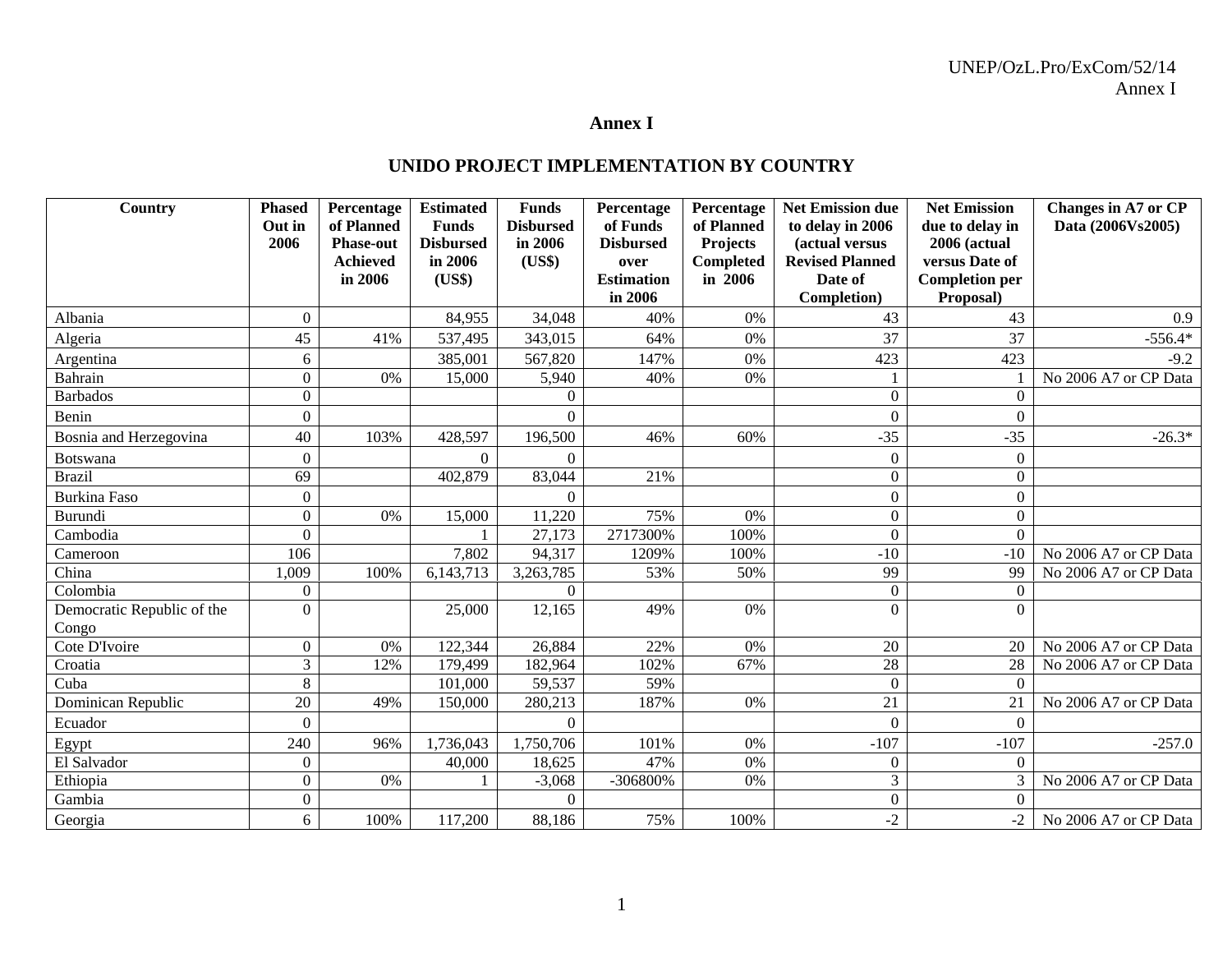# UNEP/OzL.Pro/ExCom/52/14 Annex I

| Country                                      | <b>Phased</b><br>Out in | Percentage<br>of Planned | <b>Estimated</b><br><b>Funds</b> | <b>Funds</b><br><b>Disbursed</b> | Percentage<br>of Funds       | Percentage<br>of Planned | <b>Net Emission due</b><br>to delay in 2006 | <b>Net Emission</b><br>due to delay in | Changes in A7 or CP<br>Data (2006Vs2005) |
|----------------------------------------------|-------------------------|--------------------------|----------------------------------|----------------------------------|------------------------------|--------------------------|---------------------------------------------|----------------------------------------|------------------------------------------|
|                                              | 2006                    | <b>Phase-out</b>         | <b>Disbursed</b>                 | in 2006                          | <b>Disbursed</b>             | <b>Projects</b>          | (actual versus                              | 2006 (actual                           |                                          |
|                                              |                         | <b>Achieved</b>          | in 2006                          | (US\$)                           | over                         | Completed                | <b>Revised Planned</b>                      | versus Date of                         |                                          |
|                                              |                         | in 2006                  | (US\$)                           |                                  | <b>Estimation</b><br>in 2006 | in 2006                  | Date of<br>Completion)                      | <b>Completion per</b><br>Proposal)     |                                          |
| Global                                       | $\Omega$                |                          | 46,000                           | 39,229                           | 85%                          | 100%                     | $\overline{0}$                              | $\overline{0}$                         |                                          |
| Guatemala                                    | 25                      |                          | 151,991                          | 331,874                          | 218%                         |                          | $-2$                                        | $-2$                                   | $-230.9$                                 |
| Guinea                                       | $\mathbf{0}$            |                          |                                  | $\overline{0}$                   |                              |                          | $\overline{0}$                              | $\overline{0}$                         |                                          |
| Guyana                                       | $\boldsymbol{0}$        |                          |                                  | $\Omega$                         |                              |                          | $\overline{0}$                              | $\overline{0}$                         |                                          |
| Honduras                                     | $\Omega$                |                          | 5,913                            | 7,480                            | 127%                         |                          | $\theta$                                    | $\Omega$                               |                                          |
| India                                        | 669                     | 80%                      | 1,887,662                        | 1,363,623                        | 72%                          | 33%                      | $-109$                                      | $-109$                                 | No 2006 A7 or CP Data                    |
| Indonesia                                    | $\boldsymbol{0}$        |                          | 1,027,746                        | 1,037,258                        | 101%                         |                          | 18                                          | 18                                     | No 2006 A7 or CP Data                    |
| Iran (Islamic Republic of)                   | 85                      | 100%                     | 1,488,009                        | 1,301,320                        | 87%                          | 40%                      | $-391$                                      | $-503$                                 | No 2006 A7 or CP Data                    |
| Jamaica                                      | $\mathbf{0}$            |                          |                                  | $\Omega$                         |                              |                          | $\overline{0}$                              | $\overline{0}$                         |                                          |
| Jordan                                       | 6                       | 100%                     | 67,210                           | 62,752                           | 93%                          | 100%                     | 125                                         | 125                                    | $-83.7$                                  |
| Kenya                                        | $\overline{0}$          |                          |                                  | $\Omega$                         |                              |                          | $\Omega$                                    | $\Omega$                               |                                          |
| Democratic People's                          | 2,530                   | 0%                       | 2,016,711                        | 3,311,076                        | 164%                         | 20%                      | 1,536                                       | 291                                    | No 2006 A7 or CP Data                    |
| Republic of Korea                            |                         |                          |                                  |                                  |                              |                          |                                             |                                        |                                          |
| Kuwait                                       | 64                      | 100%                     | 199,990                          | 107,364                          | 54%                          | 50%                      | $-87$                                       | $-87$                                  | 19.2                                     |
| Kyrgyzstan                                   | $\boldsymbol{0}$        |                          |                                  | 1,542                            |                              |                          | $\overline{0}$                              | $\overline{0}$                         |                                          |
| Lebanon                                      | $\boldsymbol{0}$        |                          | 280,620                          | 109,870                          | 39%                          |                          | $\overline{0}$                              | $\overline{0}$                         |                                          |
| Libyan Arab Jamahiriya                       | $\mathbf{0}$            |                          | 1,280,698                        | 576,464                          | 45%                          | 50%                      | $\boldsymbol{0}$                            | $\mathbf{0}$                           |                                          |
| The Former Yugoslav<br>Republic of Macedonia | 10                      | 100%                     | 203,365                          | 197,140                          | 97%                          | 100%                     | $-2$                                        | $-2$                                   | $-4.6$                                   |
| Madagascar                                   | $\Omega$                |                          | 39,954                           | 31,873                           | 80%                          | 100%                     | $\overline{0}$                              | $\Omega$                               |                                          |
| Malaysia                                     | $\boldsymbol{0}$        |                          |                                  | $\overline{0}$                   |                              |                          | $\overline{0}$                              | $\overline{0}$                         |                                          |
| Mali                                         | $\mathbf{0}$            |                          |                                  | $\Omega$                         |                              |                          | $\overline{0}$                              | $\overline{0}$                         |                                          |
| Mexico                                       | $\overline{27}$         |                          | 11,512,246                       | 14,986,389                       | 130%                         | 67%                      | 857                                         | 857                                    | $-2,197.3$                               |
| Republic of Moldova                          | $\boldsymbol{0}$        |                          | 20,000                           | 5,824                            | 29%                          | 100%                     | $\boldsymbol{0}$                            | $\mathbf{0}$                           |                                          |
| Morocco                                      | $\overline{4}$          | 100%                     | 1,714,637                        | 1,254,081                        | 73%                          | 100%                     | $\overline{0}$                              | $\overline{0}$                         |                                          |
| Mozambique                                   | $\mathbf{0}$            |                          |                                  | $\Omega$                         |                              |                          | $\Omega$                                    | $\Omega$                               |                                          |
| Myanmar                                      | $\mathbf{0}$            |                          |                                  | 706                              | 70600%                       |                          | $\overline{36}$                             | 36                                     | No 2006 A7 or CP Data                    |
| Nicaragua                                    | $\boldsymbol{0}$        |                          | 30,000                           | 18,866                           | 63%                          | 100%                     | $\overline{0}$                              | $\theta$                               |                                          |
| Nigeria                                      | 8                       | 12%                      | 513,388                          | 463,896                          | 90%                          | 67%                      | $\overline{52}$                             | 52                                     | No 2006 A7 or CP Data                    |
| Oman                                         | 189                     | 1%                       | 236,267                          | 171,299                          | 73%                          | 40%                      | $\overline{29}$                             | $\overline{29}$                        | $-16.1$                                  |
| Pakistan                                     | 190                     | 38%                      | 1,236,053                        | 1,623,319                        | 131%                         | 29%                      | $\overline{39}$                             | 23                                     | No 2006 A7 or CP Data                    |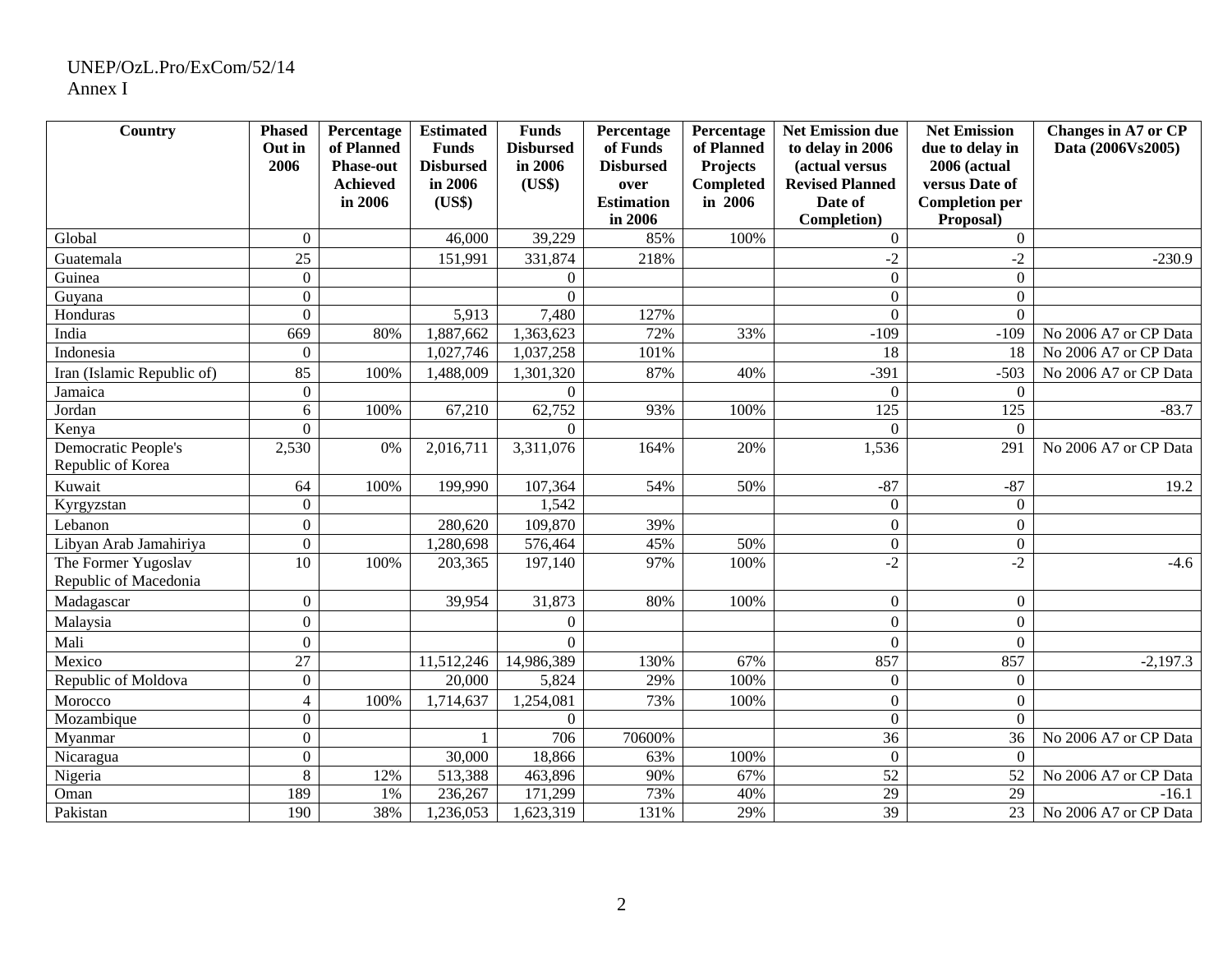| <b>Country</b>              | <b>Phased</b><br>Out in | Percentage<br>of Planned | <b>Estimated</b><br><b>Funds</b> | <b>Funds</b><br><b>Disbursed</b> | Percentage<br>of Funds | Percentage<br>of Planned | <b>Net Emission due</b><br>to delay in 2006 | <b>Net Emission</b><br>due to delay in | Changes in A7 or CP<br>Data (2006Vs2005) |
|-----------------------------|-------------------------|--------------------------|----------------------------------|----------------------------------|------------------------|--------------------------|---------------------------------------------|----------------------------------------|------------------------------------------|
|                             | 2006                    | <b>Phase-out</b>         | <b>Disbursed</b>                 | in 2006                          | <b>Disbursed</b>       | <b>Projects</b>          | (actual versus                              | <b>2006 (actual</b>                    |                                          |
|                             |                         | <b>Achieved</b>          | in 2006                          | (US\$)                           | over                   | Completed                | <b>Revised Planned</b>                      | versus Date of                         |                                          |
|                             |                         | in 2006                  | (US\$)                           |                                  | <b>Estimation</b>      | in 2006                  | Date of                                     | <b>Completion per</b>                  |                                          |
|                             |                         |                          |                                  |                                  | in 2006                |                          | Completion)                                 | Proposal)                              |                                          |
| Panama                      | $\mathbf{0}$            |                          |                                  | $\overline{0}$                   |                        |                          | $\mathbf{0}$                                | $\Omega$                               |                                          |
| Peru                        | $\boldsymbol{0}$        |                          |                                  | $\overline{0}$                   |                        |                          | $\mathbf{0}$                                | $\overline{0}$                         |                                          |
| Philippines                 | $\mathbf{0}$            |                          |                                  | $\Omega$                         |                        |                          | $\theta$                                    | $\theta$                               |                                          |
| Qatar                       | 83                      | 94%                      | 163,145                          | 116,459                          | 71%                    | 50%                      | $-33$                                       | $-33$                                  | No 2006 A7 or CP Data                    |
| Region: AFR                 | $\mathbf{0}$            |                          |                                  | 43                               |                        |                          | $\boldsymbol{0}$                            | $\Omega$                               |                                          |
| Region: EUR                 | $\boldsymbol{0}$        |                          | 300,000                          | $-13,113$                        | $-4%$                  |                          | $\boldsymbol{0}$                            | $\overline{0}$                         |                                          |
| Region: LAC                 | $\Omega$                |                          |                                  | 0                                |                        |                          | $\theta$                                    | $\Omega$                               |                                          |
| Romania                     | 92                      | 138%                     | 1,811,175                        | 3,030,953                        | 167%                   | 75%                      | 67                                          | 67                                     | No 2006 A7 or CP Data                    |
| Saudi Arabia                | $\mathbf{0}$            |                          |                                  | 18,803                           |                        |                          | $\mathbf{0}$                                | $\theta$                               |                                          |
| Senegal                     | 51                      |                          |                                  | 43                               |                        |                          | $\theta$                                    | $\Omega$                               |                                          |
| Serbia                      | 77                      | 79%                      | 700,002                          | 128,605                          | 18%                    | 50%                      | $-125$                                      | $-123$                                 | 180.2                                    |
| Seychelles                  | $\overline{0}$          |                          |                                  | $\Omega$                         |                        |                          | $\mathbf{0}$                                | $\boldsymbol{0}$                       |                                          |
| Sudan                       | 55                      |                          | 155,001                          | 241,673                          | 156%                   | 100%                     | 6                                           | 6                                      | $-65.8$                                  |
| Swaziland                   | $\boldsymbol{0}$        |                          |                                  | $\Omega$                         |                        |                          | $\theta$                                    | $\overline{0}$                         |                                          |
| Syrian Arab Republic        | 51                      | 100%                     | 581,845                          | 224,888                          | 39%                    | 80%                      | $-70$                                       | $-70$                                  | $-389.4$                                 |
| United Republic of Tanzania | $\mathbf{0}$            |                          |                                  | $\Omega$                         |                        |                          | $\mathbf{0}$                                | $\boldsymbol{0}$                       |                                          |
| Thailand                    | $\overline{0}$          |                          |                                  | $\Omega$                         |                        |                          | $\boldsymbol{0}$                            | $\overline{0}$                         |                                          |
| Tunisia                     | $\overline{0}$          | 0%                       | 20,001                           | 200                              | 1%                     | $0\%$                    | $\boldsymbol{0}$                            | $\overline{0}$                         |                                          |
| Turkey                      | $\Omega$                |                          | 1,105,311                        | 1,131,013                        | 102%                   | 0%                       | $\overline{0}$                              | $\overline{0}$                         |                                          |
| Uganda                      | 6                       | 100%                     | 10,000                           | 33,632                           | 336%                   | 100%                     | $\overline{0}$                              | $\overline{0}$                         |                                          |
| Uruguay                     | $\overline{0}$          |                          | 20,000                           | 35,262                           | 176%                   |                          | $\mathbf{0}$                                | $\Omega$                               |                                          |
| Venezuela (Bolivarian       | 52                      | 100%                     | 50,004                           | 1,057,909                        | 2116%                  | 67%                      | $-85$                                       | $-85$                                  | No 2006 A7 or CP Data                    |
| Republic of)                |                         |                          |                                  |                                  |                        |                          |                                             |                                        |                                          |
| Vietnam                     | $\overline{0}$          |                          |                                  | $\Omega$                         |                        |                          | $\overline{0}$                              | $\overline{0}$                         |                                          |
| Yemen                       | $\mathbf{0}$            | 100%                     | 49,501                           | 45,370                           | 92%                    | 50%                      | $\overline{0}$                              | $\boldsymbol{0}$                       |                                          |
| Zambia                      | $\Omega$                |                          | 15,000                           | 15,564                           | 104%                   | 100%                     | $\mathbf{0}$                                | $\boldsymbol{0}$                       |                                          |
| Zimbabwe                    | $\Omega$                |                          | 520,001                          | 1,052,853                        | 202%                   | 100%                     | $\Omega$                                    | $\Omega$                               |                                          |
| <b>Grand Total</b>          | 5,826                   | 57%                      | 39,950,977                       | 41,166,476                       | 103%                   | 51%                      | 2,383                                       | 1,013                                  |                                          |

\*2006 Data Submitted After Completion Of "Status/Prospects Of Article 5 Countries In Achieving Compliance With The Initial And Intermediate Control Measures Of The Montreal Protocol" Document (UNEP/OzL.Pro/ExCom/52/7).

-----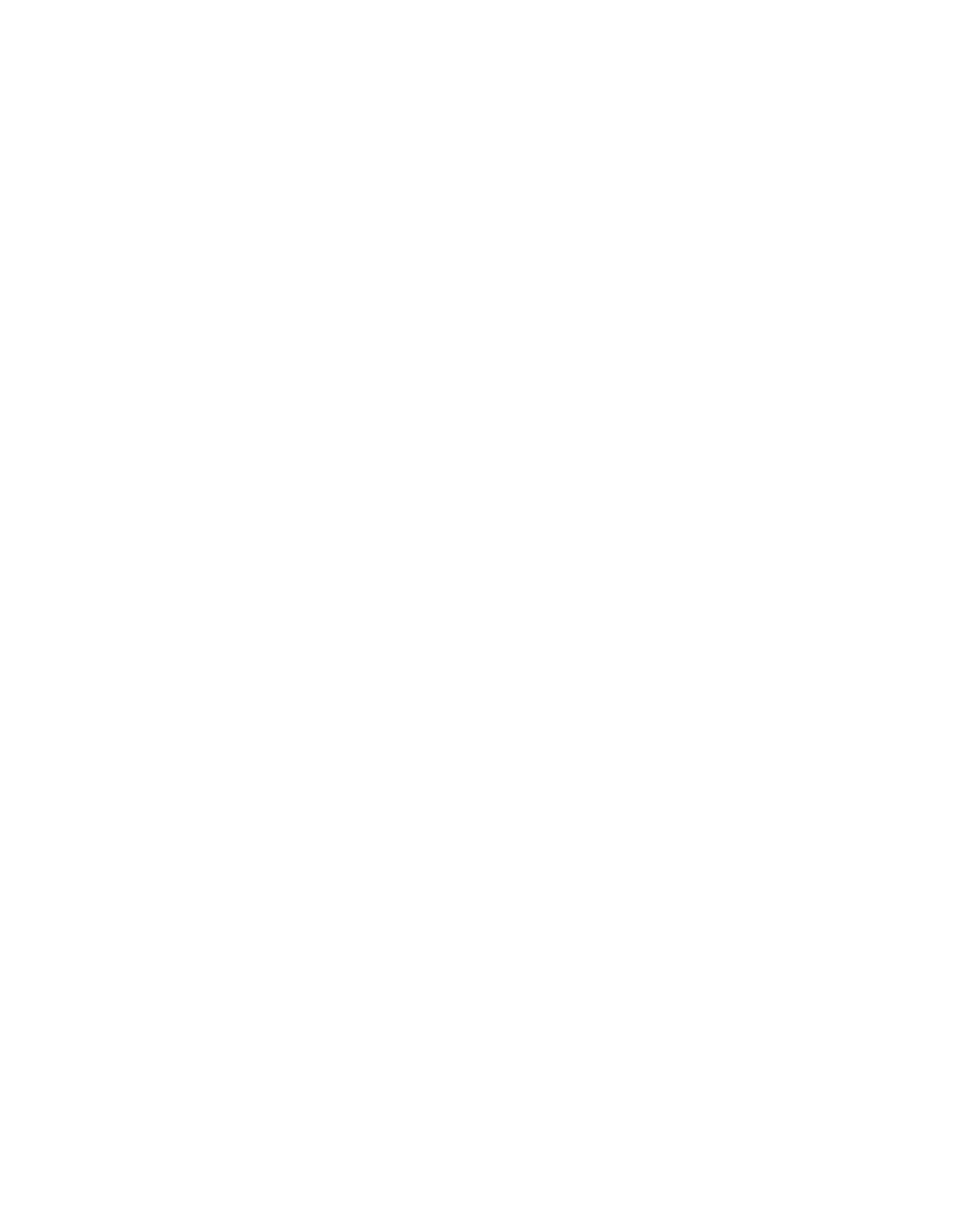

# **UNITED NATIONS INDUSTRIAL DEVELOPMENT ORGANIZATION**

**UNIDO Progress and Financial Report 2006**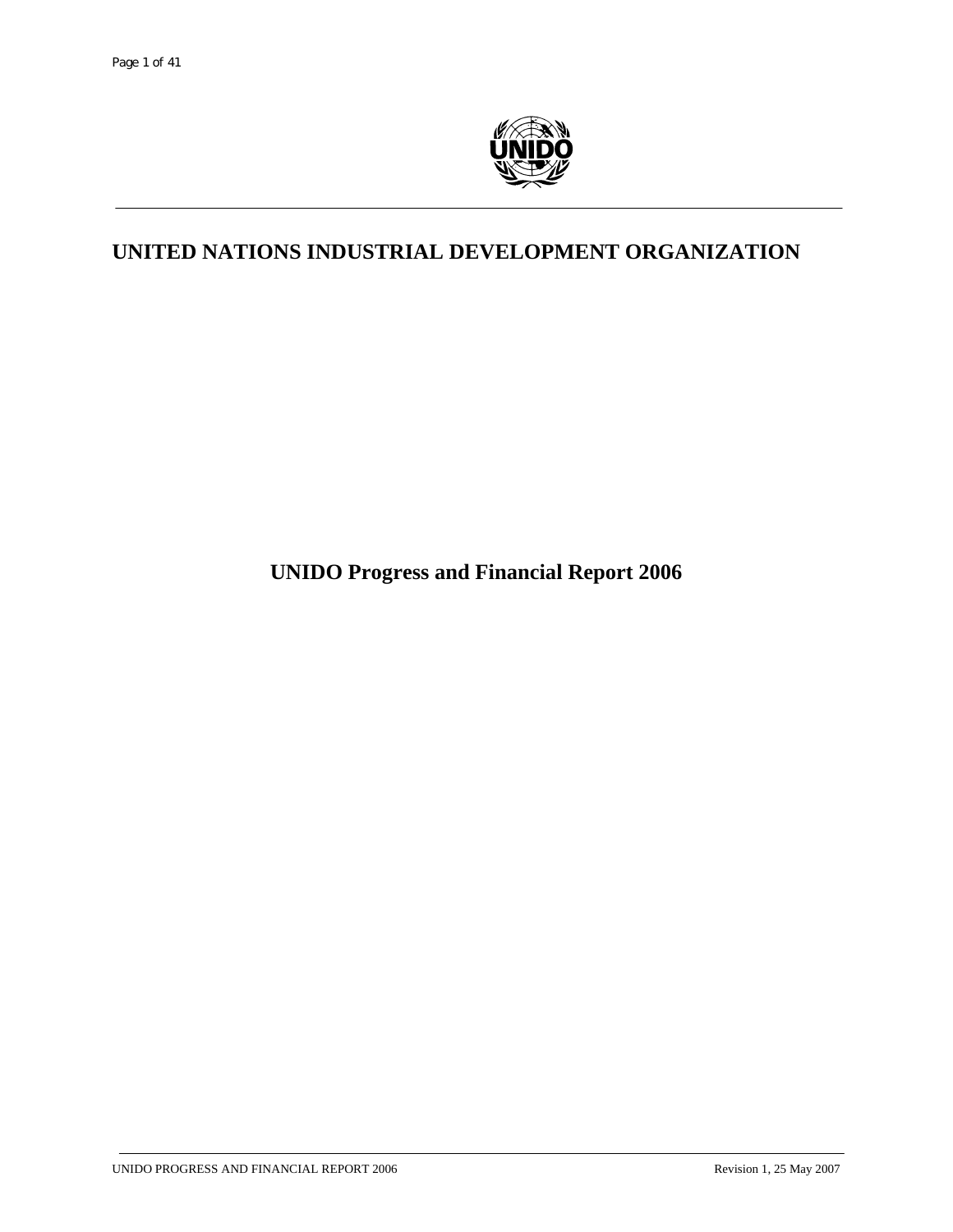# **Table of Contents**

| I.                                                                                |  |
|-----------------------------------------------------------------------------------|--|
|                                                                                   |  |
|                                                                                   |  |
|                                                                                   |  |
|                                                                                   |  |
| П.                                                                                |  |
|                                                                                   |  |
| Ш.                                                                                |  |
|                                                                                   |  |
| IV.                                                                               |  |
|                                                                                   |  |
|                                                                                   |  |
|                                                                                   |  |
|                                                                                   |  |
| V.<br>Agreements to be signed/executed/finalized and ready for disbursing 15      |  |
|                                                                                   |  |
| Administrative Issues (Operational, Policy, Financial and Other Issues) 16<br>VI. |  |
|                                                                                   |  |
|                                                                                   |  |
| VII.                                                                              |  |
|                                                                                   |  |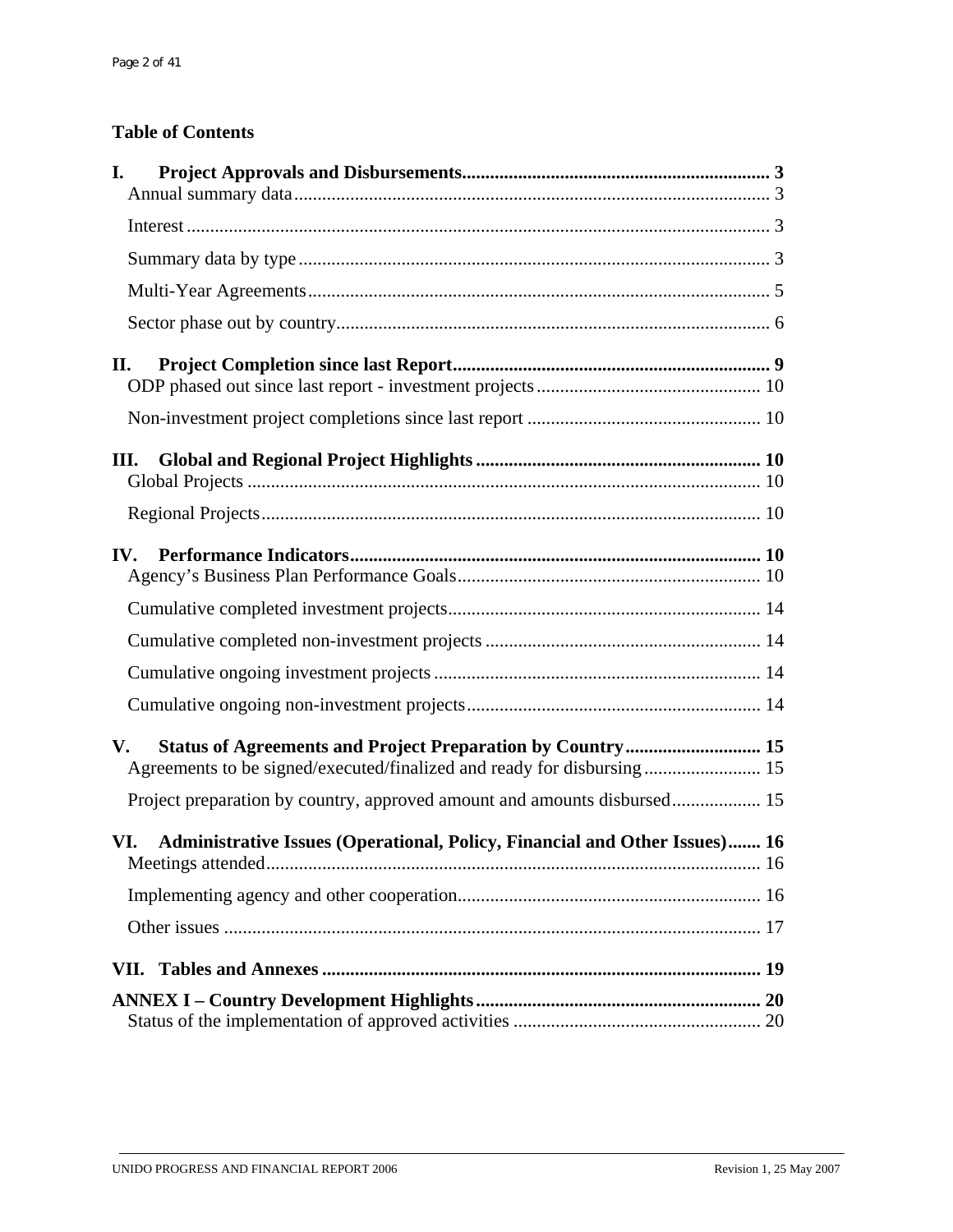# **I. Project Approvals and Disbursements**

### **Annual summary data**

- 1) Table 1 "Annual Summary" includes the most important annual data, such as number of approvals, corresponding ODP (wherever applicable), approved funding, adjustment and disbursement characteristics. The cumulative funds for the period 1993-2006 approved for UNIDO activities under the Multilateral Fund amount to US\$ 417,268,554, excluding agency support cost and the core unit funding. This amount, however, includes the adjustments made until end 2006. The details are contained in the attached database printout (Annex II). In this printout, the data are sorted by regions and within each region the completed, financially completed, ongoing and closed (cancelled) projects are listed.
- 2) As of 31 December 2006, UNIDO's cumulative disbursement for all projects (completed and ongoing) amounts to US\$ 350,124,015 excluding agency support cost and core unit funding.. This corresponds to a delivery rate of 84.0 per cent. Out of this amount, US\$ 319,668,911 relate to cumulative disbursement for investment projects (Table 2, "Summary Data by Project Type"). This represents 84 per cent of the total value of investment project approvals including adjustments as of December 2006.

### **Interest**

3) The interest earned for the period 1993 – 2006 amounts to US\$ 28,957,962 and is shown by years in the Table 1 "Annual Summary". The interest earned in 2006 amounts to US\$ 2,887,492.

# **Summary data by type**

4) The cumulative activities of UNIDO approved by the Multilateral Fund are listed in Annex II.

The following table shows their breakdown by types.

| <b>Type</b>                           | $US$^*$       | Per        |
|---------------------------------------|---------------|------------|
|                                       |               | cent       |
| CPG (Country Programme Preparation)   | 775,000       | 0.19       |
| DEM (Demonstration projects)          | 10,378,195    | 2.49       |
| INS (Institutional strengthening)     | 3,899,647     | 0.94       |
| INV (Investment projects)             | 376,998,958   | 90.52      |
| PRP (Project preparation)             | 11,304,645    | 2.71       |
| TAS (Technical Assistance)            | 11,917,422    | 2.86       |
| TRA (Training)                        | 1,213,280     | 0.29       |
| Total (excluding agency support cost) | 416, 487, 147 | <b>100</b> |

\* These figures are without adjustments, which are in total US\$ 781,407.

5) UNIDO has maintained its leading role in the methyl bromide sector and has ongoing investment or technical assistance activities in 22 countries, while projects in 16 countries were completed in 2006. The ongoing investment methyl bromide activities are listed in the following table. Although official data reports for 2006 are not yet available in most of the cases, it is expected that, at a minimum, the phase-out levels specified in the agreements were achieved.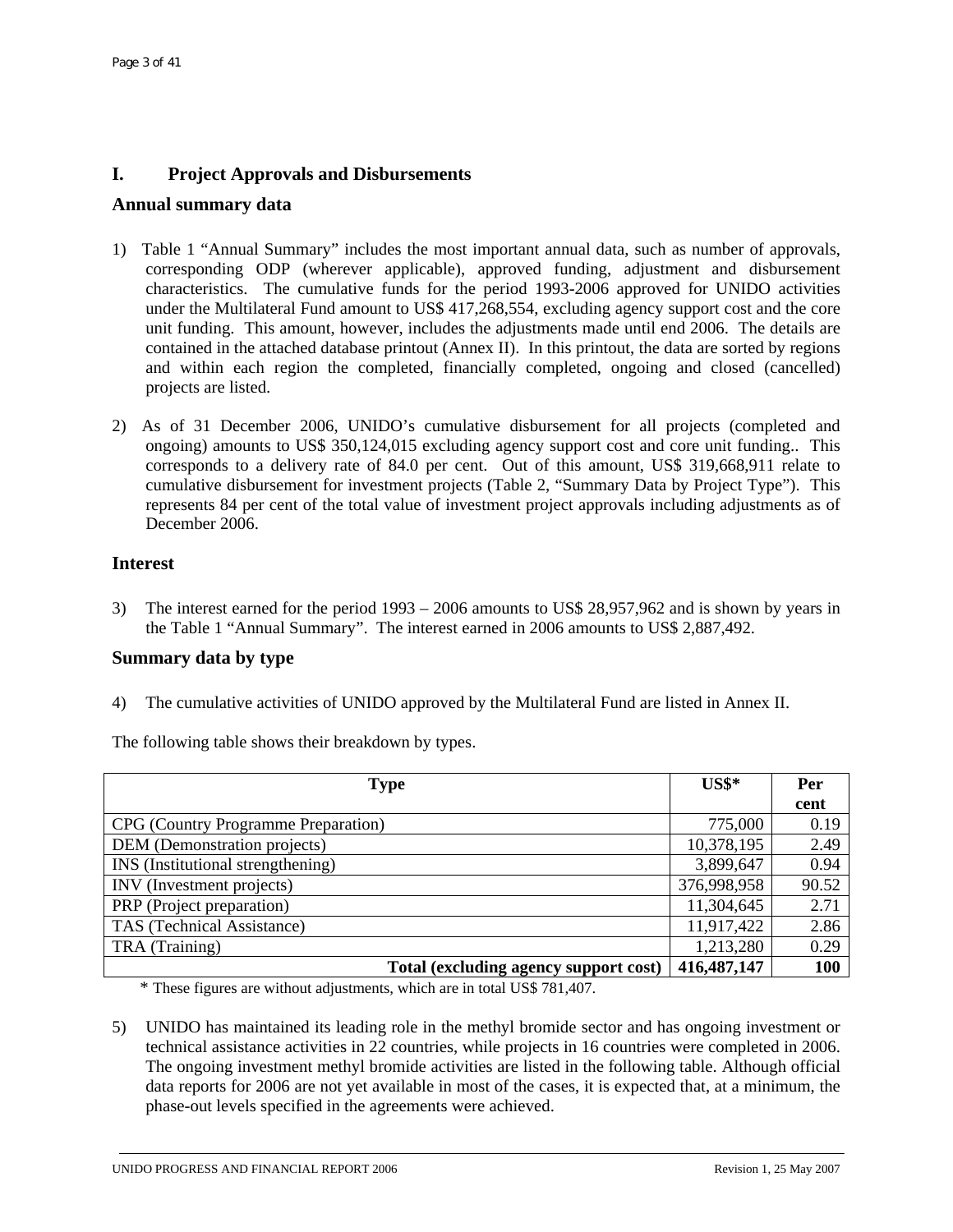| <b>Country</b>        | <b>Crops or commodities</b>                                                                                      | <b>Total ODP</b> to<br>be phased out | <b>Partial ODP</b><br>phase-out in | <b>ODP</b> phase-<br>out to date |
|-----------------------|------------------------------------------------------------------------------------------------------------------|--------------------------------------|------------------------------------|----------------------------------|
|                       |                                                                                                                  | per agreement<br>[ODP tonnes]        | 2006*<br>[ODP tonnes]              | [ODP tonnes]                     |
| Argentina             | Phase-out of methyl bromide in<br>strawberry, protected vegetables and<br>cut flower production                  | 331                                  | $\boldsymbol{0}$                   | 224.4                            |
| <b>Brazil</b>         | Total phase-out of MB used in<br>flowers,<br>tobacco,<br>ornamentals,<br>strawberries and other uses             | 153.2                                | 69.2                               | 69.2                             |
| China                 | National<br>of<br>methyl<br>phase-out<br>bromide                                                                 | 553.8                                | 156.2                              | 364                              |
| Cote<br>d'Ivoire      | Phase-out of methyl bromide in<br>commodities and storage fumigation                                             | 8.5                                  | 3.8                                | 8.5                              |
| Cuba                  | Total phase-out of methyl bromide<br>in soil, substrate, storage and<br>structure fumigation                     | 24.1                                 | 7.9                                | 7.9                              |
| Dominican<br>Republic | Phase-out of methyl bromide in<br>melon, flowers and tobacco                                                     | 141                                  | 20                                 | 120                              |
| Egypt                 | National phase-out of methyl<br>bromide in horticulture and<br>commodities fumigation                            | 185.6                                | $\boldsymbol{0}$                   | 185.6                            |
| Guatemala             | Phase out of methyl bromide in<br>melon, tomato, strawberry and cut<br>flowers                                   | 502.6                                | 25                                 | 401.2                            |
| Honduras              | National methyl bromide phase-out<br>plan, phase II                                                              | 327.6                                | 31.8                               | 31.8                             |
| Iran                  | Total phase-out of methyl bromide<br>in soil fumigation in olive seedlings,<br>fruit trees, nurseries and others | 14.4                                 | $\boldsymbol{0}$                   | $\boldsymbol{0}$                 |
| Lebanon               | Phase-out of methyl bromide for soil<br>fumigation in strawberry production                                      | 50.4                                 | $\boldsymbol{0}$                   | 41.4                             |
| Libya                 | Phase-out of methyl bromide in<br>horticulture: tomatoes, cucumbers,<br>peppers and others                       | 96                                   | $\boldsymbol{0}$                   | $\boldsymbol{0}$                 |
| Morocco               | Phase out of methyl bromide for soil<br>fumigation in strawberry production                                      | 151.6                                | 29.3                               | 151.6                            |
| Morocco               | Phase-out of methyl bromide for soil<br>fumigation in tomato production                                          | 389.9                                | 56.4                               | 185.9                            |
| Syria                 | Phase out of methyl bromide in<br>grain fumigation                                                               | 105.0                                | 52.2                               | 87                               |
| Syria                 | Phase out of methyl bromide in soil<br>fumigation                                                                | 48                                   | $\overline{0}$                     | $\boldsymbol{0}$                 |
| Turkey                | Phasing out of methyl bromide in<br>soil fumigants                                                               | 292.2                                | 78                                 | 214.2                            |
| Uruguay               | Phase-out of methyl bromide in<br>horticulture (tomatoes and cut<br>flowers)                                     | 24                                   | $\boldsymbol{0}$                   | 15.4                             |
| <b>TOTAL</b>          |                                                                                                                  | 3398.9                               | 529.8                              | 2108.1                           |

\* not yet final figures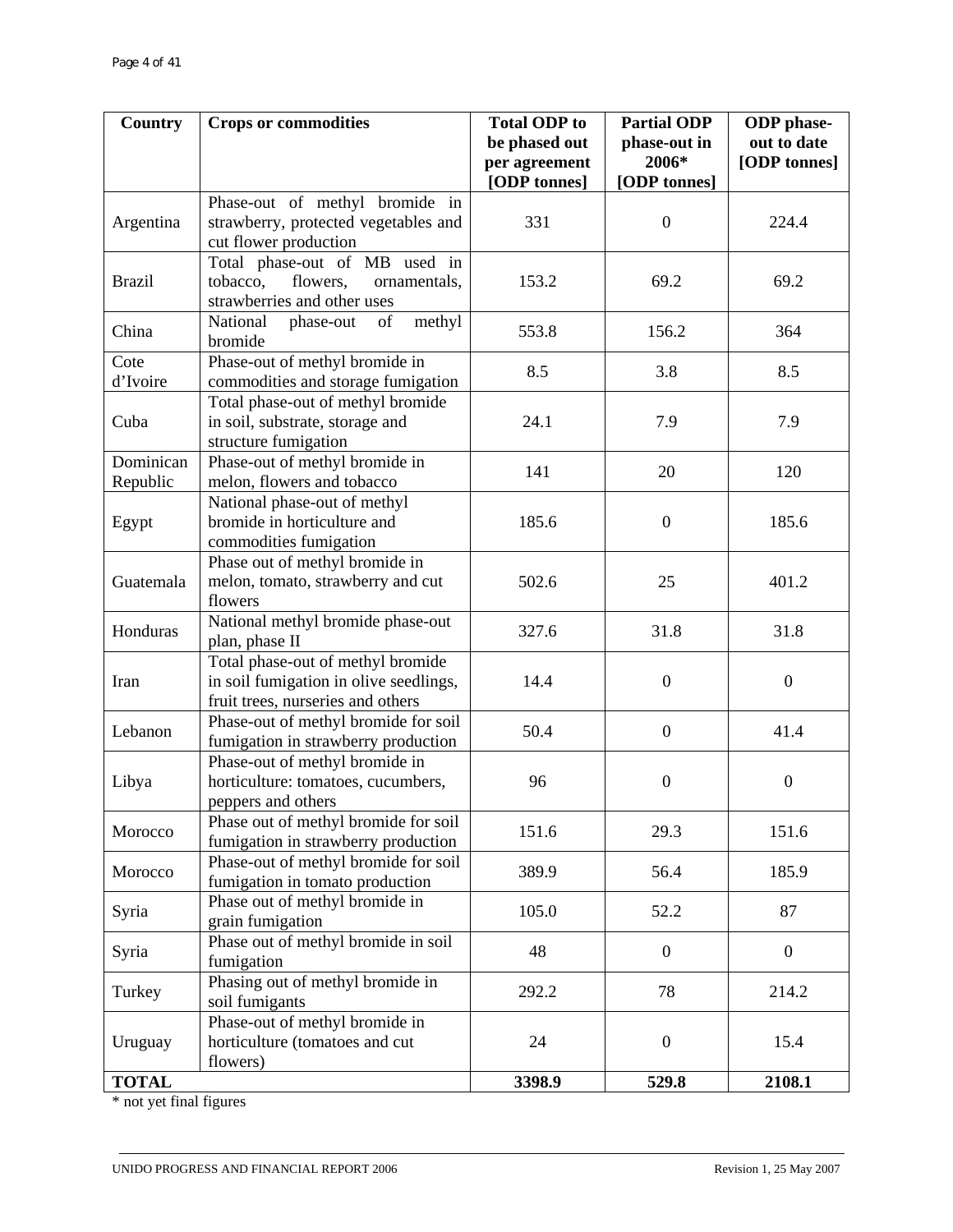The sixth annual final tranche of the Work Programme of the Tobacco Sector in China was approved for implementation in 2006. The fifth tranche of the project was successfully implemented and 150 tonnes were phased out.

6) Table 2 "Summary of Data by Project Type", shows approvals, adjustments and disbursements by type of project/activity.

| Type                                  | US\$        | Per cent |
|---------------------------------------|-------------|----------|
| CPG (Country Programme Preparation)   | 639,943     | 0.18     |
| DEM (Demonstration projects)          | 7,507,905   | 2.15     |
| INS (Institutional strengthening)     | 3,089,639   | 0.88     |
| INV (Investment projects)             | 319,668,911 | 91.3     |
| PRP (Project preparation)             | 8,990,457   | 2.57     |
| TAS (Technical Assistance)            | 9,066,388   | 2.59     |
| TRA (Training)                        | 1,160,772   | 0.33     |
| Total (excluding agency support cost) | 350,124,015 | 100      |

7) Disbursements by activity type and as percentage of activity allocations are as follows:

8) In 2006 UNIDO's overall disbursement rate (excluding agency support cost) was 84 %, which is 6 % higher than the cumulative disbursement rate in the previous year. It is to be noted that in 2006 UNIDO had an approval of US\$ 21.41 million net of support costs and core unit funding. Out of this amount, US\$ 14.97 million were approved at the last  $(50<sup>th</sup>)$  ExCom meeting of 2006 and thus, most of these projects were not ready for substantial disbursement in 2006. The funds approved at the 50th ExCom Meeting represent 22.3 % of UNIDO's undisbursed balance of US\$ 67.1 million, which has been substantially reduced from the undisbursed balance of US\$ 87.4 million at the end of 2005.

In the reporting year, three new multi-year performance based projects were approved, while some additional ones are being prepared by UNIDO. Thus, the total number of ongoing multi-year performance based agreements amounts to 39.

## **Multi-Year Agreements**

- 9) As indicated in item 8 above, in 2006 three new performance based, multi-year projects were approved for UNIDO's implementation as follows:
	- Terminal phase-out management plan for CFCs and TCA for Cameroon;
	- National CFC phase-out plan for Syria;
	- Phase-out of methyl bromide in the soil fumigation in Honduras;

As shown in Annexes II and III, UNIDO is implementing thirty-nine performance-based, multi-year agreements. Three of these agreements are national phase-out plans (NPPs) in Albania, Bosnia & Herzegovina and Sudan, eight are related to the methyl bromide sector (China, Honduras, Lebanon, Libya Morocco, Syria, Turkey and Zimbabwe), four agreements in the solvent sector (DPRK, India, Nigeria & Pakistan), nineteen agreements are for CFC phase-out, in LVCs and non-LVCs, in Algeria, Argentina, Cameroon (CFC+TCA), China (2), Croatia, DPR Korea, Egypt, India, Iran, Libya, Macedonia, Mexico, Nigeria, Pakistan, Romania, Serbia & Montenegro, Syria and Venezuela. UNIDO is also implementing four production sector phase-out agreements in China, DPR Korea, Mexico and Romania; and last but not least the phase-out of CFCs in the use of tobacco-fluffing industry in China.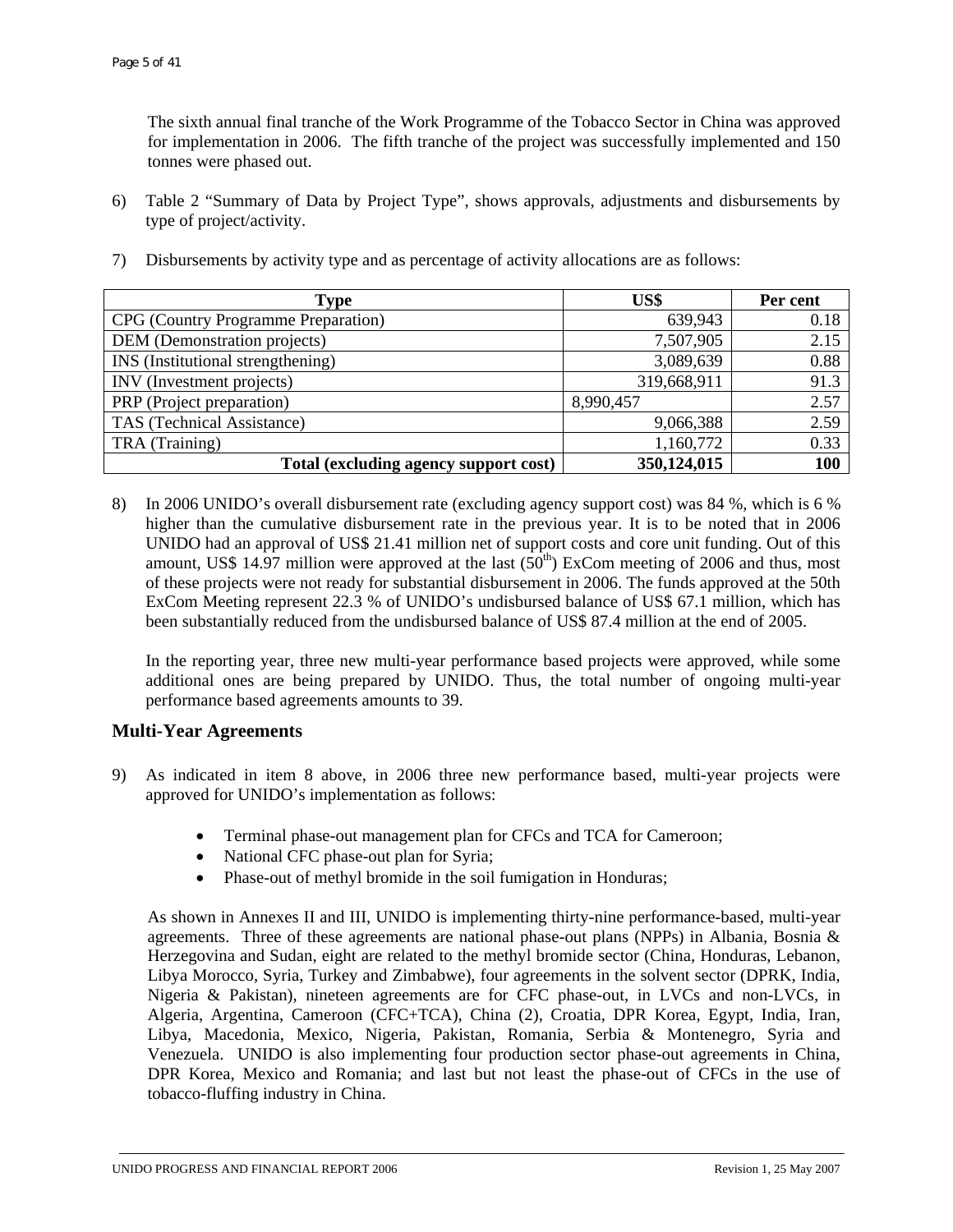The total amount of funds committed by the ExCom for these agreements amounts to US\$ 154,791,388. From this amount, US\$ 129,341,534 has already been released (including approvals at the  $50<sup>th</sup>$  ExCom Meeting in March 2007), out of which, US\$ 84,398,478 has been disbursed (as of 31 December 2006).

The total ODS consumption to be phased out through ongoing multi-year agreements amounts to 24,888 ODP tonnes plus 17,431 ODP tonnes of production. Out of these amounts, 7,245 ODP tonnes of consumption and 16,635 ODP tonnes of production have been reported phased out through end 2005. The allowed ODS consumption for the reporting year was 12,664 ODP tonnes. Verified Article 7 consumption data for 2006 are not yet available in most of the countries. Based on preliminary data received from some of the countries, the actual consumption phase-out in 2006 amounted to 7,563 ODP tonnes. Should the other countries phase-out more than their targets specified in their respective agreements; additional ODP phase-out would be achieved.

In general, the majority of the multi-year performance based agreements under UNIDO's implementation are progressing well and the overall disbursement rate has been substantially increased during 2006. In addition, nineteen tranches have been submitted and approved by the ExCom during 2006.

Detailed information on these multi-year projects is to be taken from Annex III.

# **Sector phase out by country**

10) This section indicates sectors by countries for which total phase-out has been funded. Most of the activities are multi-year performance based projects, however there are some individual projects phasing out one or more substances in a particular sector. These activities are listed in the table below:

| #   | Country                       | Sector/Project                                                                           | <b>ODS</b>                     | Multi-         | Phase- |
|-----|-------------------------------|------------------------------------------------------------------------------------------|--------------------------------|----------------|--------|
|     |                               |                                                                                          |                                | year           | out in |
|     |                               |                                                                                          |                                | yes/no         | sector |
| 1.  | Albania                       | National Phase-out Plan (NPP)*                                                           | All                            | Yes            | Total  |
| 2.  | Algeria                       | Technical assistance to phase-out MBr<br>in pulses disinfections                         | <b>MBr</b>                     | No             | Total  |
| 3.  | Argentina                     | Solvent sector phase-out plan                                                            | CTC,<br>CFC-113,<br><b>TCA</b> | N <sub>o</sub> | Total  |
| 4.  | Argentina                     | CFC phase-out plan                                                                       | <b>CFC</b>                     | Yes            | Total  |
| 5.  | Bahrain                       | Training for low<br>of<br>consumption<br>CTC/TCA                                         | CTC/TCA                        | N <sub>0</sub> | Total  |
| 6.  | Burundi                       | Training for low consumption of TCA                                                      | <b>TCA</b>                     | N <sub>o</sub> | Total  |
| 7.  | $\&$<br>Bosnia<br>Herzegovina | <b>NPP</b>                                                                               | All                            | Yes            | Total  |
| 8.  | Bosnia<br>$\&$<br>Herzegovina | Phase-out of halon consumption                                                           | Halons                         | N <sub>0</sub> | Total  |
| 9.  | <b>Brazil</b>                 | Phase-out of MB used in tobacco,<br>flowers, ornamentals, strawberries and<br>other uses | MBr                            | No             | Total  |
| 10. | Cambodia                      | Training for low consumption of MBr                                                      | <b>MBr</b>                     | N <sub>o</sub> | Total  |
| 11. | Cameroon                      | TPMP for the phase-out CFCs and<br><b>TCA</b>                                            | CFC, TCA                       | Yes            | Total  |
| 12. | China                         | Domestic refrigeration*                                                                  | <b>CFC</b>                     | Yes            | Total  |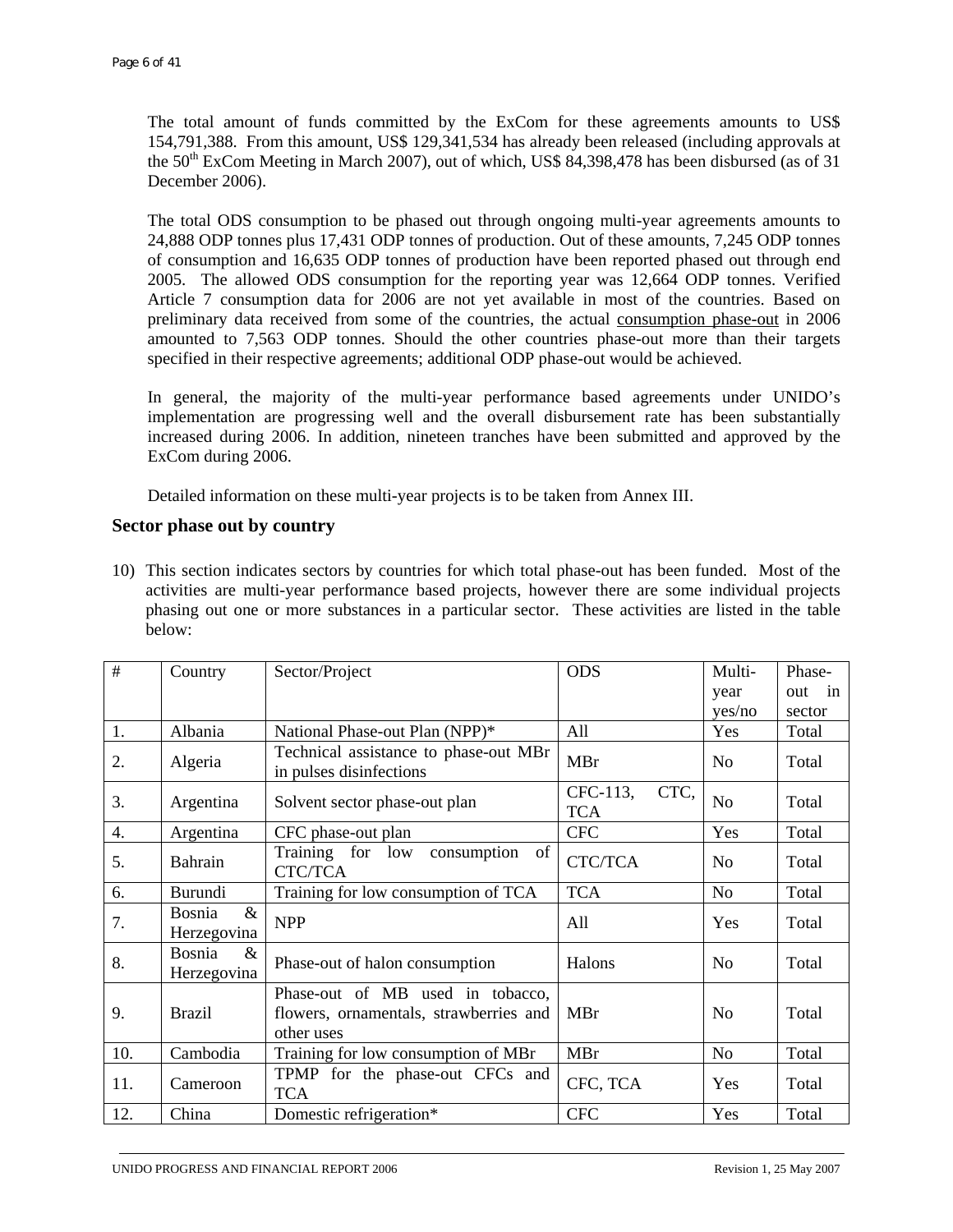| $\#$ | Country               | Sector/Project                                                                                  | <b>ODS</b>                     | Multi-         | Phase-                        |
|------|-----------------------|-------------------------------------------------------------------------------------------------|--------------------------------|----------------|-------------------------------|
|      |                       |                                                                                                 |                                | year           | out in                        |
|      |                       |                                                                                                 |                                | yes/no         | sector                        |
| 13.  | China                 | National methyl bromide phase-out<br>$plan*$                                                    | <b>MBr</b>                     | Yes            | Total                         |
| 14.  | China                 | MBr production phase-out plan                                                                   | <b>MBr</b>                     | Yes            | Total                         |
| 15.  | China                 | Refrigeration servicing sector CFC<br>phase-out plan*                                           | <b>CFC</b>                     | Yes            | Total                         |
| 16.  | China                 | Tobacco-fluffing                                                                                | <b>CFC</b>                     | Yes            | Total                         |
| 17.  | Cote<br>d'Ivoire      | Commodities and storage fumigation                                                              | <b>MBr</b>                     | No             | Total                         |
| 18.  | Cote<br>d'Ivoire      | Terminal aerosol project                                                                        | $CFC-12$                       | N <sub>0</sub> | Total                         |
| 19.  | Croatia               | TPMP*                                                                                           | <b>CFC</b>                     | Yes            | Total                         |
| 20.  | Croatia               | Training for low consumption of CTC                                                             | <b>CTC</b>                     | N <sub>o</sub> | Total                         |
| 21.  | Cuba                  | Soil fumigation, substrates, storage and<br>structures                                          | <b>MBr</b>                     | No             | Total                         |
| 22.  | Dominican<br>Republic | Soil fumigation (cut flower, melon and<br>tobacco sectors)                                      | <b>MBr</b>                     | N <sub>0</sub> | Total                         |
| 23.  | <b>DPR</b> Korea      | Production sector                                                                               | CFC, CTC, TCA                  | Yes            | Total                         |
| 24.  | <b>DPR</b> Korea      | Domestic refrigeration                                                                          | <b>CFC</b>                     | Yes            | Total                         |
| 25.  | <b>DPR</b> Korea      | Terminal CTC phase-out including<br>process agents supplementary plan                           | <b>CTC</b>                     | Yes            | Total                         |
| 26.  | Egypt                 | Terminal solvent sector phase-out                                                               | CFC-113,<br>CTC,<br><b>TCA</b> | N <sub>o</sub> | Total                         |
| 27.  | Egypt                 | National CFC phase-out plan                                                                     | <b>CFCs</b>                    | Yes            | Total<br>excl.<br><b>MDIs</b> |
| 28.  | Egypt                 | CFC phase-out in the MDI sector                                                                 | <b>CFCs</b>                    | No             | Total                         |
| 29.  | El Salvador           | Training for low consumption of MBr                                                             | MBr                            | N <sub>o</sub> | Total                         |
| 30.  | Ethiopia              | Training for low<br>of<br>consumption<br>CTC/TCA                                                | CTC/TCA                        | No             | Total                         |
| 31.  | Georgia               | Phase-out of methyl bromide for soil<br>fumigation                                              | <b>MBr</b>                     | N <sub>o</sub> | Total                         |
| 32.  | Georgia               | Halon banking management                                                                        | Halon                          | $\rm No$       | Total                         |
| 33.  | Honduras              | Phase-out plan in the soil fumigation                                                           | MBr                            | Yes            | Total                         |
| 34.  | India                 | Refrigeration manufacturing*                                                                    | <b>CFC</b>                     | Yes            | Total                         |
| 35.  | India                 | CTC Phase-out*                                                                                  | <b>CTC</b>                     | Yes            | Total                         |
| 36.  | Indonesia             | Terminal solvent sector phase-out plan                                                          | CFC-113,<br>CTC,<br><b>TCA</b> | N <sub>o</sub> | Total                         |
| 37.  | Iran                  | CFC phase-out*                                                                                  | <b>CFC</b>                     | Yes            | Total                         |
| 38.  | Iran                  | Phase-out of MBr in soil fumigation in<br>olive seedlings, fruit trees, nurseries<br>and others | <b>MBr</b>                     | N <sub>o</sub> | Total                         |
| 39.  | Iran                  | Terminal<br>umbrella<br>solvent<br>sector<br>project                                            | CTC, TCA                       | No             | Total                         |
| 40.  | Korea DPR             | CFC phase-out*                                                                                  | <b>CFC</b>                     | N <sub>o</sub> | Total                         |
| 41.  | Kyrgyzstan            | Halon phase-out programme                                                                       | Halon                          | No             | Total                         |
| 42.  | Lebanon               | Soil fumigation (strawberries)                                                                  | <b>MBr</b>                     | Yes            | Total                         |
| 43.  | Libya                 | <b>NPP</b>                                                                                      | All                            | Yes            | Total                         |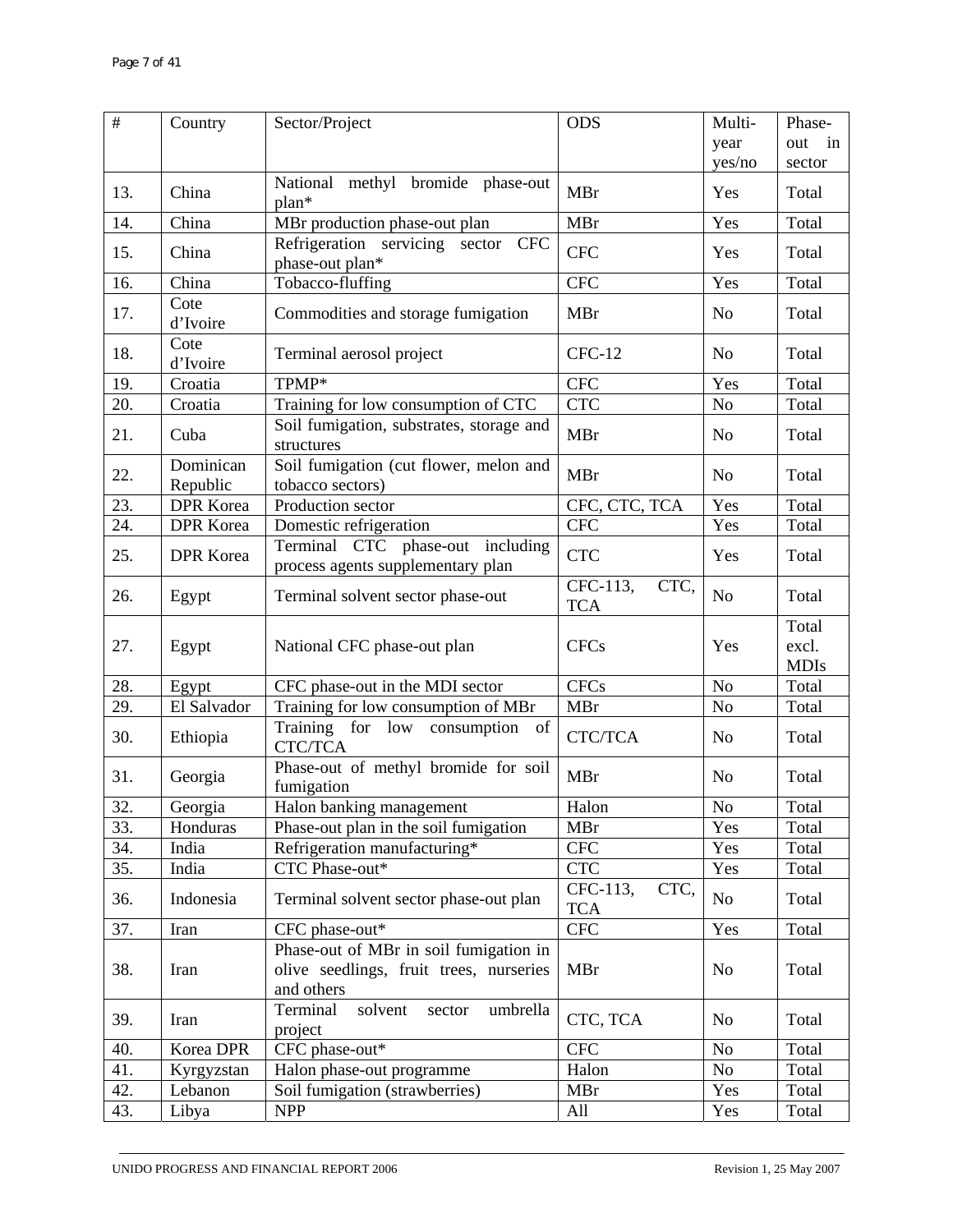| $\#$              | Country    | Sector/Project                                        | <b>ODS</b>                     | Multi-         | Phase- |
|-------------------|------------|-------------------------------------------------------|--------------------------------|----------------|--------|
|                   |            |                                                       |                                | year           | out in |
|                   |            |                                                       |                                | yes/no         | sector |
|                   |            | Phase-out of MBr in horticulture:                     |                                |                |        |
| 44.               | Libya      | cucumbers,<br>tomatoes,<br>peppers<br>and             | MBr                            | Yes            | Total  |
|                   |            | others*                                               |                                |                |        |
| 45.               | Libya      | Phase-out of halons in the fire fighting              | Halon                          | N <sub>o</sub> | Total  |
|                   |            | sector                                                |                                |                |        |
| 46.               | Macedonia  | Fumigation                                            | <b>MBr</b>                     | N <sub>o</sub> | Total  |
| 47.               | Macedonia  | <b>TPMP</b>                                           | <b>CFC</b>                     | Yes            | Total  |
| 48.               | Madagascar | Training for low consumption of MBr                   | <b>MBr</b>                     | $\rm No$       | Total  |
| 49.               | Mexico     | CFC production                                        | <b>CFC</b>                     | Yes            | Total  |
| 50.               | Mexico     | CFC phase-out plan*                                   | <b>CFC</b>                     | Yes            | Total  |
| $\overline{51}$ . | Moldova    | Training for low consumption of MBr                   | <b>MBr</b>                     | N <sub>o</sub> | Total  |
| 52.               | Morocco    | Phase-out of methyl bromide used in                   | <b>MBr</b>                     | N <sub>o</sub> | Total  |
|                   |            | the strawberry sector                                 |                                |                |        |
| 53.               | Morocco    | Phase-out of methyl bromide used in                   | MBr                            | Yes            | Total  |
|                   |            | the tomato sector                                     |                                |                |        |
| 54.               | Morocco    | Training for low consumption<br>of                    | <b>CTC/TCA</b>                 | N <sub>o</sub> | Total  |
|                   |            | CTC/TCA                                               |                                |                |        |
| 55.               | Nicaragua  | Training for low consumption of MBr                   | <b>MBr</b>                     | N <sub>o</sub> | Total  |
| $\overline{56}$ . | Nigeria    | CFC phase-out plan*                                   | <b>CFC</b>                     | Yes            | Total  |
| 57.               | Nigeria    | Terminal solvent sector phase-out plan                | <b>CTC/TCA</b>                 | Yes            | Total  |
| 58.               | Oman       | Training for low consumption of CTC                   | <b>CTC</b>                     | N <sub>o</sub> | Total  |
| 59.               | Pakistan   | Training for low consumption of MBr                   | <b>MBr</b>                     | N <sub>o</sub> | Total  |
| 60.               | Pakistan   | <b>RMP</b>                                            | <b>CFC</b>                     | Yes            | Total  |
| 61.               | Pakistan   | CTC phase-out plan                                    | <b>CTC</b>                     | Yes            | Total  |
| $\overline{62}$ . | Romania    | Halon management programme                            | Halon                          | No             | Total  |
| 63.               | Romania    | Solvent sector phase-out plan                         | <b>CTC</b>                     | N <sub>o</sub> | Total  |
| 64.               | Romania    | Terminal phase-out plan of CTC<br>process agents uses | <b>CTC</b>                     | N <sub>o</sub> | Total  |
| 65.               | Romania    | National CFC phase-out plan*                          | <b>CFC</b>                     | Yes            | Total  |
|                   |            |                                                       | CFC/CTC/TCA/                   |                |        |
| 66.               | Romania    | Production sector phase-out plan                      | MBr                            | Yes            | Total  |
| 67.               | Serbia     | CFC phase-out plan*                                   | <b>CFC</b>                     | Yes            | Total  |
| 68.               | Sudan      | National CFC/CTC phase-out plan                       | CFC/CTC                        | Yes            | Total  |
|                   |            | Phase-out of methyl bromide in the                    |                                |                |        |
| 69.               | Syria      | grain storage fumigation                              | <b>MBr</b>                     | Yes            | Total  |
| 70.               |            | Phase-out of methyl bromide in the soil               | <b>MBr</b>                     | N <sub>o</sub> | Total  |
|                   | Syria      | fumigation                                            |                                |                |        |
| 71.               | Syria      | National CFC phase-out plan                           | <b>CFC</b>                     | Yes            | Total  |
| 72.               | Tunisia    | Training for low<br>consumption<br>of                 | CTC/TCA                        | No             | Total  |
|                   |            | CTC/TCA                                               |                                |                |        |
| 73.               | Turkey     | Solvent sector phase-out plan                         | CFC-113,<br>CTC,<br><b>TCA</b> | N <sub>o</sub> | Total  |
|                   |            | Phase-out of methyl bromide used in                   |                                |                |        |
| 74.               | Turkey     | tomato,<br>protected<br>cucumber<br>and               | MBr                            | Yes            | Total  |
|                   |            | carnation crops                                       |                                |                |        |
| 75.               | Uganda     | Fumigation                                            | MBr                            | N <sub>o</sub> | Total  |
| 76.               | Uruguay    | Fumigation                                            | <b>MBr</b>                     | No             | Total  |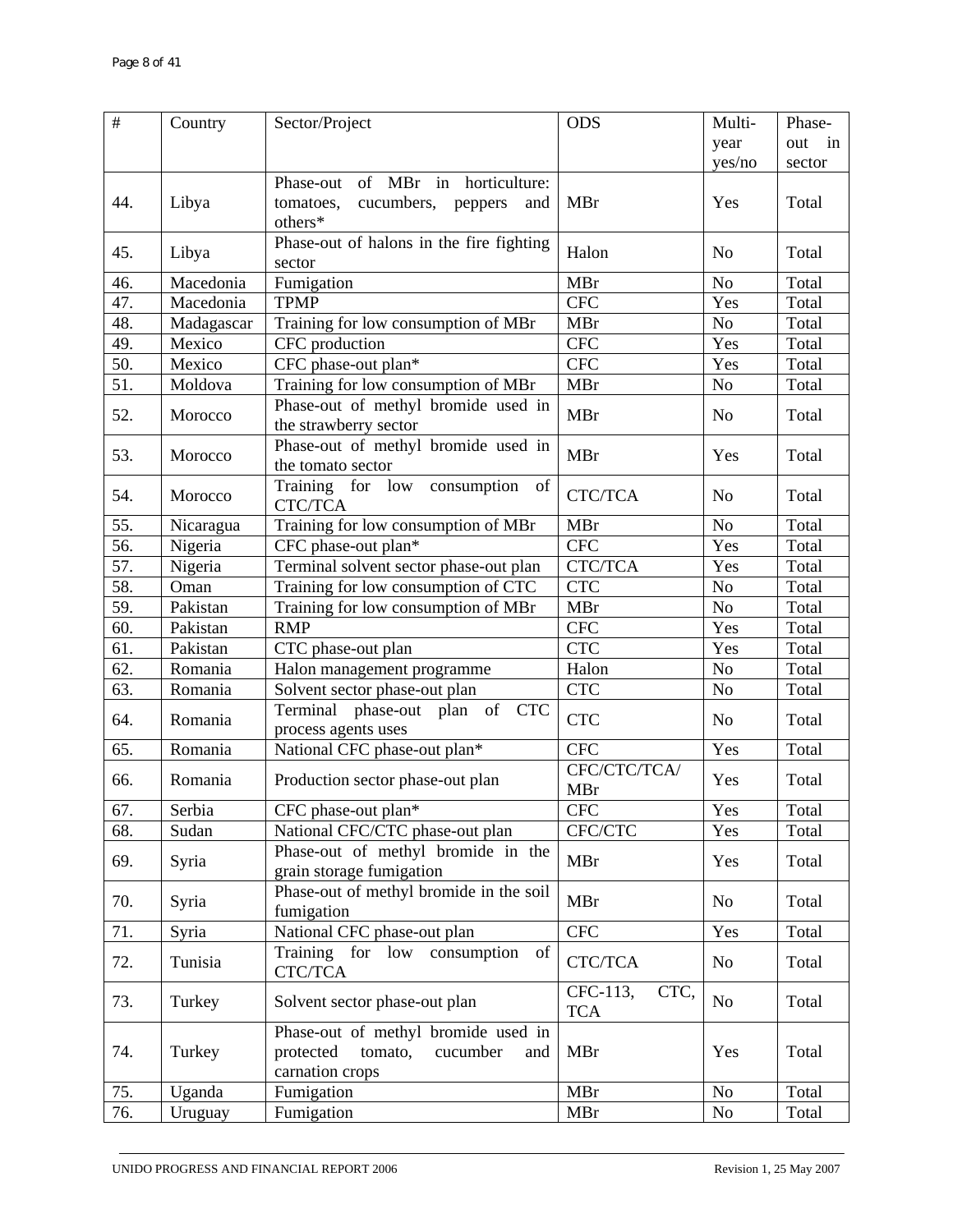| #   | Country   | Sector/Project                                         | <b>ODS</b> | Multi-         | Phase-    |
|-----|-----------|--------------------------------------------------------|------------|----------------|-----------|
|     |           |                                                        |            | year           | out<br>1n |
|     |           |                                                        |            | ves/no         | sector    |
| 77. | Venezuela | ODS phase-out plan                                     | <b>CFC</b> | Yes            | Total     |
| 78. | Venezuela | Training for low consumption of MBr,<br><b>TCA</b>     | MBr, TCA   | N <sub>o</sub> | Total     |
| 79. | Yemen     | Training for low consumption of TCA                    | <b>TCA</b> | N <sub>o</sub> | Total     |
| 80. | Zambia    | Training<br>for<br>low<br>consumption<br>of<br>CTC/TCA | CTC/TCA    | N <sub>0</sub> | Total     |
| 81. | Zimbabwe  | Phase-out of MBr in tobacco seedlings                  | <b>MBr</b> | Yes            | Total     |
| 82. | Zimbabwe  | Phase-out of MBr<br>used<br>in<br>grain<br>fumigation  | MBr        | Yes            | Total     |

\* In cooperation with bilateral and/or implementing agencies

- 11) Information on funded ODP phase-out by region/country for ongoing projects is given in Table 3 "ODP Phase-out by Region, Country and Sector – Ongoing Projects".
- 12) As per table 3a "ODP Phase-out by Region, Country and Sector Completed Projects", until end of the reporting period, UNIDO eliminated 45,600 tonnes (excluding partial phase-out of ongoing projects) with 3,479 tonnes in the aerosol sector; 12,236 ODP tonnes in the foam sector; 799 ODP tonnes in the fumigants (methyl bromide) sector; 1,874 ODP tonnes in the halon sector; 13,226 ODP tonnes in the refrigeration sector including recovery and recycling, MACs and compressors; 1,897 ODP tonnes in the solvents sector; 511 ODP tonnes in the process agents sector; 768.3 ODP tonnes from completed phase-out projects, 9,901 tonnes in the production sector, and finally, 870 ODP tonnes in the other (tobacco-fluffing) sector.
- 13) Partial ODP phase out is reported in Table 3b "Partial ODP Phase-out by Sector, Region, Country" and in Annex III. The partial phase-out achieved in 2006 is shown in the following table on a sectoral basis.

| Partial phase-out in 2006* |                   |  |
|----------------------------|-------------------|--|
| <b>Sector</b>              | <b>ODP</b> tonnes |  |
| Foams                      | 83.0              |  |
| Fumigants                  | 278.3             |  |
| Tobacco                    | 150.0             |  |
| Projects with PHA code     | 927.3             |  |
| Production sector projects | 21.0              |  |
| Process agents             | 80.0              |  |
| Refrigeration              | 882.6             |  |
| Solvents                   | 37.0              |  |
| <b>Total</b>               | 2459.2            |  |

\*Phase out under multi-year agreements is recorded in Annex III.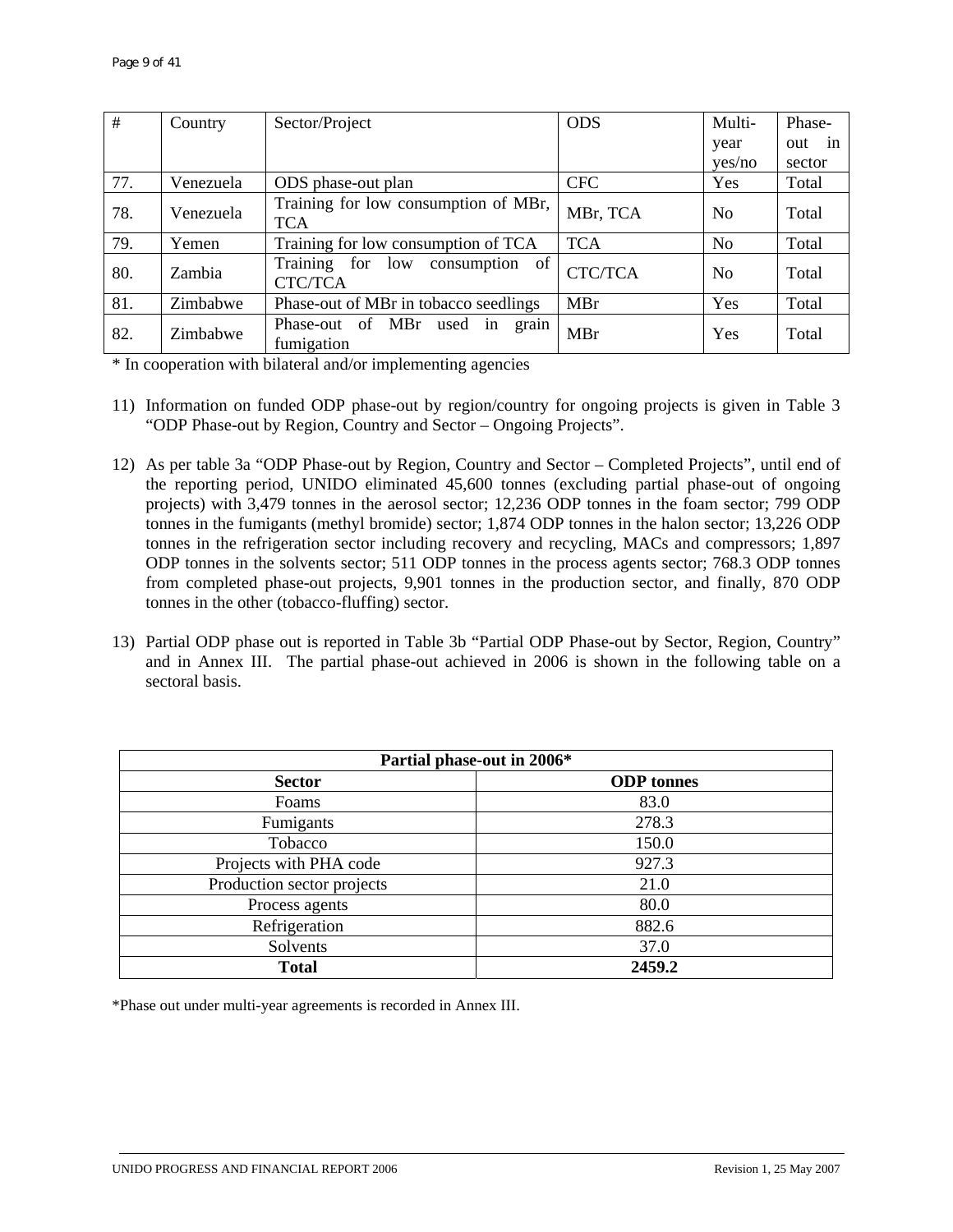## **II. Project Completion since last Report**

# **ODP phased out since last report - investment projects**

- 14) As per Table 4, the cumulative ODP phase out through investment projects completed in the reporting period (1 January – 31 December 2006) amounts to 9,835.6 ODP tonnes (including production sector). In addition, 2,459 ODP tonnes were partially phased-out from ongoing projects. The details are shown in Table 3b, Table 4. Table 4 lists all investment, demonstration, recovery and recycling, technical assistance and institutional strengthening projects completed in 2006.
- 15) In 2006 no projects under UNIDO's implementation were cancelled.

## **Non-investment project completions since last report**

16) Since the last report, 18 non-investment projects, with an approved funding of US\$ 1,626,605 were completed; four in Africa, seven in Asia and the Pacific, four in Europe and three in Latin America and the Caribbean.

## **III. Global and Regional Project Highlights**

## **Global Projects**

17) In 2006 one global project was approved for UNIDO as a core unit funding for 2007 in the amount of US\$ 1,751,000.

## **Regional Projects**

18) As a result of the global chiller project preparation activity, one additional regional strategic chiller demonstration project for Africa was approved at the  $48<sup>th</sup>$  ExCom Meeting for France, Germany, Japan and UNIDO. The countries involved in the above project are Cameroon, Egypt, Namibia, Nigeria and Sudan. The UNIDO component for this project amounts to US\$ 747,500.

## **IV. Performance Indicators**

## **Agency's Business Plan Performance Goals**

The ExCom at its  $41<sup>st</sup>$  Meeting approved new performance indicators in its Decision 41/93. These performance indicators were first applied in UNIDO's 2004 Business Plan. The ExCom at its  $47<sup>th</sup>$ Meeting, in its Decision 47/51, revised the weightings for quantitative performance indicators. The new weightings have been applied since the evaluation of the 2005-year performance. The targets and achievements for the performance indicators for the year 2006 are indicated below.

A1. Approvals

### Number of annual programmes of multi-year agreements approved

In 2006 3 new and 19 annual programmes of existing multi-year projects were approved, which means a 75.9 % achievement of the target set by the ExCom at 100 %. It is to be noted that that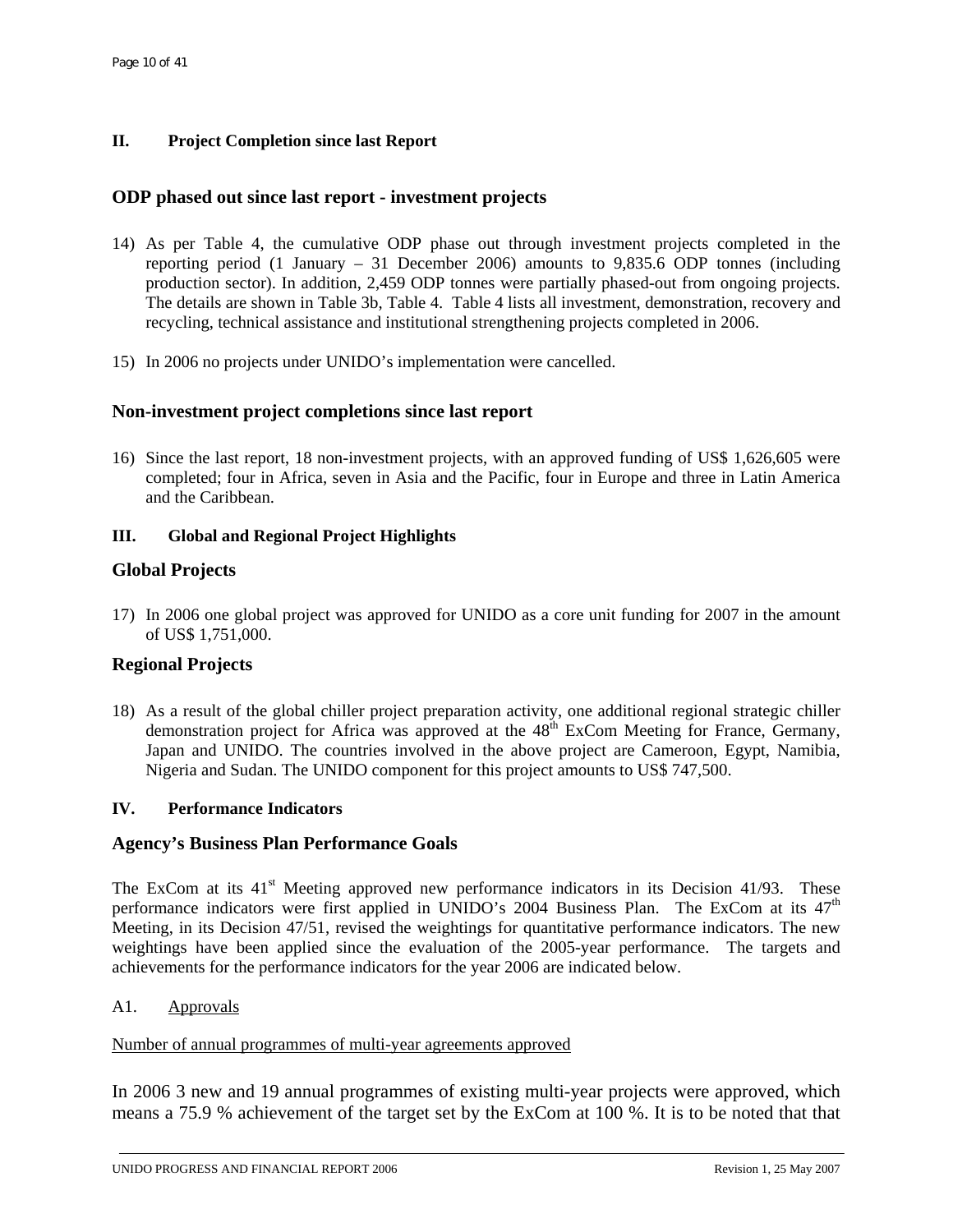CTC/TCA phase-out project for Iran was planned to be submitted as a multi-year project, however, it was approved by the ExCom as an individual project. Furthermore, the National Phase-out Plan of Tunisia was approved for the sole implementation of the World Bank, although the relevant parts of the project were prepared by UNIDO and sent to the World Bank. In light of the above, 2 additional annual programme should be calculated as achieved bringing UNIDO's achievement to 82.7 %.

#### No. of individual activities (INV, RMPs, halon banks, TAS) approved vs. those planned

19) In total 12 individual projects have been approved against the target of 11. This indicator was thus achieved at 109.1 %. However, in case the CTC/TCA project approved for Iran is accounted for as part of the above multi-year performance indicator, the achievement is exactly 100%.

#### A2. Implementation

Milestone activities completed (e.g. policy measures, regulatory assistance)/ODS levels achieved for approved MY annual tranches vs. those planned

20) Milestone activities have been completed in 19 MY annual tranches against the target of 22, thus, achieving 86.4 % performance. This includes the completion of milestones for 17 multi-year agreements, for which tranche(s) were approved in 2006; and milestone activities for two agreements, Refrigeration servicing sector phase out plan for China and ODS phase-out plan for Venezuela, which were completed in 2006, however, tranches were approved at the  $51<sup>st</sup>$  ExCom in 2007.

#### ODS phased-out for individual projects vs. those planned in progress reports

1,156 ODP tonnes were phased-out in 2006 from individual projects. This represents achievement of 103.3 % against the target set by the ExCom, which ExCom was based on 100% achievement of UNIDO's business plan for individual projects.

Project completion for inv and non-inv projects vs. those planned in progress reports

21) 35 investment and non-investment projects were completed in 2006 against the target of 36, which represents 97.2 % achievement of the target.

#### Policy/regulatory assistance completed vs. that planned

- 22) In 2006, 9 policy/regulatory activities were completed and thus, this target was achieved at a level of 300 %
- A3. Administrative

Speed of financial completion vs. that required per progress report completion dates

23) The target set by the ExCom was 12 months and UNIDO managed to financially complete its projects within 10.4 months in average (for projects, which were completed 12 months ago between January and December 2005).

#### Timely submission of PCRs vs. those agreed

24) All PCRs were submitted on time as agreed with the Senior Monitoring and Evaluation Officer.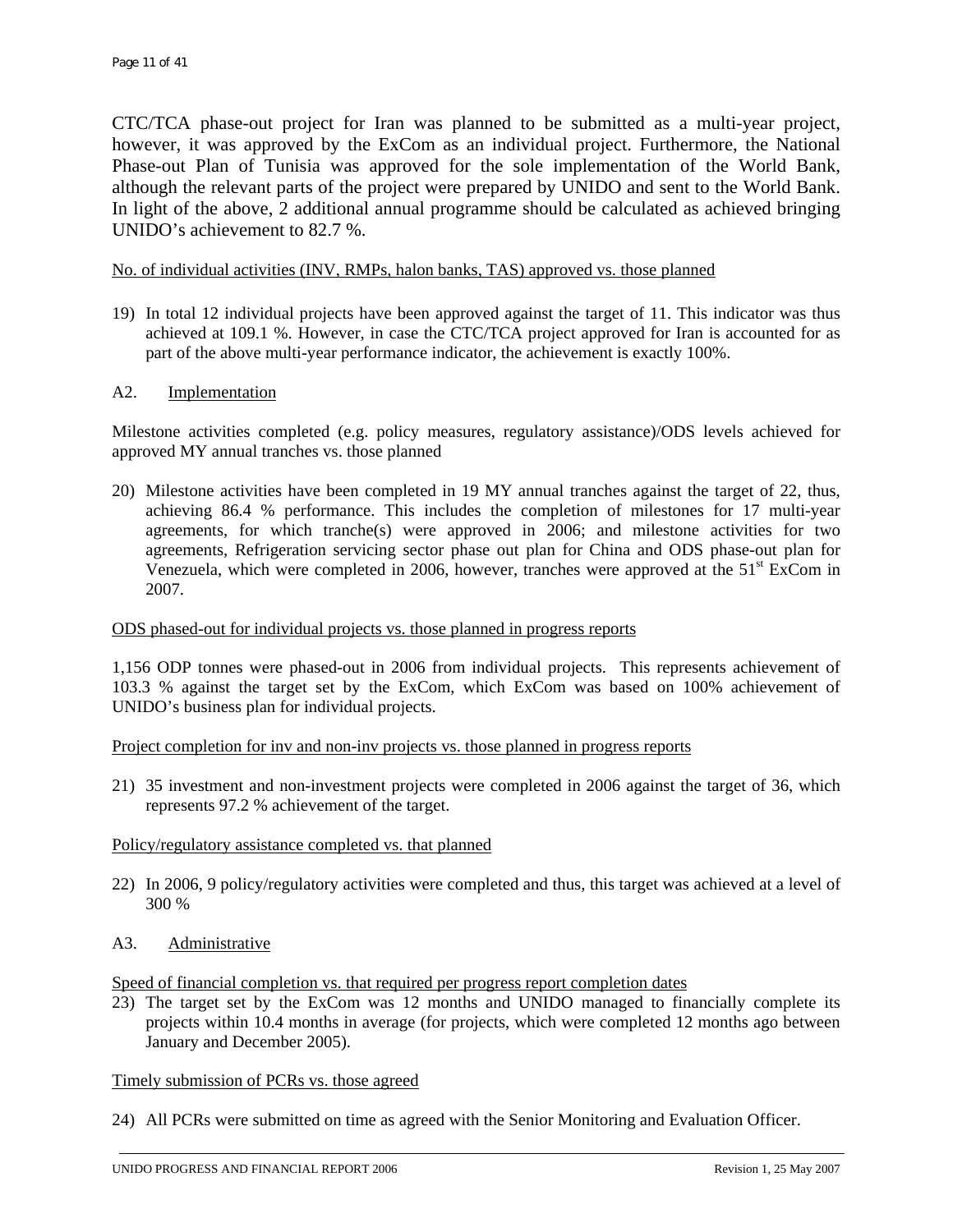### Timely submission of progress reports

- 25) UNIDO submitted its Progress Report 2006 before deadline, on 30 April 2007. This follows UNIDO's practice, whereby progress reports never reached the Secretariat later than the established deadline.
- 26) The performance indicators with the weightings are summarized in the following table:

| <b>Performance indicator</b>                                                                                                                                | Weighting | <b>Targets</b><br><b>UNIDO BP</b><br>2006 | <b>Achievements</b><br>as per P&F<br>Report 2006 | P&F vs. BP<br>(remarks)<br>wherever<br>applicable) |  |  |
|-------------------------------------------------------------------------------------------------------------------------------------------------------------|-----------|-------------------------------------------|--------------------------------------------------|----------------------------------------------------|--|--|
| <b>Approvals</b>                                                                                                                                            |           |                                           |                                                  |                                                    |  |  |
| No. of annual programmes of MY<br>agreements approved vs. those planned                                                                                     | 15        | 29                                        | 20                                               | 67 %                                               |  |  |
| No. of individual activities (INV, RMPs,                                                                                                                    |           |                                           |                                                  |                                                    |  |  |
| halon banks, TAS) approved vs. those<br>planned                                                                                                             | 10        | 11                                        | 12                                               | 109 %                                              |  |  |
| Implementation                                                                                                                                              |           |                                           |                                                  |                                                    |  |  |
| Milestone activities completed (e.g. policy<br>measures, regulatory assistance)/ODS<br>levels achieved for approved MY annual<br>tranches vs. those planned | 20        | 22                                        | 19                                               | 86.4%                                              |  |  |
| ODS phased-out for individual projects<br>vs. those planned in progress reports                                                                             | 15        | 1,156 ODP<br>tonnes                       | 1,119.4 ODP<br>tonnes                            | 103.3 %                                            |  |  |
| Project completion for inv and non-inv<br>projects vs. those planned in progress<br>reports                                                                 | 10        | 36                                        | 35                                               | 97.2 %                                             |  |  |
| Policy/regulatory assistance completed vs.<br>that planned                                                                                                  | 10        | 3                                         | 9                                                | 300 %                                              |  |  |
| <b>Administrative</b>                                                                                                                                       |           |                                           |                                                  |                                                    |  |  |
| Speed of financial completion vs. that<br>required per progress report completion<br>dates                                                                  | 10        | 12 months                                 | 10.4 months                                      | 1.6 months<br>faster                               |  |  |
| Timely submission of PCRs vs. those<br>agreed                                                                                                               | 5         | On time                                   | On time                                          | On time                                            |  |  |
| Timely submission of progress reports $\&$<br>responses                                                                                                     | 5         | On time                                   | Before deadline<br>(30 Apr 2007)                 | <b>Before</b><br>deadline                          |  |  |

| <b>Performance indicators:</b> | Targets and achievements in 2006 |
|--------------------------------|----------------------------------|
|--------------------------------|----------------------------------|

In addition to the above,

- UNIDO's approvals in 2006 amounted to US\$ 24,763,809 against the 2006 Business Plan of US\$ 24,779,016. This level of approval represents 99.93 % achievement.
- US\$ 41,166,476 was disbursed for projects under UNIDO's implementation against the target of US\$ 39,950,977 million, which represents 103% achievement
- Based on the ExCom's approval of UNIDO's 2006 Business Plan, 6,080 ODP tonnes phaseout was foreseen for multi-year projects. The actual achievement is beyond the target, since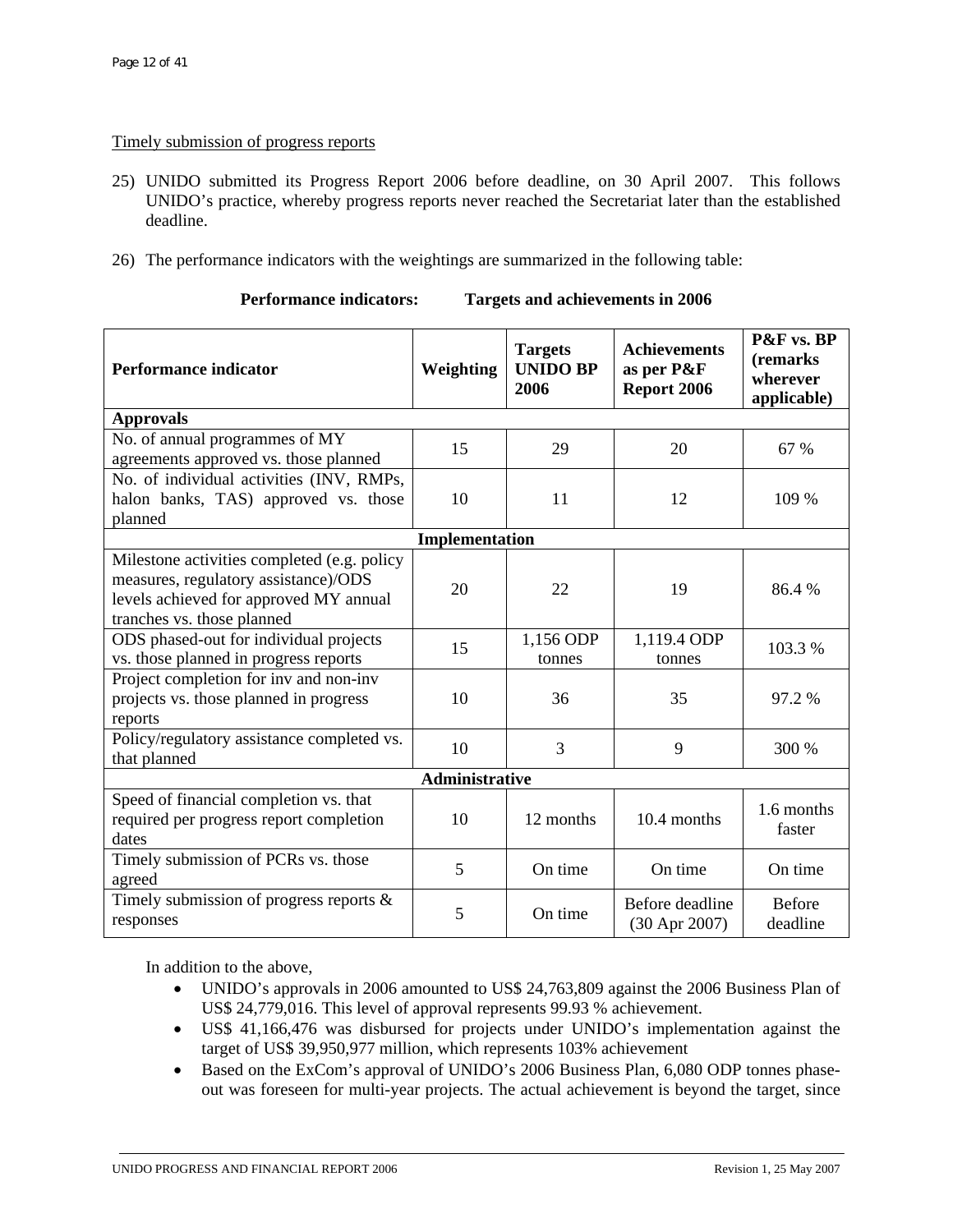during 2006, at least 7,746 ODP tonnes have been phased out by consumption and production phase-out agreements.

27) Based on the new performance indicator regime, the specific performance indicators for noninvestment projects have been eliminated.

#### **Legislative measures supported by UNIDO through institutional strengthening projects in 2006:**

#### **Bosnia & Herzegovina**

A comprehensive ozone-related legislation that meets all MP requirements was finalized and submitted to the responsible Ministry and Legal Department for harmonizing it with EU regulations. It was approved as a decree by the Council of Ministers on 27 November 2006.

#### **Macedonia**

Ordinance for banning the import of used refrigerators, freezers and other cooling or freezing devices, and import of ODSs.

As of 1 January 2007, the import of used refrigerators, freezers and other cooling and freezing devices based on substances from Annex A Group I, is banned. As of 1 January 2009, the import of substances from Annex A Group I is banned.

#### **Mexico**

Following the withdrawal of norm NOM-000-ECOL-2004, the Ozone Unit promoted an Intersecretarial Agreement in order to prohibit the manufacture and import of refrigeration equipment that contains CFCs as well as obsolete technologies in/into Mexico.

The Ozone Unit assisted environmental authorities in the negotiations with the Senate for the ratification of the Montreal and Beijing Amendments. The Montreal Amendment was accepted by the Senate and passed to the President for signature, whereas the Beijing Amendment was presented in the Senate in September.

A monitoring and information system for the Control of Imports and Exports of ODS (SISSAO) was completed early 2006. It received an award for being the second best innovation project in the Environment Ministry.

#### **Oman**

Regulations, which had been updated in October 2005 to further enhance the control and management of ODSs, were effectively implemented in 2006.

Enforcement of ODS regulations and their surveillance to discourage and monitor illegal trade of ODS with the coordination of custom authorities in Oman.

#### **Syria**

The National Ozone Unit participated actively in the preparation and issuance of executive directives of the Syrian environmental law, integrating the ODS control-related regulations and concepts.

A certification scheme for refrigeration technicians was under preparation.

The draft containing the set up and operation procedures of the refrigeration association, was finalized.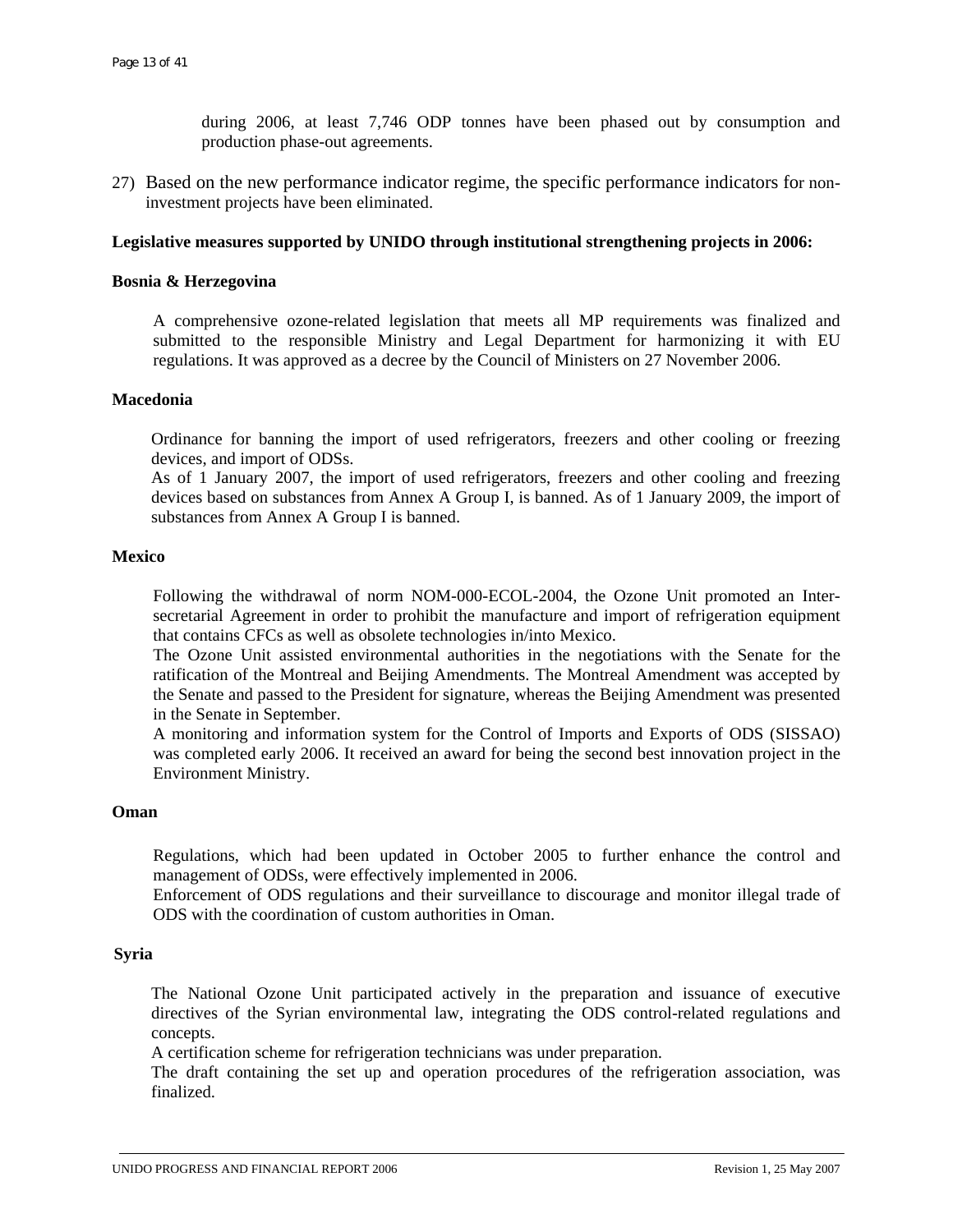The National Ozone Unit continued to follow up on the procedures for the ratification of the Beijing Amendment.

### **Cumulative completed investment projects**

28) Since 1993, UNIDO's cumulative number of completed investment projects has grown to 449. Out of a total of US\$ 270,800,658 of approved MF financing for completed projects, 99 per cent of these funds was disbursed. The average number of months from approval to first disbursement was 9.4 months. The average number of months from approval to completion was 31.3 months. The cost effectiveness of completed projects is US\$ 6.14/kg, whereas the figures of the cost effectiveness on a sectoral basis are US\$ 4.86/kg for projects in the foam sector; US\$ 10.27/kg for refrigeration; US\$ 9.58/kg for solvents, and US\$ 2.28/kg for aerosols. Table 5 "Cumulative completed investment projects by region, sector and implementation characteristics" illustrates more details, presenting information both on a regional and on a sectoral basis. The vast majority of completed investment projects have been implemented with disbursements of funds during implementation; only ten retroactively funded projects were implemented by UNIDO.

#### **Cumulative completed non-investment projects**

29) Since 1993, UNIDO's cumulative number of completed non-investment projects, including the preparation of RMPs, is 131. Out of a total of US\$ 19,749,465 of approved MF financing, 98 per cent of funds have been disbursed. Except for nineteen Institutional Strengthening projects, all UNIDO completed non-investment projects were objective-sensitive. Disbursement took place during implementation for all completed projects. Table 6 "Cumulative completed non-investment projects by region, sector and implementation characteristics" provides details according to geographic region and sectors.

## **Cumulative ongoing investment projects**

30) By the end of 2006, UNIDO's cumulative portfolio of ongoing investment, demonstration and recovery and recycling projects contained 82 projects. Of the US\$ 106,681,680 million approved budget, 47 per cent has been disbursed. It took an average of 7.9 months from approval to first disbursement. The Africa region had 19 ongoing projects, Asia and the Pacific 33 ongoing projects, Europe 14 ongoing projects and Latin America and the Caribbean 16 ongoing projects. Table 7 "Cumulative ongoing investment projects by region, sector and implementation characteristics" illustrates the implementation characteristics among regions and sectors for UNIDO's ongoing investment projects. The ongoing projects are objective sensitive and the disbursement of funds takes place during implementation. There are no retroactive projects.

#### **Cumulative ongoing non-investment projects**

31) At the end of 2006, UNIDO's cumulative portfolio of ongoing non-investment projects, including preparation of RMPs, consisted of 40 projects. Out of a total of US\$ 7,753,216 million approved funding, 28 per cent has been disbursed. Table 8 "Cumulative ongoing non-investment projects by region, sector and implementation characteristics" illustrates details, presenting the projects according to regions, sectors and types.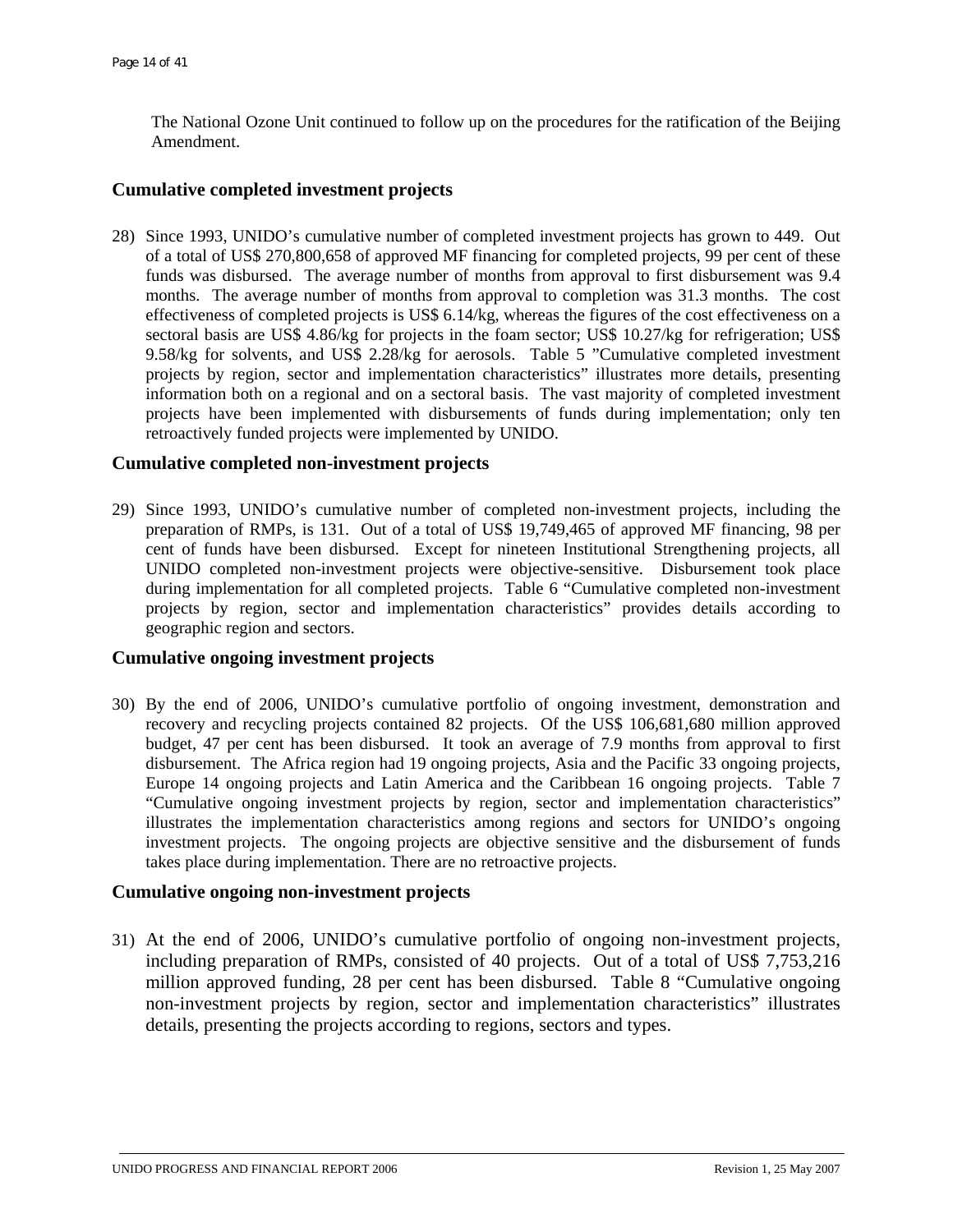# **V. Status of Agreements and Project Preparation by Country**

## **Agreements to be signed/executed/finalized and ready for disbursing**

32) As soon as a project is approved by the Executive Committee and after having notified the respective authorities, UNIDO secures officially from the recipient country's Ozone and project authorities, validity/confirmation of basic project data, such as actual ODS consumption; validity of counterpart commitment, etc., since by this time, a substantial period of time might have elapsed from the time of formulation of the project, and the projects, in most cases, are adjusted as a result of the negotiations during the approval process. After this, UNIDO prepares and signs with the Ozone Authorities the agreement of cooperation as well as detailed Terms of Reference (TOR) for services to be rendered under the project. The TOR and the list of potential suppliers are approved by the counterpart. The bidding and subcontracting takes place only after this. The first payment is due upon entry into force of the first contract. The above-illustrated preparatory work explains, for multiyear programmes, investment, demonstration and recovery and recycling projects, the time elapsing between project approval and first disbursement.

## **Project preparation by country, approved amount and amounts disbursed**

33) As of the end of 2006, UNIDO had active project preparation funding amounting to US\$ 550,000 out of which US\$ 121,417 has been disbursed. Table 9 "Active Project Preparation Accounts" presents a list of 18 ongoing project preparation projects. Of these, 8 preparatory assistance activities are under implementation in Africa, 7 in Asia and the Pacific, 2 in Europe and 1 Latin America & Caribbean. The list and details of active project preparation accounts are shown in Table 9 "Active project preparation accounts".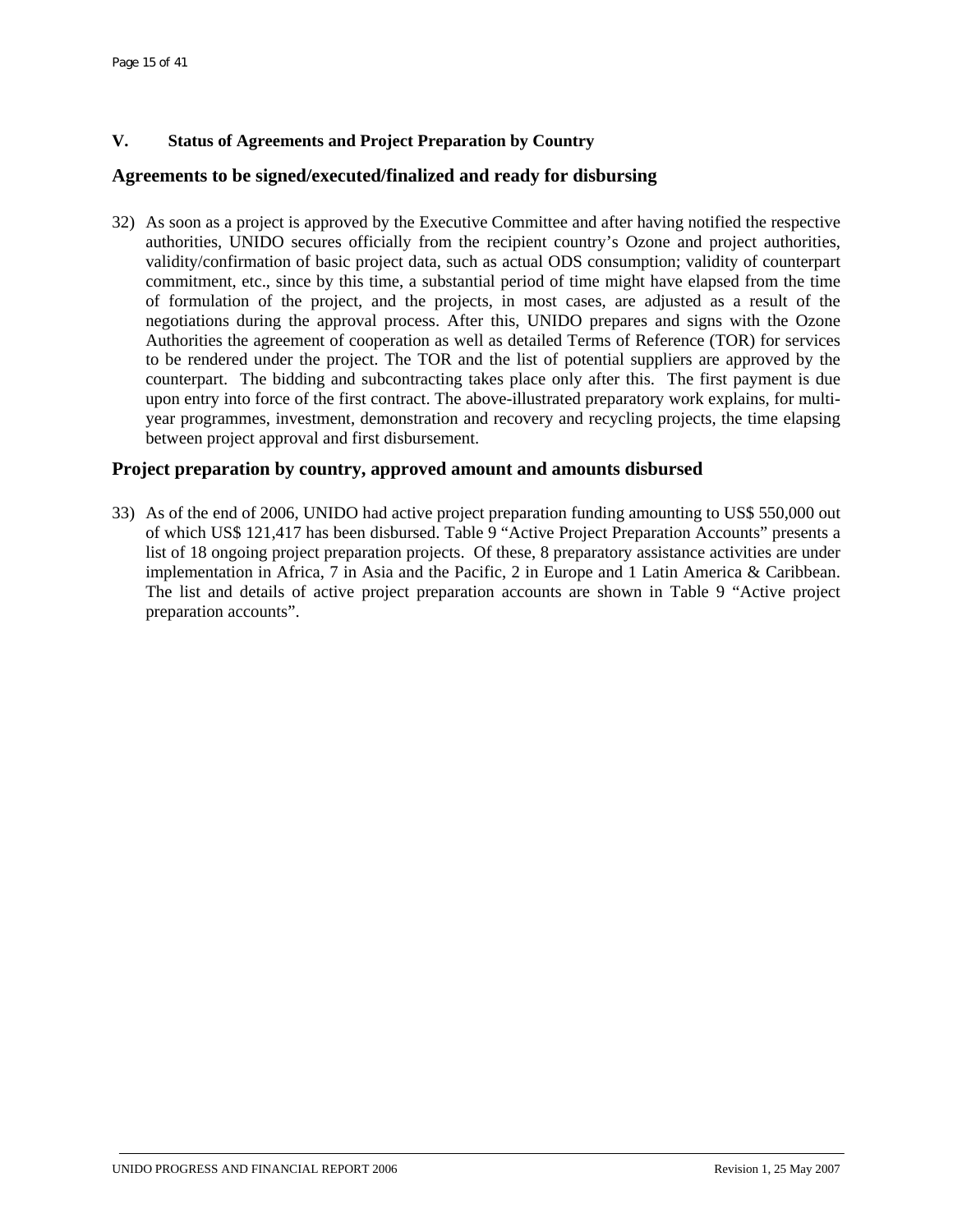# **VI. Administrative Issues (Operational, Policy, Financial and Other Issues)**

# **Meetings attended**

34) UNIDO attended/participated in the following meetings:

| No.            | <b>Title of meeting</b>                                             | <b>Place</b>   | <b>Date</b>      |
|----------------|---------------------------------------------------------------------|----------------|------------------|
| 1              | <b>Inter-agency Coordination Meeting</b>                            | Montreal       | January 2006     |
| $\overline{2}$ | Experts Meeting to assess the extent of current and future          | Montreal       | March 2006       |
|                | requirements for the collection and disposition of non-             |                |                  |
|                | reusable and unwanted ODS in Article 5 countries                    |                |                  |
| $\overline{3}$ | Ozone Officers Network Meeting and workshop on                      | Tbilisi        | April 2006       |
|                | ODS disposal/destruction                                            |                |                  |
| $\overline{4}$ | 48 <sup>th</sup> Meeting of the Executive Committee                 | Montreal       | April 2006       |
| 5              | Regional Forum on Methyl Bromide Phase-out for Melon                | Antigua        | May 2006         |
|                | Sector and Search for Alternatives in Central America               |                |                  |
| 6              | 2006 Main Meeting of ODS Officers of West Asia                      | Dubai          | May 2006         |
|                | Network                                                             |                |                  |
| $\overline{7}$ | Ozone Networking Meeting for Asia Region                            | <b>Bangkok</b> | May 2006         |
| 8              | Thematic Meeting on Halon Management                                | Prague         | <b>June 2006</b> |
| 9              | 36 <sup>th</sup> Meeting of the Implementation Committee on         | Montreal       | June/July 2006   |
|                | Non-compliance Procedures                                           |                |                  |
| 10             | 26 <sup>th</sup> Open-ended Working Group Meeting of the Parties to | Montreal       | <b>July 2006</b> |
|                | the Montreal Protocol, the Inter-agency Coordination                |                |                  |
|                | Meeting and the ensuing $49th$ Meeting of the Executive             |                |                  |
|                | Committee                                                           |                |                  |
| 11             | Thematic Meeting on RMP Implementation                              | Belgrade       | September 2006   |
| 12             | 10 <sup>th</sup> Joint Meeting of ODS Officers Network for Africa   | Antananarivo   | September 2006   |
| 13             | China International Ozone Day Celebration                           | Changchun      | September 2006   |
| 14             | $37th$ Meeting of the Implementation Committee on                   | New Delhi      | October/November |
|                | Non-Compliance Procedures, the $18th$ Meeting of the                |                | 2006             |
|                | Parties to the Montreal Protocol and the ensuing                    |                |                  |
|                | 50 <sup>th</sup> Meeting of the Executive Committee                 |                |                  |
| 15             | Joint Meeting of Ozone Officers of South America,                   | La Paz         | November 2006    |
|                | <b>Mexico and Central American Networks</b>                         |                |                  |
| 16             | Meeting of ODS Officers of South Asia Network                       | Colombo        | December 2006    |

#### **Implementing agency and other cooperation**

- 35) Cooperation with UNDP and the World Bank: Several performance-based, multi-year agreements are being co-implemented with UNDP and the World Bank, such as phase-out plans in Argentina, Mexico, India, Indonesia etc.
- 36) Cooperation with UNEP: .Several RMPs, country programmes, TPMPs and national phase-out plans are being implemented jointly with UNEP (e.g. China servicing sector, DPR Korea TPMP etc.) and a number of TPMPs are being jointly prepared for submission in 2007. A workshop in Serbia was organized with UNEP and a joint high level mission to Bosnia and Herzegovina took place. UNIDO is also regularly attending regional workshops and other specialized meetings organized by UNEP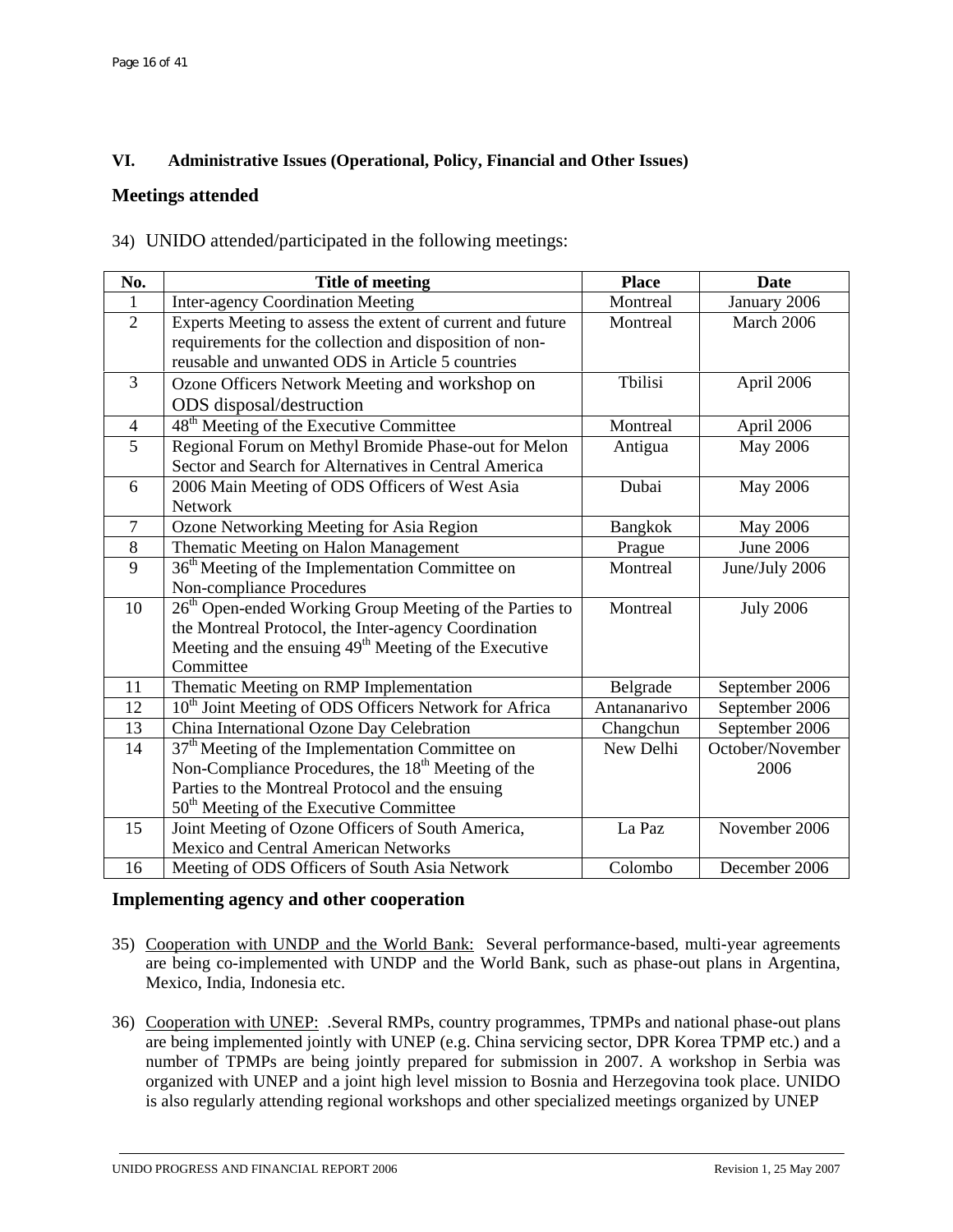- 37) Participation in inter-agency meetings: As in the past years, UNIDO participated in all major interagency coordination meetings organized by either the Multilateral Fund Secretariat or by any of the other implementing agencies.
- 38) Cooperation with Bilateral Agencies: In cooperation with France, Germany and Japan a strategic demonstration project for accelerated conversion of CFC chillers in 5 African Countries (Cameroon, Egypt, Namibia, Nigeria and Sudan) was approved at the 48<sup>th</sup> ExCom Mtg. The French and Japanese components are implemented by UNIDO with close cooperation with all participating bilateral agencies. In addition, several bilateral projects under UNIDO's implementation are ongoing, such as TPMP in Croatia with Sweden; the methyl bromide phase-out plan in China funded by Italy; the service sector phase-out plan in China funded by Japan; the methyl bromide phase-out plan in Brazil and methyl bromide technical assistance project in Mexico funded by Spain.

Canada is cooperating bilateral agency in the methyl bromide projects approved in 2004 for Cuba and Mexico, while UNIDO is cooperating implementing agency in the CFC phase-out plan in Iran lead by Germany and in cooperation with France.

Activities in Italy's 2007 Business Plan will be prepared and implemented jointly with UNIDO. As a result, a terminal solvent sector phase-out project in Congo DR has already been approved in 2007, while the other activities will be forthcoming in the later meetings in 2007. Furthermore, the 2007 tranche of the Libya methyl bromide phase-out plan will be funded by the Government of Spain and implemented by UNIDO.

#### **Other issues**

- 39) The status of ongoing projects is described in Annex I of the Narrative. The success and timely implementation of these activities are crucial in the current compliance period. In order to ensure timely project completion of projects approved so far, and to facilitate compliance of the recipient countries with their MP obligations, in 2006, UNIDO has continued to practice the following initiatives, which supported successful project implementation:
	- Regular missions were organized to monitor with the ozone officers the implementation of national and/or sectoral phase-out plans and ongoing stand alone projects.
	- The good cooperation with the national ozone offices has continued and the staff of the ozone office together with UNIDO's national and international consultants and project managers were regularly following up the implementation process in order to take effective actions on critical issues, e.g. resolving bottlenecks in site preparation, customs clearance, installation, commissioning and safety certification, monitoring of CFC-related equipment etc.
	- UNIDO has strengthened its field representation. The field offices received additional professional staff, and in some offices local staff was recruited to follow up MP projects. The new staff was trained on Montreal Protocol issues and further training is planned.
	- One staff implementing Montreal Protocol projects was transferred to UNIDO's Regional China Bureau to provide direct on-site assistance in the Asia and Pacific Region enabling closer follow-up on project implementation.
	- As in previous reporting year, Directors of UNIDO regional and country offices were briefed regularly at UNIDO HQs or on the field by HQ-staff on ongoing and possible future activities. They were involved in the implementation process and they were following up the progress of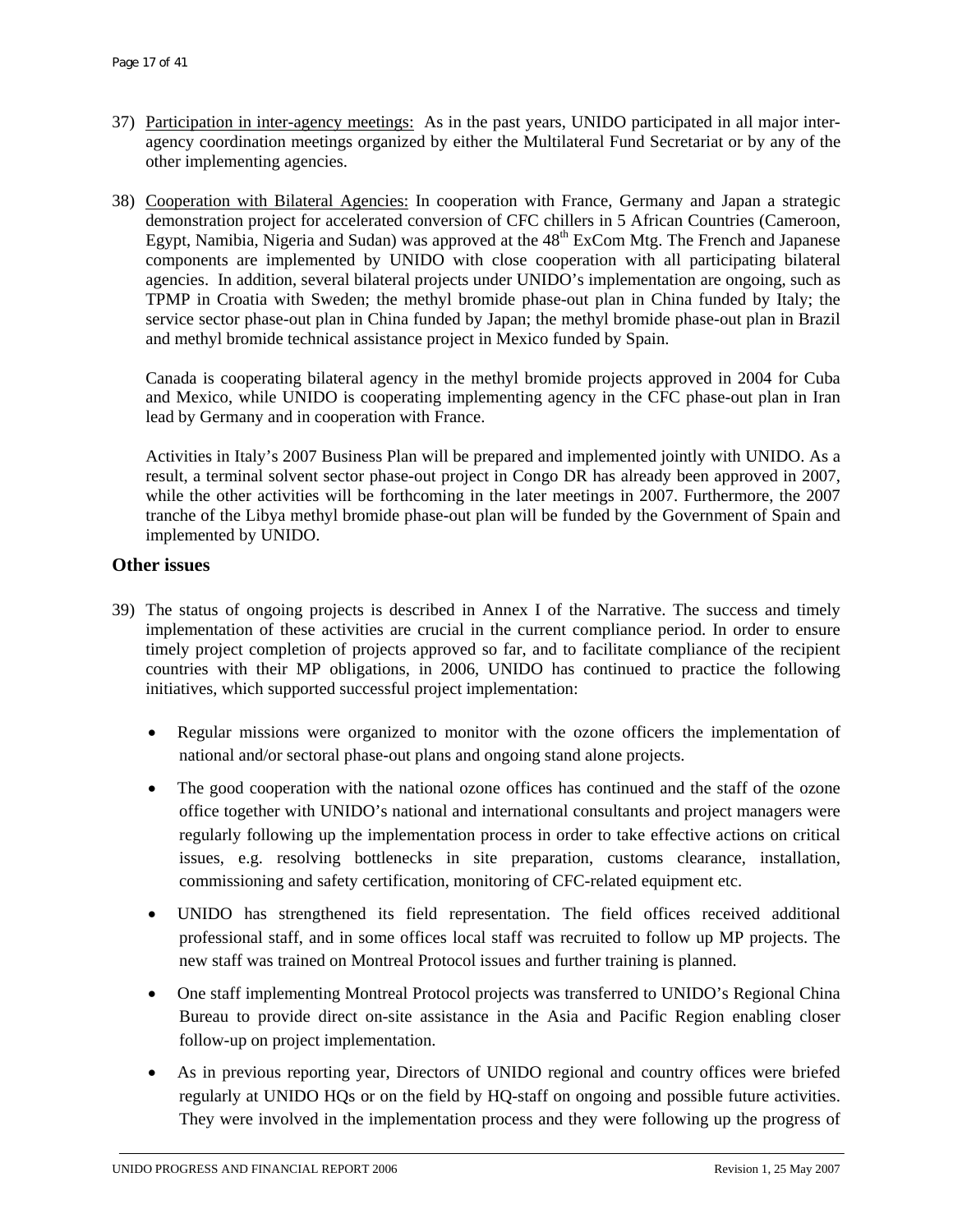the programmes. In their turn, the representatives briefed headquarter staff working in a specific country on the regular activities in the field and problems faced.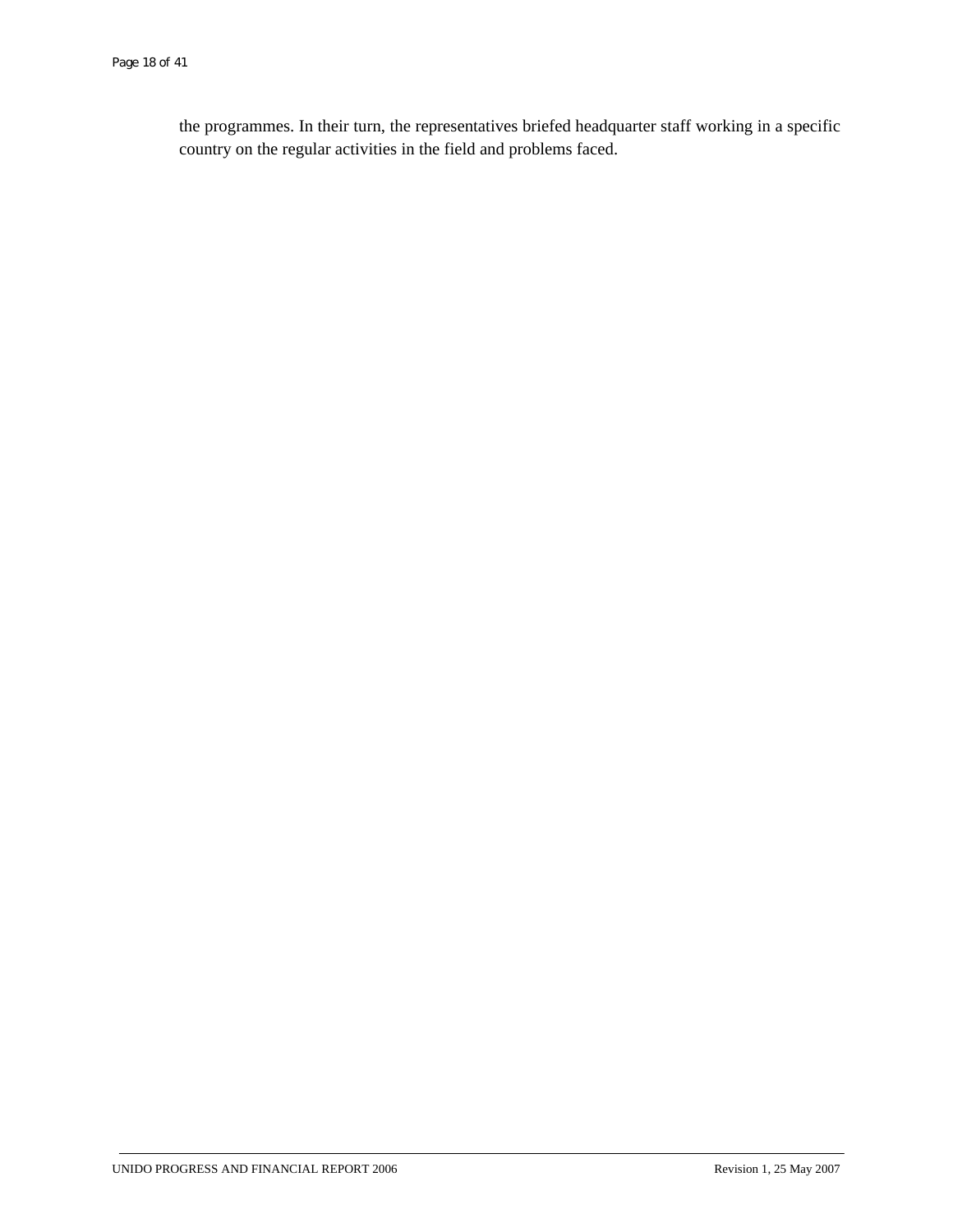# **VII. Tables and Annexes**

| Table 1   | <b>Annual Summary</b>                                                                                                   |
|-----------|-------------------------------------------------------------------------------------------------------------------------|
| Table 2   | Summary Data by Project Type                                                                                            |
| Table 3   | ODP to be Phased out – By Region, Country and Sector – Ongoing Projects                                                 |
| Table 3a  | ODP Phased out by Region, Country and Sector – Completed Projects                                                       |
| Table 3b  | Partial ODP Phase out - By Sector, Region and Country                                                                   |
| Table 4   | Demonstration, Investment and Recovery and Recycling Projects Completed since<br><b>Last Report</b>                     |
| Table 5   | Cumulative Completed Demonstration, Investment and R&R Projects by Region,<br>Sector and Implementation Characteristics |
| Table 6   | Cumulative Completed Non-Investment Projects by Region, Sector, Type and<br><b>Implementation Characteristics</b>       |
| Table 7   | Cumulative Ongoing Demonstration, Investment and R&R Projects by Region,<br>Sector and Implementation Characteristics   |
| Table 8   | Cumulative Ongoing Non-Investment Projects by Region, Sector, Type and<br><b>Implementation Characteristics</b>         |
| Table 9   | <b>Active Project Preparation Accounts</b>                                                                              |
| Table 10a | Completed Projects With Balances Returned to the Multilateral Fund During the<br><b>Reporting Year</b>                  |
| Annex I   | <b>Country Development Highlights</b>                                                                                   |
| Annex II  | Database                                                                                                                |
| Annex III | Multi-year Agreements Summary                                                                                           |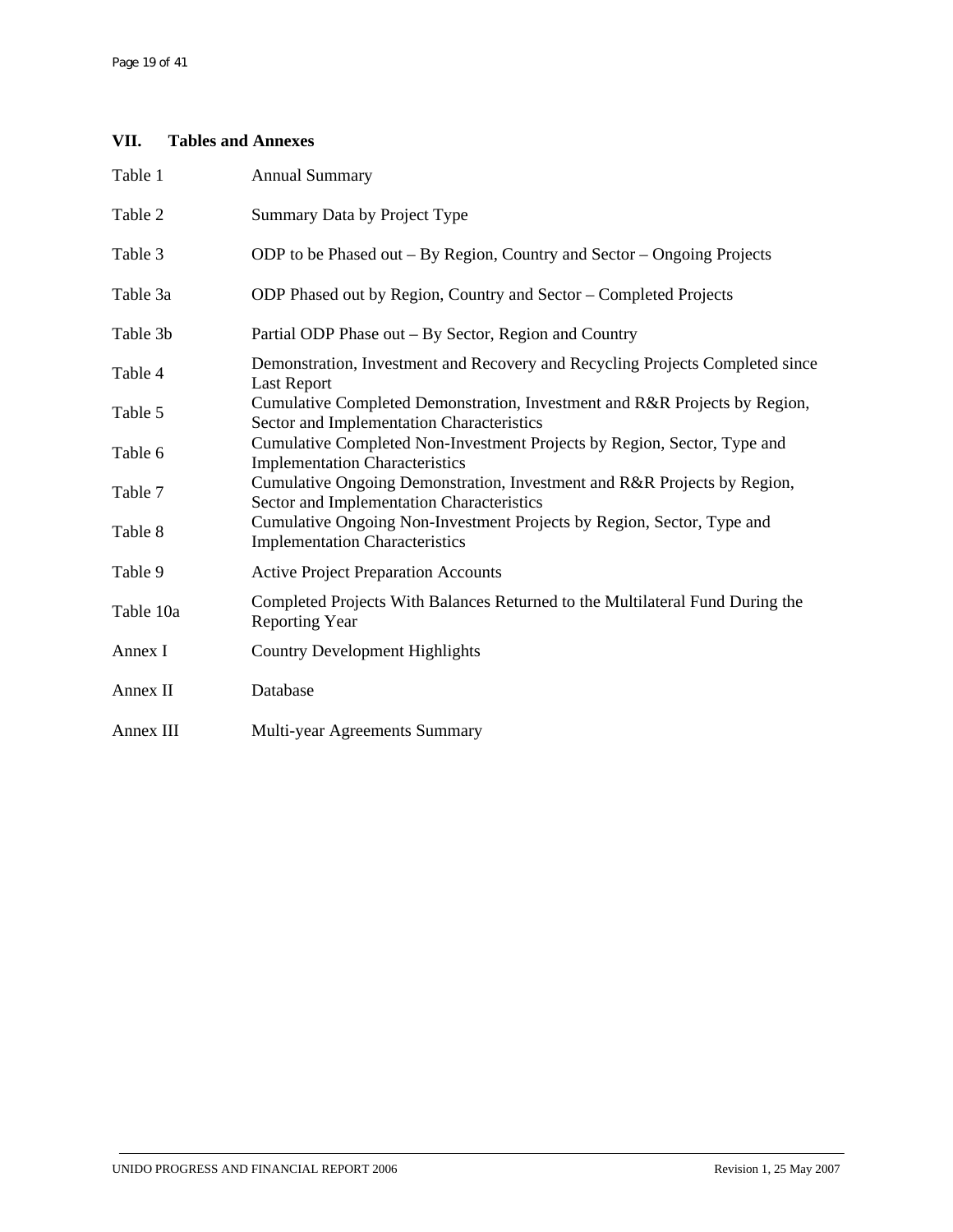# **ANNEX I – Country Development Highlights**

# **Status of the implementation of approved activities**

# **Albania**

# **Phase-out of ODS**

The national ODS phase-out plan is implemented by UNIDO while UNEP is in charge of institutional strengthening. The delivered refrigeration demonstration unit for training of service technicians is operational. In order to ensure successful operation of the refrigerant recovery and recycling network component, it was agreed that first an enabling environment should be established by putting more emphasis on the reuse scheme, enforcement and code of practice before purchase and distribution of the equipment. Therefore, one national expert is under recruitment to work on the development of a code of practice. The national expert to update the training manual has completed the task, however, the associated training of trainers still needs to take place. In addition, two national experts were recruited for programme monitoring, as well as programme management and implementation. Purchase of equipment for vocational schools was initiated which is being delivered in April 2007 as requested by the Ozone Unit Manager. The international expert has recently returned from his evaluation mission of the servicing sector in Albania. Report on workshop requirements was submitted, including a list of equipment to serve as basis for further equipment purchase in line with the project budget. Some equipment deliveries have just been effected to various workshops in the country. Training workshops will be organized following equipment installation. The third funding tranche was released by the  $50<sup>th</sup>$ ExCom Meeting in November 2006. ODS levels as at end 2005 were well below the target set by the agreement.

# **Algeria**

# **1. Phase-out of CFCs**

The terminal umbrella project in the commercial refrigeration sector was approved by the Executive Committee at its  $44<sup>th</sup>$  meeting. The foaming equipment which was supplied to a company, which went bankrupt after the completion of an earlier individual investment project, could not be reallocated during 2006. The ownership of the foaming equipment will be transferred to the two eligible enterprises under the terminal umbrella project in 2007. Once the equipment is on site, UNIDO will organize the installation of equipment and on-the-job training for the operators. The project is expected to be completed by the end of 2007, leading to a phaseout of 72.8 ODP tonnes of CFCs. The remaining funds will be spent, keeping in mind that the part of the budget allocated for the foaming machines, will be returned to the MLF in case the equipment can be successfully reallocated.

The refrigerant management plan (RMP) is progressing with the third tranche. Terms of reference for the monitoring component were reviewed in a meeting with the Ozone Officer. The contract was awarded and a phase-out of the remaining 45 ODP tonnes was achieved.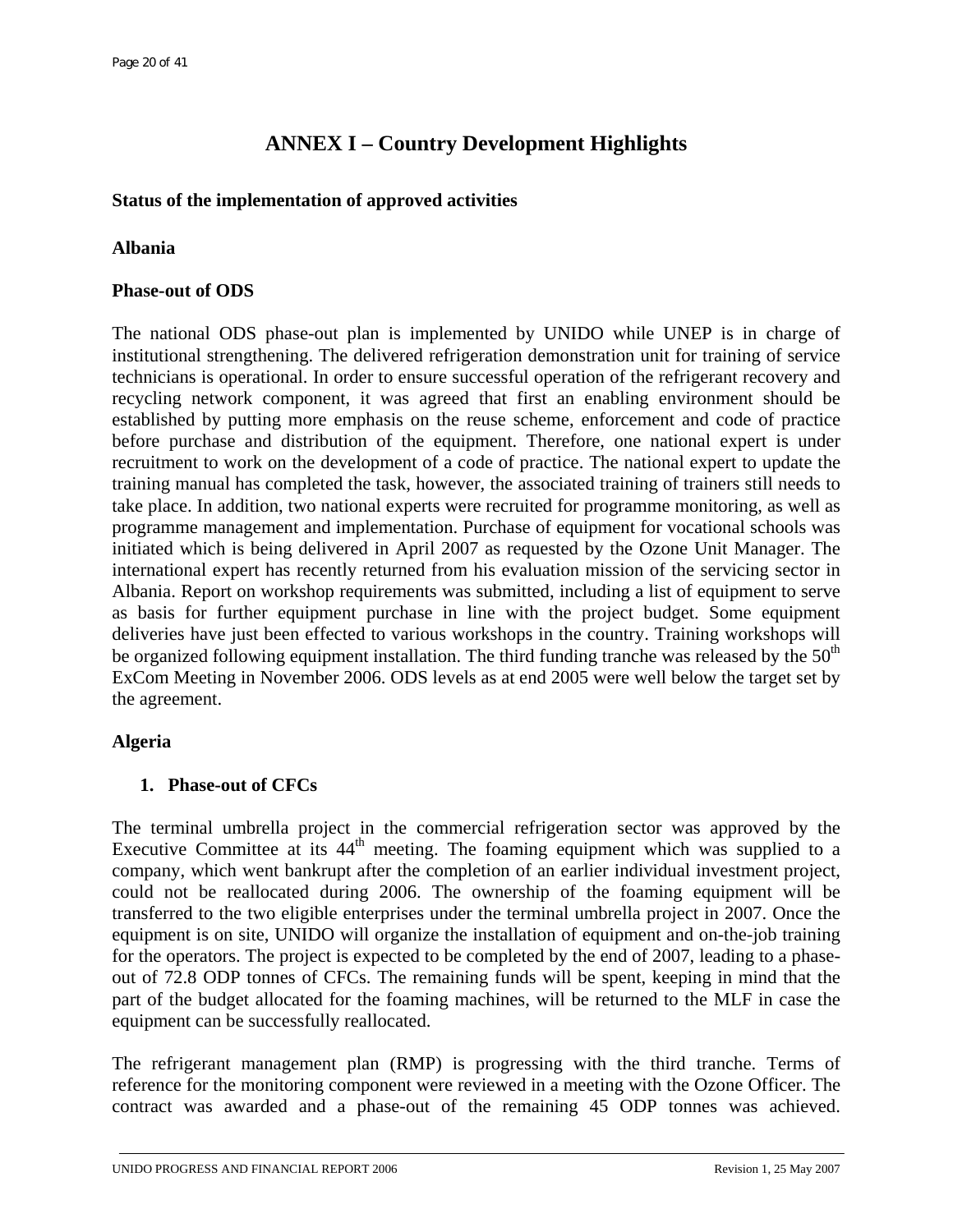Monitoring started mid-November 2006 and will continue for one year with quarterly reporting. The project is expected to be completed in 2007.

# **2. Phase-out of Methyl Bromide**

A technical assistance project to phase out methyl bromide in pulses disinfestations was approved by the  $50<sup>th</sup>$  Executive Committee. The project has an impact of 1.6 ODP tonnes and is planned to be completed in 2007. The training programme will start in the first half of 2007.

# **Argentina**

# **1. Phase-out of CFCs**

The national CFC phase-out plan was approved at the  $42<sup>nd</sup>$  ExCom Meeting and the first, second and third funding tranches were released. The fourth tranche will be submitted to the 53<sup>rd</sup> ExCom Meeting for approval. The 2005 CFC consumption target was 2,047 ODP tonnes. During 2005, Argentina had phased out much more than expected, the consumption level was reduced to 1,676 ODP tonnes. For 2006, the maximum allowable consumption level was 1,997 ODP tonnes whereas the actual consumption level was much lower, namely 1,654.3 ODP tonnes. By the end of 2006, about 5,000 technicians have already been trained. Servicing tools and R&R equipment were distributed among the eligible service shops. Training of customs officers was carried out. The before-mentioned activities will continue in 2007 with an increased focus on the end-users sector and a series of awareness campaigns. The delivery of grant equipment to the technicians follows the training programme with some time lag. Recently, new initiatives were taken as follows:

- establishment of two refrigerant reclaim centres;
- eight recycling centres;
- formulation of a programme to assist the CFC phase-out in the end-user sector; and
- formulation of an incentive programme for the replacement of energy-wasting refrigeration appliances. For this programme, the selected disposal centres will be equipped with refrigerant recovery machinery.

# **2. Phase-out of Methyl Bromide**

According to the revised agreement approved by the  $45<sup>th</sup>$  Executive Committee, the project in strawberry, protected vegetables and cut flower production will be mainly implemented until 2010 leaving a small consumption till 2015. The project continued to provide training under the main responsibility of the subcontractor INTA.

# **3. Phase-out of Solvents (CFC, CTC and TCA)**

The plan for phase-out of ODS in the solvent sector was approved in December 2003  $(41<sup>st</sup>$ ExCom). The approved date of completion is December 2009. Some TCA users in the solvent formulation sector were identified and a partial phase-out of 6 ODP tonnes was achieved through new formulations developed by these companies. New sub-projects will be developed for those TCA companies which were identified during the survey done in 2006.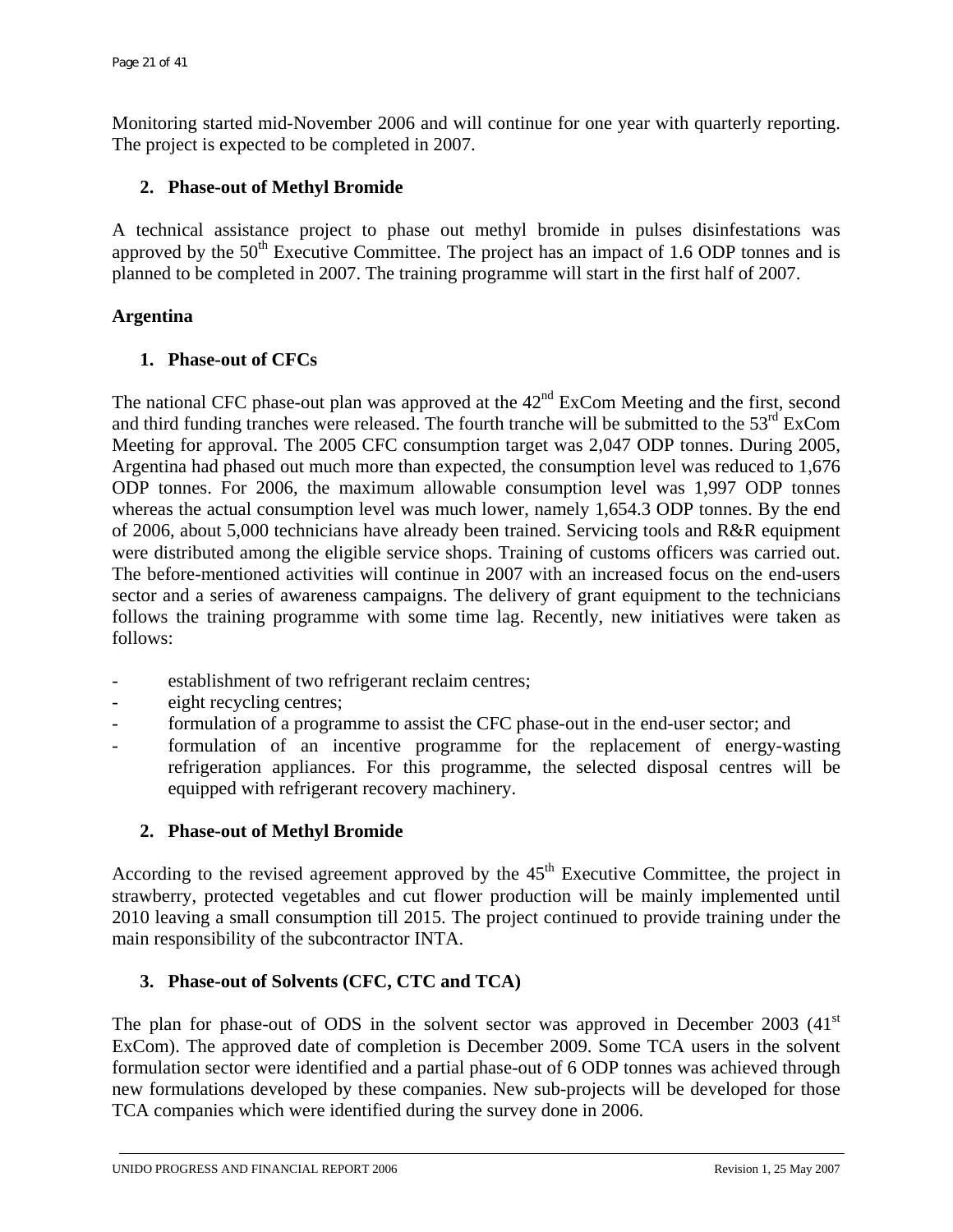# **Bosnia & Herzegovina**

# **1. Phase-out of CFCs and TCA**

The individual investment project in the foam sector was completed in December 2006. A total phase-out of 33 ODP tonnes of CFCs was achieved accordingly.

The national ODS phase-out plan was approved at the  $41<sup>st</sup>$  ExCom Meeting. The first funding tranche was completed in December 2006 and the project is progressing with the second tranche. Equipment to phase out TCA at the only ODS consuming company was ordered, delivered, installed and commissioned, resulting in a total phase-out of 1.1 ODP tonnes of TCA in 2006. The request for release of the third tranche will be submitted upon receipt of the 2005 verification report.

# **2. Phase-out of Methyl Bromide**

The methyl bromide phase-out plan in the tobacco seedling, vegetables and flower sectors was completed as planned in December 2006, resulting in a total phase-out of 11.8 ODP tonnes of methyl bromide.

# **3. Phase-out of Halons**

At the  $42<sup>nd</sup>$  ExCom Meeting, a technical assistance project was approved to phase out the entire halon consumption in the country. The postponed awareness and training workshop on halon management was held in February 2007. The NOU requested to facilitate respective local arrangements and follow up project activities. The NOU was supplied with the respective UNIDO terms of reference and was requested to identify an appropriate entity to host halon R&R equipment. A local sub-contractor has been identified and arrangements are under way. Subsequently, beneficiary for the halon recycling equipment will be selected. The project is planned to be completed in 2007.

## **Brazil**

# **Phase-out of Methyl Bromide**

The total phase-out of methyl bromide in tobacco, flowers, ornamentals, strawberries and other uses was approved at the  $46<sup>th</sup>$  Meeting of the Executive Committee. Implementation agreement was signed. Subcontract for training was awarded. Most of the equipment (boilers and accessories) was ordered. Few items have already been delivered in 2006, the major part will be delivered in 2007. A partial phase-out of 69.2 ODP tonnes of methyl bromide was achieved. Training will continue in 2007. The remaining equipment will be purchased and delivered by July/August 2007. The project is planned to be completed by December 2007.

## **Cameroon**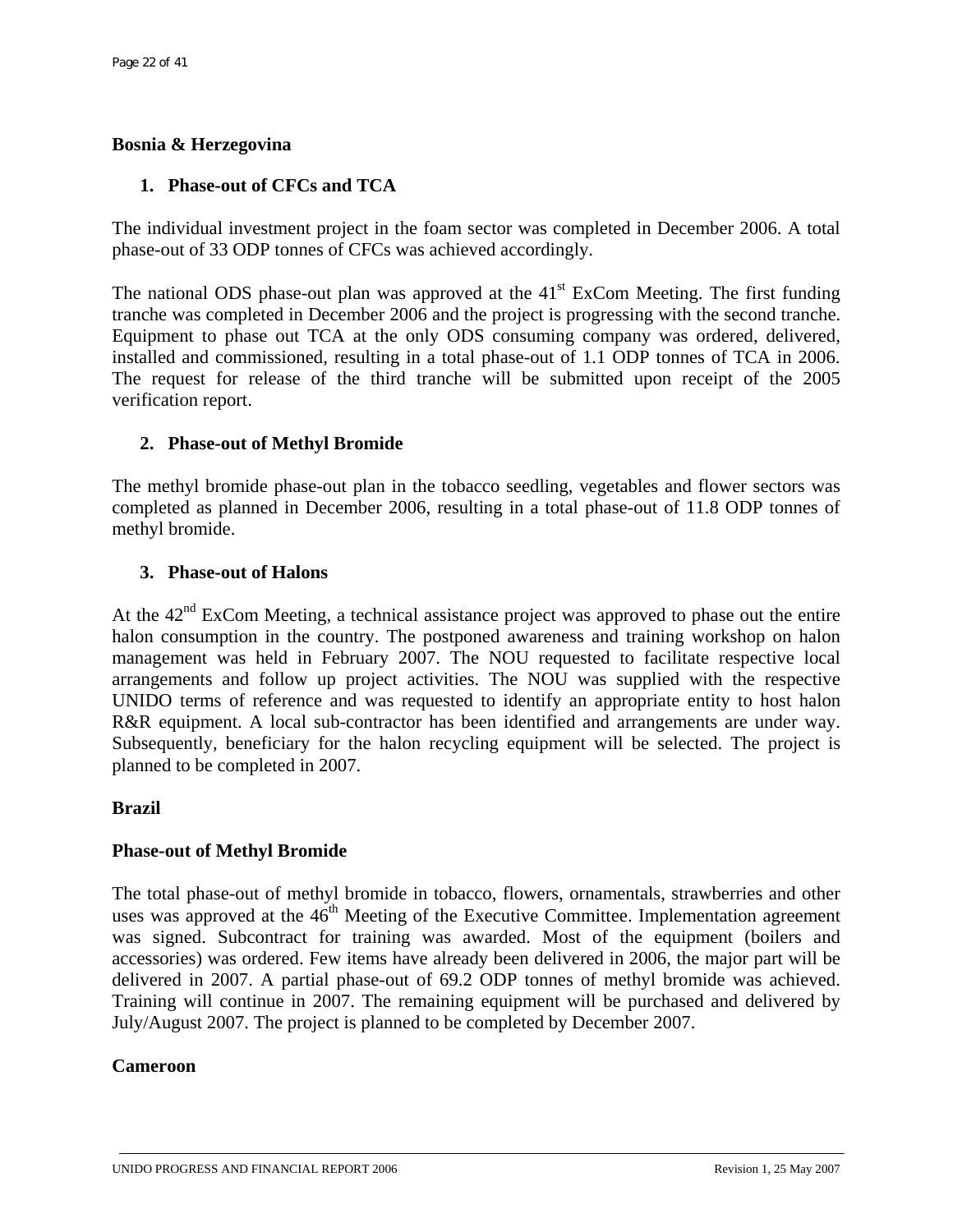# **1. Phase-out of CFCs**

The implementation of the refrigerant management plan was approved at the  $38<sup>th</sup>$  meeting of the ExCom. Contract for training of technicians was prepared. Technicians training started and will continue in 2007. A partial phase-out of 105.8 ODP tonnes of CFCs was achieved in 2006. The implementation of the RMP is planned to be completed in 2007, ahead of schedule.

# **2. Phase-out of CFCs and TCA**

A terminal CFC/TCA phase-out management plan was approved by the  $50<sup>th</sup>$  Executive Committee and the first funding tranche was released. In 2007, the PMU will be established, training of technicians will be organized, charging unit for alternative refrigerant will be provided and enterprise will be assisted in the phase-out of TCA.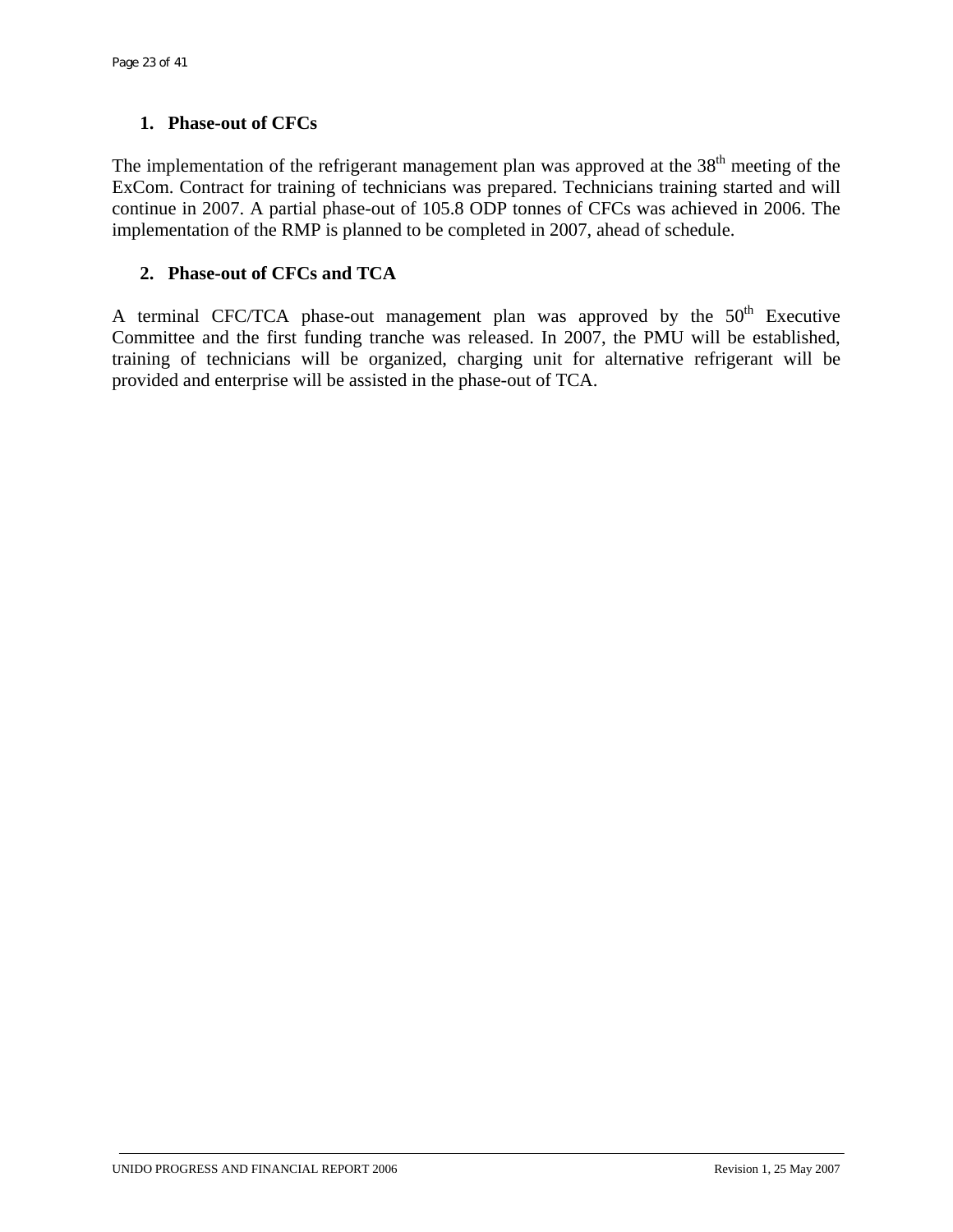# **China**

# **1. Phase-out of CFCs**

In the year 2006, 150 ODP tonnes of CFCs were phased out as a result of the implementation of the sector plan in tobacco fluffing. CFC-11 consumption quota was issued. Compensation was paid and CFC-11 equipment was dismantled accordingly. Public awareness programme was carried out.

In the framework of the polystyrene foam umbrella project, a new phase-out agreement between SEPA and the counterpart was signed which will ensure sustainability of the project. Contracts for the purchase of equipment and for local services were signed. The engineering design was completed. Delivery of the main import equipment was planned for the first quarter of 2007. A detailed report on the status of the project was presented to the  $50<sup>th</sup>$  ExCom Meeting.

Under the domestic refrigeration sector plan, phase-out contracts with all counterpart enterprises were signed, ensuring an approximately 14 tonnes higher phase-out than planned. Equipment for all companies was ordered and delivered. In most cases, commissioning of the equipment has already been completed and the final acceptance of all enterprises is expected during the first half of 2007. A project monitoring and information system was installed. Safety standards are being finalized and a ban on the use of CFCs in the sector was initiated. Compressor factories will be provided with technical assistance for their conversion and an awareness campaign is planned for 2007.

The refrigeration servicing sector plan was approved by the 44<sup>th</sup> ExCom. Training of trainers and technicians training programme continued. An awareness campaign was made and service R&R equipment was purchased (under the Japanese component) according to the annual implementation plan. The request for release of the 2006 tranche was submitted to the  $50<sup>th</sup>$ ExCom Meeting, however, due to the lack of a verification report, it has been resubmitted to the 51<sup>st</sup> Meeting of the ExCom in March 2007.

The Bole domestic refrigeration plant was completed end 2006, earlier than originally planned.

# **2. Phase-out of Methyl Bromide Consumption Sector**

The national phase-out of methyl bromide was approved by the  $41<sup>st</sup>$  ExCom and the first funding tranche was released. The total methyl bromide consumption in 2005 was 540.3 ODP tonnes whereas the maximum allowable consumption agreed with the Multilateral Fund for the same year was 880 ODP tonnes. Therefore, China was 339.7 ODP tonnes ahead of the agreed phaseout schedule at the end of 2005. In 2006, all major activities were completed in the commodity sector. China would like to keep on moving with the same pace towards the total phase-out of methyl bromide which might require faster disbursement of the tranches.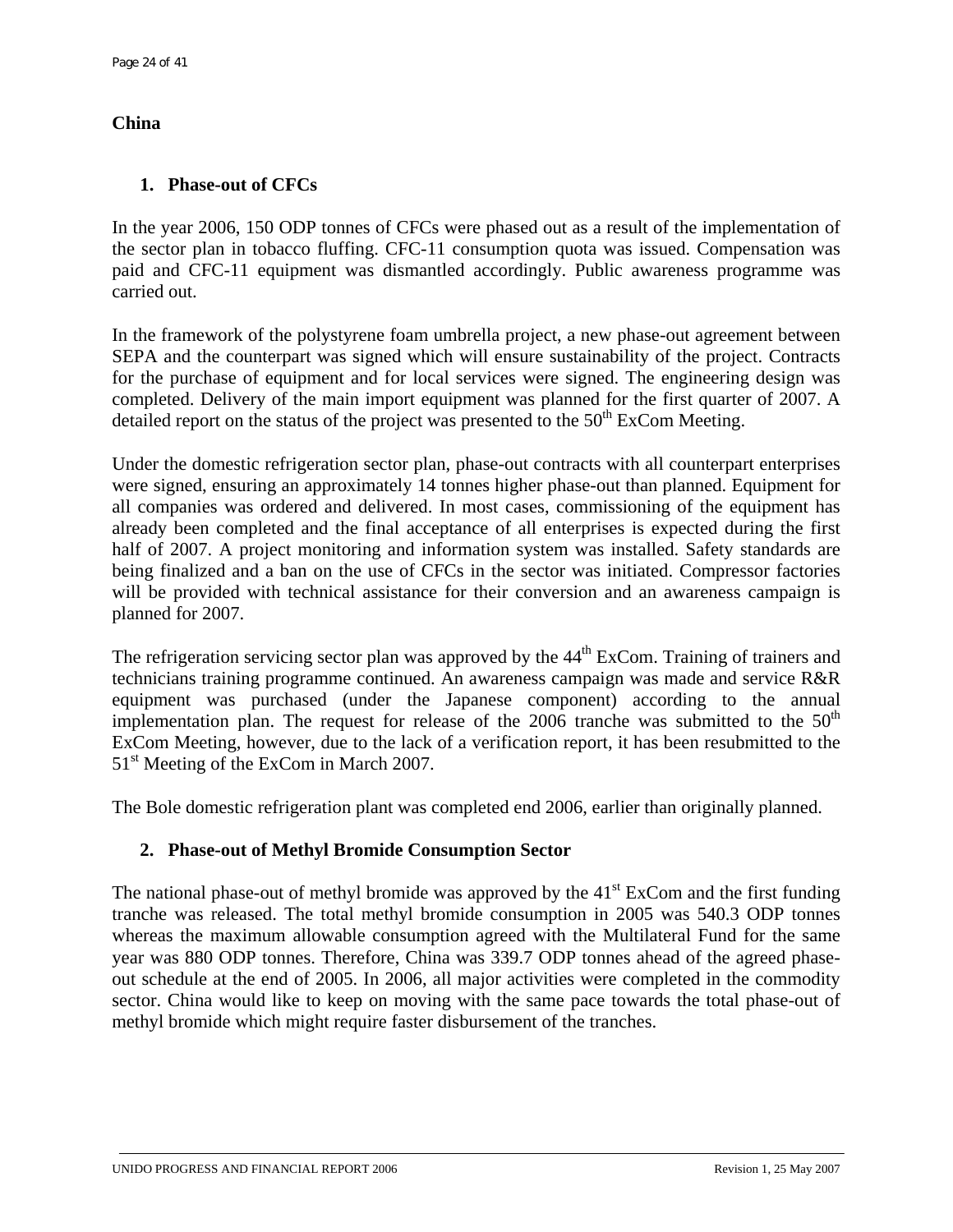## **3. Phase-out of Methyl Bromide Production Sector**

The sector plan for the methyl bromide production sector was approved by the  $47<sup>th</sup>$  ExCom. A subcontract was issued to SEPA in March 2006. The training plan was implemented and a working arrangement contract was signed with the counterpart companies. A phase-out of 21 ODP tonnes was achieved. In 2007, methyl bromide production will be monitored. The next tranche will be submitted in 2008 as per the agreement.

# **Cote d'Ivoire**

# **1. Phase-out of Methyl Bromide**

The phase-out of methyl bromide in the commodities and storage fumigation sectors was approved at the  $42<sup>nd</sup>$  ExCom Meeting. Due to the very tense political situation, the last set of equipment could not be procured in 2006. Since the local procurement of the final set of equipment has already started, the project is planned to be completed by end of June 2007, phasing out the remaining consumption of 3.8 ODP tonnes of methyl bromide.

# **2. Phase-out of CFCs**

At the  $46<sup>th</sup>$  Executive Committee Meeting, a terminal aerosol sector project was approved for UNIDO with a total phase-out of 43.4 ODP tonnes of CFCs. The Multilateral Fund Secretariat requested UNIDO prior to restarting any implementation activities and taking into account any long delay in project implementation, to obtain written commitments from the National Ozone Unit and the counterpart on the restart of the project. The National Ozone Unit confirmed the commitment, however, all attempts to get the same from the counterpart have failed. Therefore, the Minister of Environment of Cote d'Ivoire sent a letter to the counterpart on 6 April 2007, warning about the cancellation of their manufacturing license unless the requested written commitment is provided. Meanwhile, the requested written commitment from the counterpart has been received. Negotiations on the follow-up implementation activities are underway.

## **Croatia**

## **1. Phase-out of CFCs**

The terminal CFC phase-out management plan was approved in 2003 and has been implemented in cooperation with Sweden. The project is progressing with the third and the fourth tranche which was released by the  $49<sup>th</sup>$  Executive Committee in July 2006. Terms of reference for monitoring of the last funding tranche were prepared and submitted to the Ozone Unit for clearance to enable start-up of monitoring activities in 2007. The Executive Committee decided at its  $50<sup>th</sup>$  Meeting that a verification audit should be undertaken for this TPMP. UNIDO is requesting funding in its 2007 work programme for the above-mentioned verification.

## **2. Phase-out of Methyl Bromide**

The phase-out project in tobacco seedlings was successfully completed in December 2006, phasing out the remaining consumption of 0.4 ODP tonnes in the methyl bromide sector.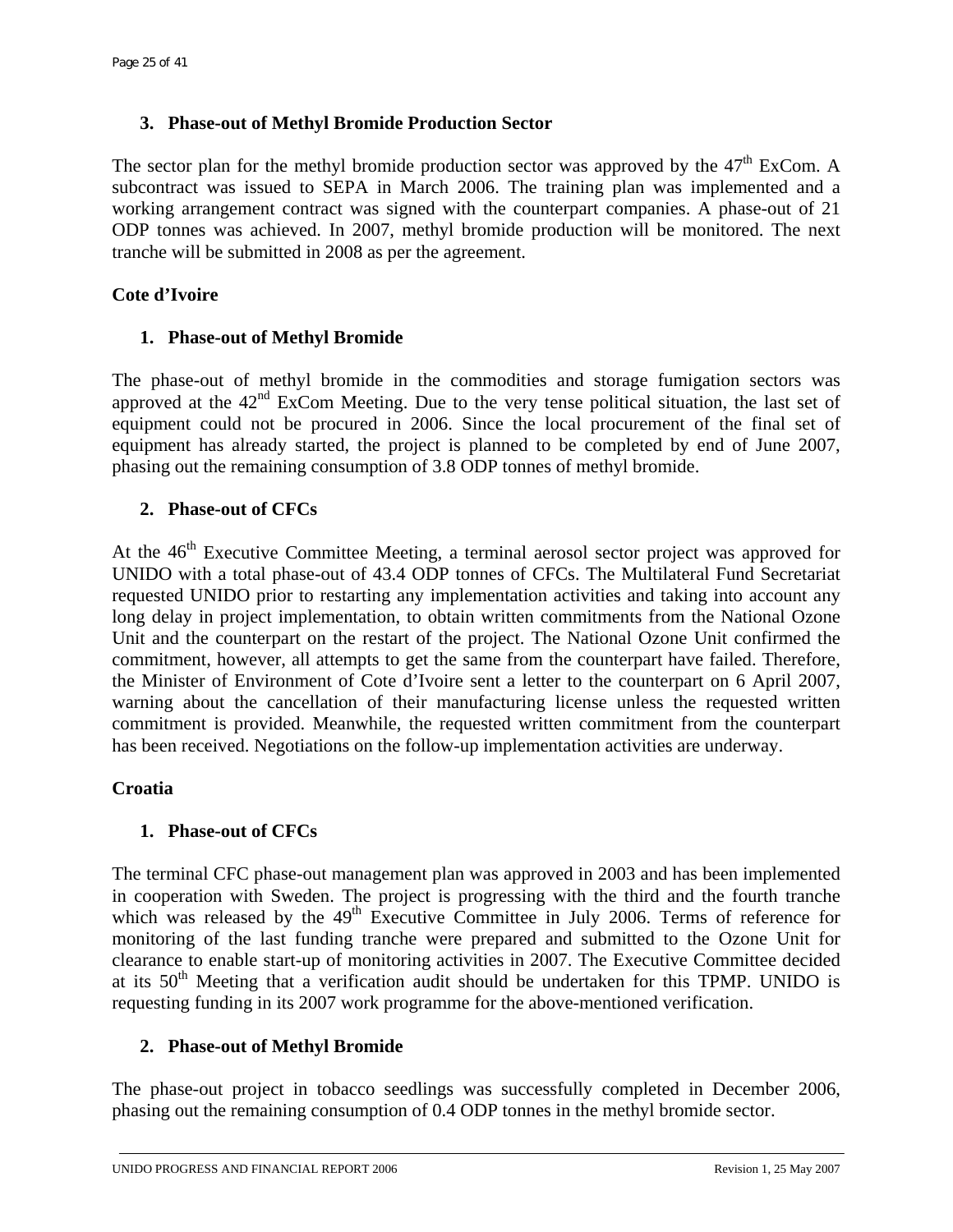# **Cuba**

# **Phase-out of Methyl Bromide**

At the 44<sup>th</sup> ExCom Meeting, a total phase-out project in soil, substrate, storage and structure fumigation was approved. The project has an impact of 24.1 ODP tonnes and is planned to be completed in 2008. Training continued in most of the sectors without problems. The purchased fumigation equipment will be delivered in 2007. The first partial phase-out of 7.9 ODP tonnes of methyl bromide occurred in 2006 as planned. A detailed report has been submitted to the  $51<sup>st</sup>$ ExCom Meeting in March 2007.

# **Democratic People's Republic of Korea**

# **1. Production sector closure**

In the production sector, 500 ODP tonnes of TCA and CFC-113 production capacity were phased out already in 2002. In 2003, 1,250 ODP tonnes of CFC-11 and CFC-12 production was closed, whereas in 2005, 2,530 ODP tonnes were phased out through the closure of the CTC production capacity. Accordingly, the last tranche was released in 2006.

# **2. Phase-out of CFCs**

The refrigeration sector phase-out plan for Korea was approved in 2003. The project is progressing with the second tranche. Purchased equipment for the conversion of the compressor factory was delivered, installed and commissioned. Remaining equipment for the conversion of the compressor factory has been ordered. Delivery, installation and commissioning are planned to take place in 2007.

UNIDO is in charge of the recovery and recycling component of the national CFC phase-out plan which was approved by the 47th Executive Committee and which is being implemented together with UNEP. Recovery and recycling equipment was purchased, delivered, installed and commissioned. Remaining recovery and recycling equipment which was ordered in 2006, is planned to be delivered, installed and commissioned in 2007.

## **3. Phase-out of CTC**

The CTC terminal phase-out plan was approved at the  $41<sup>st</sup>$  ExCom Meeting to assist Korea in complying with the 85 per cent reduction target. A partial phase-out of 613.8 ODP tonnes has already been achieved in 2004 under the first tranche. In 2005, the second and third tranches were released by the 46<sup>th</sup> ExCom and additional 597.7 ODP tonnes of CTC were phased out in the fumigation sector. Equipment for the 2.8 Vinalon Chemical Factory and Siniju Fiber Complex Factory was manufactured, however, only partially delivered since the glass-lined reactors procured by UNIDO in China, were not allowed to be exported to the Democratic People's Republic of Korea due to SC Resolution 1718 (2006). The already manufactured glasslined reactors are deferred in China. The equipment will be installed as soon as the SC Resolution is abolished. Equipment for the Wonsan Chemical Factory was manufactured,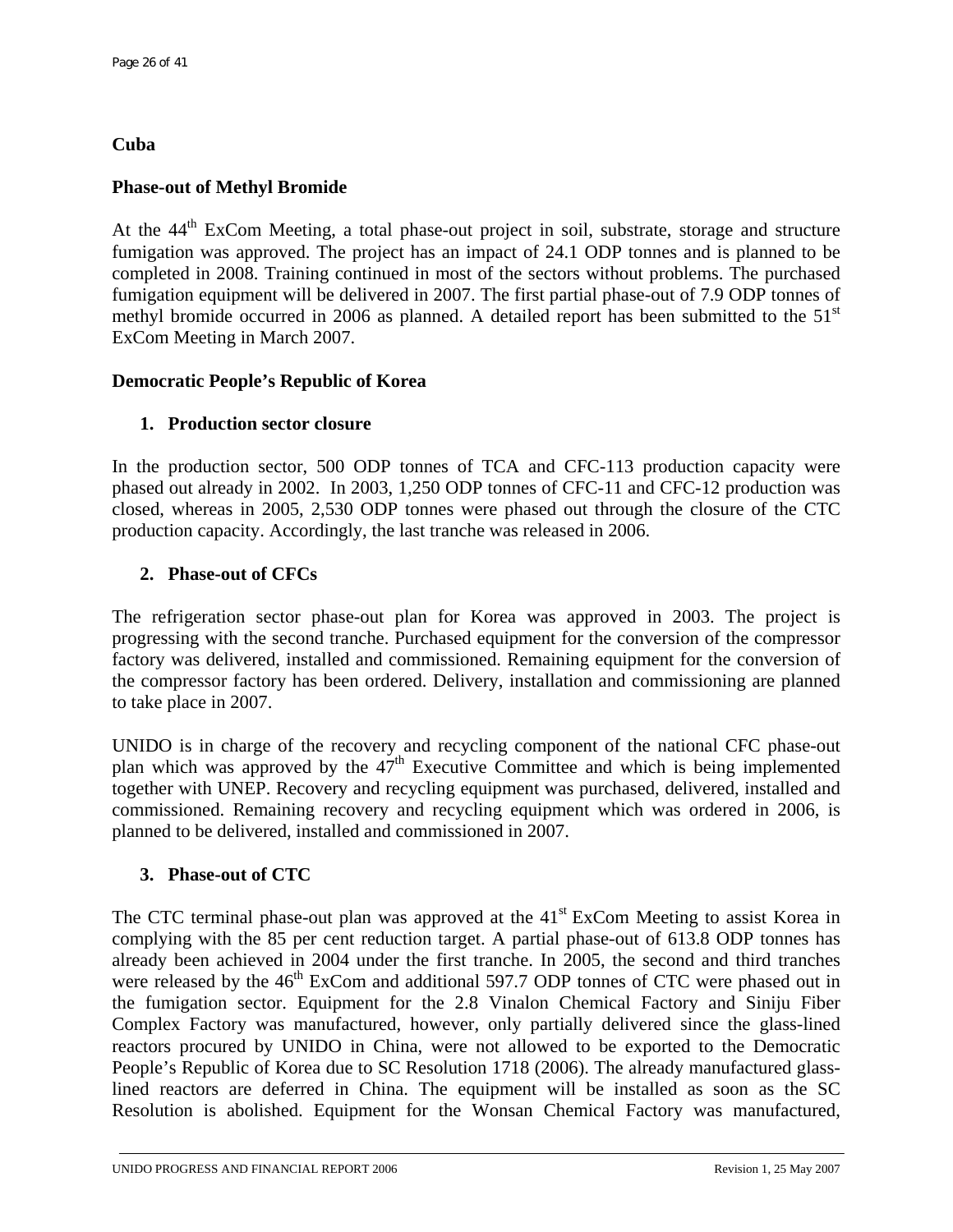delivered and installed. A new international bidding is being conducted for the procurement of analytical equipment since offers were too expensive. As part of the fourth tranche which was released by the 49<sup>th</sup> ExCom, international bidding has already started for procurement of equipment for the pesticide plant. The fifth and sixth (last) tranches will be requested in 2007. Both tranches are urgently required for the construction and completion of the pesticide pilot plant to manufacture three pesticides in the Democratic People's Republic of Korea for the fumigation sector.

At the 49<sup>th</sup> Meeting of the Executive Committee, a supplementary plan for terminal phase-out of CTC as process agent was approved which will eliminate the remaining eligible CTC consumption of 229.9 ODP tonnes in the Democratic People's Republic of Korea. Terms of reference were prepared for the procurement of equipment for the Hungnam Pharmaceutical Factory in 2007. Terms of reference are also under preparation for Lanam. Due to SC Resolution 1718 (2006), glass-lined equipment as per the supplementary plan is not allowed to be imported into DPRK. Therefore, a UNIDO mission was undertaken in April 2007 to re-consider the subprojects under the plan and supply stainless steel equipment to achieve the CTC phase out in 2008. As a result, UNIDO started an international bidding for equipment procurement in May 2007.

## **Dominican Republic**

## **Phase-out of Methyl Bromide**

Under the phase-out project in melon, flowers and tobacco, agreements with methyl bromide consumer farmers have already been made. Most of the supplies (chemicals, substrates, small equipment) agreed upon with the farmers, were purchased. In the flowers sector, methyl bromide has already been phased out. Thus, a partial phase-out of 20 ODP tonnes of methyl bromide was achieved. The project which is planned to be completed by December 2007, will now concentrate on the remaining sectors consuming methyl bromide, i.e. tobacco and horticulture.

## **Egypt**

## **1. Phase-out of Solvents (CFC, CTC and TCA)**

The terminal solvent sector umbrella project was approved at the  $44<sup>th</sup>$  meeting of the ExCom. The planned survey was conducted and 42 small-scale companies using ozone-depleting solvents were identified. A partial phase-out of 31 ODP tonnes was achieved. The remaining 10 ODP tonnes of CFC-113 are planned to be phased out by July 2007 through the conduction of two solvents training workshops.

#### **2. Phase-out of CFCs**

The national CFC phase-out plan was approved by the  $46<sup>th</sup>$  Executive Committee and the first funding tranche was released. The first part of the refrigeration service equipment for training of technicians and for the operation of selected workshops was purchased and delivered. The training programme of 1,200 technicians was accomplished by using the services of 30 trainers who had also been trained under this project. A total phase-out of 190 ODP tonnes of CFCs was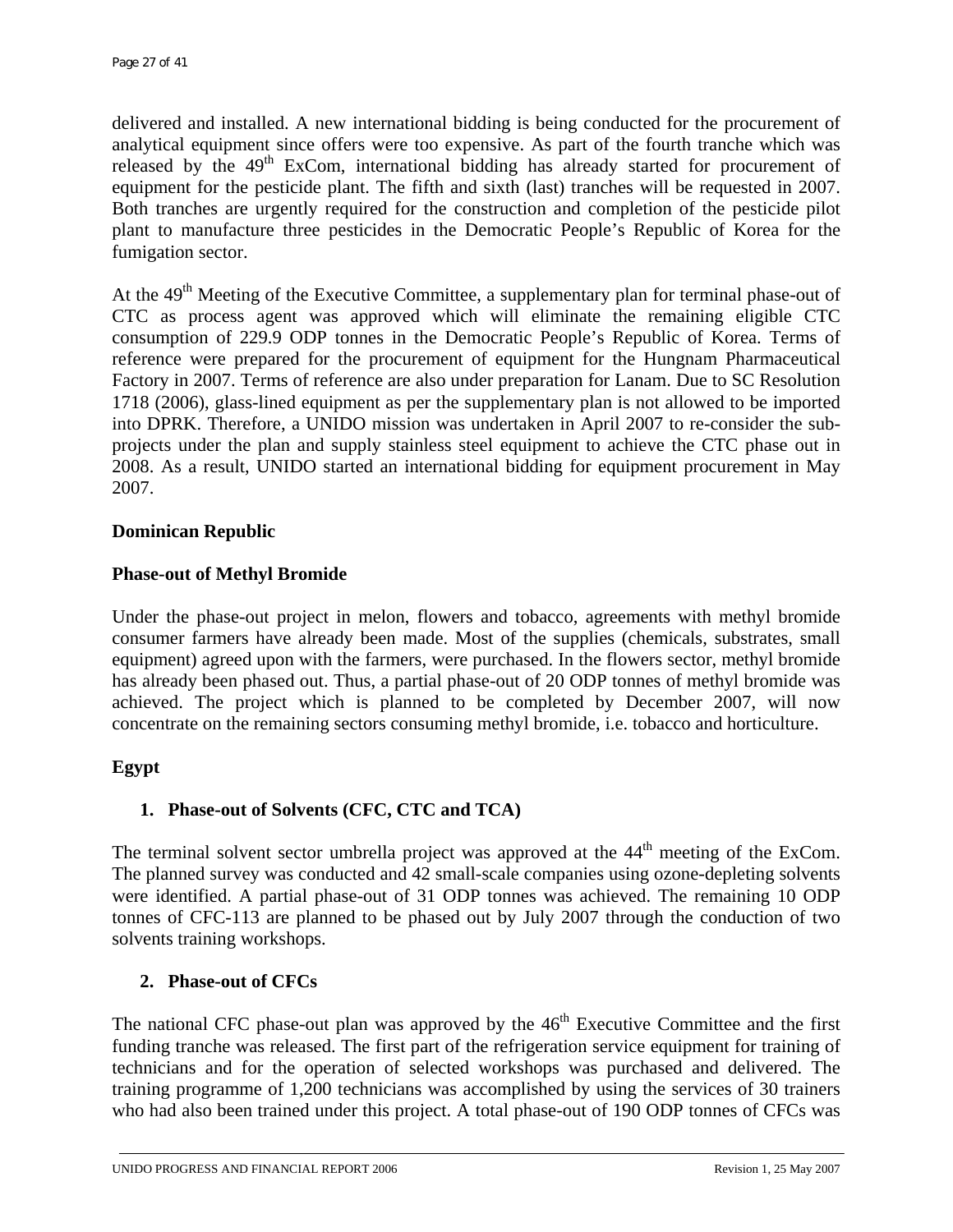achieved. The second tranche was released by the  $50<sup>th</sup>$  ExCom Meeting. The bidding process for phase 2 of the training programme has been initiated in May 2007. The contract is planned to be awarded in June and phase 2 of the training programme is expected to be completed in November 2007. In addition, local bidding for the awareness programme has been initiated in May 2007. The contract is planned to be awarded in June 2007. A contract on project management, monitoring and reporting has been awarded to EEAA for 2.5 years. Six national and three international experts are under recruitment for the verification of technical and commercial baseline data for further selection of eligible demonstration sub-projects and equipment for different sub-sectors of the NPP as well as for the verification of the 2006 CFC consumption. The final selection of eligible demonstration sub-projects is planned to take place mid-June 2007. The bidding process for equipment and engineering services is planned to be initiated by the end of June 2007 and the contract is expected to be awarded by the end of August 2007. A detailed work plan for 2008-2009 was elaborated jointly with EEAA authorities during UNIDO's recent mission to Egypt based on the anticipated third tranche to be requested in 2007.

# **3. Phase-out of CFC Consumption Sector**

The phase-out of CFC consumption in the manufacture of aerosol metered dose inhalers was approved by the  $50<sup>th</sup>$  ExCom Meeting. The project has an impact of 159.5 ODP tonnes and is expected to be completed in 2009. Bidding for equipment procurement and technology transfer has started beginning of 2007. The Executive Committee will be informed about the outcome of the bidding process as decided.

## **4. Phase-out of Methyl Bromide**

The 20% reduction target was achieved in 2005 as a result of the implementation of the national phase-out plan for methyl bromide in horticulture and commodities fumigation. The work programme for 2006 and 2007 is focused to keep the achieved reduction permanent and sustainable. Equipment and chemicals for the vegetable and strawberry sectors were delivered. Terms of reference for the procurement of greenhouses for the production of grafted seedlings were prepared. Their purchase is planned to take place in 2007. A detailed report will be submitted to the  $52<sup>nd</sup>$  ExCom Meeting.

## **Georgia**

## **1. Phase-out of Methyl Bromide**

The second phase of the technical assistance project which provided direct assistance to farmers in the adoption of the alternatives, was completed in December 2006. A total phase-out of 6 ODP tonnes of methyl bromide was achieved.

At the  $47<sup>th</sup>$  ExCom Meeting, technical assistance for the elimination of methyl bromide in grain and storage facilities was approved for UNIDO. Terms of reference for equipment and training were prepared. Subcontract for training was awarded and an international consultant was fielded. The phase-out of 7.2 ODP tonnes is expected for the period after 2008.

## **2. Phase-out of Halons**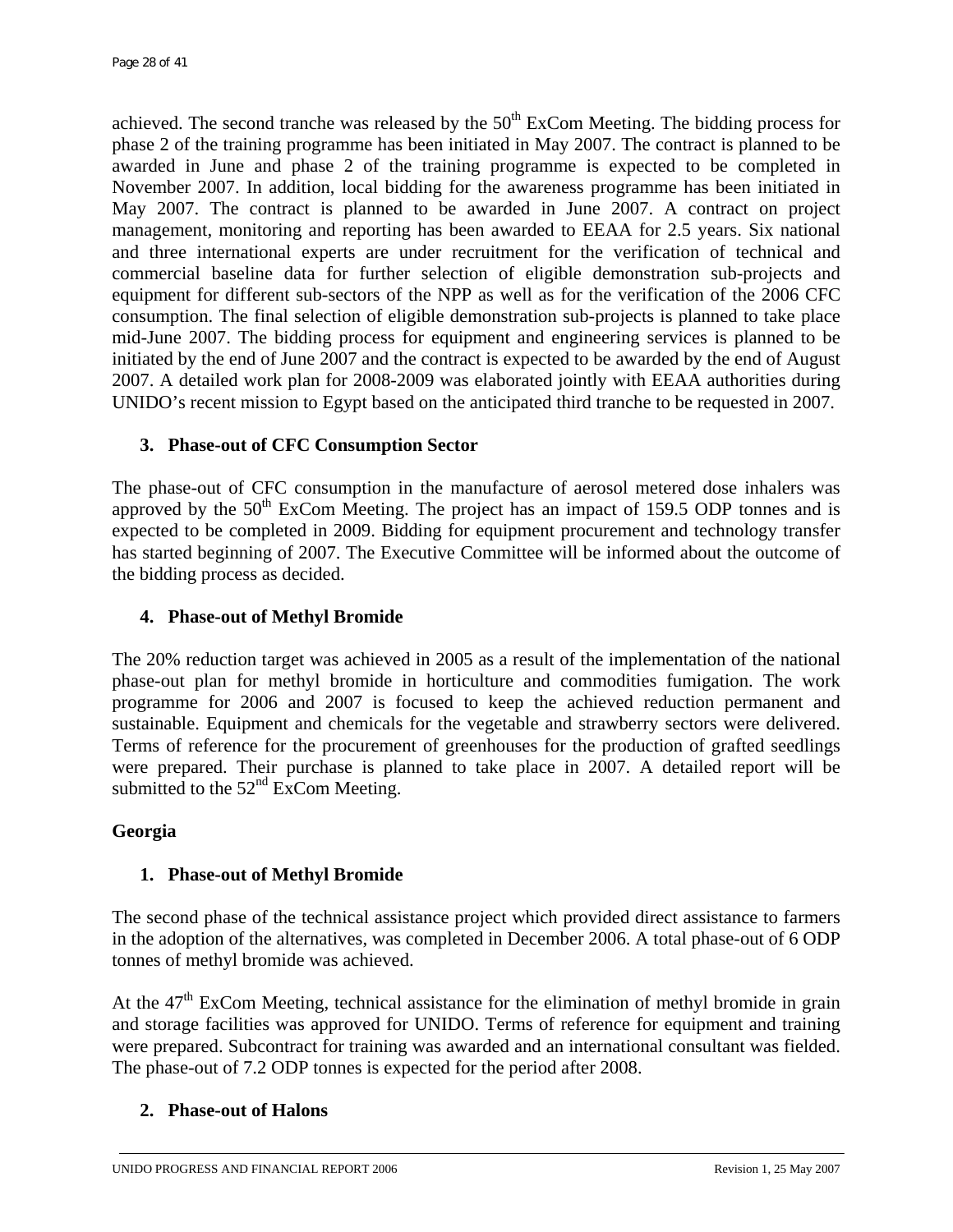The halon banking management programme was approved by the  $47<sup>th</sup>$  Executive Committee in November 2005. The programme has an impact of 37.4 ODP tonnes and is planned to be completed in 2008. The project site for the establishment of a halon recovery and recycling centre was selected. Halon R&R equipment was ordered which is planned to be delivered and installed in 2007.

## **Guatemala**

#### **Phase-out of Methyl Bromide**

The cut flower and melon sectors were monitored. Although the phase-out target of 25 ODP tonnes was achieved in 2006, Guatemala reported a higher consumption. Following the decision of the 49<sup>th</sup> Executive Committee, UNIDO worked very closely with the Government of Guatemala in preparing a revised plan of action which was approved by the Parties at their XVIII<sup>th</sup> Meeting in November 2006. A detailed report on the status and forthcoming activities of the project has been submitted to the  $51<sup>st</sup>$  Meeting of the ExCom in March 2007.

#### **Honduras**

#### **Phase-out of Methyl Bromide**

A new phase-out schedule was approved by the  $47<sup>th</sup>$  Executive Committee for the methyl bromide sector plan in order to reach the 20 per cent reduction target by 2008 giving time to further develop and softly apply the new technology. Phase I of the programme was completed in December 2006. Phase II was approved by the  $50<sup>th</sup>$  ExCom and the first funding tranche was released. Project implementation started in January 2007 with the preparation of relevant terms of reference for equipment procurement and training. Purchase of equipment started. The second tranche will be requested in November 2007.

#### **India**

## **1. Phase-out of CFCs**

The refrigeration sector phase-out plan was approved at the  $38<sup>th</sup>$  ExCom Meeting with UNDP as the lead implementing agency. UNIDO is implementing the transportation refrigeration portion of this sector plan. The first tranche was successfully completed in November 2006 with a total phase-out of 59 ODP tonnes of CFCs. The project is now progressing with the second tranche which was released by the  $41<sup>st</sup>$  ExCom. Refrigerant evacuation/charging equipment was distributed among 39 eligible enterprises. The new foaming equipment which was delivered with some delay in June 2006, was also distributed among eligible enterprises. A partial phase-out of 50 ODP tonnes of CFCs was achieved. Verification of the achieved results by the Ozone Cell is underway. The remaining 27 ODP tonnes are expected to be phased out by the end of July 2007.

## **2. Phase-out of CTC Consumption and Production Sectors**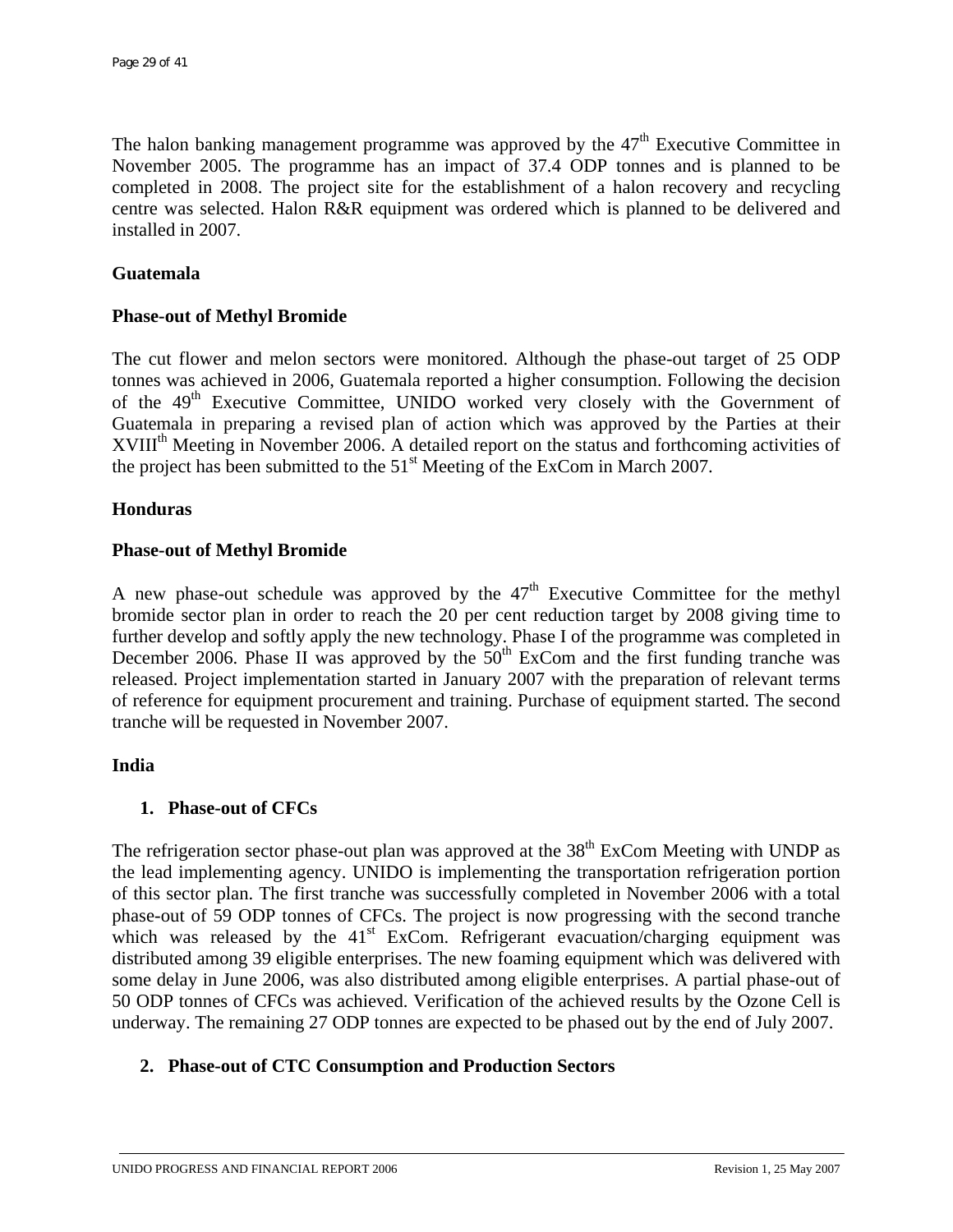The 2005 and 2006 annual programmes of the CTC phase-out project were released by the 45<sup>th</sup> and 49<sup>th</sup> Executive Committee, respectively. Final equipment was partly delivered in 2006. Contracts with Kemix and Nikava were finalized. Their conversion is planned to take place in 2007. A partial phase-out of 560 ODP tonnes of CTC was achieved in 2006. Other eligible enterprises than those under the ongoing sub-projects, are under investigation.

## **Indonesia**

## **1. Phase-out of Methyl Bromide**

At the 44<sup>th</sup> ExCom Meeting, a phase-out project in grain storage was approved for UNIDO. The project has an impact of 37.8 ODP tonnes and is planned to be completed in 2008. Work plan for 2006 was prepared. The first set of equipment was procured and delivered to the subcontractor Biotrop. The first training course was implemented. The second set of equipment is being procured through international bidding.

## **2. Phase-out of Solvents (CTC, TCA and CFC)**

At the 44<sup>th</sup> ExCom Meeting, a terminal ODS phase-out plan was approved. UNIDO is in charge of the total phase-out in the solvents sector. The project is aiming at eliminating 5.6 ODP tonnes of TCA, 16.5 ODP tonnes of CTC and 78 ODP tonnes of CFC, out of which 57 ODP tonnes of CFC, 3 ODP tonnes of TCA and 16.5 ODP tonnes of CTC were phased out in 2005. The remaining consumption of 21 ODP tonnes of CFCs and 2.6 ODP tonnes of TCA is planned to be phased out by 2008. In 2006, equipment for the CTC consuming company was purchased. Terms of reference for non-investment activities were consented with the National Ozone Unit. A contract will be prepared accordingly.

## **Iran**

## **1. Phase-out of CFCs**

Currently, there are two foam projects under implementation by UNIDO which are expected to be completed in 2007. The total impact of the two projects is 174.1 ODP tonnes. The project at Bahman Plastic company is planned to be completed in 2007 after installation and commissioning of equipment. A total phase-out of 83 ODP tonnes of CFCs was achieved. The management problem at Esfanj Shirvan is still not solved. As soon as the problem is solved, the  $CO<sub>2</sub>$  tank and other required equipment will be provided by the counterpart and the supplier will be requested to install and commission the equipment. Further, UNIDO is implementing a compressor project and the national CFC phase-out plan approved with GTZ as the lead implementing agency.

The national CFC phase-out plan was approved at the  $41<sup>st</sup>$  Meeting of the ExCom in December 2003. All activities under the 2005 annual implementation programme were successfully completed by December 2006. The subsequent tranche was released by the  $48<sup>th</sup>$  Executive Committee. Implementation is proceeding according to the annual implementation programme. The monitoring component has already started and will continue in 2007. The 2007 tranche has been submitted to the 51<sup>st</sup> ExCom Meeting in March 2007.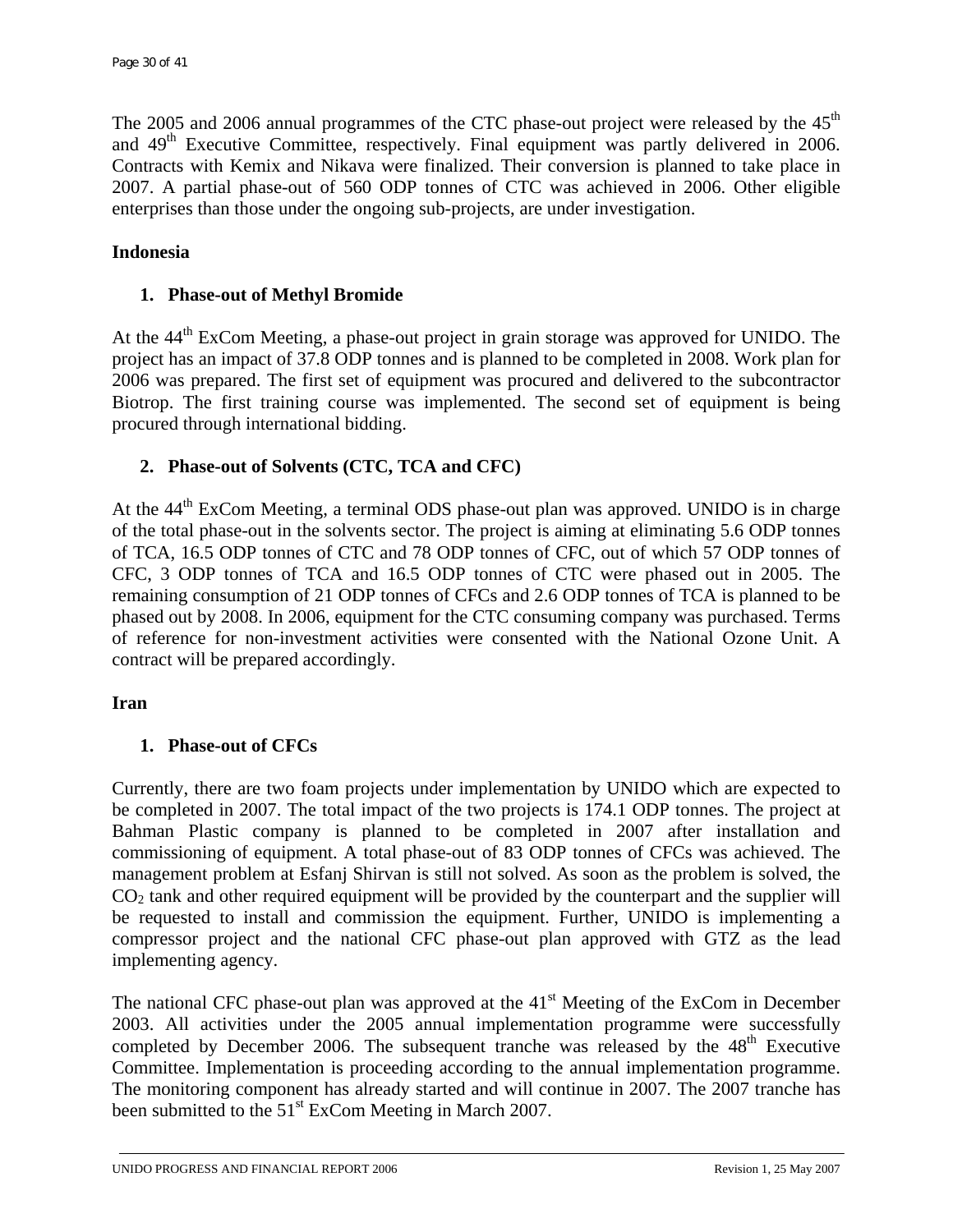Under the delayed compressor project, the damaged equipment was not repaired. Arrangements will be made for the supplier's technician to install and commission the welding machine at ICMC and to replace the damaged equipment.

## **2. Phase-out of Methyl Bromide**

The project which was assisting seven fumigation chambers in improving the efficiency of the alternative selected (phosphine), was completed in December 2006, phasing out the remaining consumption of 2.4 ODP tonnes of methyl bromide.

The 47<sup>th</sup> Executive Committee Meeting approved a total phase-out project in soil fumigation for UNIDO. The impact of the project is 14.4 ODP tonnes. Terms of reference for the purchase of boilers were finalized and boilers were purchased. Their delivery and the respective training on how to use them are planned for 2007.

# **3. Phase-out of Solvents (CTC and TCA)**

A terminal solvent sector umbrella project was approved by the  $50<sup>th</sup>$  Executive Committee Meeting. The project has an impact of 52.7 ODP tonnes and is expected to be completed in 2008. Bidding for procurement of equipment has started beginning of 2007.

#### **Jordan**

## **Phase-out of CFCs**

The commercial refrigeration manufacturing part of the national ODS phase-out plan, implemented with the World Bank as the lead implementing agency, was completed by UNIDO in December 2006, resulting in a phase-out of 41 ODP tonnes of CFCs.

## **Kuwait**

## **Phase-out of CFCs**

The recovery and recycling component of the RMP for Kuwait was completed in December 2006. A total phase-out of 64 ODP tonnes of CFCs was achieved.

## **Kyrgyzstan**

#### **Phase-out of Halons**

At the  $48<sup>th</sup>$  Meeting of the Executive Committee, a halon phase-out programme was approved for UNIDO. The project has an impact of 2.4 ODP tonnes and is planned to be completed in 2009. Project activities were coordinated with the National Ozone Unit and recommended national experts were recruited. In 2007, terms of reference for the procurement of halon recovery and recycling equipment will be prepared.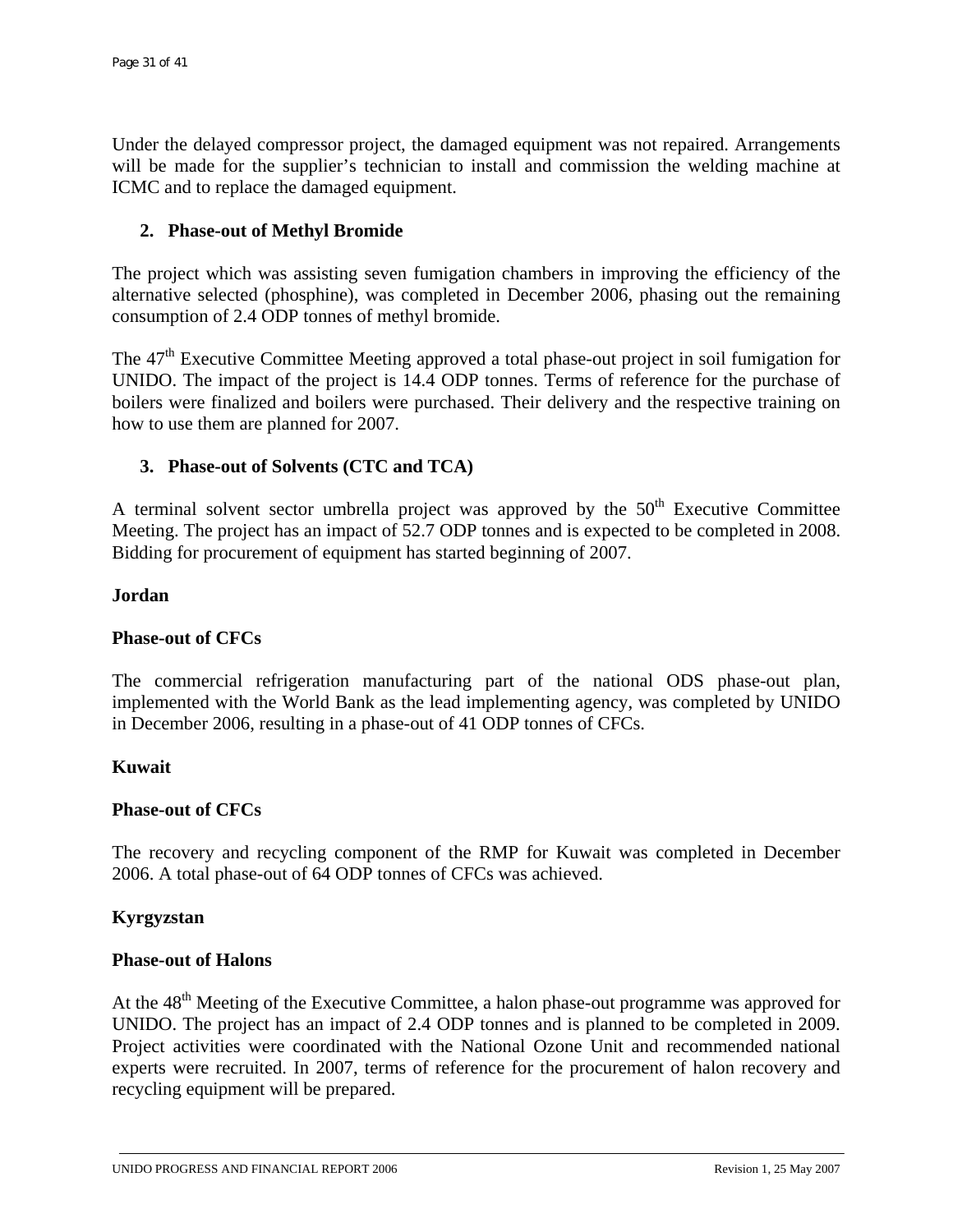# **Lebanon**

## **Phase-out of Methyl Bromide**

The project reorientation was approved at the 43<sup>rd</sup> ExCom Meeting in July 2004. The crop season 2005/2006 was successfully completed. No methyl bromide alternatives were applied in summer 2006 due to war. Better security situation is awaited in Lebanon. A detailed report is planned to be submitted to the  $52<sup>nd</sup>$  or  $53<sup>rd</sup>$  ExCom Meeting.

# **Libya**

During 2006, there were several difficulties which delayed project implementation in the country. In a number of cases, visa was not granted to UNIDO staff member and to the supplier which delayed installation of equipment. On several occasions, no response was received on UNIDO's correspondence. Furthermore, in the course of 2006, UNIDO received contradictory information on who would act as the official Ozone Officer in Libya. On this issue, a meeting took place between the Minister of Environment of Libya and senior officials of the Multilateral Fund Secretariat as well as UNIDO during the  $50<sup>th</sup>$  ExCom Meeting in New Delhi. In addition, an official letter was sent to the Minister of Environment from the Chief Officer of the MLF Secretariat to clarify this issue. As a response, the name of the official Ozone Officer was confirmed to UNIDO by the Minister of Environment.

# **1. Phase-out of CFCs**

The second tranche of the national CFC phase-out plan was released in April 2005. Main foam equipment as well as delivered recovery and recycling equipment were installed and commissioned. Remaining equipment will be ordered after approval of the third tranche.

## **2. Phase-out of Methyl Bromide**

At the 47<sup>th</sup> Executive Committee Meeting, a phase-out project in horticulture was approved for UNIDO. The impact of the first tranche of the project is 56 ODP tonnes. The project is being implemented with Spain and the second/final funding tranche is planned for 2007 with Spanish contribution. Work plan for 2006 was prepared. Terms of reference for procurement of equipment were agreed upon and subcontract for provision of technical assistance and logistic services was signed. However, equipment was not procured in 2006 since timely delivery would not have been possible for the 2006 season. Equipment will be procured in 2007 according to the agreed terms of reference.

## **3. Phase-out of Halons**

The plan for the phase-out of import and net consumption of halons in the fire fighting sector was approved by the  $47<sup>th</sup>$  Executive Committee. The project has a total impact of 653.9 ODP tonnes and is planned to be completed in 2008. An international consultant was recruited. The respective report giving recommendations on the business model, was submitted to the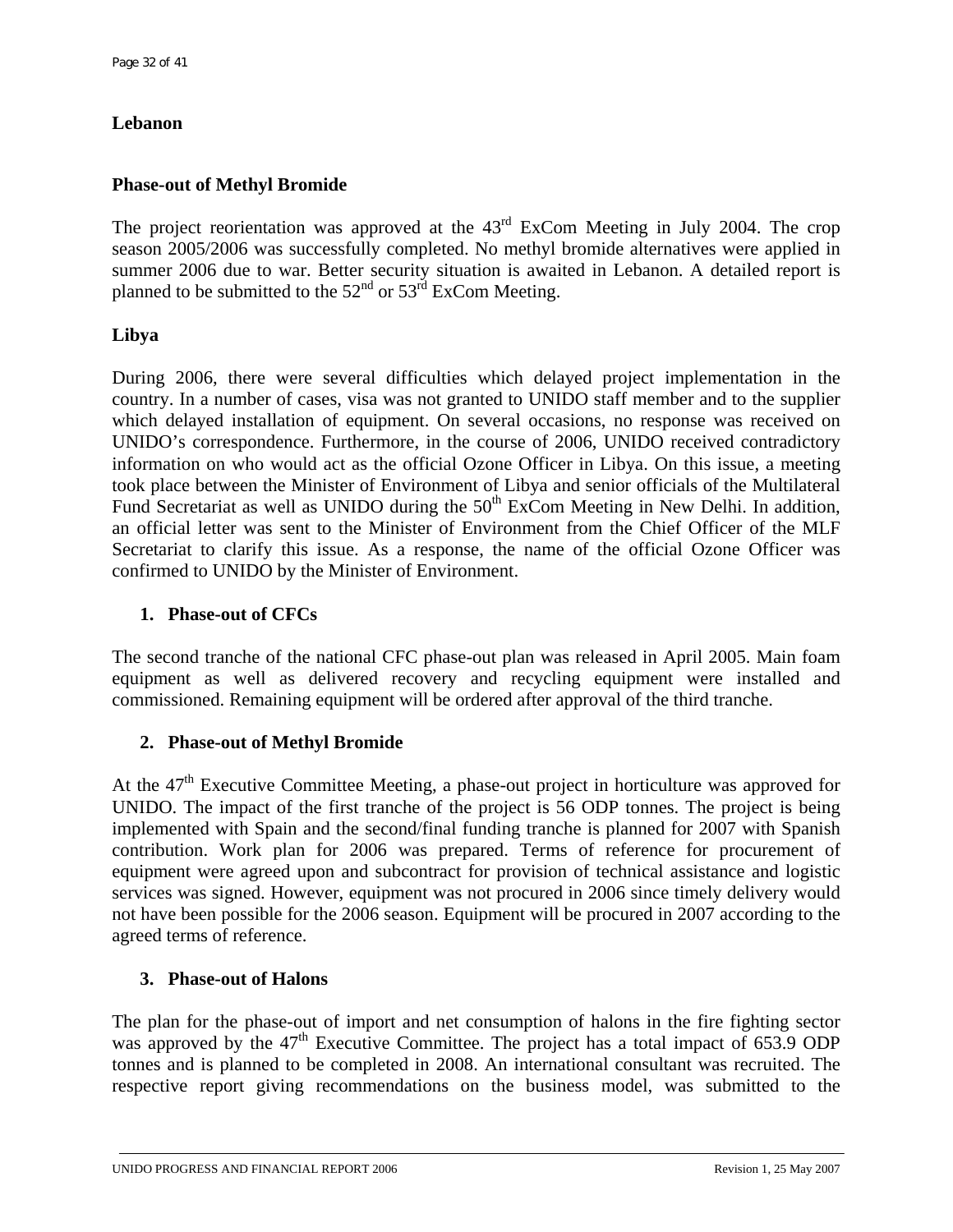Multilateral Fund Secretariat, however, it was not approved. An updated version is planned to be submitted to the  $52<sup>nd</sup>$  Meeting of the ExCom.

#### **Macedonia**

## **Phase-out of CFCs**

The aerosol project was cancelled by mutual agreement at the  $45<sup>th</sup>$  ExCom in April 2005 because the company had stopped aerosol production. UNIDO was requested to consider the possibility of equipment redeployment to the aerosol project which was approved for Cote d'Ivoire. However, the equipment redeployment will only be possible upon receipt of a written commitment from the counterpart in Cote d'Ivoire on the restart of project implementation.

The terminal phase-out management plan was approved by the  $45<sup>th</sup>$  Executive Committee. The first tranche which was completed in November 2006, has successfully phased out 10 ODP tonnes of CFCs. As part of the second tranche which was released by the  $50<sup>th</sup>$  ExCom Meeting, training programmes are planned to be implemented in 2007, including workshops for service technicians and customs officers. The recovery and recycling programme will continue.

## **Mexico**

## **1. Phase-out of Methyl Bromide**

The technical assistance project which started immediately after its approval at the  $42<sup>nd</sup>$  ExCom Meeting, will enable Mexico to comply with the 2005 20 per cent methyl bromide reduction target. Assistance was provided to farmers through the organization of a series of workshops in the melon, tomatoes and strawberry sectors. The UNIDO component of the project was completed in 2006 and an additional phase-out of 26.9 ODP tonnes of methyl bromide was achieved. The Spanish component will continue to provide technical assistance to voluntary farmers in the elimination of methyl bromide through the establishment of pilot cases in their respective premises. A complete phase-out project will be submitted in 2007.

## **2. Phase-out of CFC Consumption Sector**

The national CFC phase-out plan was approved in 2004. The CFC consumption in 2005 amounted to 2,056 ODP tonnes, which is some 150 ODP tonnes lower than the established level in the agreement. The actual consumption in the refrigeration servicing sector was reduced by 547 ODP tonnes. Large-scale training of technicians was initiated and partially completed in 2006. This activity will continue also in 2007. Recovery and recycling equipment was purchased. Its distribution to the technicians took place in 2006 and will continue in 2007. The last tranche of the project was approved by the  $50<sup>th</sup>$  ExCom Meeting since all targets were met. Operation of the project monitoring unit and awareness programmes are assisted through the project.

## **3. Phase-out of CFC Production Sector**

The CFC production was closed on 25 August 2005. Full phase-out took place. The CFC consumption monitoring system is ready and operational. In 2006, payment of compensation was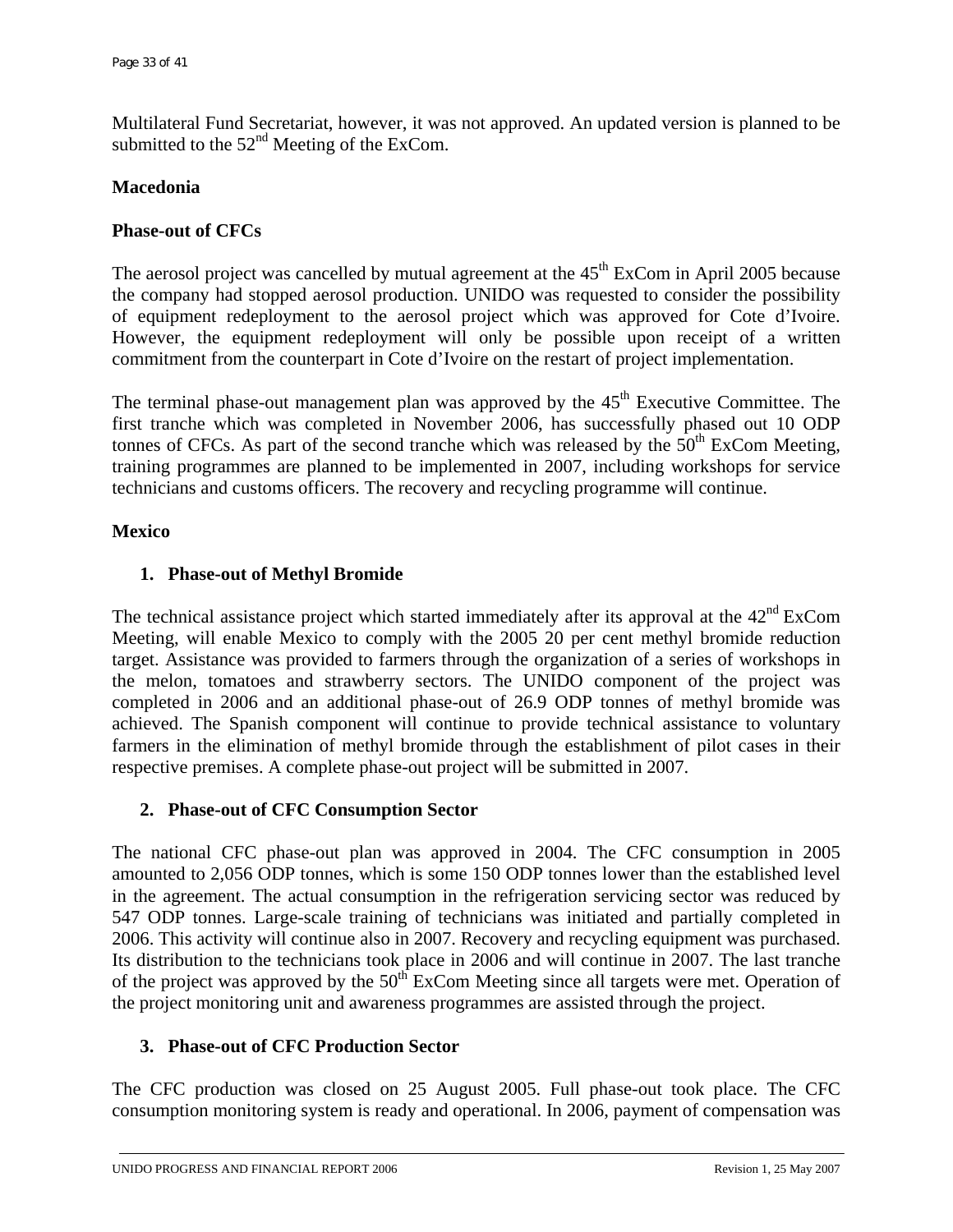made to Cydsa. The closure of the CFC production was continuously monitored and audited. The audit report was submitted to and endorsed by the 50<sup>th</sup> ExCom Meeting. Similar activities will continue in 2007 and 2008.

#### **Morocco**

## **1. Phase-out of CFCs**

The terminal umbrella project in the commercial refrigeration sector which was approved by the Executive Committee at its 43rd meeting, was completed in December 2006, phasing out the remaining consumption of 3.4 ODP tonnes of CFCs.

## **2. Phase-out of Methyl Bromide**

The third tranche of the phase-out project for soil fumigation in the tomato sector was released in 2005 and a total phase-out of 39 ODP tonnes was achieved. In 2006, the fourth tranche was released by the  $50<sup>th</sup>$  ExCom Meeting. Purchased equipment was delivered and installed. Training for grafted seedling production was implemented and production started. In 2007, purchase, delivery and installation of additional equipment are foreseen, including training.

The project in the strawberry sector continued to provide farmers with training on the chemicals application. During the season 2005/2006, the area treated with alternatives was about 700 has compared to only 333 has treated with methyl bromide. The project is about to expand the number of alternatives to the farmers and not to concentrate on the use of only one chemical. Final equipment will be purchased and delivered to the farmers in 2007.

## **Myanmar**

## **Phase-out of CFCs**

UNIDO together with UNEP is in charge of the implementation of the refrigerant management plan which was approved by the  $45<sup>th</sup>$  Executive Committee. Recovery and recycling equipment was procured by UNIDO in 2006. Financing of the next components will be requested after UNEP has completed the training on the use of the equipment.

## **Nigeria**

## **1. Phase-out of CFCs**

The refrigeration manufacturing part of the national CFC phase-out plan which was implemented in cooperation with UNDP as the lead implementing agency, was completed in March 2006. The project has successfully phased out the remaining consumption of 8.25 tonnes of CFCs in 2006, thus a total phase-out of 42.9 ODP tonnes was achieved.

Under the aerosol part of the above project, the equipment was shipped and delivered to the seaport Lagos in March 2006. The customs clearance and transportation of the equipment to the end-users was delayed till July 2006 due to reorganization of the seaport authorities. After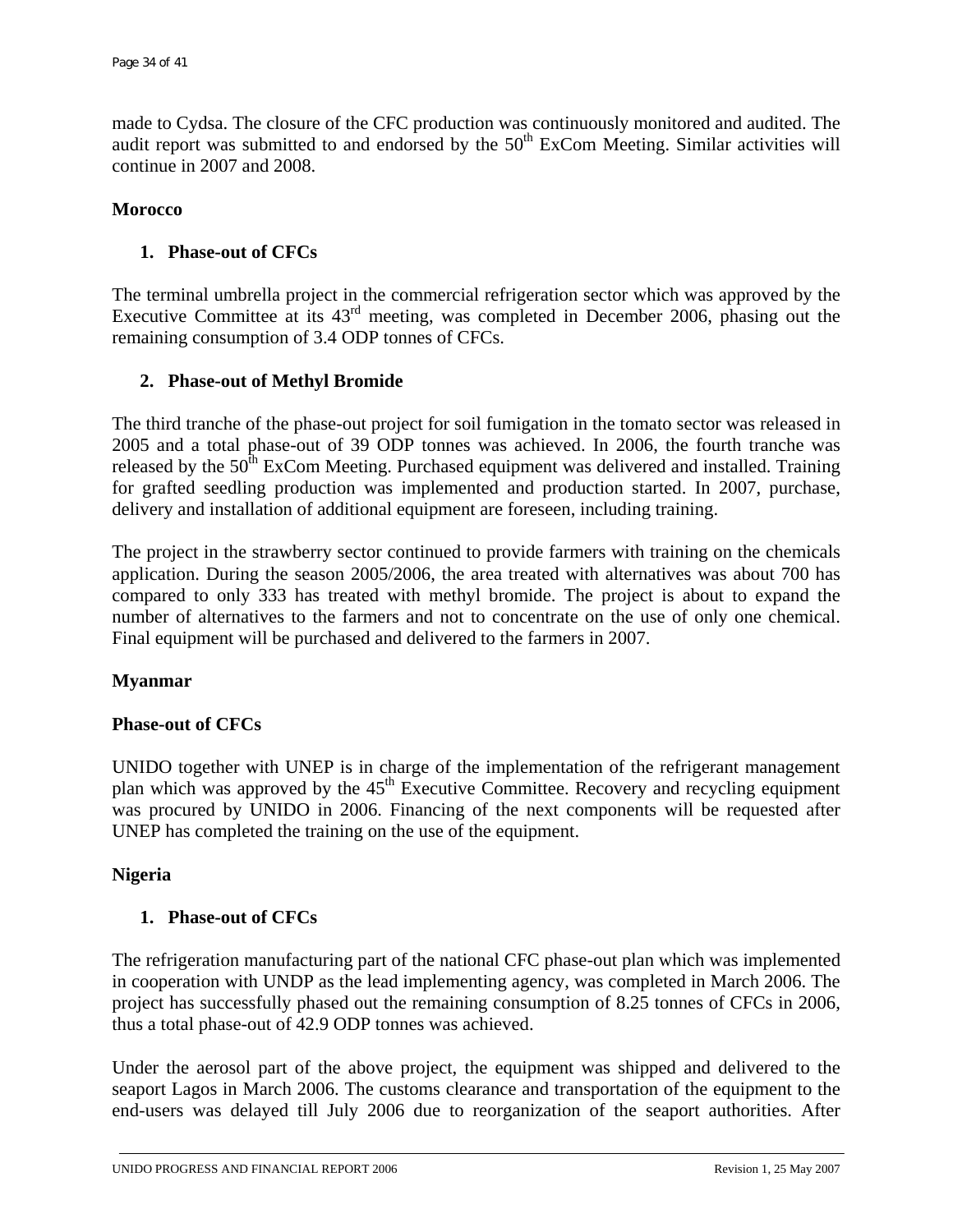delivery, minor damage of the LPG storage tank was discovered and the end-users were requested to repair the tank. One of the counterparts (Cybele Cosmetics) has already reported its readiness for equipment installation and commissioning. UNIDO is coordinating the visit of the equipment supplier with the second beneficiary (Prestige Cosmetics) to finalize the project by the end of June 2007, leading to a total phase-out of 57.9 ODP tonnes of CFCs.

## **2. Phase-out of Solvents**

The terminal ODS phase-out umbrella project was approved at the 43<sup>rd</sup> ExCom Meeting to phase out 166.7 ODP tonnes of CTC and 31.3 ODP tonnes of TCA. The second tranche of the project was completed in July 2006. All activities were carried out according to the annual implementation programme. As part of the third tranche which was released by the  $49<sup>th</sup>$  ExCom in July 2006, purchase of equipment is in process. Delivery, installation and commissioning of equipment are foreseen in 2007.

## **Oman**

# **1. Phase-out of CFCs**

The last component of the RMP, namely recovery and recycling, was completed in December 2005. Contract for monitoring the implementation of all three components of the RMP was only signed by the Ministry in September 2006 after a reminder sent by UNIDO. The implementation of the RMP will be monitored for one year with quarterly reporting. The project is thus expected to be completed in 2007.

## **2. Phase-out of Halons**

The halon consumption phase-out project was transferred from the World Bank to UNIDO at the 46<sup>th</sup> ExCom Meeting. The halon awareness and training workshop which was arranged in cooperation with the National Ozone Unit, has been held in February 2007. Subsequently, the beneficiary for the halon R&R equipment will be selected.

## **Pakistan**

# **1. Phase-out of CFCs**

The second and third tranches of the RMP were released by the  $44<sup>th</sup>$  and  $47<sup>th</sup>$  Executive Committee, respectively. Around 320 technicians were trained/certified in Punjab. Contract with the Sindh Directorate was prepared and training started. Contract with the National Institute for Science and Technical Education was prepared for the rest of the country. Procurement of equipment for good practice and recovery operation started. Training of technicians in Punjab, Sindh and Balochistan will continue in 2007.

# **2. Phase-out of Solvents and Process Agents (CFC and CTC)**

A local engineering company was contracted under the process agent project to update the technology in accordance with the marketing strategy of the new owner. Additional drawings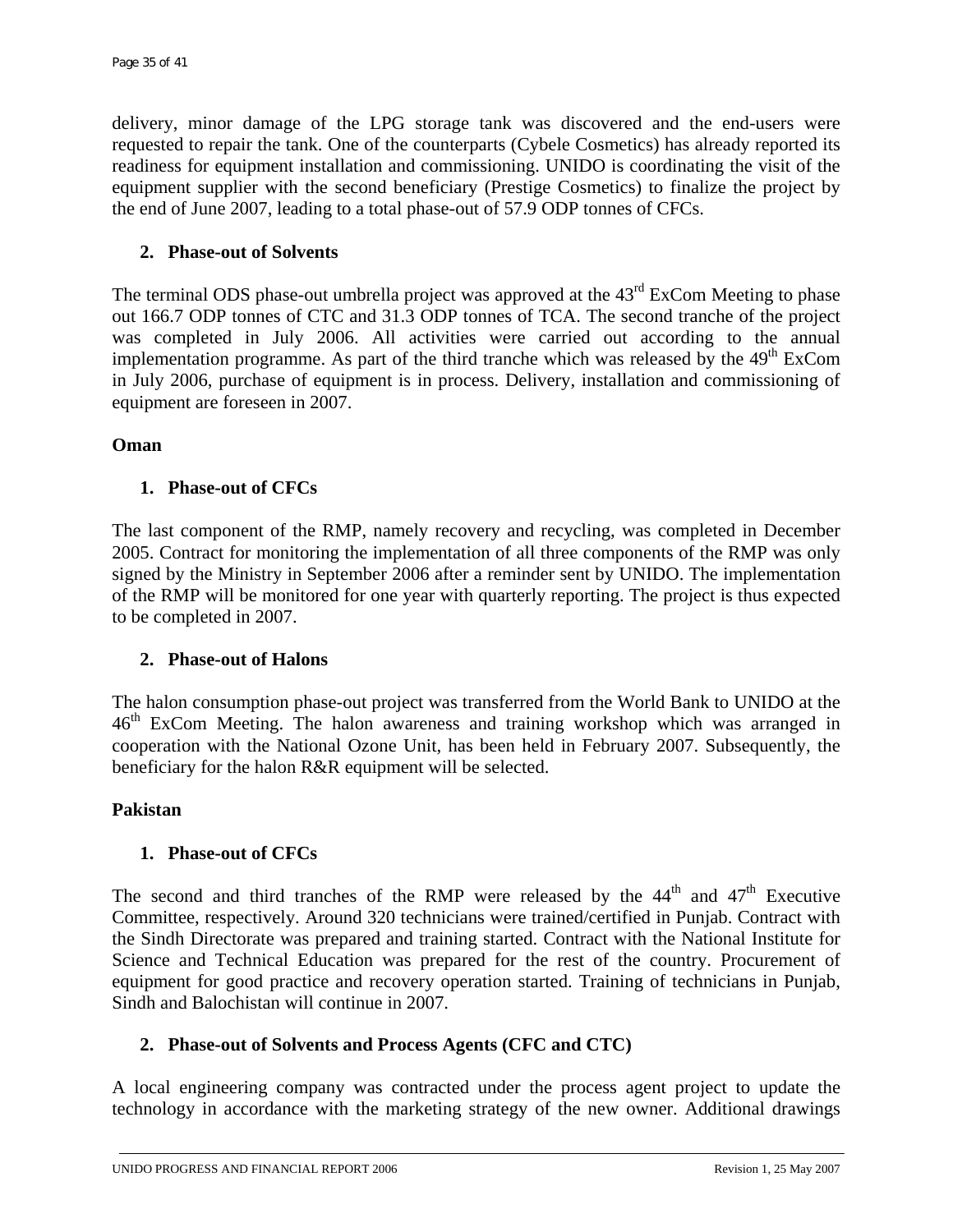and redesign (where necessary) were agreed upon to upgrade the process and to harmonize it with the commercial plan of the new owner while keeping the basic concept of the project intact. The conversion of the production plant will be completed in 2007 due to delayed contractual arrangements. There is no more CTC consumption at the company.

The national CTC phase-out plan was approved at the  $41<sup>st</sup>$  Meeting of the ExCom. Equipment was purchased for one larger consumer of CTC (PEL Co.). The 14 projects for verified metal cleaning industries were completed after installation and commissioning of equipment. An additional phase-out of 86 ODP tonnes was achieved. Declarations to stop using CTC and any other ODP solvents were obtained. Equipment for the second package of 15 verified companies in the textile and metal cleaning subsectors was procured. Delivery, installation and commissioning of equipment will take place in 2007. CTC consumption verification audits for 2004 and 2005 were organized. Since Pakistan was in non-compliance with the 2005 control measures, a new plan of action for bringing Pakistan back to compliance was approved by the XVIII<sup>th</sup> Meeting of the Parties in November 2006. An official correspondence has been requested by UNIDO on the planned submission of the third tranche which was withdrawn by the Government in 2006.

#### **3. Phase-out of Halons**

The halon sector phase-out plan which was approved at the  $41<sup>st</sup>$  meeting of the ExCom, was completed in December 2006, phasing out the total consumption of 24.2 ODP tonnes of halons.

#### **Qatar**

## **Phase-out of CFCs**

The recovery and recycling component of the RMP which was completed in December 2006, has successfully phased out 54.1 ODP tonnes of CFCs. Implementation of the monitoring component continued. The project is expected to be completed in 2007.

#### **Regional Africa**

#### **Phase-out of CFCs**

The strategic demonstration project for accelerated conversion of CFC chillers was approved by the 48<sup>th</sup> ExCom for five African countries, i.e. Cameroon, Egypt, Namibia, Nigeria and Sudan. In order to secure the associated external resources, UNIDO drafted a project concept which was submitted to the Steering Committee of the FGEF in December 2006. The project concept was endorsed and the chiller project was included in the FGEF pipeline for 2007. UNIDO is planning to submit a full project document to the FGEF meeting in July 2007.

#### **Regional Europe**

#### **Phase-out of CFCs**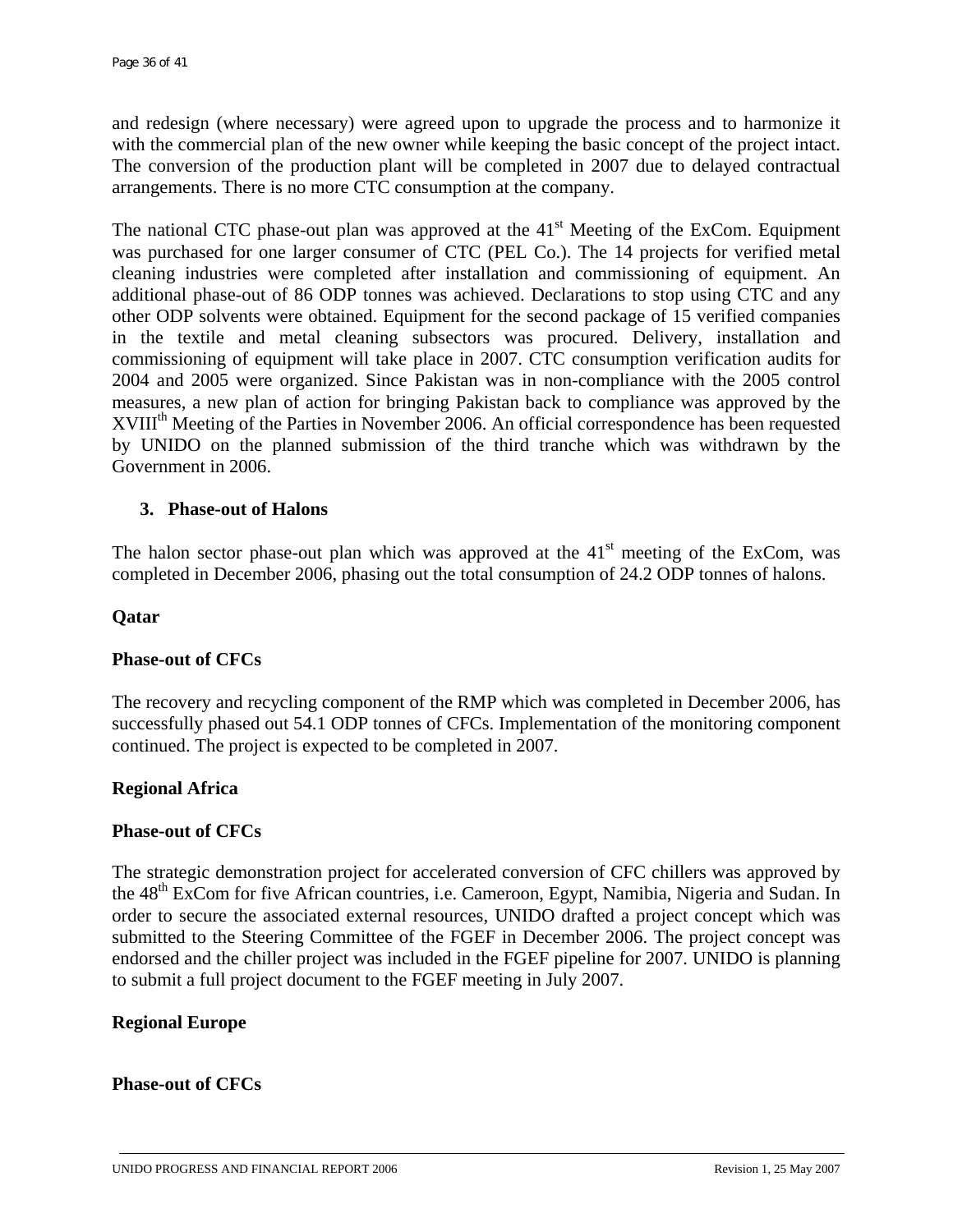The demonstration project on the replacement of CFC centrifugal chillers was approved by the  $47<sup>th</sup>$  ExCom for Croatia, Macedonia, Romania, Serbia and Montenegro. External resources were partially secured, therefore, the Secretariat confirmed that the disbursement of US\$381,771 can take place. Working arrangements were signed by four counterparts (one in Serbia, one in Romania and two in Macedonia), UNIDO and the National Ozone Unit. Contracts for the supply of two chillers have already been awarded while offers for the supply of the other two are currently under review. In 2007, the four procured chillers are planned to be delivered, installed and started up. A detailed progress report was presented to the  $50<sup>th</sup>$  ExCom Meeting.

## **Romania**

# **1. Phase-out of CFCs**

The project on the phase-out of CFC-12 in the manufacture of pharmaceutical aerosols which was approved at the 44<sup>th</sup> meeting of the ExCom, was completed in June 2006 ahead of schedule. A total phase-out of 46.5 ODP tonnes of CFCs was achieved in the aerosol sector.

At the 45<sup>th</sup> Executive Committee, a national CFC phase-out plan was approved for UNIDO. The project is progressing with the first and the second tranche which was released by the  $48<sup>th</sup>$ ExCom. The national regulation to recruit PMU staff had to be modified. Therefore, the PMU will be fully operational only in 2007. Contract with the NOU is being processed. Proposal for the contract will be provided by the NOU shortly. The code of practice is under preparation by the industry association. A phase-out of 40 ODP tonnes of CFCs was achieved. The request for release of the third tranche has been submitted to the  $51<sup>st</sup>$  ExCom Meeting in March 2007.

# **2. Phase-out of CFC, CTC and Methyl Bromide in the Production Sector**

The first tranche of the sector plan which was approved by the  $47<sup>th</sup>$  ExCom Meeting, was completed in December 2006. The project is progressing with the second tranche which was released by the  $50<sup>th</sup>$  ExCom in November 2006. In 2007, contracts with enterprises and the National Ozone Unit will be extended.

## **3. Phase-out of CTC in the Consumption and Production of Process Agent Uses**

A terminal phase-out management plan for process agent uses was approved by the  $50<sup>th</sup>$  ExCom Meeting. The project has an impact of 120.5 ODP tonnes and is planned to be completed by 2008. Bidding for procurement of equipment has started beginning of 2007.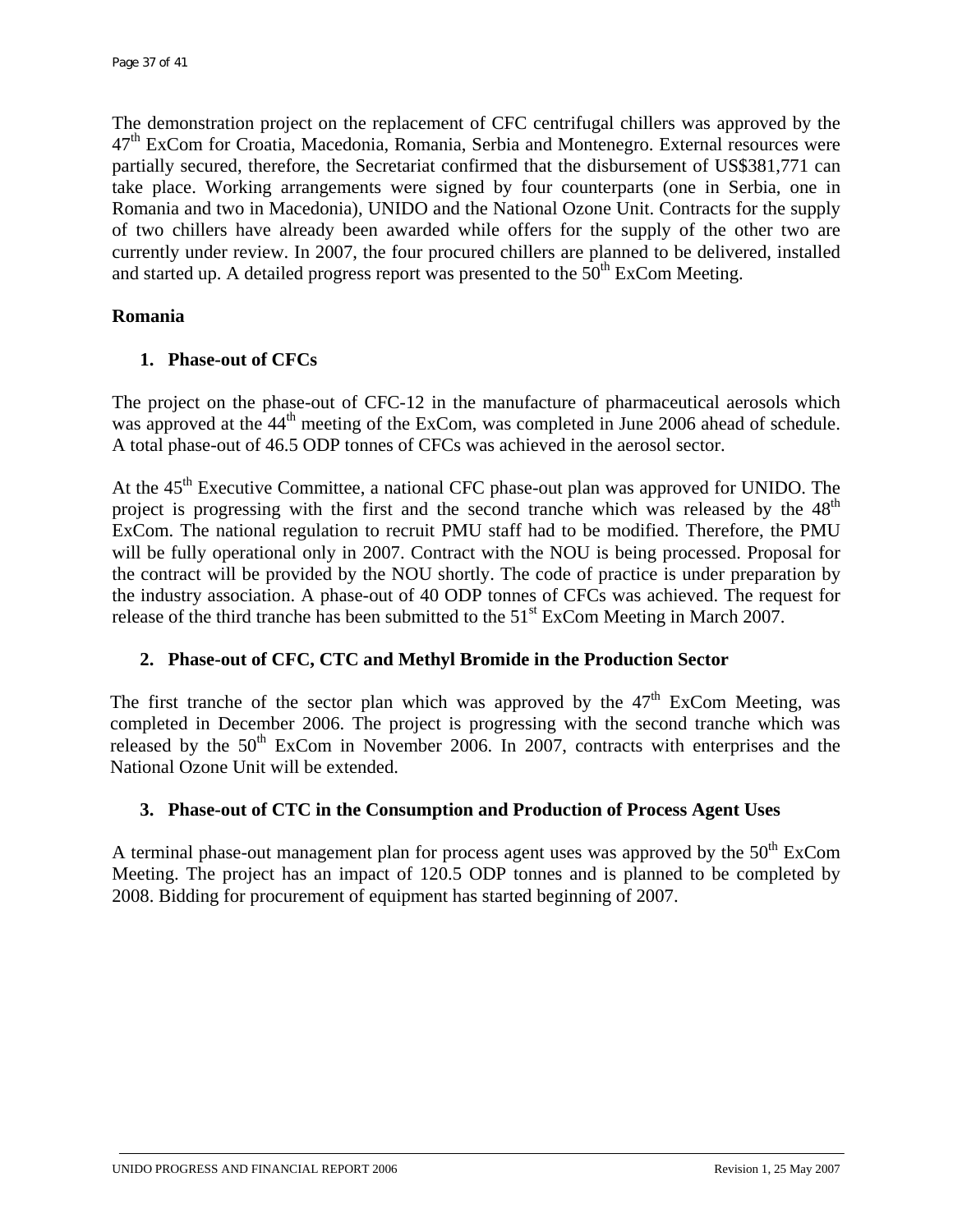# **4. Phase-out of Halons**

The halon management programme was approved by the  $50<sup>th</sup>$  ExCom in November 2006. The project has an impact of 1.8 ODP tonnes and is planned to be completed in 2008. The first halon awareness and training workshop is planned to take place in 2007.

# **Serbia**

# **Phase-out of CFCs**

The two remaining individual projects in the refrigeration and foam sectors were completed in June and December 2006 respectively, with a total phase-out of 77 ODP tonnes of CFCs.

The national CFC phase-out plan was approved for Serbia and Montenegro by the 43<sup>rd</sup> ExCom Meeting. After consideration of various options, the new management of the remaining aerosol company decided to stick to the original technology, replacing CFCs with HAP. The existing aerosol line was inspected and the required scope of equipment for its retrofitting was identified and coordinated. 80 per cent of the equipment has already been ordered. Technical documentation for civil work and other adjustment is under preparation by the local contractor. Project completion is expected by the end of 2007 at the latest. Establishment of the Project Management Unit was discussed. Four candidates applied for the PMU posts which had been announced in the fourth quarter of 2006. However, none of them had enough qualification. PMU work is thus still being done by the NOU. The service sector project will be re-organized under the new administration to be selected during the national election on 15 May 2007. A UNIDO mission is planned to be organized at the end of May 2007. The 2005 verification audit was completed. Since Serbia and Montenegro separated in 2006, a revised agreement for Serbia was submitted to the  $50<sup>th</sup>$  ExCom Meeting and the third funding tranche was released. Sweden decided to withdraw from bilateral project implementation and thus, with the agreement of the Government of Serbia, the Swedish component will be implemented by UNIDO.

## **Sudan**

# **Phase-out of CFC and CTC**

The national CFC and CTC phase-out plan was approved at the 44<sup>th</sup> ExCom Meeting. The first tranche was completed in December 2006 and the project is progressing with the second tranche which was released by the  $50<sup>th</sup>$  ExCom Meeting. Technicians and customs officers were trained. Five new centres for training and recycling were established or selected in the North, West and South area. These activities will continue in 2007 and regulation will be updated. Contract is being prepared for project management.

## **Syria**

# **1. Phase-out of CFCs**

The refrigeration project under UNIDO's implementation was completed in December 2006, resulting in a total phase-out of 51 ODP tonnes of CFCs.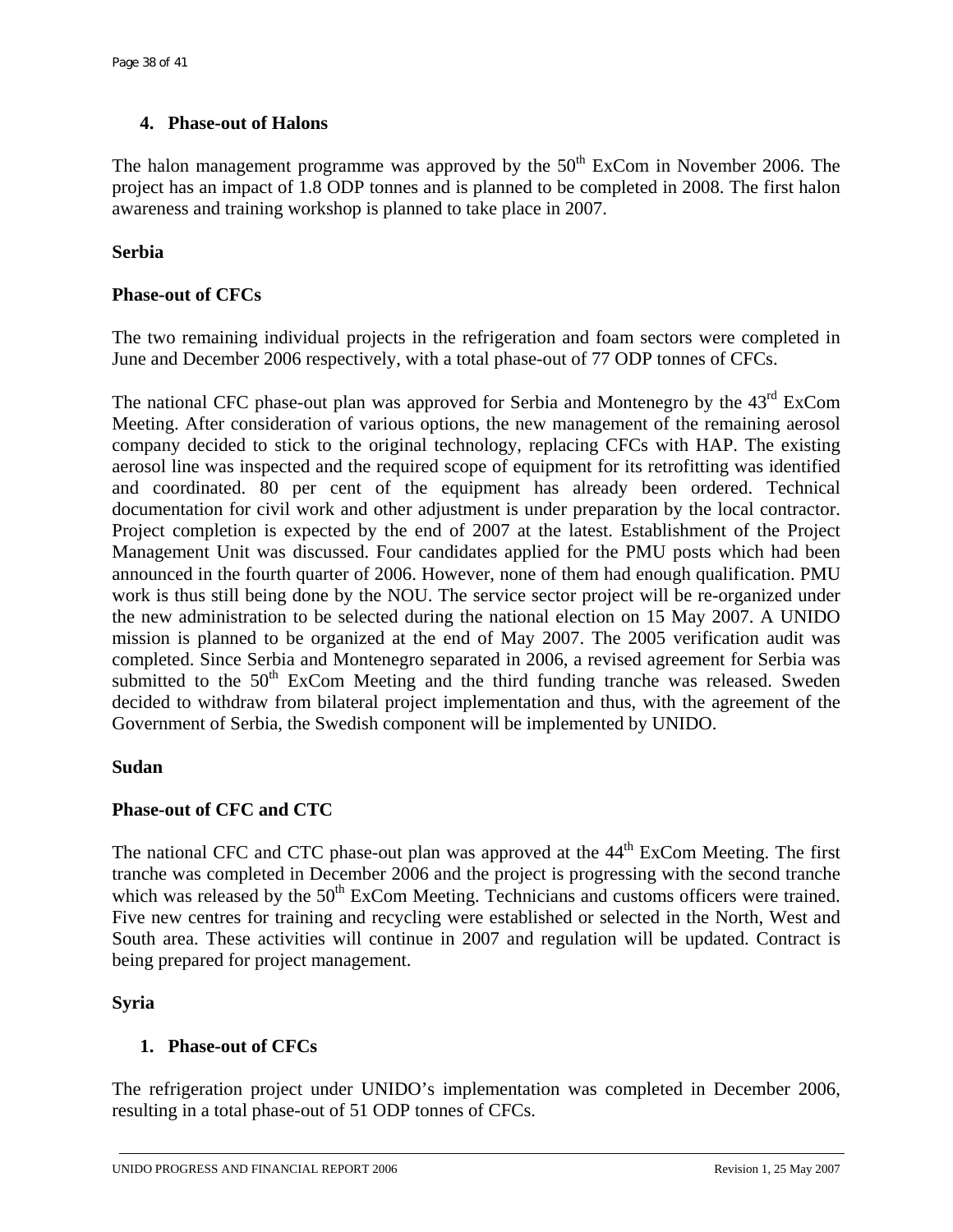The national CFC phase-out plan was approved at the  $49<sup>th</sup>$  Executive Committee meeting and the first funding tranche was released. A UNIDO mission was undertaken in November 2006. Implementation modalities and a work plan were agreed upon. Terms of reference for procurement of equipment were prepared and submitted to the National Ozone Unit for comments. Equipment for recovery and recycling centre is under procurement. The PMU was partially recruited. A cartoon for primary school children was produced as part of public awareness activities. Training for national expert on recovery and recycling is planned to be conducted in May 2007.

The demonstration project on the replacement of CFC centrifugal chillers was approved by the  $47<sup>th</sup>$  Executive Committee. External resources were secured and disbursement of funds was confirmed by the Secretariat. A working arrangement was signed between the counterparts, the National Ozone Unit and UNIDO. The bidding process for the supply of three chillers at Le Meridien Latakia was launched. The offers are under review. A work plan was agreed upon for the implementation of the retrofit of four chillers at El-Basel Hospital. A detailed progress report was presented to the  $50<sup>th</sup>$  ExCom Meeting.

# **2. Phase-out of Methyl Bromide**

The phase-out of methyl bromide in grain storage is progressing with the second and third tranches. Equipment for phosphine application was delivered and tested. Terms of reference for procurement of additional equipment will be finalized based on the testing results and the planned study tour.

The national phase-out plan in soil fumigation was approved by the 49<sup>th</sup> Executive Committee. The project has an impact of 48 ODP tonnes and is planned to be completed in 2010. A UNIDO mission was undertaken in November 2006. Implementation modalities and a work plan were agreed upon. Terms of reference for procurement of equipment were prepared and submitted to the National Ozone Unit for comments. The National Coordination Team will be recruited as soon as nominations are received.

# **Turkey**

# **Phase-out of Methyl Bromide**

The phase-out project in protected tomato, cucumber and carnation crops is progressing with the second, third and fourth tranches. In 2006, two additional training sections took place. Alternatives applied in the course of 2005/2006 were evaluated and the first set of equipment was delivered. Various equipment, goods and chemicals will be procured for the application of methyl bromide alternatives, including specific equipment for the improvement of the IPM programme through biological antagonist.

## **Uganda**

## **Phase-out of Methyl Bromide**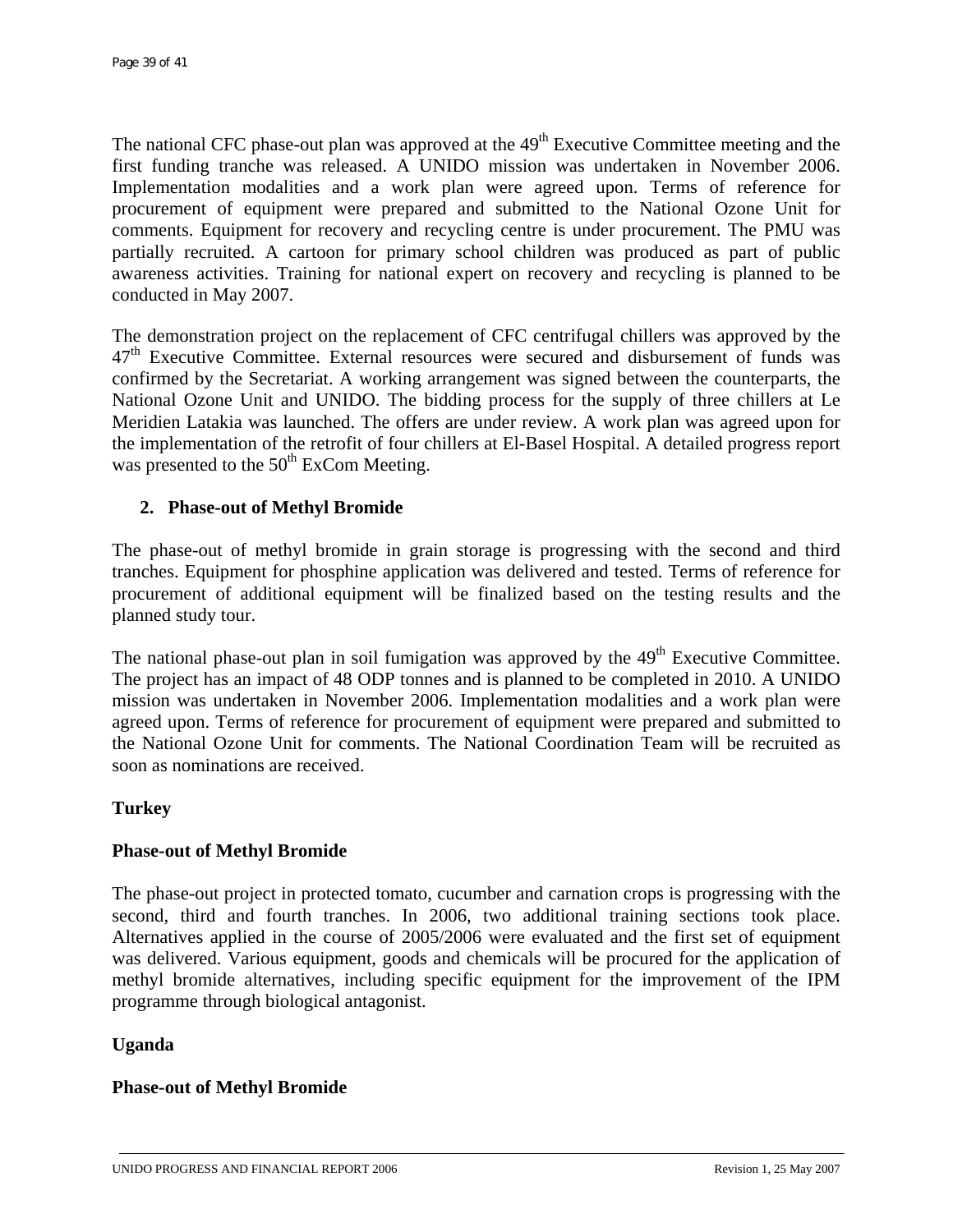The phase-out project in cut flowers was completed as planned in December 2006, phasing out the remaining consumption of 6 ODP tonnes in the methyl bromide sector.

#### **Uruguay**

## **Phase-out of Methyl Bromide**

An extension of the phase-out agreement was approved by the  $46<sup>th</sup>$  Executive Committee in July 2005. According to this agreement, total phase-out of methyl bromide will be achieved by January 2013. Subcontractor (INIA) continued training and assistance to farmers. In one region, methyl bromide has already been phased out. In 2007, farmers will be convinced to eliminate methyl bromide in one of the remaining regions.

#### **Venezuela**

#### **Phase-out of CFCs**

The first tranche of the national CFC phase-out plan was successfully completed in September 2006. Since the 2004 verification report submitted to the Secretariat for consideration by the  $47<sup>th</sup>$ ExCom, was positively considered, implementation of the second tranche started. Contract was signed with FONDOIN for project monitoring and training of technicians. A total phase-out of 50.2 ODP tonnes was achieved. The request for release of the third tranche has been submitted to the  $51<sup>st</sup>$  ExCom Meeting in March 2007.

#### **Zimbabwe**

#### **Phase-out of Methyl Bromide**

The project in cut flowers which was completed in December 2006, has successfully phased out 132 ODP tonnes of methyl bromide.

At the  $47<sup>th</sup>$  ExCom, the total phase-out of methyl bromide in tobacco seedlings was approved for UNIDO and the first funding tranche was released. A plan of action was prepared in 2006 based on which most of the equipment was purchased and delivered and farmers were trained. Training of tobacco farmers is still ongoing. The request for release of the second tranche has been submitted to the 51<sup>st</sup> Meeting of the ExCom in March 2007.

The total phase-out of methyl bromide in grain fumigation was approved by the 50th ExCom Meeting. The project has an impact of 10.2 ODP tonnes and is planned to be completed in 2010. Terms of reference will be prepared for the procurement of fumigation sheets and training.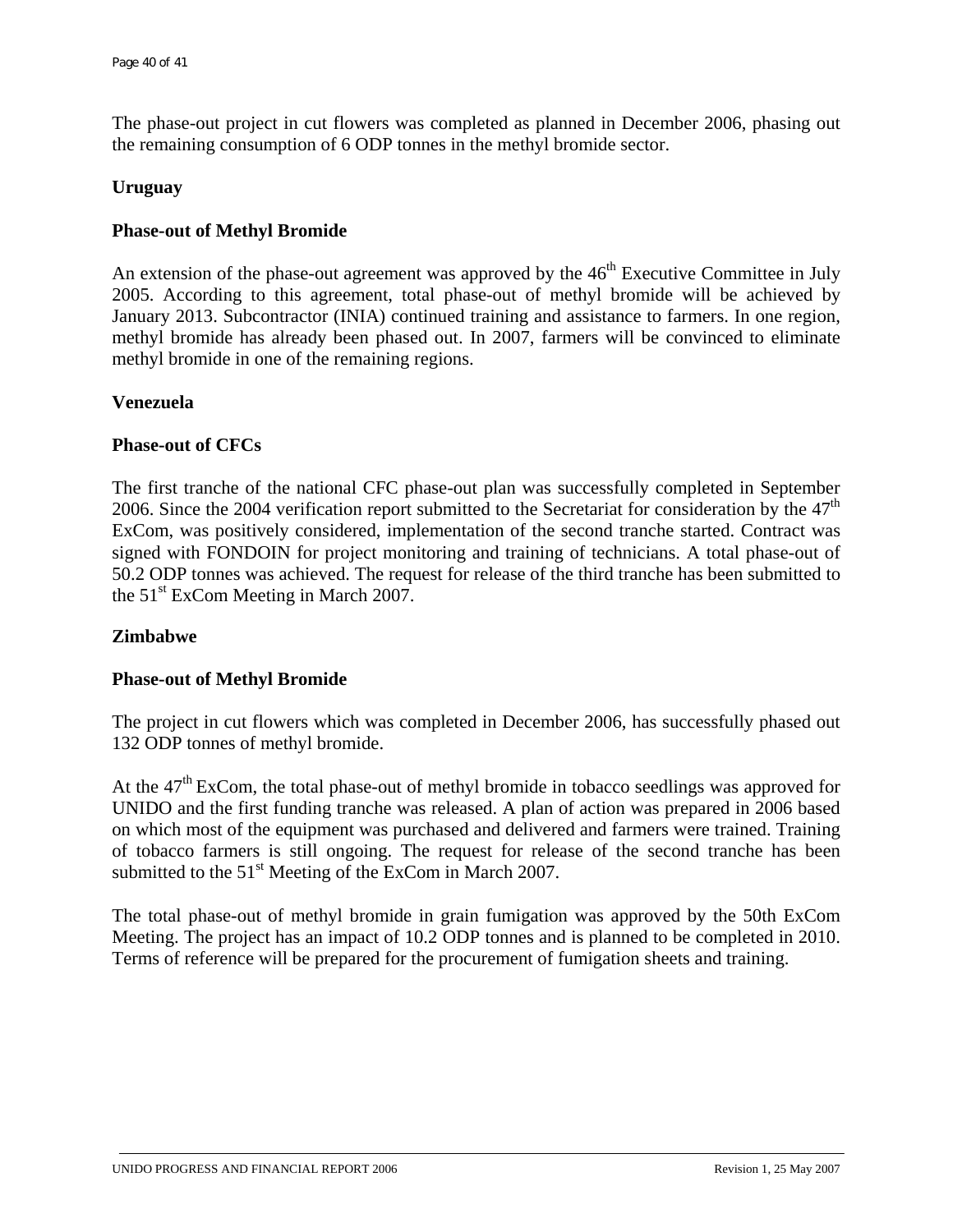# **CTC, TCA and Methyl Bromide training and awareness workshops in several countries (Bahrain, Burundi, Croatia, El Salvador, Ethiopia, Madagascar, Moldova, Morocco, Nicaragua, Oman, Pakistan, Tunisia, Venezuela, Yemen and Zambia)**

At the  $45<sup>th</sup>$  Executive Committee, training and awareness workshops in the solvents, process agents and fumigants sectors were approved for the above-mentioned 15 countries with low baseline and/or actual consumption. Training and awareness workshops were organized for all countries. The projects in Croatia, Madagascar, Moldova, Morocco, Nicaragua, Oman, Pakistan, Venezuela (process agents sector), Yemen and Zambia were successfully completed in 2006. The projects for Bahrain, Burundi, El Salvador, Tunisia and Venezuela (fumigants sector) are planned to be completed by July 2007.

For Ethiopia, a survey report was prepared, however, the training and awareness workshop in the solvents and process agents sectors had to be cancelled upon request from the Government of Ethiopia since they did not see any need for this activity. UNIDO suggested cancellation of the project, however, no official response has been received from the Government of Ethiopia to date. A status report has been submitted for consideration by the  $51<sup>st</sup>$  Executive Committee in March 2007, proposing cancellation of the project by mutual agreement pending Government's agreement. Following the familiarization period of the new Ozone Unit staff, UNIDO recently received from the Ethiopian Government signal suggesting the reactivation of the Technical Assistance project. Accordingly, UNIDO requested official statement from the NOU for consideration by the Executive Committee through the Multilateral Fund Secretariat.

Since the above activities were approved on the understanding that the countries would not get any further financial assistance for the phase-out of the subject substances, the remaining funds will be used, based on the outcomes of the conducted workshops in the countries, to ensure that the phase-out is sustainable in the subject sectors, including technology transfer, awareness among end-users and monitoring activities.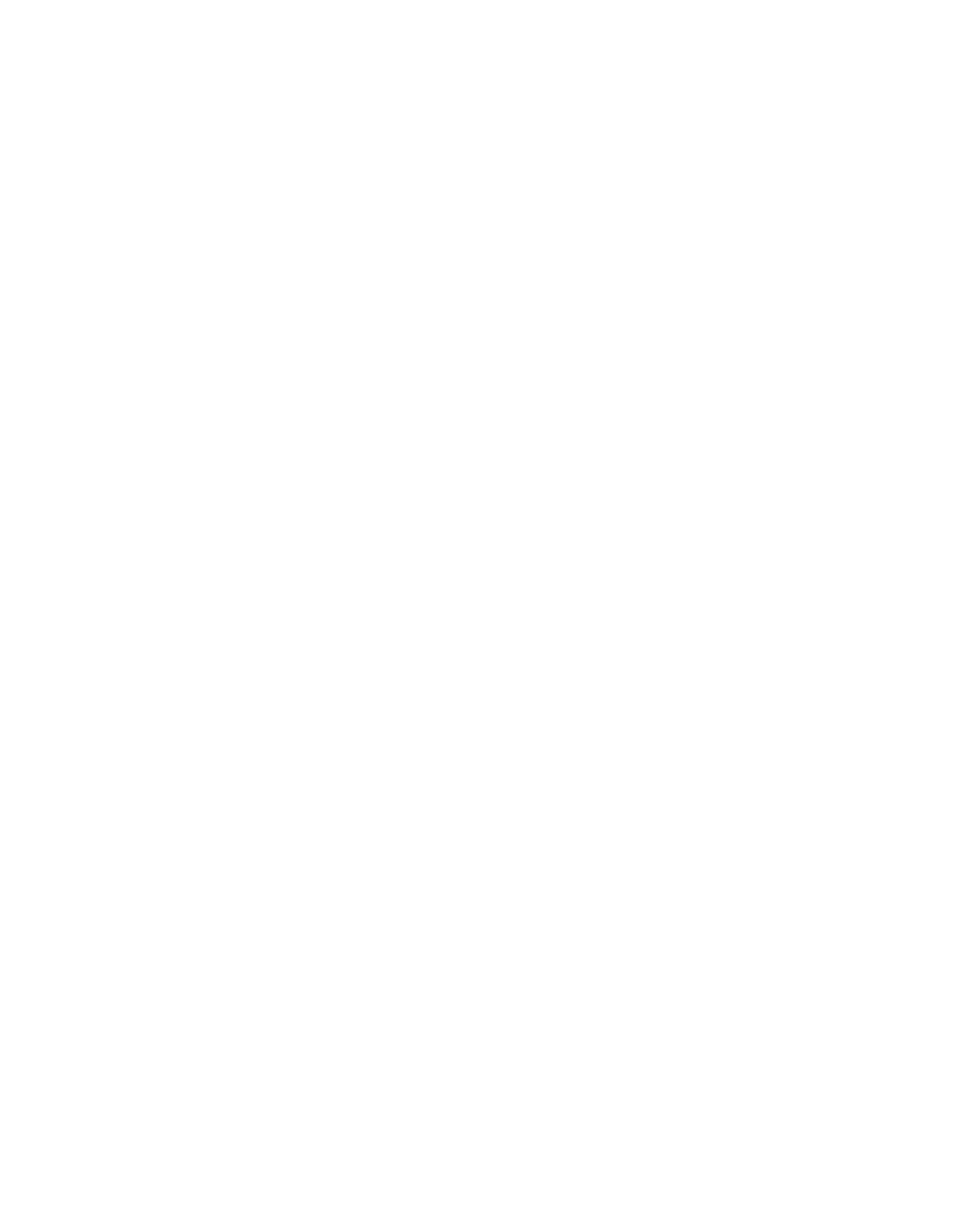#### **UNIDO Progress and Financial Report 2006 Table 1: Annual Summary**

| Year Approved/<br>Implementation<br>Characteristic  | Number of<br>Approvals* | <b>Number</b><br>Completed | Per Cent<br>Completed | Consumption<br>ODP to be Phased ODP Phased Out<br>$Out*$ | <b>Consumption</b> | Per Cent of<br><b>Consumption</b><br><b>ODP Phased Out Phased Out*</b> | Production<br>ODP to be | Production<br><b>ODP</b> Phased<br>Out | Per Cent of<br>Production<br><b>ODP</b> Phased<br>Out | Approved<br>Funding<br>(US<br>\$) | Adiustment<br>(USS) | <b>Funds Disbursed</b><br>(USS) | Per Cent of<br>Funds<br><b>Disbursed</b> | <b>Balance (US</b><br>\$) | Estimated<br>Disbursement in<br>Current Year (US<br>S) | <b>Administrative</b><br>Support (US\$) | Administrative<br><b>Support</b><br>Adjustment (US\$) | <b>Interest</b><br>earned and<br>reported<br>(USS) |
|-----------------------------------------------------|-------------------------|----------------------------|-----------------------|----------------------------------------------------------|--------------------|------------------------------------------------------------------------|-------------------------|----------------------------------------|-------------------------------------------------------|-----------------------------------|---------------------|---------------------------------|------------------------------------------|---------------------------|--------------------------------------------------------|-----------------------------------------|-------------------------------------------------------|----------------------------------------------------|
| <b>Disbursement during Implementation</b>           |                         |                            |                       |                                                          |                    |                                                                        |                         |                                        |                                                       |                                   |                     |                                 |                                          |                           |                                                        |                                         |                                                       |                                                    |
| 1991                                                |                         |                            | 0%                    |                                                          |                    | 0%                                                                     |                         |                                        | $^{\circ}$                                            |                                   |                     |                                 | -0%                                      |                           |                                                        |                                         |                                                       |                                                    |
| 1992                                                |                         |                            | 0%                    |                                                          |                    | 0%                                                                     |                         |                                        | 0%                                                    |                                   |                     |                                 | 0%                                       |                           |                                                        |                                         |                                                       |                                                    |
| 1993                                                |                         | 20                         | 100%                  | 994                                                      | 981                | 99%                                                                    |                         |                                        | 0%                                                    | 5,601,270                         | 5,714,734           | 11.316.004                      | 100%                                     |                           |                                                        | 728.165                                 | 742,916                                               | 82,813                                             |
| 1994                                                |                         | 52                         | 100%                  | 2,793                                                    | 3,209              | 115%                                                                   |                         |                                        | 0%                                                    | 31,434,516                        | $-829,184$          | 30,605,332                      | 100%                                     |                           |                                                        | 4,086,488                               | $-107,794$                                            | 597,192                                            |
| 1995                                                | 56                      | 56                         | 100%                  | 4.210                                                    | 4.210              | 100%                                                                   |                         |                                        | 0%                                                    | 25,716,623                        | $-1.389.587$        | 24.327.036                      | 100%                                     |                           |                                                        | 3,343,164                               | $-180,645$                                            | 2,486,948                                          |
| 1996                                                | 45 <sub>1</sub>         | 45 <sup>1</sup>            | 100%                  | 2.764                                                    | 2.883              | 104%                                                                   |                         |                                        | 0%                                                    | 20,408,498                        | $-760.130$          | 19,648,368                      | 100%                                     |                           |                                                        | 2.653.106                               | $-98,818$                                             | 3,550,981                                          |
| 1997                                                | 127                     | 127                        | 100%                  | 6,617                                                    | 6,617              | 100%                                                                   |                         |                                        | 0%                                                    | 43,809,669                        | $-2.620.034$        | 41,077,500                      | 100%                                     | 112,135                   |                                                        | 5,695,254                               | $-345,139$                                            | 3,147,059                                          |
| 1998                                                | 85                      | 85                         | 100%                  | 2.526                                                    | 2.526              | 100%                                                                   |                         |                                        | 0%                                                    | 23,871,778                        | $-1,150,796$        | 22,720,982                      | 100%                                     |                           |                                                        | 3,051,781                               | $-143.859$                                            | 4.418.655                                          |
| 1999                                                | 120                     | 118                        | 98%                   | 4.041                                                    | 4.042              | 100%                                                                   |                         |                                        | 0%                                                    | 35,759,199                        | $-2.378.274$        | 33.238.464                      | 100%                                     | 142.461                   | 101,385                                                | 4,322,006                               | $-291,612$                                            | 3,844,716                                          |
| 2000<br>,,,,,,,,,,                                  | 93<br>------            | 90                         | 97%                   | 3.510<br>--------                                        | 3.347              | 95%                                                                    |                         |                                        | 0%                                                    | 28,496,650                        | 1.150.753           | 28.293.592                      | 95%                                      | 1.353.811                 | 132.118                                                | 3,367,464                               | 123,290                                               | 2,431,724                                          |
| 2001                                                | 115                     | 108                        | 94%                   | 3,678                                                    | 3,589              | 98%                                                                    |                         |                                        | 0%                                                    | 24,703,735                        | $-790,595$          | 22,075,129                      | 92%                                      | 1,838,011                 | 1,373,132                                              | 3,095,347                               | $-99,695$                                             | 2,308,795                                          |
| 2002                                                | 73                      | 67                         | 92%                   | 4.310                                                    | 4,256              | 99%                                                                    |                         |                                        | 0%                                                    | 31.913.225                        | 2.479.881           | 30,080,111                      | 87%                                      | 4.312.995                 | 1,827,086                                              | 5.141.848                               | 310,752                                               | 682,967                                            |
| 2003                                                | 47                      | 35                         | 74%                   | 1.950                                                    | 2.633              | 135%                                                                   |                         |                                        | 0%                                                    | 27,888,690                        | 1,954,240           | 24,761,884                      | 83%                                      | 5.081.046                 | 3,043,189                                              | 3,661,942                               | 145,437                                               | 581,257                                            |
| 2004                                                | 41                      | 24                         | 59%                   | 1,454                                                    | 1,151              | 79%                                                                    | 1,250                   | 1,250                                  | 100%                                                  | 33, 314, 748                      | $-452,170$          | 26,113,039                      | 79%                                      | 6,749.539                 | 2,735,730                                              | 3.990.389                               | $-33,913$                                             | 813,953                                            |
| 2005                                                | 74                      | 27                         | 36%                   | 4.740                                                    | 2.352              | 50%                                                                    | 12,591                  | 12.381                                 | 98%                                                   | 53.210.599                        | $-716$              | 27,046,776                      | 51%                                      | 26,163,107                | 8.639.148                                              | 5,712,224                               | $-54$                                                 | 1,123,410                                          |
| 2006                                                | 44                      |                            | 14%                   | 2,525                                                    | 150                | 6%                                                                     | 2.877                   | 2,530                                  | 88%                                                   | 21.366.237                        |                     | 729,811                         | 3%                                       | 20.636.426                | 7.536,002                                              | 3.349.734                               |                                                       | 2.887.492                                          |
| Sub-Total                                           | 992                     | 860                        | 87%                   | 46.111                                                   | 41.946             | 91%                                                                    | 16.718                  | 16.161                                 | 97%                                                   | 407.495.437                       | 928,122             | 342.034.028                     | 84%                                      | 66.389.531                | 25,387,791                                             | 52,198,912                              | 20,866                                                | 28,957,962                                         |
| <b>Disbursement after Completion</b>                |                         |                            |                       |                                                          |                    |                                                                        |                         |                                        |                                                       |                                   |                     |                                 |                                          |                           |                                                        |                                         |                                                       |                                                    |
| Sub-Total                                           |                         |                            | 0%                    |                                                          |                    | 0%                                                                     |                         |                                        | 0%                                                    |                                   |                     |                                 | 0%                                       |                           |                                                        |                                         |                                                       |                                                    |
| <b>Retroactively Funded</b>                         | 10 <sup>1</sup>         | 10 <sup>1</sup>            | 100%                  | 517                                                      | 517                | 100%                                                                   | 500                     | 500                                    | 100%                                                  | 5.224,410                         | $-208,579$          | 5.015.831                       | 100%                                     |                           |                                                        | 518,960                                 | $-26.884$                                             |                                                    |
| <b>Time-sensitive Accour</b>                        | 27                      | 19 <sup>1</sup>            | 70%                   | 39                                                       | 39                 | 100%                                                                   |                         |                                        | 0%                                                    | 3,767,300                         | 61.864              | 3,074,156                       | 80%                                      | 755,008                   | 318,701                                                | 415.967                                 | 8.043                                                 |                                                    |
| <b>GRAND TOTAL</b>                                  | 1.029                   | 889                        | 86%                   | -----------<br>46.667                                    | 42.502             | 91%                                                                    | 17.218                  | 16,661                                 | 97%                                                   | 416, 487, 147                     | 781.407             | 350,124,015                     | 84%                                      | 67.144.539                | 25,706,492                                             | 53,133,839                              | 2,025                                                 | 28,957,962                                         |
| * Does not include transferred and closed projects. |                         |                            |                       |                                                          |                    |                                                                        |                         |                                        |                                                       |                                   |                     |                                 |                                          |                           |                                                        |                                         |                                                       |                                                    |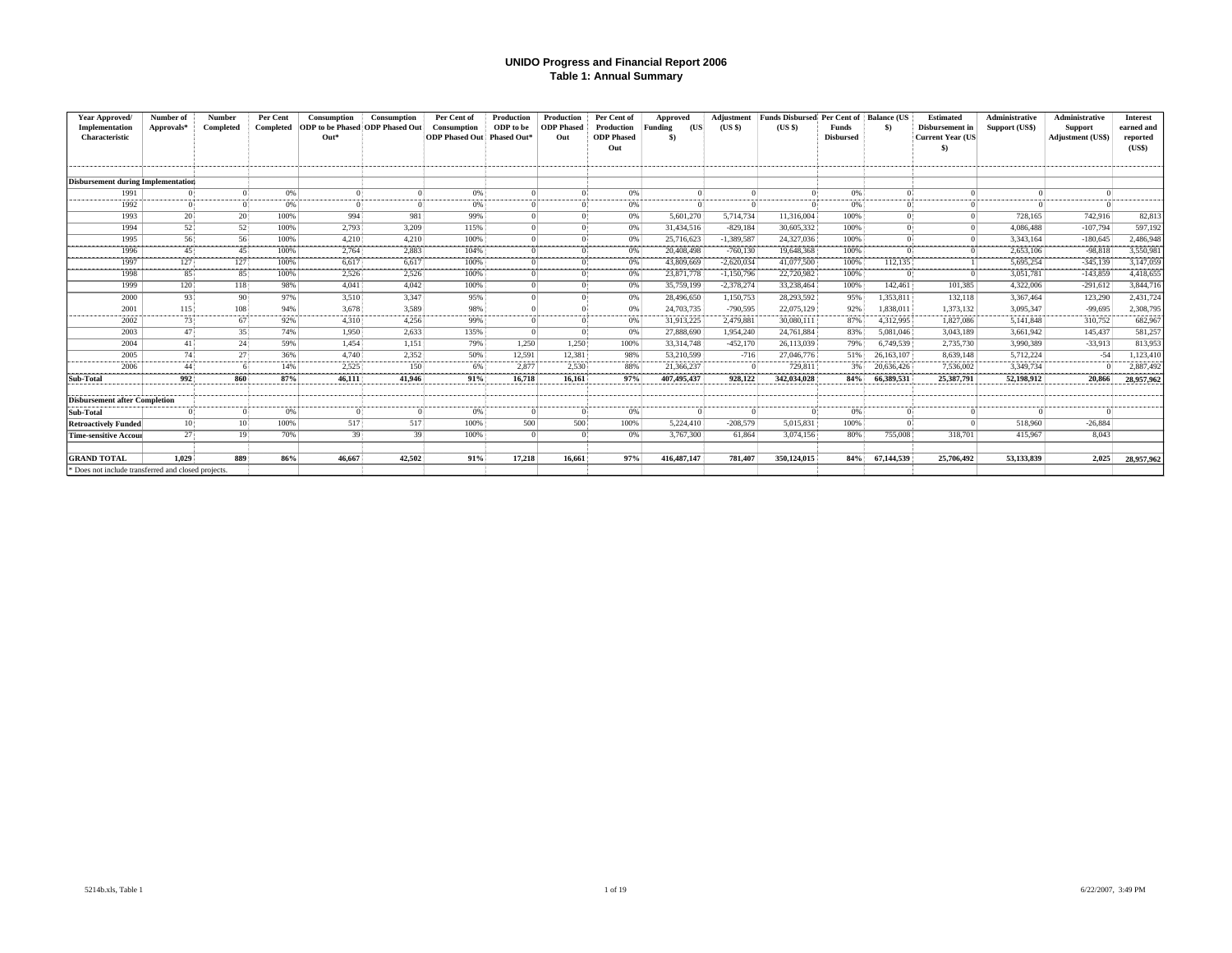# **UNIDO Progress and Financial Report 2006 Table 2: Summary Data by Project Type**

| Type                                        | Number of  | <b>Number</b> | Per Cent  | Approved       | Adjustment   | <b>Funds</b>     | Per Cent of      | <b>Balance</b> | <b>Estimated</b>     |
|---------------------------------------------|------------|---------------|-----------|----------------|--------------|------------------|------------------|----------------|----------------------|
|                                             | Approvals* | Completed     | Completed | <b>Funding</b> | (USS)        | <b>Disbursed</b> | Funds            | (US\$)         | Disbursement In      |
|                                             |            |               |           | (US\$)         |              | (USS)            | <b>Disbursed</b> |                | <b>Currrent Year</b> |
|                                             |            |               |           |                |              |                  |                  |                | (US \$)              |
| <b>Country Programme Preparation</b>        | 10         |               | 90%       | 775,000        | $-88,860$    | 639,943          | 93%              | 46.197         | 38,000               |
| <b>Demonstration Projects</b>               | 25         | 22            | 88%       | 10,378,195     | $-462,965$   | 7,507,905        | 76%              | 2,407,325      | 800,000              |
| <b>Institutional Strengthening Projects</b> | 28         | 19            | 68%       | 3,899,647      | 61,864       | 3,089,639        | 78%              | 871,872        | 368,701              |
| <b>Investment Projects</b>                  | 531        | 449           | 85%       | 376,998,958    | 3,256,118    | 319,668,911      | 84%              | 60,586,165     | 22,640,510           |
| <b>Project Preparation</b>                  | 327        | 309           | 94%       | 11.304.645     | $-1.793.848$ | 8.990.457        | 95%              | 520,340        | 331,398              |
| <b>Technical Assistance Projects</b>        | 86         | 59            | 69%       | 11,917,422     | $-140,553$   | 9,066,388        | 77%              | 2,710,481      | 1,527,583            |
| <b>Training Projects</b>                    | 22         | 22            | 100%      | 1,213,280      | $-50,349$    | 1,160,772        | 100%             | 2,159          | 300                  |
| <b>GRAND TOTAL</b>                          | 1,029      | 889           | 86%       | 416, 487, 147  | 781,407      | 350,124,015      | 84%              | 67,144,539     | 25,706,492           |
|                                             |            |               |           |                |              |                  |                  |                |                      |
| *Excludes Closed and Transferred Projects.  |            |               |           |                |              |                  |                  |                |                      |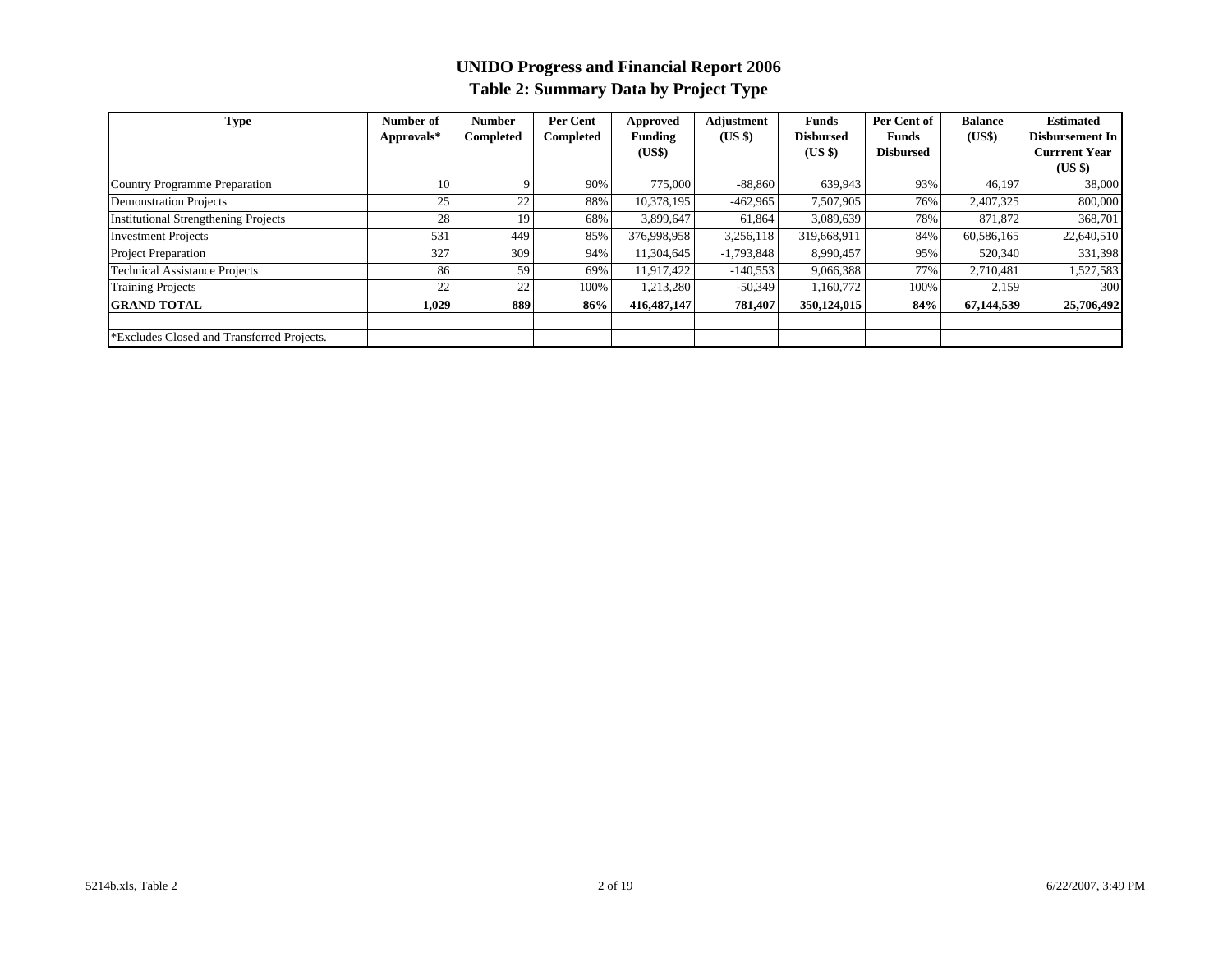# **UNIDO Progress and Financial Report 2006 Table 3: ODP to be Phased out - by Region, Country and Sector - Ongoing Projects**

| Region                  | Country                     | ODP to be<br><b>Phased out</b> | ARS            | <b>FOA</b> | ${\bf FUM}$                 | <b>HAL</b>               | <b>OTH</b> | PAG   | <b>PHA</b>          | <b>PRO</b>     | <b>REF</b>               | <b>SEV</b>                  | <b>SOL</b> |
|-------------------------|-----------------------------|--------------------------------|----------------|------------|-----------------------------|--------------------------|------------|-------|---------------------|----------------|--------------------------|-----------------------------|------------|
| AFR                     | AFR                         | $\sim$                         |                |            |                             |                          |            |       |                     |                | $\sim$                   |                             |            |
| AFR                     | $\rm ALG$                   | 274.4                          |                |            | 1.6                         |                          |            |       | $\sim$              |                | 272.8                    |                             |            |
| $\overline{\text{AFR}}$ | <b>BDI</b>                  | 0.1                            |                |            |                             |                          |            |       |                     |                |                          |                             | 0.1        |
| AFR                     | $\ensuremath{\mathrm{CMR}}$ | 231.1                          |                |            | $\sim$                      |                          |            |       | 12.7                |                | 218.4                    |                             |            |
| AFR                     | DRC                         | $\sim$                         |                |            |                             |                          |            |       |                     |                |                          |                             | $\sim$     |
| ${\sf AFR}$             | EGY                         | 758.1                          | 159.5          |            | 185.6                       |                          |            |       | 372.0               |                |                          |                             | 41.0       |
| ${\sf AFR}$             | ETH                         | 5.4                            |                |            |                             |                          |            |       |                     |                |                          |                             | 5.4        |
| ${\sf AFR}$             | GUI                         | $\sim$                         |                |            |                             |                          |            |       | $\sim$              |                |                          |                             |            |
| ${\sf AFR}$             | <b>IVC</b>                  | 51.9                           | 43.4           |            | 8.5                         |                          |            |       | $\sim$              |                |                          |                             |            |
| <b>AFR</b>              | LIB                         | 833.9                          |                |            | 56.0                        | 653.9                    |            |       | 124.0               |                |                          | $\overline{\phantom{a}}$    |            |
| $\overline{\text{AFR}}$ | <b>MOR</b>                  | 250.4                          |                |            | 250.4                       |                          |            |       |                     |                |                          |                             |            |
| ${\sf AFR}$             | NIR                         | 57.9                           |                |            |                             |                          |            |       | 57.9                |                |                          |                             |            |
| ${\sf AFR}$             | <b>SEN</b>                  | $\mathcal{L}$                  |                |            |                             |                          |            |       | $\mathbb{Z}^+$      |                |                          |                             |            |
| ${\sf AFR}$             | <b>SUD</b>                  | 70.3                           |                |            |                             |                          |            |       | 70.3                |                |                          |                             |            |
| ${\sf AFR}$             | TUN                         | 0.9                            |                |            | $\sim$                      |                          |            |       |                     |                |                          |                             | 0.9        |
| AFR                     | ZIM                         | 60.2                           |                |            | 60.2                        |                          |            |       |                     |                |                          |                             |            |
| <b>AFR Total</b>        |                             | 2,594.6                        | 202.9          |            | 562.3                       | 653.9                    |            |       | 636.9               |                | 491.2                    | $\sim$                      | 47.4       |
| ASP                     | <b>BAH</b>                  | 1.7                            |                |            |                             |                          |            |       |                     |                |                          |                             | 1.7        |
| ASP                     | $\ensuremath{\text{CPR}}$   | 2,022.0                        | $\sim$         | 359.0      | 364.0                       |                          | 150.0      |       |                     | 231.0          | 918.0                    |                             |            |
| ASP                     | <b>DRK</b>                  | 2,020.0                        |                |            |                             |                          |            | 229.9 | 1,734.1             |                | 56.0                     |                             |            |
| ASP                     | IDS                         | 138.3                          |                |            | 37.8                        |                          |            |       |                     |                |                          |                             | 100.5      |
| ASP                     | <b>IND</b>                  | 1,147.0                        |                |            |                             |                          |            |       | 1,080.0             |                | 67.0                     |                             |            |
| ASP                     | <b>IRA</b>                  | 260.6                          |                | 174.1      | 14.4                        |                          |            |       | 19.4                |                | $\equiv$                 |                             | 52.7       |
| <b>ASP</b>              | <b>KUW</b>                  | $\sim$                         |                |            |                             | $\sim$                   |            |       | $\sim$              |                |                          |                             |            |
| ASP                     | LEB                         | 23.2                           |                |            | 23.2                        |                          |            |       |                     |                |                          |                             |            |
| ASP                     | <b>MYA</b>                  | 32.1                           |                |            |                             |                          |            |       |                     |                | 32.1                     |                             |            |
| ASP                     | <b>OMA</b>                  | 9.0                            |                |            |                             | $\sim$                   |            |       | $\sim$              |                | 9.0                      | $\mathcal{L}_{\mathcal{A}}$ |            |
| ASP                     | PAK                         | 666.5                          |                |            |                             |                          |            | 80.0  | 426.5               |                | 160.0                    |                             |            |
| ASP                     | QAT                         | 3.7                            |                |            |                             |                          |            |       | $\mathcal{L}^{\pm}$ |                | 3.7                      | $\mathcal{L}_{\mathcal{A}}$ |            |
| ASP                     | SAU                         | $\sim$                         |                |            |                             |                          |            |       |                     |                |                          | $\sim$                      |            |
| ASP                     | <b>SYR</b>                  | 248.0                          |                |            | 148.0                       |                          |            |       | 100.0               |                | $\overline{\phantom{a}}$ | $\blacksquare$              |            |
| ASP                     | <b>YEM</b>                  | $\mathbb{L}$                   |                |            |                             |                          |            |       |                     |                | $\sim$                   |                             |            |
| <b>ASP Total</b>        |                             | 6,572.1                        | $\blacksquare$ | 533.1      | 587.4                       | $\sim$                   | 150.0      | 309.9 | 3,360.0             | 231.0          | 1,245.8                  | $\sim$                      | 154.9      |
| <b>EUR</b>              | ALB                         | 52.8                           |                |            |                             |                          |            |       | 52.8                |                |                          |                             |            |
| $EUR$                   | <b>BHE</b>                  | $\sim$                         |                |            |                             | $\overline{\phantom{a}}$ |            |       | $\sim$              |                |                          | $\mathcal{L}_{\mathcal{A}}$ |            |
| <b>EUR</b>              | CRO                         | 63.1                           |                |            |                             |                          |            |       | 63.1                |                |                          |                             |            |
| <b>EUR</b>              | <b>EUR</b>                  | $\mathbb{Z}^2$                 |                |            |                             |                          |            |       |                     |                | $\sim$                   |                             |            |
| ${\rm EUR}$             | GEO                         | 44.6                           |                |            | 7.2                         | 37.4                     |            |       |                     |                |                          |                             |            |
| <b>EUR</b>              | <b>KYR</b>                  | 2.4                            |                |            |                             | 2.4                      |            |       |                     |                |                          |                             |            |
| $EUR$                   | <b>MDN</b>                  | 30.0                           | 25.0           |            |                             |                          |            |       | 5.0                 |                |                          | $\sim$                      |            |
| $EUR$                   | <b>ROM</b>                  | 172.7                          |                |            |                             | 1.8                      |            | 120.5 | 50.4                | $\blacksquare$ |                          | $\overline{\phantom{a}}$    |            |
| ${\rm EUR}$             | TUR                         | 205.0                          |                |            | 205.0                       |                          |            |       |                     |                |                          |                             |            |
| ${\rm EUR}$             | <b>YUG</b>                  | 144.0                          |                |            | $\mathcal{L}_{\mathcal{A}}$ |                          |            |       | 144.0               |                |                          | $\mathcal{L}_{\mathcal{A}}$ | $\sim$     |
| <b>EUR Total</b>        |                             | 714.6                          | 25.0           |            | 212.2                       | 41.6                     |            | 120.5 | 315.3               | $\blacksquare$ | $\sim$                   | $\sim$                      | $\sim$     |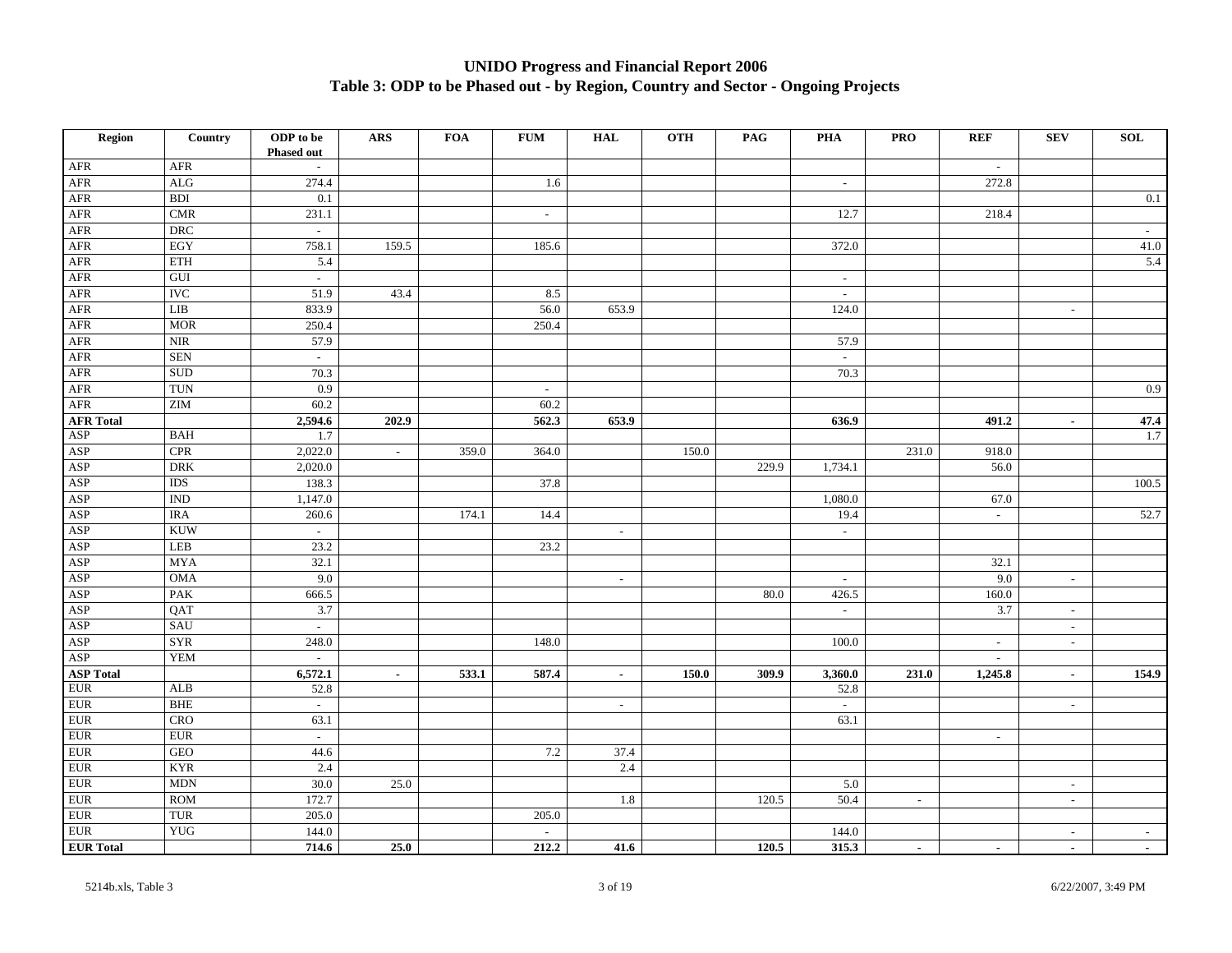# **UNIDO Progress and Financial Report 2006 Table 3: ODP to be Phased out - by Region, Country and Sector - Ongoing Projects**

| Region             | Country    | ODP to be         | <b>ARS</b> | <b>FOA</b><br><b>FUM</b> | <b>OTH</b><br><b>HAL</b> | <b>PAG</b>               | <b>PHA</b> | <b>PRO</b> | <b>REF</b> | <b>SEV</b>               | SOL   |
|--------------------|------------|-------------------|------------|--------------------------|--------------------------|--------------------------|------------|------------|------------|--------------------------|-------|
|                    |            | <b>Phased out</b> |            |                          |                          |                          |            |            |            |                          |       |
| <b>GLO</b>         | GLO        | $\overline{a}$    |            |                          |                          |                          |            |            |            | $\overline{\phantom{a}}$ |       |
| <b>GLO</b> Total   |            | ۰                 |            |                          |                          |                          |            |            |            | ٠                        |       |
| $_{\rm LAC}$       | ARG        | 673.0             |            | 331.0                    |                          |                          | 300.0      |            |            |                          | 42.0  |
| $_{\rm LAC}$       | <b>BRA</b> | 153.2             |            | 153.2                    |                          |                          |            |            |            |                          |       |
| $_{\rm LAC}$       | CUB        | 24.1              |            | 24.1                     |                          |                          |            |            |            |                          |       |
| $_{\rm LAC}$       | <b>DOM</b> | 141.0             |            | 141.0                    |                          |                          |            |            |            |                          |       |
| $_{\rm LAC}$       | <b>ELS</b> | $\overline{a}$    |            | $\overline{\phantom{a}}$ |                          |                          |            |            |            |                          |       |
| $_{\rm LAC}$       | <b>GUA</b> | 502.6             |            | 502.6                    |                          |                          |            |            |            |                          |       |
| $_{\rm LAC}$       | <b>HON</b> | 31.8              |            | 31.8                     |                          |                          |            |            |            |                          |       |
| $_{\rm LAC}$       | <b>MEX</b> | 7,239.0           |            |                          |                          | $\overline{\phantom{0}}$ | 500.0      | 6,739.0    |            | $\overline{\phantom{a}}$ |       |
| $_{\rm LAC}$       | <b>URU</b> | 24.0              |            | 24.0                     |                          |                          |            |            |            |                          |       |
| <b>LAC</b>         | <b>VEN</b> | 50.2              |            | $\overline{\phantom{a}}$ |                          |                          | 50.2       |            |            |                          |       |
| <b>LAC</b> Total   |            | 8,838.9           |            | 1,207.7                  |                          | $\overline{\phantom{a}}$ | 850.2      | 6,739.0    |            | $\blacksquare$           | 42.0  |
| <b>Grand Total</b> |            | 18,720.2          | 227.9      | 533.1<br>2,569.6         | 695.5<br>150.0           | 430.4                    | 5,162.4    | 6,970.0    | 1,737.0    | $\overline{\phantom{a}}$ | 244.3 |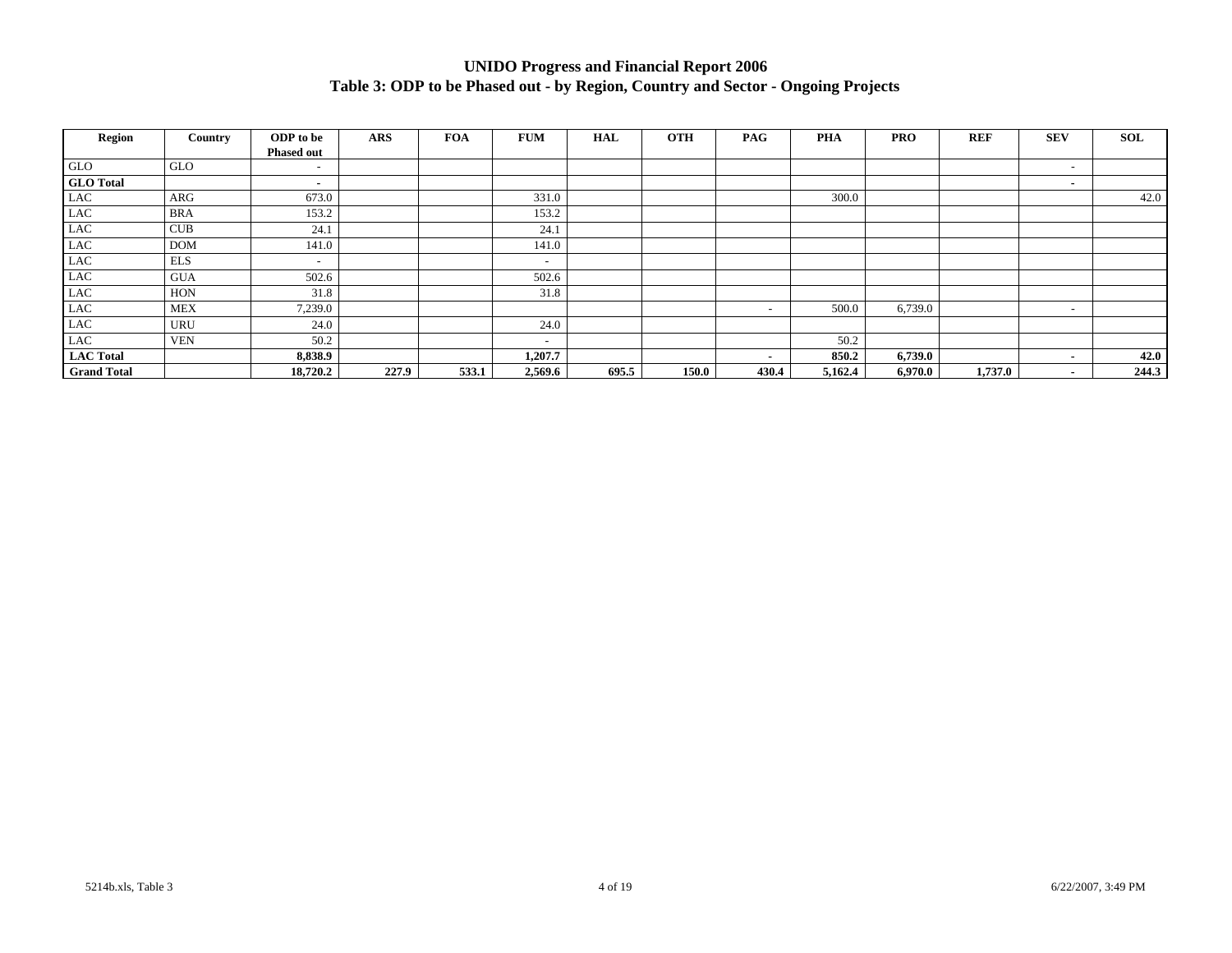#### **UNIDO Progress and Financial Report 2006 Table 3a: ODP Phased out - by Region, Country and Sector - Completed Projects**

| Region               | Country                          | <b>ODP</b> Phased | <b>ARS</b> | <b>FOA</b> | <b>FUM</b> | <b>HAL</b>     | <b>MUS</b> | <b>OTH</b> | PAG                      | <b>PHA</b> | <b>PRO</b><br><b>REF</b> | <b>SEV</b>               | <b>SOL</b> |
|----------------------|----------------------------------|-------------------|------------|------------|------------|----------------|------------|------------|--------------------------|------------|--------------------------|--------------------------|------------|
|                      |                                  | out               |            |            |            |                |            |            |                          |            |                          |                          |            |
| AFR                  | AFR                              | $\sim$            |            |            |            |                |            |            |                          |            | $\sim$                   |                          |            |
| AFR                  | $\rm ALG$                        | 1,362.9           | 361.4      | 393.0      | $\sim$     |                |            |            |                          |            | 602.9                    | $\sim$                   | 5.6        |
| AFR                  | <b>BEN</b>                       | 12.9              |            |            |            |                |            |            |                          |            | 12.9                     |                          |            |
| AFR                  | <b>BKF</b>                       | 15.5              |            |            | $\sim$     |                |            |            |                          |            | 15.5                     |                          |            |
| AFR                  | <b>BOT</b>                       | $\sim$            |            |            | $\sim$     |                |            |            |                          |            |                          |                          |            |
| AFR                  | <b>CMR</b>                       | 427.1             |            | 250.0      | $\sim$     |                |            |            |                          | $\sim$     | 177.1                    |                          |            |
| ${\sf AFR}$          | $_{\rm EGY}$                     | 701.7             | $\sim$     | 183.3      | $\sim$     |                |            |            |                          | $\sim$     | 448.0                    | 18.9                     | 51.5       |
| AFR                  | <b>GAM</b>                       | 7.7               |            |            |            |                |            |            |                          |            | 7.7                      |                          |            |
| <b>AFR</b>           | ${\rm GUI}$                      | 12.9              |            | $\sim$     |            |                |            |            |                          |            | 12.9                     |                          |            |
| $\operatorname{AFR}$ | <b>IVC</b>                       | 139.9             | 86.8       | 53.1       | $\sim$     |                |            |            |                          |            | $\omega$ .               | $\sim$                   |            |
| $\operatorname{AFR}$ | <b>KEN</b>                       | 204.8             | 158.0      |            | $\sim$     |                |            |            |                          |            | 40.8                     | $\sim$                   | 6.0        |
| AFR                  | LIB                              | 203.8             |            |            | $\sim$     | $\sim$         |            |            |                          | 150.4      | 53.4                     | $\sim$                   |            |
| AFR                  | <b>MAG</b>                       | $\sim$            |            |            | $\sim$     |                |            |            |                          |            |                          |                          |            |
| $\rm{AFR}$           | MLI                              | $\omega$          |            |            | $\omega$   |                |            |            |                          |            |                          |                          |            |
| AFR                  | <b>MOR</b>                       | 173.6             | $\sim$     |            | 34.1       |                |            |            |                          |            | 139.4                    | $\sim$                   | 0.1        |
| AFR                  | <b>MOZ</b>                       | $\omega$          |            |            |            |                |            |            |                          |            | $\omega$                 |                          |            |
| AFR                  | $\ensuremath{\text{NIR}}\xspace$ | 519.1             | $\sim$     |            |            |                |            |            |                          | 42.9       | 324.1                    |                          | 152.1      |
| $\operatorname{AFR}$ | <b>SEN</b>                       | 92.9              |            | $\sim$     | 0.7        |                |            |            |                          |            | 92.2                     |                          |            |
| AFR                  | <b>SEY</b>                       | $\sim$            |            |            |            |                |            |            |                          |            | $\sim$                   |                          |            |
| AFR                  | $\operatorname{SUB}$             | 471.7             | 326.6      | 16.0       |            |                |            |            |                          | 71.8       | 57.3                     | $\sim$                   |            |
| AFR                  | <b>SWA</b>                       | $\sim$            |            |            |            |                |            |            |                          |            | $\sim$                   |                          |            |
| AFR                  | <b>TUN</b>                       | 525.7             | 233.2      | 185.0      | $\sim$     |                |            |            |                          |            | 107.5                    | $\sim$                   |            |
| AFR                  | <b>UGA</b>                       | 30.0              |            |            | 30.0       |                |            |            |                          |            |                          |                          |            |
| AFR                  | $\ensuremath{\mathrm{URT}}$      | 150.0             | 150.0      |            |            |                |            |            |                          |            | $\sim$                   |                          |            |
| AFR                  | ZAM                              | 17.7              |            |            |            |                |            |            |                          |            | 17.7                     |                          | $\sim$     |
| AFR                  | <b>ZIM</b>                       | 179.0             |            |            | 132.0      |                |            |            |                          |            | 47.0                     | $\omega$                 |            |
| <b>AFR Total</b>     |                                  | 5,248.9           | 1,316.0    | 1,080.4    | 196.8      | $\blacksquare$ |            |            |                          | 265.1      | 2,156.4                  | 18.9                     | 215.3      |
| $\mathbf{ASP}$       | CMB                              | $\sim$            |            |            | $\sim$     |                |            |            |                          |            |                          |                          |            |
| ASP                  | $\ensuremath{\mathrm{CPR}}$      | 13,959.8          |            | 5,361.3    | $\sim$     | 1,480.0        |            | 870.0      |                          |            | 6,106.1                  | $\sim$                   | 142.4      |
| ASP                  | $\rm{DRK}$                       | 5,414.6           |            | 150.0      | $\sim$     |                | $\sim$     |            | $\overline{\phantom{a}}$ | $\sim$     | 4,280.0<br>$\sim$        | $\overline{\phantom{a}}$ | 984.6      |
| ASP                  | $IDS$                            | 489.7             |            | 428.7      | $\sim$     |                |            |            | $\overline{\phantom{a}}$ |            | 61.0                     | $\sim$                   |            |
| ASP                  | <b>IND</b>                       | 878.8             |            |            |            |                |            |            | 510.5                    |            | 86.3                     | $\sim$                   | 282.0      |
| ASP                  | <b>IRA</b>                       | 4,201.7           |            | 1,874.0    | 12.4       |                |            |            |                          | 389.6      | 1,925.7                  | $\sim$                   | $\sim$     |
| $\mathbf{ASP}$       | <b>JOR</b>                       | 496.7             | 12.0       |            | $\omega$   |                |            |            |                          | 41.0       | 426.9                    | $\omega$                 | 16.8       |
| ASP                  | <b>KUW</b>                       | 64.0              |            |            |            |                |            |            |                          |            | 64.0                     |                          |            |
| ASP                  | LEB                              | 558.2             | 299.7      | 38.6       | 16.1       |                |            |            |                          |            | 203.8                    |                          |            |
| ASP                  | <b>MAL</b>                       | 130.7             |            | 111.8      |            |                |            |            |                          |            | 18.9                     |                          |            |
| $\mathbf{ASP}$       | <b>OMA</b>                       | 202.3             |            |            | $\sim$     |                |            |            |                          |            | 202.2                    | $\sim$                   | 0.1        |
| ASP                  | PAK                              | 360.8             |            |            | $\sim$     | 24.2           |            |            |                          |            | 196.3                    |                          | 140.3      |
| ASP                  | $\mathbf{PHI}$                   | 60.0              |            |            |            |                |            |            |                          |            | 60.0                     |                          |            |
| $\mathbf{ASP}$       | QAT                              | 82.6              |            |            |            |                |            |            |                          |            | 82.6                     | $\sim$                   |            |
| ASP                  | <b>SYR</b>                       | 1,895.7           | 884.8      | 556.6      | 5.0        |                |            |            |                          | $\sim$     | 449.3                    | $\omega$                 |            |
| ASP                  | <b>THA</b>                       | $\sim$            |            |            | $\sim$     |                |            |            |                          |            |                          |                          |            |
| $\mathbf{ASP}$       | <b>VIE</b>                       | 40.0              |            |            | $\sim$     | $\sim$         |            |            |                          |            | 40.0                     |                          |            |
| ASP                  | <b>YEM</b>                       | 192.9             | 179.3      |            |            |                |            |            |                          |            | 13.4                     |                          | 0.2        |
| <b>ASP</b> Total     |                                  | 29,028.5          | 1,375.8    | 8,521.0    | 33.5       | 1,504.2        |            | 870.0      | 510.5                    | 430.6      | 4,280.0<br>9,936.4       |                          | 1,566.4    |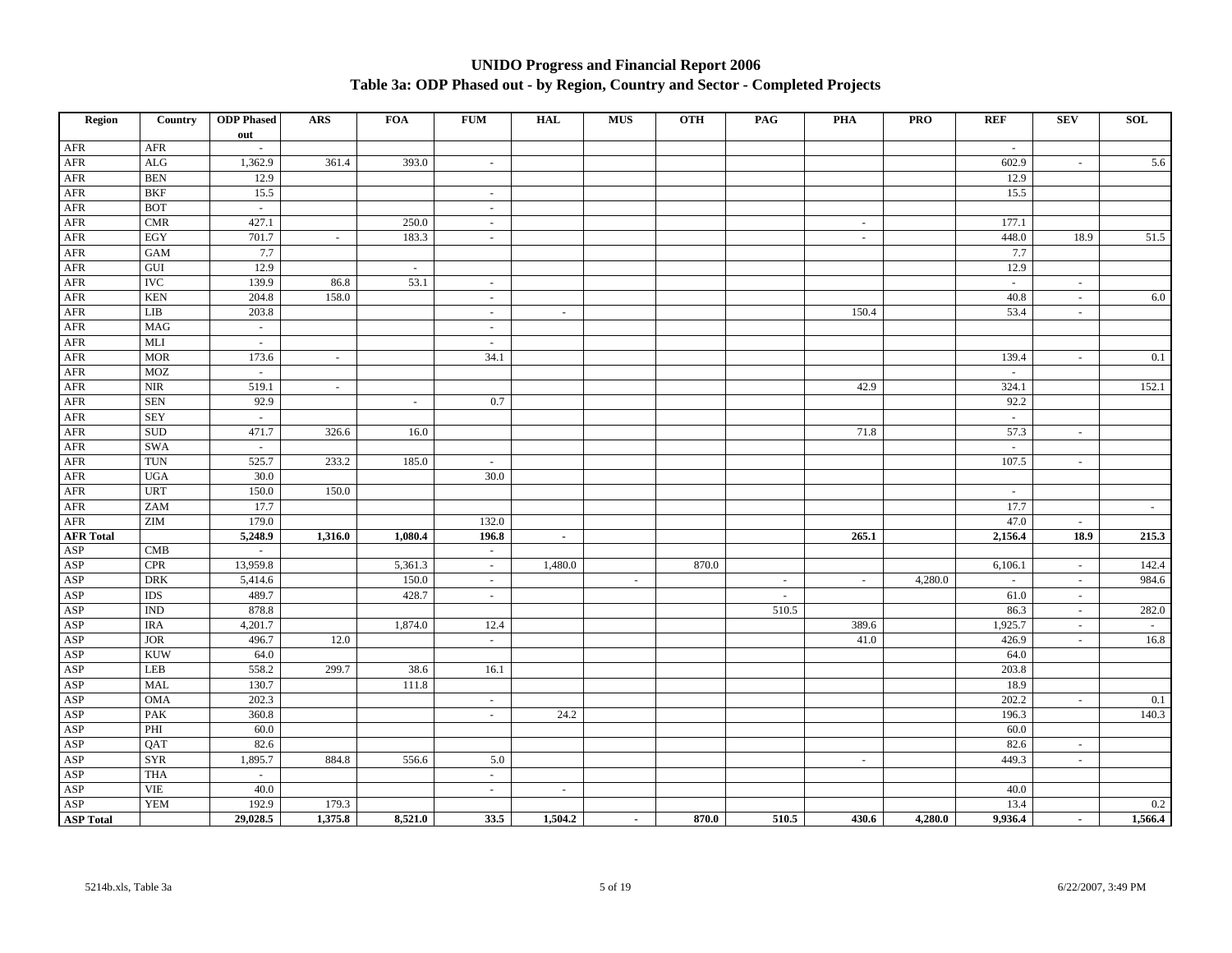#### **UNIDO Progress and Financial Report 2006 Table 3a: ODP Phased out - by Region, Country and Sector - Completed Projects**

| Region             | Country     | <b>ODP</b> Phased        | ARS     | <b>FOA</b> | <b>FUM</b> | <b>HAL</b> | <b>MUS</b>               | <b>OTH</b> | PAG   | <b>PHA</b> | <b>PRO</b> | <b>REF</b> | <b>SEV</b>               | <b>SOL</b> |
|--------------------|-------------|--------------------------|---------|------------|------------|------------|--------------------------|------------|-------|------------|------------|------------|--------------------------|------------|
|                    |             | out                      |         |            |            |            |                          |            |       |            |            |            |                          |            |
| ${\rm EUR}$        | ${\bf ALB}$ | 2.3                      |         |            |            |            |                          |            |       | 2.3        |            |            |                          |            |
| ${\rm EUR}$        | <b>BHE</b>  | 153.2                    |         | 54.0       | 11.8       |            |                          |            |       | 27.3       |            | 60.1       | $\overline{\phantom{a}}$ |            |
| ${\rm EUR}$        | <b>CRO</b>  | 102.1                    | 10.6    | 25.0       | 16.2       |            |                          |            |       | 33.0       |            | 15.0       |                          | 2.3        |
| ${\rm EUR}$        | <b>GEO</b>  | 6.0                      |         |            | 6.0        | $\sim$     |                          |            |       |            |            |            |                          |            |
| ${\rm EUR}$        | <b>MDN</b>  | 502.3                    | $\sim$  | 347.6      | 27.2       | $\sim$     |                          |            |       | 10.0       |            | 117.5      | $\sim$                   |            |
| ${\rm EUR}$        | <b>MOL</b>  | $\sim$                   |         |            | $\sim$     |            |                          |            |       |            |            |            |                          |            |
| ${\rm EUR}$        | <b>ROM</b>  | 1,285.0                  | 776.5   | 162.4      | $\sim$     | $\sim$     |                          |            |       | $\sim$     | 5.0        | 330.0      | $\sim$                   | 11.1       |
| ${\rm EUR}$        | <b>TUR</b>  | 734.8                    |         | 681.6      | 29.2       |            |                          |            |       |            |            |            |                          | 24.0       |
| ${\rm EUR}$        | <b>YUG</b>  | 606.5                    |         | 109.4      |            | 370.0      |                          |            |       | $\sim$     |            | 72.5       | $\overline{\phantom{a}}$ | 54.6       |
| <b>EUR</b> Total   |             | 3,392.2                  | 787.1   | 1,380.0    | 90.4       | 370.0      |                          |            |       | 72.6       | 5.0        | 595.1      | $\sim$                   | 92.0       |
| <b>GLO</b>         | GLO         | $\sim$                   |         |            |            |            |                          |            |       |            |            | $\sim$     | $\overline{\phantom{a}}$ |            |
| <b>GLO</b> Total   |             | $\sim$                   |         |            |            |            |                          |            |       |            |            | $\sim$     | $\overline{\phantom{a}}$ |            |
| <b>LAC</b>         | ARG         | 611.4                    |         | 548.8      | $\sim$     |            |                          |            |       |            |            | 62.6       | $\overline{\phantom{a}}$ | $\sim$     |
| LAC                | <b>BAR</b>  | 14.0                     |         |            |            |            |                          |            |       |            |            | 14.0       |                          |            |
| LAC                | <b>BRA</b>  | 492.3                    |         | 252.3      | 84.4       |            |                          |            |       |            |            | 135.5      | $\overline{\phantom{a}}$ | 20.1       |
| LAC                | COL         | $\sim$                   |         |            | $\sim$     |            |                          |            |       |            |            |            |                          |            |
| LAC                | CUB         | 48.0                     |         |            | 48.0       |            |                          |            |       |            |            | $\sim$     |                          |            |
| <b>LAC</b>         | <b>DOM</b>  | $\sim$                   |         |            | $\sim$     |            |                          |            |       |            |            |            |                          |            |
| LAC                | <b>GUA</b>  | $\sim$                   |         |            | $\sim$     |            |                          |            |       |            |            |            |                          |            |
| LAC                | <b>GUY</b>  | 7.2                      |         |            |            |            |                          |            |       |            |            | 7.2        |                          |            |
| $_{\rm LAC}$       | <b>HON</b>  | 227.2                    |         | $\sim$     | 213.0      |            |                          |            |       |            |            | 14.2       |                          |            |
| LAC                | <b>JAM</b>  | $\sim$                   |         |            | $\sim$     |            |                          |            |       |            |            |            |                          |            |
| LAC                | <b>MEX</b>  | 5,927.3                  |         | $\sim$     | 132.9      |            |                          |            |       |            | 5,616.0    | 158.0      | 20.4                     |            |
| $_{\rm LAC}$       | NIC         | 9.6                      |         |            | $\sim$     |            |                          |            |       |            |            | 9.6        |                          |            |
| <b>LAC</b>         | PAN         | $\sim$                   |         |            | $\sim$     |            |                          |            |       |            |            |            |                          |            |
| LAC                | PER         | 1.4                      |         |            |            |            |                          |            |       |            |            |            |                          | 1.4        |
| LAC                | <b>URU</b>  | $\overline{\phantom{a}}$ |         |            | $\sim$     |            |                          |            |       |            |            |            |                          |            |
| LAC                | <b>VEN</b>  | 592.2                    |         | 453.7      | $\sim$     |            |                          |            |       | $\sim$     |            | 136.6      |                          | 1.9        |
| <b>LAC</b> Total   |             | 7,930.6                  |         | 1,254.8    | 478.3      |            |                          |            |       | ٠          | 5,616.0    | 537.7      | 20.4                     | 23.4       |
| <b>Grand Total</b> |             | 45,600.1                 | 3,478.9 | 12,236.2   | 799.0      | 1,874.2    | $\overline{\phantom{a}}$ | 870.0      | 510.5 | 768.3      | 9,901.0    | 13,225.6   | 39.3                     | 1,897.1    |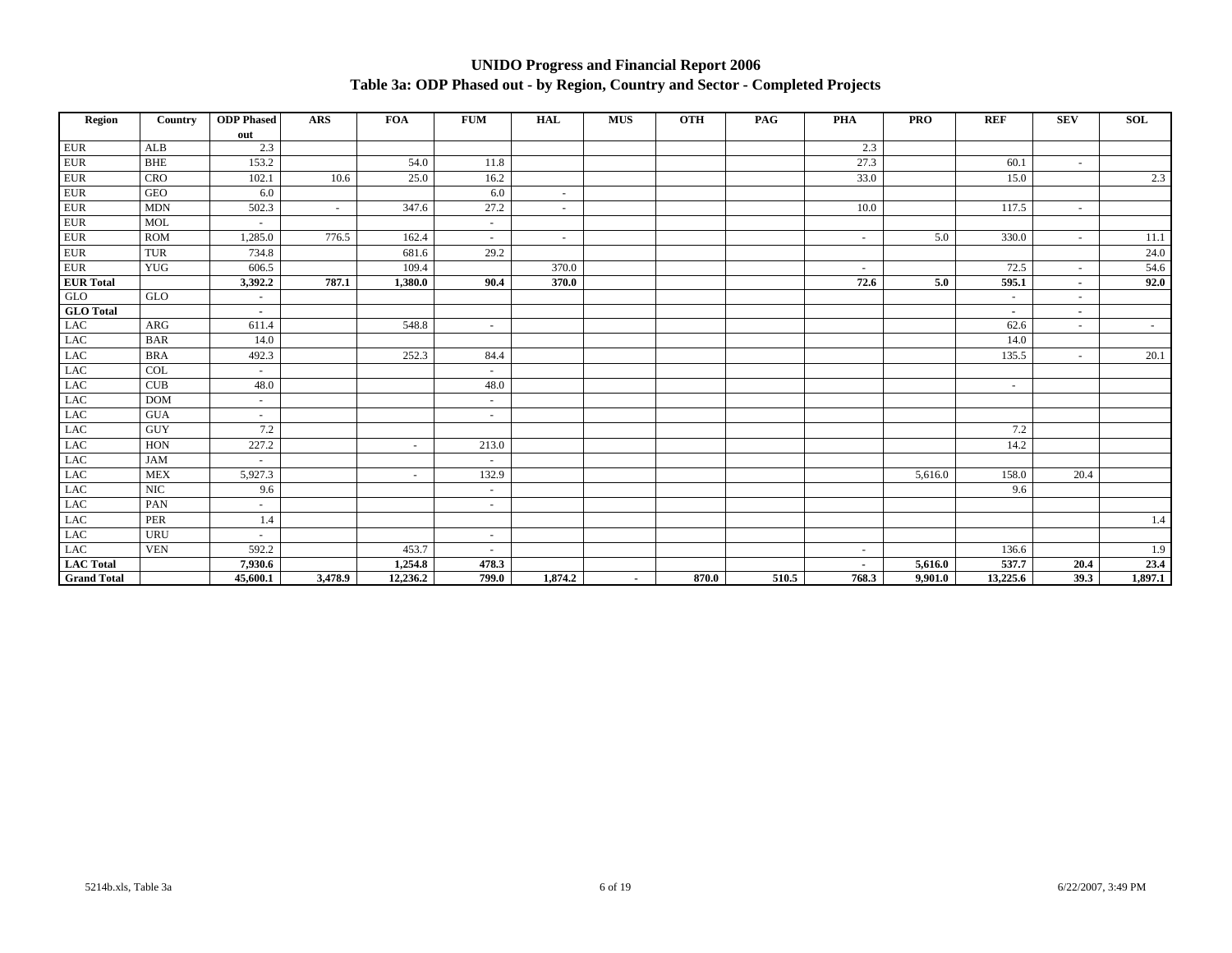# **UNIDO Progress and Financial Report 2006 Table 3b: Partial Phase out by Sector, Region and Country**

| <b>Status</b>     | <b>Project Title</b>                                         |            | Region Country |            |              |            |                   | Sector Mtg Type Num UNIDO | Foam                                   |                        | Fumigants |         |                                            | <b>Tobacco</b>          |         |                     | PAG        |         |                                      | <b>PHA</b> |                             |                        | Production                            |                |                                 | Refrigeration                          |       |                        | <b>Solvents</b>         |         |            |
|-------------------|--------------------------------------------------------------|------------|----------------|------------|--------------|------------|-------------------|---------------------------|----------------------------------------|------------------------|-----------|---------|--------------------------------------------|-------------------------|---------|---------------------|------------|---------|--------------------------------------|------------|-----------------------------|------------------------|---------------------------------------|----------------|---------------------------------|----------------------------------------|-------|------------------------|-------------------------|---------|------------|
|                   |                                                              |            |                |            |              |            |                   | Project No.               | <b>ODP</b>                             | Partial Phased out ODP |           | Partial | Phased out ODP                             |                         | Partial | Phased              | <b>ODP</b> | Partial | Phased out ODP                       |            |                             | Partial Phased out ODP |                                       | Partial Phased |                                 | <b>ODP</b>                             |       | Partial Phased out ODP |                         | Partial | Phased ou  |
|                   |                                                              |            |                |            |              |            |                   |                           | <b>Phased Out Phase Out since last</b> |                        | Phased    | Phase   | since last                                 | <b>Phased Out Phase</b> |         | out since           | Phased     | Phase   | since last                           | Phased     | <b>Phase Out since last</b> |                        | <b>Phased Out Phase Out out since</b> |                |                                 | <b>Phased Out Phase Out since last</b> |       |                        | <b>Phased Out Phase</b> |         | since last |
|                   |                                                              |            |                |            |              |            |                   |                           | per                                    | report                 | Out per   | Out     | report                                     | per                     | Out     | last report Out per |            | Out     | report                               | Out per    |                             | report                 | per                                   |                | last report per                 |                                        |       | report                 | per                     | Out     | report     |
|                   |                                                              |            |                |            |              |            |                   |                           | Proposal                               |                        | Proposal  |         |                                            | Proposal                |         |                     | Proposal   |         |                                      | Proposal   |                             |                        | Proposal                              |                |                                 | Proposal                               |       |                        | Proposal                |         |            |
|                   |                                                              |            |                |            |              |            |                   |                           |                                        |                        |           |         |                                            |                         |         |                     |            |         |                                      |            |                             |                        |                                       |                |                                 |                                        |       |                        |                         |         |            |
| ONG               | Phasing out ODS in manufacturing of                          | ASP        | <b>IRA</b>     | FOA        | $ 28\rangle$ | INV 50     |                   | IRA/99/077                | 83.0<br>83.0                           | 83.0                   |           |         |                                            |                         |         |                     |            |         |                                      |            |                             |                        |                                       |                |                                 |                                        |       |                        |                         |         |            |
|                   | flexible PU slabstock foam through the                       |            |                |            |              |            |                   |                           |                                        |                        |           |         |                                            |                         |         |                     |            |         |                                      |            |                             |                        |                                       |                |                                 |                                        |       |                        |                         |         |            |
|                   | use of liquid CO2 blowing technology a                       |            |                |            |              |            |                   |                           |                                        |                        |           |         |                                            |                         |         |                     |            |         |                                      |            |                             |                        |                                       |                |                                 |                                        |       |                        |                         |         |            |
|                   | Bahman Plastic Co.                                           |            |                |            |              |            |                   |                           |                                        |                        |           |         |                                            |                         |         |                     |            |         |                                      |            |                             |                        |                                       |                |                                 |                                        |       |                        |                         |         |            |
|                   |                                                              |            |                |            |              |            |                   |                           |                                        |                        |           |         |                                            |                         |         |                     |            |         |                                      |            |                             |                        |                                       |                |                                 |                                        |       |                        |                         |         |            |
| ONG               | Total phase-out of MB used in tobacco, LAC                   |            | <b>BRA</b>     | FUM 46     |              | INV 273    |                   | BRA/05/001                |                                        |                        | 153.2     | 69.2    | 69.2                                       |                         |         |                     |            |         |                                      |            |                             |                        |                                       |                |                                 |                                        |       |                        |                         |         |            |
|                   | flowers, ornamentals, strawberries and                       |            |                |            |              |            |                   |                           |                                        |                        |           |         |                                            |                         |         |                     |            |         |                                      |            |                             |                        |                                       |                |                                 |                                        |       |                        |                         |         |            |
|                   | other uses                                                   |            |                |            |              |            |                   |                           |                                        |                        |           |         |                                            |                         |         |                     |            |         |                                      |            |                             |                        |                                       |                |                                 |                                        |       |                        |                         |         |            |
| ONG               | National phase-out of methyl bromide                         | ASP        | <b>CPR</b>     | <b>FUM</b> | 41           | INV 407    |                   | CPR/03/092                |                                        |                        | 364.0     | 364.0   | 156.2                                      |                         |         |                     |            |         |                                      |            |                             |                        |                                       |                |                                 |                                        |       |                        |                         |         |            |
|                   | (first tranche)                                              |            |                |            |              |            |                   |                           |                                        |                        |           |         |                                            |                         |         |                     |            |         |                                      |            |                             |                        |                                       |                |                                 |                                        |       |                        |                         |         |            |
| ONG               | Total phase-out of methyl bromide in                         | LAC        | CUB            | <b>FUM</b> | 44           | <b>INV</b> | 129               | CUB/04/133                |                                        |                        | 24.1      | 7.9     | 7.9                                        |                         |         |                     |            |         |                                      |            |                             |                        |                                       |                |                                 |                                        |       |                        |                         |         |            |
|                   | soil, substrate, storage and structure                       |            |                |            |              |            |                   |                           |                                        |                        |           |         |                                            |                         |         |                     |            |         |                                      |            |                             |                        |                                       |                |                                 |                                        |       |                        |                         |         |            |
|                   | fumigation                                                   |            |                |            |              |            |                   |                           |                                        |                        |           |         |                                            |                         |         |                     |            |         |                                      |            |                             |                        |                                       |                |                                 |                                        |       |                        |                         |         |            |
| ONG               |                                                              |            | <b>DOM</b>     |            |              |            | $\mathsf{T}_{33}$ |                           |                                        |                        |           |         |                                            |                         |         |                     |            |         |                                      |            |                             |                        |                                       |                |                                 |                                        |       |                        |                         |         |            |
|                   | Phase-out of methyl bromide in melon,<br>flowers and tobacco | LAC        |                | <b>FUM</b> | 38           | <b>INV</b> |                   | DOM/02/138                |                                        |                        | 141.0     | 120.0   | 20.0                                       |                         |         |                     |            |         |                                      |            |                             |                        |                                       |                |                                 |                                        |       |                        |                         |         |            |
| ONG               |                                                              |            |                |            |              |            |                   |                           |                                        |                        |           |         |                                            |                         |         |                     |            |         |                                      |            |                             |                        |                                       |                |                                 |                                        |       |                        |                         |         |            |
|                   | National phase out of methyl bromide                         | LAC        | <b>GUA</b>     | <b>FUM</b> | 38           | <b>INV</b> | $ 29\rangle$      | GUA/02/139                |                                        |                        | 502.6     | 401.2   | 25.0                                       |                         |         |                     |            |         |                                      |            |                             |                        |                                       |                |                                 |                                        |       |                        |                         |         |            |
|                   |                                                              |            |                |            |              |            |                   |                           |                                        |                        |           |         |                                            |                         |         |                     |            |         |                                      |            |                             |                        |                                       |                |                                 |                                        |       |                        |                         |         |            |
| ONG               | Tobacco sector plan for CFC - 11 phase- ASP                  |            | <b>CPR</b>     | OTH        | 48           | INV 442    |                   | CPR/06/003                |                                        |                        |           |         |                                            | 150.0                   | 150.0   | 150.0               |            |         |                                      |            |                             |                        |                                       |                |                                 |                                        |       |                        |                         |         |            |
|                   | out: annual programme for 2006-2007                          |            |                |            |              |            |                   |                           |                                        |                        |           |         |                                            |                         |         |                     |            |         |                                      |            |                             |                        |                                       |                |                                 |                                        |       |                        |                         |         |            |
|                   |                                                              |            |                |            |              |            |                   |                           |                                        |                        |           |         |                                            |                         |         |                     |            |         |                                      |            |                             |                        |                                       |                |                                 |                                        |       |                        |                         |         |            |
| ONG               | Conversion of carbon tetrachloride as                        | ASP        | PAK            | PAG        | 35           | <b>INV</b> | 42                | PAK/01/226                |                                        |                        |           |         |                                            |                         |         |                     | 80.0       | 80.0    | 80.0                                 |            |                             |                        |                                       |                |                                 |                                        |       |                        |                         |         |            |
|                   | process solvent to 1,2-dichloroethane at                     |            |                |            |              |            |                   |                           |                                        |                        |           |         |                                            |                         |         |                     |            |         |                                      |            |                             |                        |                                       |                |                                 |                                        |       |                        |                         |         |            |
|                   | Himont Chemicals Ltd.                                        |            |                |            |              |            |                   |                           |                                        |                        |           |         |                                            |                         |         |                     |            |         |                                      |            |                             |                        |                                       |                |                                 |                                        |       |                        |                         |         |            |
|                   |                                                              |            |                |            |              |            |                   |                           |                                        |                        |           |         |                                            |                         |         |                     |            |         |                                      |            |                             |                        |                                       |                |                                 |                                        |       |                        |                         |         |            |
| ONG               | National ODS Phase-out Plan: second                          | <b>EUR</b> | <b>BHE</b>     | PHA        | 44           | INV 21     |                   | BIH/04/123                |                                        |                        |           |         |                                            |                         |         |                     |            |         |                                      | 0.0        | 1.1                         | 1.1                    |                                       |                |                                 |                                        |       |                        |                         |         |            |
|                   | tranche                                                      |            |                |            |              |            |                   |                           |                                        |                        |           |         |                                            |                         |         |                     |            |         |                                      |            |                             |                        |                                       |                |                                 |                                        |       |                        |                         |         |            |
| ONG               | National CFC phase-out plan (first                           | AFR        | EGY            | PHA        | 46           | <b>INV</b> |                   | EGY/05/002                |                                        |                        |           |         |                                            |                         |         |                     |            |         |                                      | 190.0      | 190.0                       | 190.0                  |                                       |                |                                 |                                        |       |                        |                         |         |            |
|                   | tranche)                                                     |            |                |            |              |            |                   |                           |                                        |                        |           |         |                                            |                         |         |                     |            |         |                                      |            |                             |                        |                                       |                |                                 |                                        |       |                        |                         |         |            |
| $_{\mathrm{ONG}}$ | CTC phase-out for the consumption and ASP                    |            | IND            | PHA        | 45           | INV 385    |                   | IND/05/007                |                                        |                        |           |         |                                            |                         |         |                     |            |         |                                      | 733.0      | 560.0                       | 560.0                  |                                       |                |                                 |                                        |       |                        |                         |         |            |
|                   | production sectors: 2005 annual                              |            |                |            |              |            |                   |                           |                                        |                        |           |         |                                            |                         |         |                     |            |         |                                      |            |                             |                        |                                       |                |                                 |                                        |       |                        |                         |         |            |
|                   | programme                                                    |            |                |            |              |            |                   |                           |                                        |                        |           |         |                                            |                         |         |                     |            |         |                                      |            |                             |                        |                                       |                |                                 |                                        |       |                        |                         |         |            |
| ONG               | Sector phase-out plan of CTC (second ASP                     |            | PAK            | PHA        | 44           | <b>INV</b> | 62                | PAK/04/144                |                                        |                        |           |         |                                            |                         |         |                     |            |         |                                      | 326.5      | 178.0                       | 86.0                   |                                       |                |                                 |                                        |       |                        |                         |         |            |
|                   | tranche)                                                     |            |                |            |              |            |                   |                           |                                        |                        |           |         |                                            |                         |         |                     |            |         |                                      |            |                             |                        |                                       |                |                                 |                                        |       |                        |                         |         |            |
|                   |                                                              |            |                |            |              |            | 130 <sub>2</sub>  | ROM/05/002                |                                        |                        |           |         |                                            |                         |         |                     |            |         |                                      |            |                             |                        |                                       |                |                                 |                                        |       |                        |                         |         |            |
| ONG               | National CFC phase-out plan (first                           | <b>EUR</b> | <b>ROM</b>     | PHA        | 45           | <b>INV</b> |                   |                           |                                        |                        |           |         |                                            |                         |         |                     |            |         |                                      | 14.6       | 40.0                        | 40.0                   |                                       |                |                                 |                                        |       |                        |                         |         |            |
|                   | tranche)                                                     |            |                |            |              |            |                   |                           |                                        |                        |           |         |                                            |                         |         |                     |            |         |                                      |            |                             |                        |                                       |                |                                 |                                        |       |                        |                         |         |            |
| ONG               | National CFC phase-out plan: 2nd                             | LAC        | <b>VEN</b>     | PHA        | 45           | <b>INV</b> | 105               | VEN/05/003                |                                        |                        |           |         |                                            |                         |         |                     |            |         |                                      | 50.2       | 50.2                        | 50.2                   |                                       |                |                                 |                                        |       |                        |                         |         |            |
|                   | tranche                                                      |            |                |            |              |            |                   |                           |                                        |                        |           |         |                                            |                         |         |                     |            |         |                                      |            |                             |                        |                                       |                |                                 |                                        |       |                        |                         |         |            |
| ONG               | Sector plan for methyl bromide                               | ASP        | <b>CPR</b>     | PRO        | 47           | INV        | 436               | CPR/05/009                |                                        |                        |           |         |                                            |                         |         |                     |            |         |                                      |            |                             |                        | 231.0                                 | 21.0           | 21.0                            |                                        |       |                        |                         |         |            |
|                   | production sector (first tranche)                            |            |                |            |              |            |                   |                           |                                        |                        |           |         |                                            |                         |         |                     |            |         |                                      |            |                             |                        |                                       |                |                                 |                                        |       |                        |                         |         |            |
| ONG               | Refrigerant management plan to phase AFR                     |            | ALG            | <b>REF</b> | 42           | TAS        | 159               | ALG/04/017                |                                        |                        |           |         |                                            |                         |         |                     |            |         |                                      |            |                             |                        |                                       |                |                                 | 200.0                                  | 135.0 | 45.0                   |                         |         |            |
|                   | out the use of ODS in refrigeration and                      |            |                |            |              |            |                   |                           |                                        |                        |           |         |                                            |                         |         |                     |            |         |                                      |            |                             |                        |                                       |                |                                 |                                        |       |                        |                         |         |            |
|                   | air-conditioning sector: 2004 programm                       |            |                |            |              |            |                   |                           |                                        |                        |           |         |                                            |                         |         |                     |            |         |                                      |            |                             |                        |                                       |                |                                 |                                        |       |                        |                         |         |            |
|                   |                                                              |            |                |            |              |            |                   |                           |                                        |                        |           |         |                                            |                         |         |                     |            |         |                                      |            |                             |                        |                                       |                |                                 |                                        |       |                        |                         |         |            |
| ONG               | Refrigerant management plan to phase                         | AFR        | CMR            | <b>REF</b> | 38           | TAS 18     |                   | CMR/02/146                |                                        |                        |           |         |                                            |                         |         |                     |            |         |                                      |            |                             |                        |                                       |                |                                 | 218.4                                  | 187.8 | 105.8                  |                         |         |            |
|                   | out the use of ODS in the refrigeration                      |            |                |            |              |            |                   |                           |                                        |                        |           |         |                                            |                         |         |                     |            |         |                                      |            |                             |                        |                                       |                |                                 |                                        |       |                        |                         |         |            |
|                   | servicing sector (includes: training in                      |            |                |            |              |            |                   |                           |                                        |                        |           |         |                                            |                         |         |                     |            |         |                                      |            |                             |                        |                                       |                |                                 |                                        |       |                        |                         |         |            |
|                   | good refrigerant management practices,                       |            |                |            |              |            |                   |                           |                                        |                        |           |         |                                            |                         |         |                     |            |         |                                      |            |                             |                        |                                       |                |                                 |                                        |       |                        |                         |         |            |
|                   | training of customs officers, and                            |            |                |            |              |            |                   |                           |                                        |                        |           |         |                                            |                         |         |                     |            |         |                                      |            |                             |                        |                                       |                |                                 |                                        |       |                        |                         |         |            |
|                   | recovery and recycling programme)                            |            |                |            |              |            |                   |                           |                                        |                        |           |         |                                            |                         |         |                     |            |         |                                      |            |                             |                        |                                       |                |                                 |                                        |       |                        |                         |         |            |
|                   |                                                              |            |                |            |              |            |                   |                           |                                        |                        |           |         |                                            |                         |         |                     |            |         |                                      |            |                             |                        |                                       |                |                                 |                                        |       |                        |                         |         |            |
|                   |                                                              |            |                |            |              |            |                   |                           |                                        |                        |           |         |                                            |                         |         |                     |            |         |                                      |            |                             |                        |                                       |                |                                 |                                        |       |                        |                         |         |            |
| ONG               | Sector plan CFC final phase-out:                             | ASP        | <b>CPR</b>     | <b>REF</b> | 38           | INV 394    |                   | CPR/03/001                |                                        |                        |           |         |                                            |                         |         |                     |            |         |                                      |            |                             |                        |                                       |                |                                 | 600.0                                  | 600.0 | 363.8                  |                         |         |            |
|                   | domestic refrigeration and domestic                          |            |                |            |              |            |                   |                           |                                        |                        |           |         |                                            |                         |         |                     |            |         |                                      |            |                             |                        |                                       |                |                                 |                                        |       |                        |                         |         |            |
|                   | refrigeration compressors                                    |            |                |            |              |            |                   |                           |                                        |                        |           |         |                                            |                         |         |                     |            |         |                                      |            |                             |                        |                                       |                |                                 |                                        |       |                        |                         |         |            |
|                   |                                                              |            |                |            |              |            |                   |                           |                                        |                        |           |         |                                            |                         |         |                     |            |         |                                      |            |                             |                        |                                       |                |                                 |                                        |       |                        |                         |         |            |
| ONG               | Sector plan CFC final phase-out:                             | ASP        | <b>CPR</b>     | <b>REF</b> | 41           | INV 406    |                   | CPR/03/001                |                                        |                        |           |         |                                            |                         |         |                     |            |         |                                      |            |                             |                        |                                       |                |                                 | 318.0                                  | 318.0 | 318.0                  |                         |         |            |
|                   | domestic refrigeration and domestic                          |            |                |            |              |            |                   |                           |                                        |                        |           |         |                                            |                         |         |                     |            |         |                                      |            |                             |                        |                                       |                |                                 |                                        |       |                        |                         |         |            |
|                   | refrigeration compressors (second                            |            |                |            |              |            |                   |                           |                                        |                        |           |         |                                            |                         |         |                     |            |         |                                      |            |                             |                        |                                       |                |                                 |                                        |       |                        |                         |         |            |
|                   | tranche)                                                     |            |                |            |              |            |                   |                           |                                        |                        |           |         |                                            |                         |         |                     |            |         |                                      |            |                             |                        |                                       |                |                                 |                                        |       |                        |                         |         |            |
| ONG               | Plan for phase-out of CFCs in the                            | ASP        | <b>IND</b>     | REF        | $ 41\rangle$ |            |                   | INV 366 IND/02/163        |                                        |                        |           |         |                                            |                         |         |                     |            |         |                                      |            |                             |                        |                                       |                |                                 | 67.0                                   | 50.0  | 50.0                   |                         |         |            |
|                   | refrigeration manufacturing sector                           |            |                |            |              |            |                   |                           |                                        |                        |           |         |                                            |                         |         |                     |            |         |                                      |            |                             |                        |                                       |                |                                 |                                        |       |                        |                         |         |            |
|                   | (second tranche)                                             |            |                |            |              |            |                   |                           |                                        |                        |           |         |                                            |                         |         |                     |            |         |                                      |            |                             |                        |                                       |                |                                 |                                        |       |                        |                         |         |            |
| ONG               | Plan for phase-out of ODS in the solvent LAC                 |            | ARG            | SOL        |              |            |                   | ARG/03/089                |                                        |                        |           |         |                                            |                         |         |                     |            |         |                                      |            |                             |                        |                                       |                |                                 |                                        |       |                        | 42.0                    | 40.4    | 6.0        |
|                   | sector                                                       |            |                |            | 41           | INV 137    |                   |                           |                                        |                        |           |         |                                            |                         |         |                     |            |         |                                      |            |                             |                        |                                       |                |                                 |                                        |       |                        |                         |         |            |
| ONG               |                                                              |            |                |            |              |            |                   |                           |                                        |                        |           |         |                                            |                         |         |                     |            |         |                                      |            |                             |                        |                                       |                |                                 |                                        |       |                        |                         |         |            |
|                   | Terminal solvent sector umbrella project AFR                 |            | EGY            | SOL        | 44           | <b>INV</b> | - 189             | EGY/04/134                |                                        |                        |           |         |                                            |                         |         |                     |            |         |                                      |            |                             |                        |                                       |                |                                 |                                        |       |                        | 41.0                    | 31.0    | 31.0       |
|                   |                                                              |            |                |            |              |            |                   |                           |                                        |                        |           |         |                                            |                         |         |                     |            |         |                                      |            |                             |                        |                                       |                |                                 |                                        |       |                        |                         |         |            |
|                   |                                                              |            |                |            |              |            |                   |                           | 83.0<br>83.0                           |                        |           |         | 83.0 1,184.9 962.3 278.3 150.0 150.0 150.0 |                         |         |                     |            |         | 80.0 80.0 80.0 1,314.3 1,019.3 927.3 |            |                             |                        |                                       |                | 231.0 21.0 21.0 1,403.4 1,290.8 |                                        |       | 882.6                  | 83.0                    | 71.4    | 37.0       |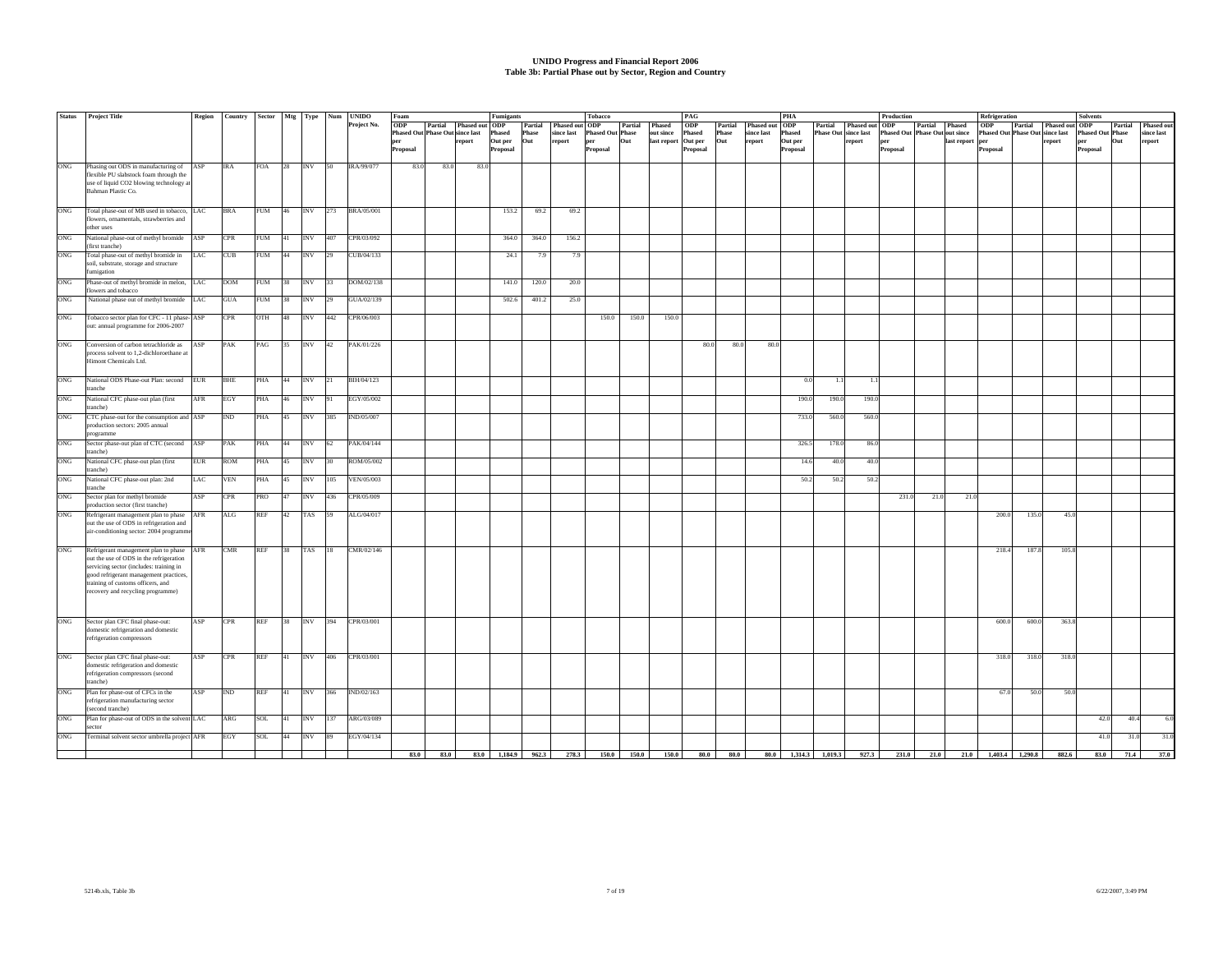#### **UNIDO Progress and Financial Report 2006 Table 4: Demonstration, Investment, R and R, Technical Assistance and Institutional Strengthening Projects Completed since Last Report**

| <b>Project Title</b>                                                                                                                                                              | Region           | Country    | Sector     | Mtg                   | Type                  | Num UNIDO Project ODP Phased |              | Date      | First               | Date                  | Date of                 | Approved            | Adjustment           | <b>Funds Disbursed</b> | <b>Balance</b>   | <b>Estimated</b>                                 |
|-----------------------------------------------------------------------------------------------------------------------------------------------------------------------------------|------------------|------------|------------|-----------------------|-----------------------|------------------------------|--------------|-----------|---------------------|-----------------------|-------------------------|---------------------|----------------------|------------------------|------------------|--------------------------------------------------|
|                                                                                                                                                                                   |                  |            |            |                       |                       | No.                          | Out          | Approved  | Disbursment<br>Date | Completed<br>(Actual) | Financial<br>Completion | Funding (US\$)      | (US\$)               | (US\$)                 | (US\$)           | Disbursement in<br><b>Current Year</b><br>(US\$) |
| Extension of institutional strengthening project                                                                                                                                  | AFR              | EGY        | <b>SEV</b> | $40$ INS              |                       | 87 EGY/03/056                | 18.9         | $Jul-03$  | Aug-04              | Dec-06                |                         | 228,323             | $\vert$              | 187,262                | 41,061           | 41,061                                           |
| Training and awareness workshop in the fumigants sector (methyl AFR<br>bromide)                                                                                                   |                  | MAG        | <b>FUM</b> | $45$ <sub>TAS</sub>   |                       | 9 MAG/05/001                 | 0.0          | Apr-05    | $Nov-05$            | Dec-06                |                         | 40,000              | $\overline{0}$       | 31,919                 | 8,081            | 6,000                                            |
| Phase-out of methyl bromide used for soil fumigation in tomato<br>production (balance of the first tranche)                                                                       | AFR              | <b>MOR</b> | <b>FUM</b> | $44$ INV              |                       | 52 MOR/04/140                | 34.1         | Dec-04    | $Jul-05$            | Oct-06                |                         | 607,513             | $\vert$              | 518,684                | 88,829           | 88,000                                           |
| Conversion from CFC-11 to HCFC-141b and CFC-12 to HFC-<br>34a technology in the manufacture of commercial refrigeration<br>equipment at the terminal umbrella group of commercial | AFR              | <b>MOR</b> | <b>REF</b> | $43$ <sub>INV</sub>   |                       | 50 MOR/04/072                | 18.4         | $Jul-04$  | $Nov-04$            | Dec-06                |                         | 359,864             | $\vert$              | 345,481                | 14,383           | 10,000                                           |
| refrigeration manufactures.<br>Training and awareness workshop in the solvent and process agentsAFR<br>(CTC & TCA) sectors                                                        |                  | <b>MOR</b> | SOL        | $45$ TAS              |                       | 53 MOR/05/001                | 0.1          | Apr-05    | Sep-05              | Dec-06                |                         | 40,000              | $\Omega$             | 16,621                 | 23,379           | 10,000                                           |
| National CFC phase-out plan: refrigeration manufacturing                                                                                                                          | AFR              | <b>NIR</b> | PHA        |                       | 38 INV                | 105 NIR/02/157               | 42.9         | $Nov-02$  | Mar-03              | $Mar-06$              |                         | 682,386             | $\overline{0}$       | 628,661                | 53,725           | 51,826                                           |
| Terminal ODS phase-out umbrella project in the solvent sector<br>(2nd tranche)                                                                                                    | AFR              | <b>NIR</b> | <b>SOL</b> |                       | $46$ INV              | 113 NIR/05/003               | 0.0          | $Jul-05$  | $Nov-05$            | $Jul-06$              |                         | 317,000             | $\vert$              | 261,552                | 55,448           | 42,765                                           |
| National CFC/CTC phase-out plan (first tranche)                                                                                                                                   | AFR              | SUD        | PHA        |                       | 44 INV                | 18 SUD/04/149                | 71.8         | Dec-04    | Mar-05              | Dec-06                |                         | 499,480             | $\overline{0}$       | 266,459                | 233,021          | 233,021                                          |
| Phase-out of methyl bromide in cut flowers                                                                                                                                        | AFR              | UGA        | <b>FUM</b> |                       | $34$ <sub>INV</sub>   | 8 UGA/01/126                 | 30.0         | $Jul-01$  | $Oct-02$            | Dec-06                | Dec-06                  | 228,800             | $\overline{0}$       | 228,003                | 797              |                                                  |
| Training and awareness workshop in the solvents and process<br>agents (CTC and TCA) sectors                                                                                       | AFR              | ZAM        | SOL        | $45$ <sub>TAS</sub>   |                       | 16 ZAM/05/001                | 0.0          | Apr-05    | Sep-05              | Dec-06                |                         | 40,000              | $\Omega$             | 17,372                 | 22,628           | 20,000                                           |
| Phase-out of methyl bromide in cut flowers                                                                                                                                        | AFR              | ZIM        | <b>FUM</b> | $31'$ INV             |                       | 21 ZIM/00/105                | 132.0        | Jul-00    | Mar-01              | Dec-06                |                         | 904.200             | $\vert$ 0            | 871,279                | 32,921           | 23.116                                           |
| Training and awareness workshop in the fumigants sector (methyl ASP                                                                                                               | <b>AFR Total</b> | <b>CMB</b> | <b>FUM</b> | $46$ <sub>TAS</sub>   |                       | 10 CMB/05/001                | 348.2<br>0.0 | $Jul-05$  | Feb-06              | $Jul-06$              |                         | 3,947,566<br>30,000 | $\theta$<br>$\Omega$ | 3,373,293<br>27,173    | 574,273<br>2,827 | 525,790<br>2,045                                 |
| bromide)                                                                                                                                                                          | ASP              | CPR        | <b>OTH</b> | $45$ INV              |                       | 427 CPR/05/002               | 200.0        |           |                     |                       |                         | 1,700,000           | Ö                    | 1,700,000              | $\Omega$         |                                                  |
| Tobacco sector plan for CFC - 11 phase-out: annual programme<br>or 2005                                                                                                           |                  |            |            |                       |                       |                              |              | $Apr-05$  | $Sep-05$            | Dec-06                |                         |                     |                      |                        |                  |                                                  |
| Phasing out ODS at the refrigerator plant of Bole Electric<br>Appliances Group                                                                                                    | ASP              | <b>CPR</b> | <b>REF</b> | $23$ INV              |                       | 222 CPR/97/193               | 132.0        | Nov-97    | Sep-98              | Dec-06                |                         | 1,469,029           | $-11$                | 1,356,883              | 112,135          |                                                  |
| Closure of ODS production plant (third tranche)                                                                                                                                   | ASP              | DRK        | PRO        | 49 INV                |                       | 43 DRK/06/002                | 2.530.0      | Jul-06    | $Nov-06$            | Dec-06                |                         | 488.750             | $\Omega$             | 488.750                |                  |                                                  |
| Plan for phase-out of CFCs in the refrigeration (manufacturing)<br>ector                                                                                                          | ASP              | <b>IND</b> | <b>REF</b> |                       | $38$ $\overline{INV}$ | 359 IND/02/163               | 59.0         | $Nov-02$  | $Feb-03$            | $Nov-06$              |                         | 500,000             | $\Omega$             | 500,000                |                  |                                                  |
| Phasing out of the important non critical, non-essential use of<br>methyl bromide for post-harvest treatment                                                                      | ASP              | <b>IRA</b> | <b>FUM</b> |                       | $29$ INV              | 57 IRA/00/008                | 12.4         | Nov-99    | Apr-00              | Dec-06                |                         | 260,698             | $\overline{0}$       | 224,036                | 36,662           | 36,385                                           |
| National CFC phase-out plan: 2005 annual implementation<br>programme                                                                                                              | ASP              | <b>IRA</b> | PHA        | $45$ ; INV            |                       | 170 IRA/05/003               | 115.5        | Apr-05    | $Nov-05$            | Dec-06                |                         | 742,449             | $\vert 0 \vert$      | 565,751                | 176,698          | 170,000                                          |
| National ODS phase out plan: commercial manufacturing and<br>servicing and transport refrigeration                                                                                | ASP              | <b>JOR</b> | <b>PHA</b> | 38 INV                |                       | 78 JOR/02/153                | 41.0         | $Nov-02$  | $Jun-03$            | Dec-06                |                         | 410,000             | $\Omega$             | 405,254                | 4,746            | 3,000                                            |
| Implementation of the RMP: national recovery and recycling                                                                                                                        | ASP              | <b>KUW</b> | <b>REF</b> | $37$ TAS              |                       | 5 KUW/02/100                 | 64.0         | $Jul-02$  | $Jul-03$            | Dec-06                |                         | 448,816             | $\Omega$             | 381,082                | 67,734           | 9,000                                            |
| Training and awareness workshop in the solvent sector (CTC)                                                                                                                       | ASP              | <b>OMA</b> | <b>SOL</b> |                       | $45$ [TAS             | 11   OMA/05/001              | 0.1          | Apr-05    | $Nov-05$            | Dec-06                |                         | 35,000              | $\overline{0}$       | 17,300                 | 17,700           | 9,000                                            |
| Training and awareness workshop in the fumigants sector (methyl ASP<br>bromide)                                                                                                   |                  | PAK        | <b>FUM</b> | 45 TAS                |                       | 63 PAK/05/001                | 0.0          | Apr-05    | Sep-06              | Dec-06                |                         | 30,000              | $\overline{0}$       | 25,860                 | 4,140            |                                                  |
| Plan for the phase-out of import and net consumption of halons in ASP<br>the fire fighting sector                                                                                 |                  | <b>PAK</b> | <b>HAL</b> | $41$ <sub>I</sub> TAS |                       | 55 PAK/03/101                | 24.2         | $Dec-03$  | Feb-04              | Dec-06                |                         | 209,400             | $\Omega$             | 208,374                | 1,026            |                                                  |
| Implementation of RMP: National recovery and recycling project ASP                                                                                                                |                  | <b>OAT</b> | <b>REF</b> |                       | $34$ <sup>1</sup> TAS | 3 QAT/01/156                 | 54.1         | $Jul-01$  | $Mar-02$            | Dec-06                |                         | 295,000             | $\vert$ 0            | 264,766                | 30,234           | 7,261                                            |
| Extension of institutional strengthening project: phase 2                                                                                                                         | ASP              | QAT        | <b>SEV</b> | $41$ , INS            |                       | 6 OAT/03/104                 | 0.0          | Dec-03    | $Nov-04$            | Sep-06                |                         | 44,500              | $\overline{0}$       | 42,125                 | 2,375            | 2,264                                            |
| Phase-out of the use of methyl bromide in grain storage (first<br>tranche)                                                                                                        | ASP              | SYR        | <b>FUM</b> |                       | $34$ <sub>INV</sub>   | 80 SYR/01/182                | 5.0          | $Jul-01$  | Aug-02              | Dec-06                |                         | 300,000             | $\Omega$             | 230,661                | 69,339           | 65,000                                           |
| Plan for elimination of CFCs in the refrigeration manufacturing<br>sector (domestic refrigeration)                                                                                | ASP              | <b>SYR</b> | <b>REF</b> |                       | 38 INV                | 87 SYR/02/159                | 51.0         | $Nov-02$  | $Jun-03$            | Dec-06                |                         | 353,100             | $\overline{0}$       | 315,640                | 37,460           | 14,715                                           |
| Renewal of institutional strengthening (Phase II)                                                                                                                                 | ASP              | SYR        | <b>SEV</b> | 33 INS                |                       | 75 SYR/01/078                | 0.0          | Mar-01    | Dec-01              | Dec-06                |                         | 195,000             | $\overline{0}$       | 187,559                | 7,441            | 3,063                                            |
| Training and awareness workshop in the process agents (TCA)<br>sector                                                                                                             | <b>ASP</b>       | <b>YEM</b> | <b>SOL</b> | $45$ TAS              |                       | 22 YEM/05/003                | 0.2          | Apr-05    | $Sep-05$            | Dec-06                |                         | 35,000              | $\Omega$             | 27,908                 | 7,092            | 5,000                                            |
|                                                                                                                                                                                   | <b>ASP Total</b> |            |            |                       |                       |                              | 3,288.5      |           |                     |                       |                         | 7,546,742           | $-11$                | 6,969,122              | 577,609          | 326,736                                          |
| Phase-out of CFC-11 by conversion to n-pentane in the<br>manufacture of rigid foam products for insulating purposes at<br>Stirokart Co.                                           | EUR              | BHE        | <b>FOA</b> | 39 INV                |                       | 15 BIH/03/030                | 33.0         | Apr- $03$ | Apr- $04$           | Dec-06                |                         | 364,650             | $\Omega$             | 316,177                | 48,473           | 48,000                                           |
| Phase-out of methyl bromide in tobacco seedling vegetables and EUR<br>flower production sector                                                                                    |                  | <b>BHE</b> | <b>FUM</b> | $41$ INV              |                       | 17 BIH/03/090                | 11.8         | Dec-03    | Aug-04              | Dec-06                |                         | 229,000             | $\Omega$             | 221,042                | 7,958            | 6,217                                            |
| National ODS phase-out plan (first trance)                                                                                                                                        | <b>EUR</b>       | <b>BHE</b> | <b>PHA</b> |                       | $41$ INV              | 16 BIH/03/091                | 27.3         | $Dec-03$  | Apr- $04$           | $Dec-06$              |                         | 265,300             | $\overline{0}$       | 261.922                | 3,378            | 3,000                                            |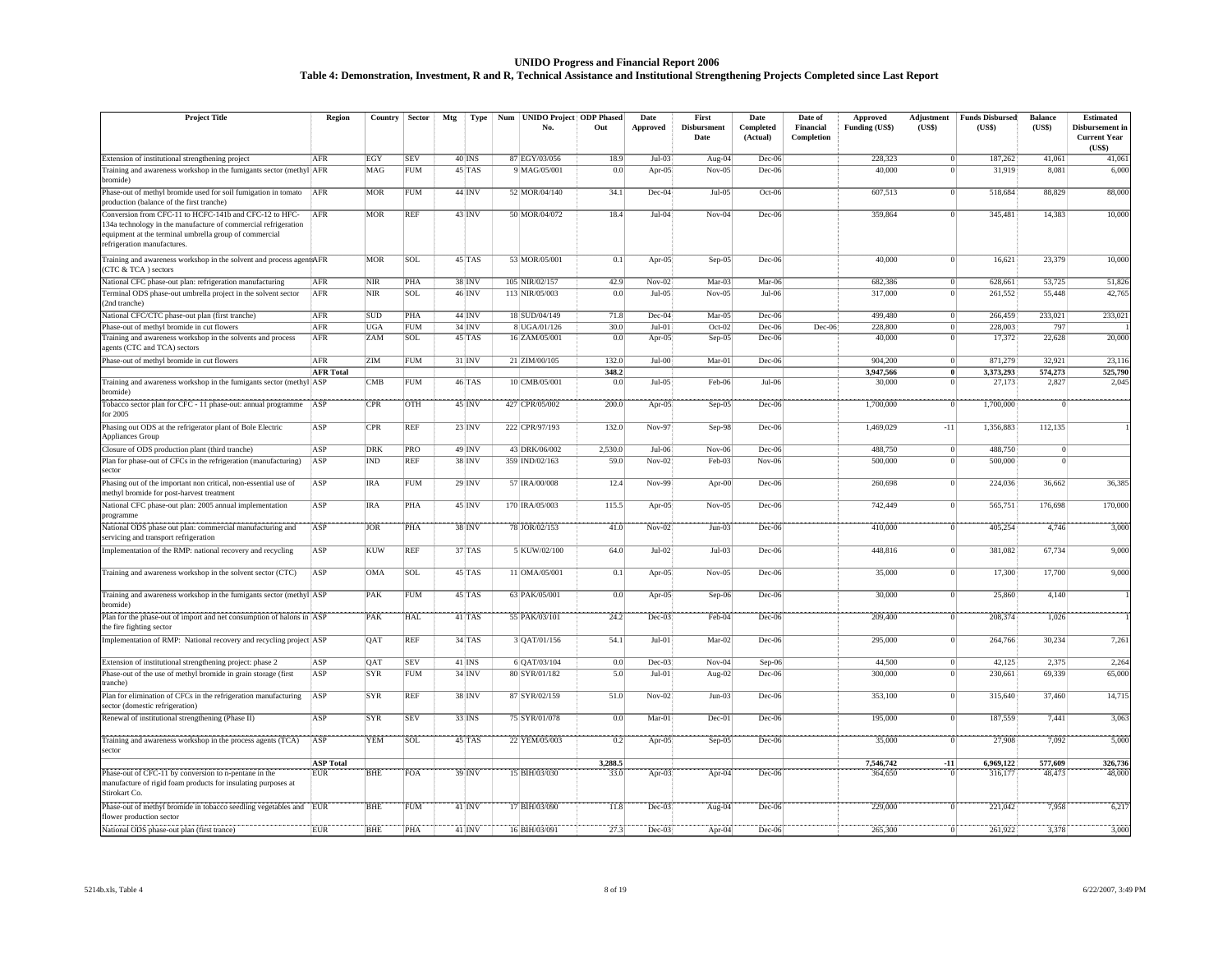#### **UNIDO Progress and Financial Report 2006 Table 4: Demonstration, Investment, R and R, Technical Assistance and Institutional Strengthening Projects Completed since Last Report**

| <b>Project Title</b>                                                                                                                                                | Region             | <b>Country</b> | Sector     | Mtg | Type                         | Num UNIDO Project ODP Phased |         | Date      | First                      | Date                  | Date of                 | <b>Approved</b> | Adjustment   | <b>Funds Disbursed</b> | <b>Balance</b> | <b>Estimated</b>                                 |
|---------------------------------------------------------------------------------------------------------------------------------------------------------------------|--------------------|----------------|------------|-----|------------------------------|------------------------------|---------|-----------|----------------------------|-----------------------|-------------------------|-----------------|--------------|------------------------|----------------|--------------------------------------------------|
|                                                                                                                                                                     |                    |                |            |     |                              | No.                          | Out     | Approved  | <b>Disbursment</b><br>Date | Completed<br>(Actual) | Financial<br>Completion | Funding (US\$)  | (US\$)       | (US\$)                 | (US\$)         | Disbursement in<br><b>Current Year</b><br>(US\$) |
| Phase out of methyl bromide in tobacco seedlings                                                                                                                    | EUR                | <b>CRO</b>     | FUM        |     | 35 INV                       | 14 CRO/01/215                | 16.2    | Dec-01    | $Jul-02$                   | $Dec-06$              |                         | 476,833         | $\Omega$     | 422.397                | 54.436         | 49,365                                           |
| Training and awareness workshop in the solvents (CTC) sector                                                                                                        | EUR                | <b>CRO</b>     | SOL        |     | $45$ $\overline{\text{TAS}}$ | 25 CRO/05/001                | 2.3     | Apr- $05$ | $Sep-05$                   | $Dec-06$              |                         | 40,000          | $\Omega$     | 25,974                 | 14.026         | 13,500                                           |
| Technical assistance for the phase-out of methyl bromide for soil EUR<br>umigation                                                                                  |                    | GEO            | FUM        |     | $37$ $TAS$                   | 13 GEO/02/074                | 6.0     | $Jul-02$  | $Feb-03$                   | $Dec-06$              |                         | 220,000         | $\Omega$     | 185,841                | 34.159         | 34,156                                           |
| Terminal phase-out management plan for CFCs (first tranche)                                                                                                         | <b>EUR</b>         | <b>MDN</b>     | PHA        |     | 45 INV                       | 21 MCD/05/001                | 10.0    | Apr-05    | Dec-05                     | $Nov-06$              |                         | 154,210         | $\Omega$     | 135,737                | 18,473         | 18,000                                           |
| Renewal of institutional strengthening project: phase IV                                                                                                            | <b>EUR</b>         | <b>MDN</b>     | <b>SEV</b> |     | $42$ INS                     | 20 MCD/04/028                | 0.0     | Apr- $04$ | Sep-04                     | Dec-06                |                         | 132.347         | $\Omega$     | 122.292                | 10.055         | 10,027                                           |
| Training and awareness workshop in the fumigants sector (methyl EUR<br>promide)                                                                                     |                    | MOL            | FUM        |     | 45 TAS                       | 13 MOL/05/001                | 0.0     | Apr-05    | $May-06$                   | Dec-06                |                         | 30,000          | $\Omega$     | 5,824                  | 24,176         | 20,000                                           |
| Phase-out of CFC-12 in the manufacture of pharmaceutical<br>aerosols by conversion to HFC-134a propellant at MEBRA,<br>Brasov (terminal aerosol sector project)     | <b>EUR</b>         | <b>ROM</b>     | ARS        |     | 44 INV                       | 26 ROM/04/145                | 46.5    | Dec-04    | Jul-05                     | $Jun-06$              |                         | 204,776         | $\Omega$     | 204.136                | 640            | 640                                              |
| Sector plan for production sector                                                                                                                                   | <b>EUR</b>         | <b>ROM</b>     | PRO        |     | 47 INV                       | 32 ROM/05/005                | 5.0     | $Nov-05$  | Apr-06                     | $Dec-06$              |                         | 3,200,000       | $\Omega$     | 2,767,699              | 432.301        | 432,301                                          |
| Phase out of CFC-11 by conversion to n-pentane technology in the EUR<br>production of continuous rigid polyurethane foam insulating<br>panels at Prva Iskra-Fim Co. |                    | <b>YUG</b>     | <b>FOA</b> |     | $35$ <sub>INV</sub>          | 14 YUG/01/229                | 75.0    | Dec-01    | Aug- $03$                  | $Dec-06$              |                         | 475,728         | $\Omega$     | 376,735                | 98.993         | 95,220                                           |
| Conversion of CFC-12 to HFC-134a in the manufacture of open EUR<br>compressors at Prva Petoletka - Kocna Tehnika Co.                                                |                    | <b>YUG</b>     | <b>REF</b> |     | 38 INV                       | 19 YUG/02/136                | 2.0     | $Nov-02$  | $Jun-03$                   | $Jun-06$              |                         | 223,412         | $\Omega$     | 223.356                | 56             | 56                                               |
|                                                                                                                                                                     | <b>EUR</b> Total   |                |            |     |                              |                              | 235.1   |           |                            |                       |                         | 6.016.256       | $\mathbf{0}$ | 5,269,132              | 747.124        | 730,482                                          |
| Core unit budget (2006)                                                                                                                                             | <b>GLO</b>         | GLO            | <b>SEV</b> |     | 47 TAS                       | 272                          | 0.0     | $Nov-05$  |                            | $Dec-06$              | Dec-06                  |                 | $\Omega$     |                        |                |                                                  |
|                                                                                                                                                                     | <b>GLO</b> Total   |                |            |     |                              |                              | 0.0     |           |                            |                       |                         |                 | $\mathbf{0}$ | -0                     | $\theta$       |                                                  |
| Phase-out of methyl bromide in melon and banana production<br>sector and tobacco seedling                                                                           | LAC                | HON            | FUM        |     | 37 INV                       | 10 HON/02/073                | 213.0   | $Jul-02$  | $Nov-02$                   | Dec-06                |                         | 1,977,454       | $\Omega$     | 1.976.591              | 863            | 856                                              |
| Fechnical assistance to comply with 2005 phase-out of 20% of<br>methyl bromide                                                                                      | LAC                | <b>MEX</b>     | FUM        |     | 42 TAS                       | 121 MEX/04/029               | 132.9   | Apr-04    | $Nov-04$                   | Dec-06                |                         | 207,035         | $\Omega$     | 187,742                | 19,293         | 5,872                                            |
| Sector plan for phasing out CFC -11 and CFC -12 production<br>sector: third tranche                                                                                 | LAC                | <b>MEX</b>     | PRO        |     | 45 INV                       | 126 MEX/05/003               | 5,616.0 | Apr-05    | $Jun-05$                   | Dec-06                |                         | 4,000,000       | $\Omega$     | 3,933,808              | 66,192         | 25,000                                           |
| Training and awareness workshop in the fumigants sector (methyl LAC<br>oromide)                                                                                     |                    | <b>NIC</b>     | FUM        |     | $45$ <sub>TAS</sub>          | 12 NIC/05/002                | 0.0     | Apr- $05$ | $May-06$                   | Dec-06                |                         | 30,000          | $\Omega$     | 18.866                 | 11,134         | 3,000                                            |
| National CFC phase-out plan (first tranche)                                                                                                                         | LAC                | <b>VEN</b>     | PHA        |     | 42 INV                       | 98 VEN/04/033                | 0.0     | Apr- $04$ | $Jul-04$                   | Sep-06                |                         | 1,895,062       | $\Omega$     | 1,738,350              | 156,712        | 156,712                                          |
| Training and awareness workshop in the process agents (TCA)<br>sector                                                                                               | LAC                | <b>VEN</b>     | SOL        |     | $45$ <sub>TAS</sub>          | 103 VEN/05/002               | 1.9     | $Apr-05$  | Apr- $06$                  | Dec-06                |                         | 40,000          | $\Omega$     | 25,022                 | 14,978         | 14,000                                           |
|                                                                                                                                                                     | <b>LAC</b> Total   |                |            |     |                              |                              | 5.963.8 |           |                            |                       |                         | 8.149.551       | $\vert$ 0    | 7.880.379              | 269.172        | 205,440                                          |
|                                                                                                                                                                     | <b>Grand Total</b> |                |            |     |                              |                              | 9.835.6 |           |                            |                       |                         | 25,660,115      | $-11$        | 23,491,926             | 2.168.178      | 1,788,448                                        |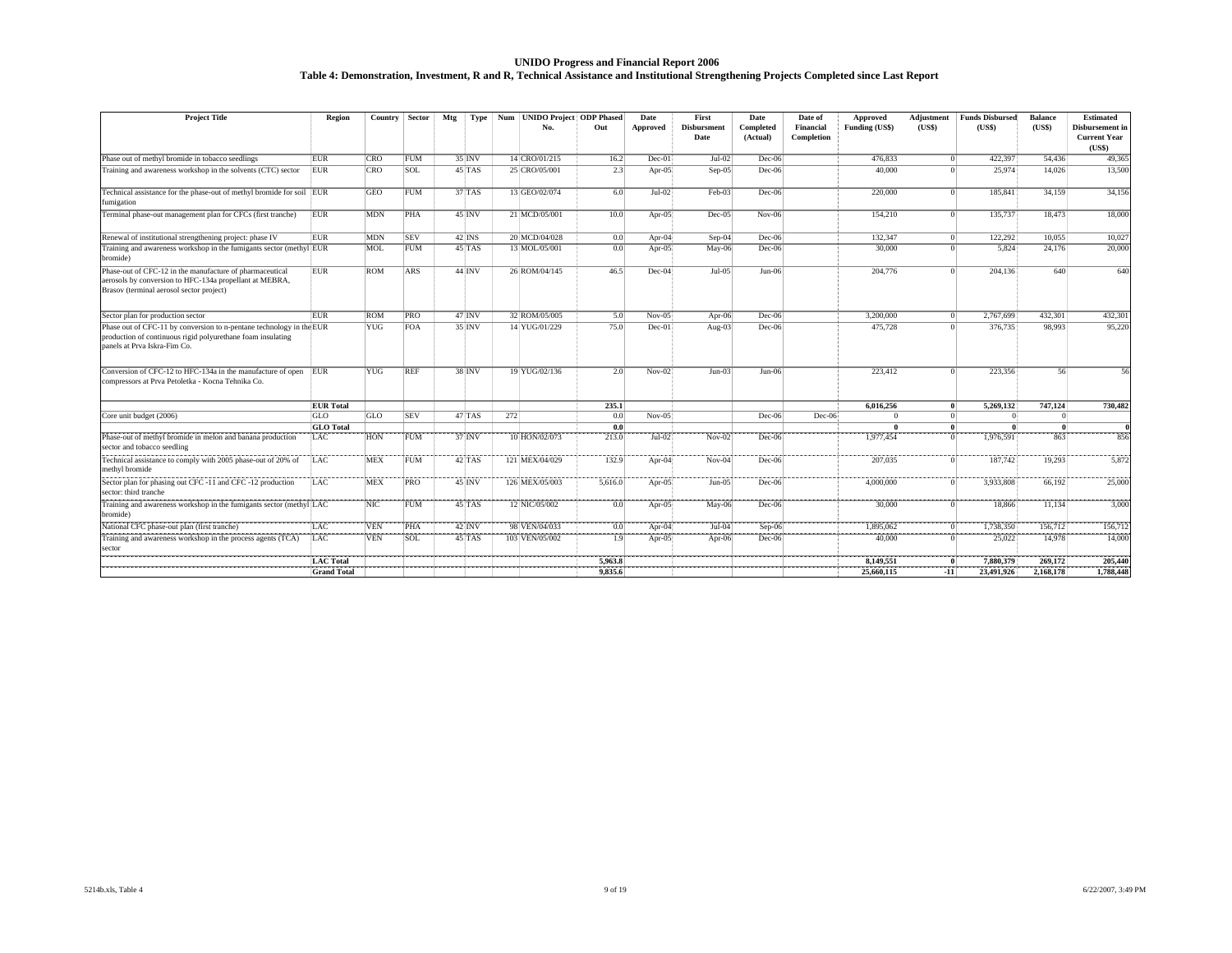|                                                                                                           |                              |                                                                             |                                                 |                                           |                                       | <b>Cumulative Completed Investment Projects by Region, Sector and Implementation Characteristics</b> |                                                                             |                                                                           |
|-----------------------------------------------------------------------------------------------------------|------------------------------|-----------------------------------------------------------------------------|-------------------------------------------------|-------------------------------------------|---------------------------------------|------------------------------------------------------------------------------------------------------|-----------------------------------------------------------------------------|---------------------------------------------------------------------------|
| Item                                                                                                      | Number of<br><b>Projects</b> | Approved<br><b>Funds</b> plus<br><b>Adjustment (US</b><br>$\boldsymbol{\$}$ | Per Cent of<br><b>Funds</b><br><b>Disbursed</b> | Consumption<br><b>ODP</b> Phased<br>Out** | <b>Production ODP</b><br>Phased Out** | <b>Average Number of</b><br><b>Months from Approval</b><br>to First Disbursement                     | <b>Average Number</b><br>of Months from<br><b>Approval</b> to<br>Completion | <b>Overall Cost-</b><br><b>Effectiveness to</b><br>the Fund<br>(US\$/kg.) |
| <b>GRAND TOTAL</b>                                                                                        | 449                          | 270,800,658                                                                 | 99%                                             | 34,186                                    | 9,901                                 | 9.4                                                                                                  | 31.3                                                                        | \$6.14                                                                    |
| <b>Region</b>                                                                                             |                              |                                                                             |                                                 |                                           |                                       |                                                                                                      |                                                                             |                                                                           |
| Africa                                                                                                    | 107                          | 46,023,005                                                                  | 98%                                             | 4,864                                     | $\Omega$                              | 10.7                                                                                                 | 32.1                                                                        | \$9.46                                                                    |
| Asia & Pacific                                                                                            | 236                          | 162,210,597                                                                 | 99%                                             | 24,260                                    | 4,280                                 | 8.8                                                                                                  | 31.9                                                                        | \$5.68                                                                    |
| Europe                                                                                                    | 41                           | 20,444,758                                                                  | 96%                                             | 2,930                                     | 5                                     | 8.7                                                                                                  | 29.7                                                                        | \$6.96                                                                    |
| Latin America and Caribbean                                                                               | 65                           | 42,122,298                                                                  | 99%                                             | 2,131                                     | 5,616                                 | 9.5                                                                                                  | 28.4                                                                        | \$5.44                                                                    |
| Global                                                                                                    | n/a                          | $\theta$                                                                    | 0%                                              | $\Omega$                                  | $\Omega$                              | n/a                                                                                                  | n/a                                                                         | n/a                                                                       |
| <b>Sector</b>                                                                                             |                              |                                                                             |                                                 |                                           |                                       |                                                                                                      |                                                                             |                                                                           |
| Aerosol                                                                                                   | 42                           | 7,936,459                                                                   | 100%                                            | 3,479                                     | $\mathbf{0}$                          | 10.4                                                                                                 | 28.6                                                                        | \$2.28                                                                    |
| Foam                                                                                                      | 116                          | 59,427,633                                                                  | 98%                                             | 12,236                                    | $\mathbf{0}$                          | 9.3                                                                                                  | 30.6                                                                        | \$4.86                                                                    |
| Fumigants                                                                                                 | 16                           | 12,277,411                                                                  | 97%                                             | 660                                       | $\mathbf{0}$                          | 9.3                                                                                                  | 44.9                                                                        | \$18.60                                                                   |
| Halon                                                                                                     |                              | 495,592                                                                     | 100%                                            | 1,480                                     | $\mathbf{0}$                          | 10.0                                                                                                 | 24.0                                                                        | \$0.33                                                                    |
| Multiple Sectors*                                                                                         | $\overline{0}$               | $\theta$                                                                    | 0%                                              | $\overline{0}$                            | $\mathbf{0}$                          | n/a                                                                                                  | n/a                                                                         | n/a                                                                       |
| Other                                                                                                     | $\sqrt{5}$                   | 9,500,000                                                                   | 100%                                            | 870                                       | $\mathbf{0}$                          | 5.2                                                                                                  | 12.2                                                                        | \$10.92                                                                   |
| Phaseout Plan                                                                                             | 11                           | 8,843,793                                                                   | 90%                                             | 768                                       | $\mathbf{0}$                          | 7.2                                                                                                  | 28.8                                                                        | \$11.51                                                                   |
| Process Agent                                                                                             | 10                           | 2,261,232                                                                   | 100%                                            | 511                                       | $\Omega$                              | 12.2                                                                                                 | 30.1                                                                        | \$4.43                                                                    |
| Production                                                                                                | $\overline{7}$               | 25,766,800                                                                  | 98%                                             | $\Omega$                                  | 9,901                                 | 4.0                                                                                                  | 12.0                                                                        | \$2.60                                                                    |
| Refrigeration                                                                                             | 187                          | 126,158,524                                                                 | 100%                                            | 12,289                                    | $\mathbf{0}$                          | 8.2                                                                                                  | 33.6                                                                        | \$10.27                                                                   |
| Solvents                                                                                                  | 54                           | 18,133,214                                                                  | 99%                                             | 1,893                                     | $\mathbf{0}$                          | 13.6                                                                                                 | 27.6                                                                        | \$9.58                                                                    |
| Sterilant                                                                                                 | $\Omega$                     | $\Omega$                                                                    | 0%                                              | $\Omega$                                  | $\Omega$                              | n/a                                                                                                  | n/a                                                                         | n/a                                                                       |
| <b>Implementation Characteristics</b>                                                                     |                              |                                                                             |                                                 |                                           |                                       |                                                                                                      |                                                                             |                                                                           |
| Agency Implementation                                                                                     | 449                          | 270,800,658                                                                 | 99%                                             | 34,186                                    | 9,901                                 | 9.4                                                                                                  | 31.3                                                                        | \$6.14                                                                    |
| National Implementation                                                                                   | $\Omega$                     | $\mathbf{0}$                                                                | 0%                                              | $\overline{0}$                            | $\Omega$                              | n/a                                                                                                  | n/a                                                                         | n/a                                                                       |
| <b>Time or Objective-sensitive Accounts</b>                                                               |                              |                                                                             |                                                 |                                           |                                       |                                                                                                      |                                                                             |                                                                           |
| Time-Sensitive                                                                                            | $\Omega$                     | $\Omega$                                                                    | 0%                                              | $\Omega$                                  | $\Omega$                              | n/a                                                                                                  | n/a                                                                         | n/a                                                                       |
| Objective-Sensitive                                                                                       | 449                          | 270,800,658                                                                 | 99%                                             | 34,186                                    | 9,901                                 | 9.4                                                                                                  | 31.3                                                                        | \$6.14                                                                    |
| <b>Disbursement Method</b>                                                                                |                              |                                                                             |                                                 |                                           |                                       |                                                                                                      |                                                                             |                                                                           |
| <b>During Implementation</b>                                                                              | 439                          | 265,784,827                                                                 | 99%                                             | 33,668                                    | 9,401                                 | 9.4                                                                                                  | 31.7                                                                        | \$6.17                                                                    |
| After Implementation                                                                                      | $\boldsymbol{0}$             | $\mathbf{0}$                                                                | 0%                                              | $\Omega$                                  | $\Omega$                              | n/a                                                                                                  | n/a                                                                         | n/a                                                                       |
| <b>Retroactive Funding</b>                                                                                | 10                           | 5,015,831                                                                   | 100%                                            | 517                                       | 500                                   | 7.9                                                                                                  | 13.5                                                                        | \$4.93                                                                    |
| * No funds are listed for the multiple sector investment project, but are recorded in appropriate sector. |                              |                                                                             |                                                 |                                           |                                       |                                                                                                      |                                                                             |                                                                           |
| Note: The sum of each section (Region, Sector, etc.) equals the Grand Total.                              |                              |                                                                             |                                                 |                                           |                                       |                                                                                                      |                                                                             |                                                                           |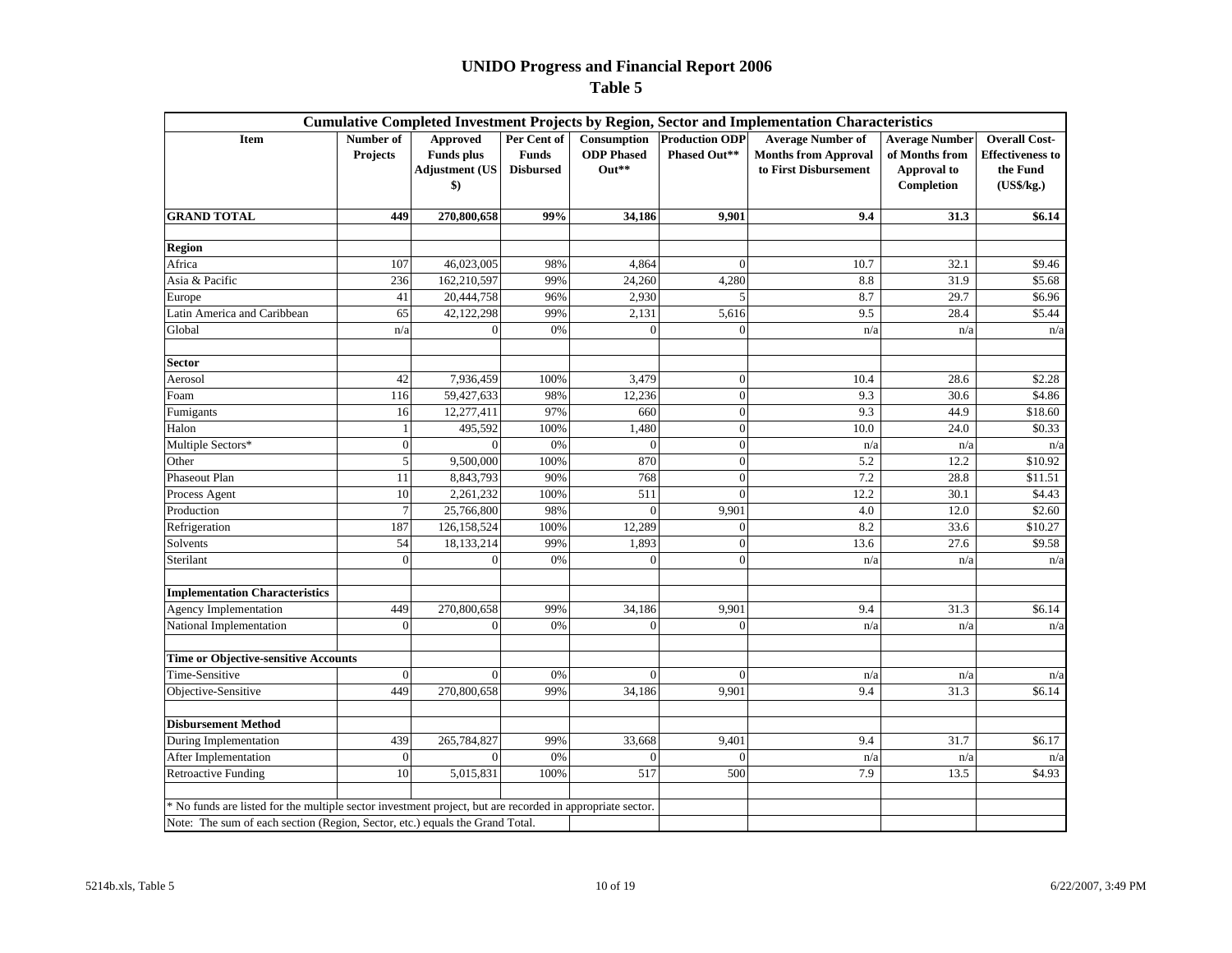| Cumulative Completed Non-Investment Projects by Region, Sector and Implementation Characteristics  |                  |                 |                                         |                             |                             |
|----------------------------------------------------------------------------------------------------|------------------|-----------------|-----------------------------------------|-----------------------------|-----------------------------|
| <b>Item</b>                                                                                        | Number of        |                 | <b>Approved Funds Per Cent of Funds</b> | <b>Average Number of</b>    | <b>Average Number of</b>    |
|                                                                                                    | <b>Projects</b>  | plus Adjustment | <b>Disbursed</b>                        | <b>Months from Approval</b> | <b>Months from Approval</b> |
|                                                                                                    |                  | (US \$)         |                                         | to First Disbursement       | to Completion               |
| <b>GRAND TOTAL</b>                                                                                 | 131              | 19,749,465      | 98%                                     | 8.6                         | 34.2                        |
|                                                                                                    |                  |                 |                                         |                             |                             |
| <b>Region</b>                                                                                      |                  |                 |                                         |                             |                             |
| Africa                                                                                             | 34               | 5,564,434       | 98%                                     | 8.2                         | 32.0                        |
| Asia & Pacific                                                                                     | 39               | 6,172,284       | 97%                                     | 9.7                         | 38.4                        |
| Europe                                                                                             | 31               | 3,757,177       | 97%                                     | 8.0                         | 34.3                        |
| Latin America and Caribbean                                                                        | 21               | 4,084,156       | 99%                                     | 8.3                         | 34.7                        |
| Global                                                                                             | 6                | 171,414         | 100%                                    | 9.0                         | 18.0                        |
| <b>Sector</b>                                                                                      |                  |                 |                                         |                             |                             |
| Aerosol                                                                                            | $\overline{0}$   | $\overline{0}$  | 0%                                      | n/a                         | n/a                         |
| Foam                                                                                               | $\overline{0}$   | $\theta$        | 0%                                      | n/a                         | n/a                         |
| Fumigants                                                                                          | 36               | 8,317,596       | 99%                                     | 7.1                         | 36.5                        |
| Halon                                                                                              | $\overline{4}$   | 497,271         | 100%                                    | 5.0                         | 30.0                        |
| <b>Multiple Sectors</b>                                                                            | $\boldsymbol{0}$ | $\mathbf{0}$    | 0%                                      | n/a                         | n/a                         |
| Other                                                                                              | $\mathbf{1}$     | 76,499          | 100%                                    | 7.0                         | 38.0                        |
| <b>Phaseout Plan</b>                                                                               | $\overline{2}$   | 67,950          | 75%                                     | 9.0                         | 17.5                        |
| Process Agent                                                                                      | $\mathbf{0}$     | $\overline{0}$  | 0%                                      | n/a                         | n/a                         |
| Production                                                                                         | $\overline{0}$   | $\theta$        | 0%                                      | n/a                         | n/a                         |
| Refrigeration                                                                                      | 49               | 7,131,521       | 98%                                     | 9.8                         | 33.8                        |
| Several                                                                                            | 33               | 3,428,628       | 98%                                     | 9.5                         | 36.3                        |
| Solvents                                                                                           | 6                | 230,000         | 57%                                     | 7                           | 20                          |
| Sterilant                                                                                          | $\overline{0}$   | $\overline{0}$  | 0%                                      | n/a                         | n/a                         |
| <b>Implementation Characteristics</b>                                                              |                  |                 |                                         |                             |                             |
| <b>Agency Implementation</b>                                                                       | 112              | 17,013,708      | 98%                                     | 8.2                         | 31.6                        |
| National Implementation                                                                            | 19               | 2,735,757       | 98%                                     | 10.9                        | 49.8                        |
| Time or Objective-sensitive Accounts                                                               |                  |                 |                                         |                             |                             |
| Time-Sensitive                                                                                     | 19               | 2,735,757       | 98%                                     | 10.9                        | 49.8                        |
| Objective-Sensitive                                                                                | 112              | 17,013,708      | 98%                                     | 8.2                         | 31.6                        |
| <b>Disbursement Method</b>                                                                         |                  |                 |                                         |                             |                             |
| During Implementation                                                                              | 131              | 19,749,465      | 98%                                     | 8.6                         | 34.2                        |
| After Implementation                                                                               | $\overline{0}$   | $\overline{0}$  | $0\%$                                   | n/a                         | n/a                         |
| <b>Retroactive Funding</b>                                                                         | $\Omega$         | $\mathbf{0}$    | 0%                                      | n/a                         | n/a                         |
|                                                                                                    |                  |                 |                                         |                             |                             |
| Note:                                                                                              |                  |                 |                                         |                             |                             |
| (1) Per decision $22/11(a)(vi)$ , project preparation is not included as a non-investment project. |                  |                 |                                         |                             |                             |
| (2) The sum of each section (Region, Sector, etc.) equals the Grand Total.                         |                  |                 |                                         |                             |                             |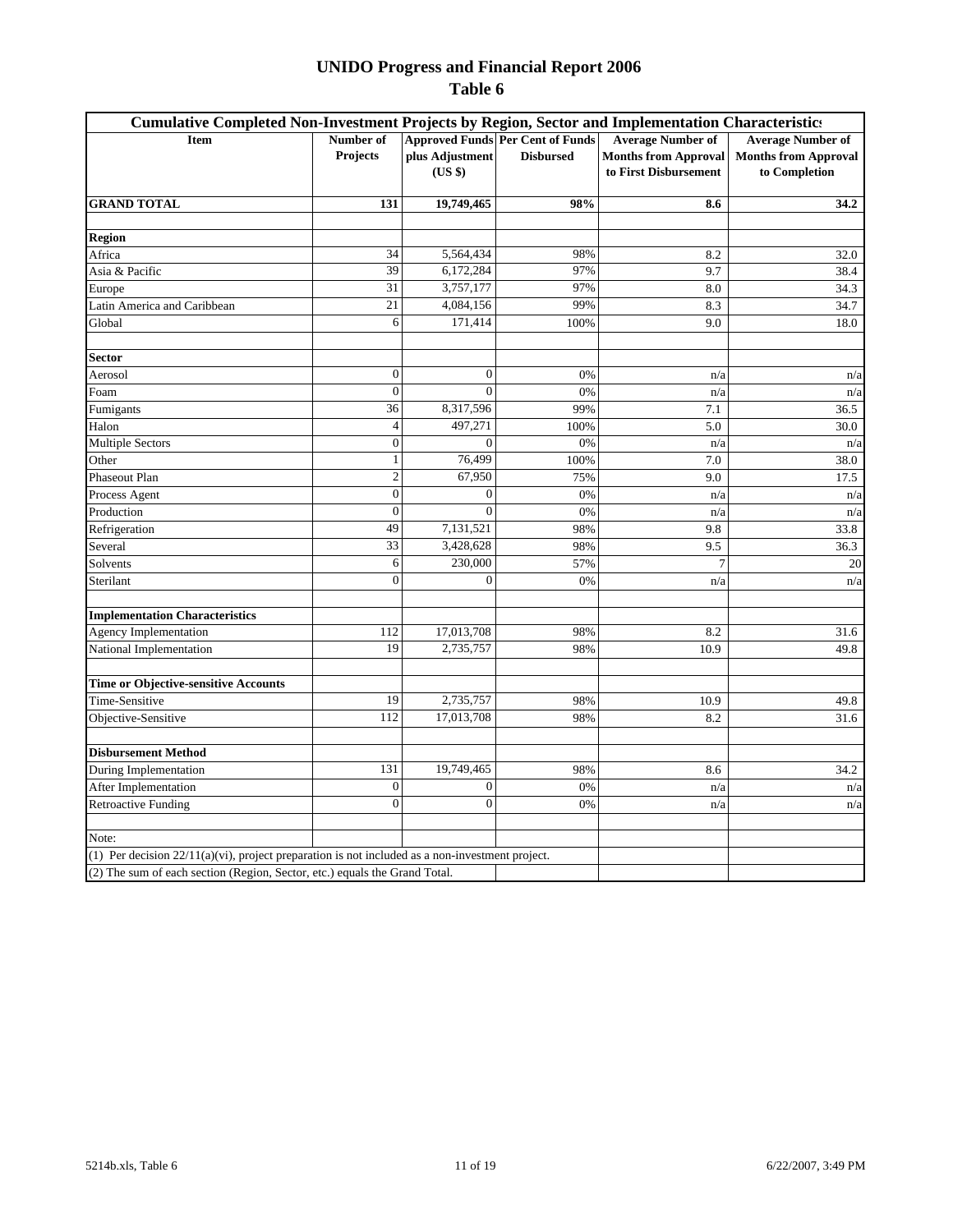|                                                                                                                                               |                              |                                                              |                                                 |                                                               |                         |                                                                           |                                                                                      | <b>Cumulative Ongoing Investment Projects by Region, Sector and Implementation Characteristics</b> |                                                                                           |                                                                             |                                                                              |
|-----------------------------------------------------------------------------------------------------------------------------------------------|------------------------------|--------------------------------------------------------------|-------------------------------------------------|---------------------------------------------------------------|-------------------------|---------------------------------------------------------------------------|--------------------------------------------------------------------------------------|----------------------------------------------------------------------------------------------------|-------------------------------------------------------------------------------------------|-----------------------------------------------------------------------------|------------------------------------------------------------------------------|
| <b>Item</b>                                                                                                                                   | Number of<br><b>Projects</b> | Approved<br><b>Funds</b> plus<br><b>Adjustment</b><br>(US\$) | Per Cent of<br><b>Funds</b><br><b>Disbursed</b> | Number of Per Cent of<br><b>Projects</b><br><b>Disbursing</b> | Projects<br>Disburs-ing | <b>Estimated</b><br><b>Disbursement</b><br>plus Funds<br><b>Disbursed</b> | Per Cent Funds<br><b>Expected to be</b><br><b>Disbursed by</b><br><b>End of 2006</b> | Average<br>Number of<br><b>Months from</b><br><b>Approval to First</b><br><b>Disbursement</b>      | Average<br>Number of<br><b>Months from</b><br>Approval to<br><b>Planned</b><br>Completion | Average<br>Length of<br>Delay in<br>Project<br><b>Planned</b><br>Completion | <b>Overall Cost-</b><br><b>Effectiveness</b><br>to the Fund<br>$(US\$/kg.)*$ |
| <b>GRAND TOTAL</b>                                                                                                                            | 82                           | 106,681,680                                                  | 47%                                             | 69                                                            | 84%                     | 69,335,542                                                                | 65%                                                                                  | 7.9                                                                                                | 40.4                                                                                      | 17.9                                                                        | \$6.09                                                                       |
| <b>Region</b>                                                                                                                                 |                              |                                                              |                                                 |                                                               |                         |                                                                           |                                                                                      |                                                                                                    |                                                                                           |                                                                             |                                                                              |
| Africa                                                                                                                                        | 19                           | 21,839,610                                                   | 26%                                             | 17                                                            | 89%                     | 9,369,023                                                                 | 43%                                                                                  | 5.1                                                                                                | 34.3                                                                                      | 8.4                                                                         | \$14.42                                                                      |
| Asia & Pacific                                                                                                                                | 33                           | 38,472,539                                                   | 50%                                             | 29                                                            | 88%                     | 30,364,907                                                                | 79%                                                                                  | 9.3                                                                                                | 40.6                                                                                      | 24.3                                                                        | \$5.87                                                                       |
| Europe                                                                                                                                        | 14                           | 7,842,663                                                    | 14%                                             | $\overline{10}$                                               | 71%                     | 3,610,717                                                                 | 46%                                                                                  | 10.7                                                                                               | 25.3                                                                                      | 11.1                                                                        | \$13.05                                                                      |
| Latin America and Caribbean                                                                                                                   | 16                           | 38,526,868                                                   | 62%                                             | 13                                                            | 81%                     | 25,990,895                                                                | 67%                                                                                  | 5.7                                                                                                | 59.3                                                                                      | 23.3                                                                        | \$4.36                                                                       |
| Global                                                                                                                                        | $\Omega$                     | $\Omega$                                                     | 0%                                              | $\Omega$                                                      | 0%                      | $\Omega$                                                                  | 0%                                                                                   | $\mathbf{0}$                                                                                       | n/a                                                                                       | n/a                                                                         | n/a                                                                          |
|                                                                                                                                               |                              |                                                              |                                                 |                                                               |                         |                                                                           |                                                                                      |                                                                                                    |                                                                                           |                                                                             |                                                                              |
| <b>Sector</b>                                                                                                                                 |                              |                                                              |                                                 |                                                               |                         |                                                                           |                                                                                      |                                                                                                    |                                                                                           |                                                                             |                                                                              |
| Aerosol                                                                                                                                       | 3                            | 6,119,428                                                    | 2%                                              | 3                                                             | 100%                    | 1,159,421                                                                 | 19%                                                                                  | 7.5                                                                                                | 34.0                                                                                      | 5.0                                                                         | \$26.85                                                                      |
| Foam                                                                                                                                          | $\overline{3}$               | 3,309,567                                                    | 73%                                             | 3                                                             | 100%                    | 3,225,737                                                                 | 97%                                                                                  | 10.7                                                                                               | 79.7                                                                                      | 58.3                                                                        | \$6.21                                                                       |
| Fumigants                                                                                                                                     | $\overline{25}$              | 29,039,306                                                   | 51%                                             | 22                                                            | 88%                     | 19,663,682                                                                | 68%                                                                                  | 6.8                                                                                                | 50.3                                                                                      | 10.3                                                                        | \$11.52                                                                      |
| Halon                                                                                                                                         | $\Omega$                     | $\Omega$                                                     | 0%                                              |                                                               | 0%                      |                                                                           | 0%                                                                                   | n/a                                                                                                | n/a                                                                                       | n/a                                                                         | n/a                                                                          |
| <b>Multiple Sectors</b>                                                                                                                       | $\overline{0}$               | $\Omega$                                                     | 0%                                              | $\theta$                                                      | 0%                      | $\Omega$                                                                  | 0%                                                                                   | n/a                                                                                                | n/a                                                                                       | n/a                                                                         | n/a                                                                          |
| Other                                                                                                                                         |                              | 1,500,000                                                    | 0%                                              | $\Omega$                                                      | 0%                      | 1,500,000                                                                 | 100%                                                                                 |                                                                                                    | 20.0                                                                                      | n/a                                                                         | \$10.00                                                                      |
| Phaseout Plan                                                                                                                                 | 32                           | 35,043,620                                                   | 37%                                             | 25                                                            | 78%                     | 17,942,609                                                                | 51%                                                                                  | 7.1                                                                                                | 29.5                                                                                      | 18.1                                                                        | \$6.68                                                                       |
| Process Agent                                                                                                                                 | $\overline{3}$               | 2,759,900                                                    | 7%                                              | $\overline{2}$                                                | 67%                     | 1,340,457                                                                 | 49%                                                                                  | $4.0\,$                                                                                            | 34.7                                                                                      | 16.7                                                                        | \$6.41                                                                       |
| Production                                                                                                                                    | $\overline{3}$               | 15,750,000                                                   | 74%                                             | $\sqrt{3}$                                                    | 100%                    | 15,442,438                                                                | 98%                                                                                  | 4.5                                                                                                | 31.0                                                                                      | (5)                                                                         | \$2.26                                                                       |
| Refrigeration                                                                                                                                 | $\,$ 8 $\,$                  | 9,424,198                                                    | 65%                                             | 8                                                             | 100%                    | 7,365,453                                                                 | 78%                                                                                  | 14.8                                                                                               | 48.4                                                                                      | 21.6                                                                        | \$7.89                                                                       |
| Solvents                                                                                                                                      | $\overline{4}$               | 3,735,661                                                    | 36%                                             | 3                                                             | 75%                     | 1,695,745                                                                 | 45%                                                                                  | 2.7                                                                                                | 39.3                                                                                      | 14.0                                                                        | \$15.82                                                                      |
| Sterilant                                                                                                                                     | $\mathbf{0}$                 | $\Omega$                                                     | 0%                                              | $\Omega$                                                      | 0%                      | $\Omega$                                                                  | 0%                                                                                   | n/a                                                                                                | n/a                                                                                       | n/a                                                                         | n/a                                                                          |
| <b>Implementation Characteristics</b>                                                                                                         |                              |                                                              |                                                 |                                                               |                         |                                                                           |                                                                                      |                                                                                                    |                                                                                           |                                                                             |                                                                              |
| <b>Agency Implementation</b>                                                                                                                  | 82                           | 106,681,680                                                  | 47%                                             | 69                                                            | 84%                     | 69,335,542                                                                | 65%                                                                                  | 7.9                                                                                                | 40.4                                                                                      | 17.9                                                                        | \$6.09                                                                       |
| National Implementation                                                                                                                       | $\overline{0}$               | $\theta$                                                     | 0%                                              | $\theta$                                                      | 0%                      | $\vert 0 \vert$                                                           | 0%                                                                                   | n/a                                                                                                | n/a                                                                                       | n/a                                                                         | n/a                                                                          |
|                                                                                                                                               |                              |                                                              |                                                 |                                                               |                         |                                                                           |                                                                                      |                                                                                                    |                                                                                           |                                                                             |                                                                              |
| <b>Time or Objective-sensitive Accounts</b>                                                                                                   |                              |                                                              |                                                 |                                                               |                         |                                                                           |                                                                                      |                                                                                                    |                                                                                           |                                                                             |                                                                              |
| Time-Sensitive                                                                                                                                | $\boldsymbol{0}$             | $\mathbf{0}$                                                 | 0%                                              | $\Omega$                                                      | 0%                      | $\vert 0 \vert$                                                           | 0%                                                                                   | n/a                                                                                                | n/a                                                                                       | n/a                                                                         | n/a                                                                          |
| Objective-Sensitive                                                                                                                           | 82                           | 106,681,680                                                  | 47%                                             | 69                                                            | 84%                     | 69,335,542                                                                | 65%                                                                                  | 7.9                                                                                                | 40.4                                                                                      | 17.9                                                                        | \$6.09                                                                       |
| <b>Disbursement Method</b>                                                                                                                    |                              |                                                              |                                                 |                                                               |                         |                                                                           |                                                                                      |                                                                                                    |                                                                                           |                                                                             |                                                                              |
| During Implementation                                                                                                                         | 82                           | 106,681,680                                                  | 47%                                             | 69                                                            | 84%                     | 69,335,542                                                                | 65%                                                                                  | 7.9                                                                                                | 40.4                                                                                      | 17.9                                                                        | \$6.09                                                                       |
| After Implementation                                                                                                                          | $\boldsymbol{0}$             | $\theta$                                                     | 0%                                              | $\mathbf{0}$                                                  | 0%                      | $\mathbf{0}$                                                              | 0%                                                                                   | n/a                                                                                                | n/a                                                                                       | n/a                                                                         | n/a                                                                          |
| <b>Retroactive Funding</b>                                                                                                                    | $\overline{0}$               | $\overline{0}$                                               | 0%                                              | $\theta$                                                      | 0%                      | $\vert 0 \vert$                                                           | 0%                                                                                   | n/a                                                                                                | n/a                                                                                       | n/a                                                                         | n/a                                                                          |
| Note: The sum of each section (Region, Sector, etc.) equals the Grand Total.<br>*Based on the ODS to be phased out according to the proposal. |                              |                                                              |                                                 |                                                               |                         |                                                                           |                                                                                      |                                                                                                    |                                                                                           |                                                                             |                                                                              |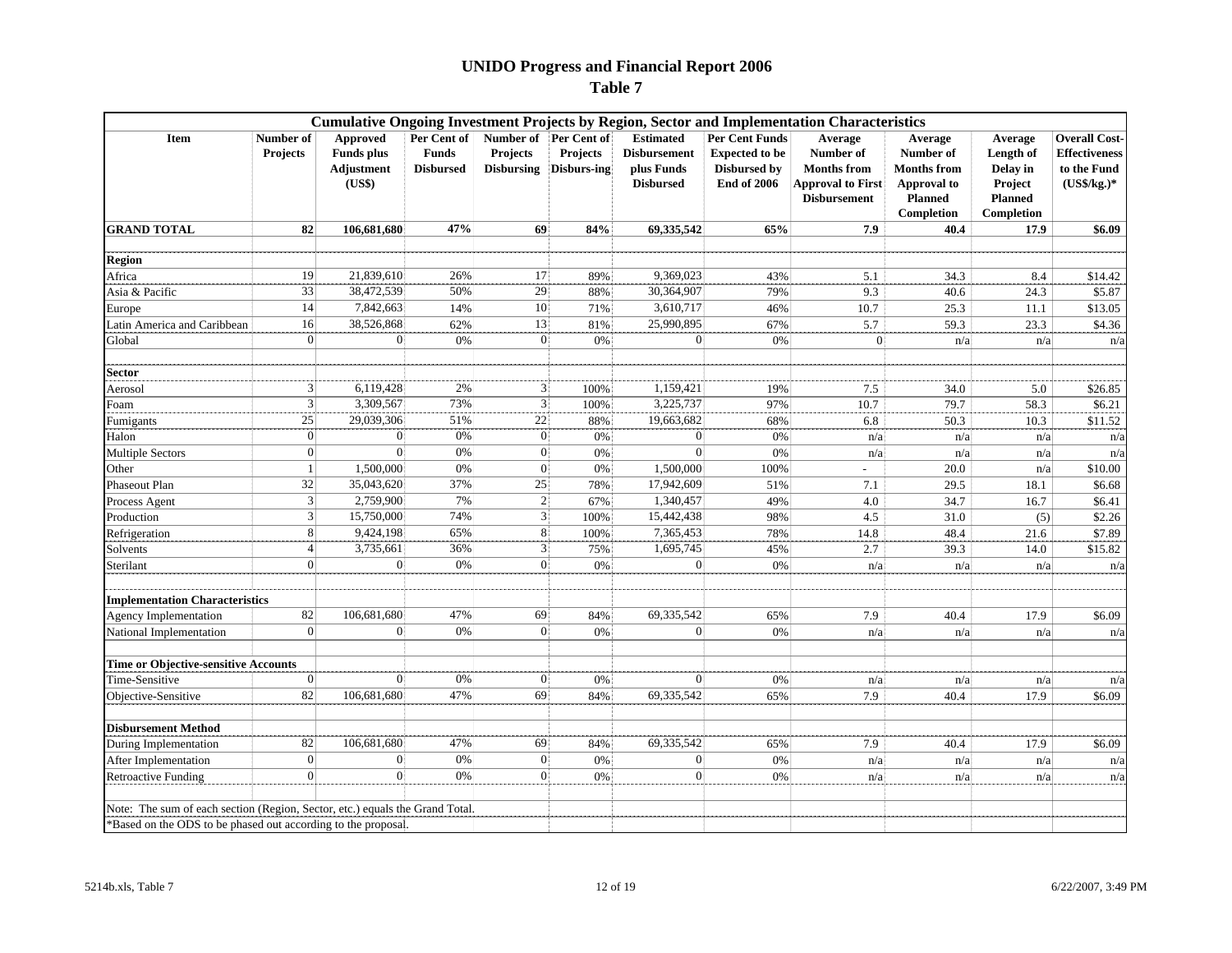|                                                                                                 | <b>Cumulative Ongoing Non-Investment Projects by Region, Sector and Implementation Characteristics</b> |              |                                                 |                                            |                                                     |                                                                            |                                                                                                        |                                                                |                                                                                                  |                                                                             |  |  |  |  |
|-------------------------------------------------------------------------------------------------|--------------------------------------------------------------------------------------------------------|--------------|-------------------------------------------------|--------------------------------------------|-----------------------------------------------------|----------------------------------------------------------------------------|--------------------------------------------------------------------------------------------------------|----------------------------------------------------------------|--------------------------------------------------------------------------------------------------|-----------------------------------------------------------------------------|--|--|--|--|
| Item                                                                                            | Number of<br>Approved<br><b>Funds</b> plus<br>Projects<br>Adjustment<br>(US\$)                         |              | Per Cent of<br><b>Funds</b><br><b>Disbursed</b> | Number of<br>Projects<br><b>Disbursing</b> | Per Cent of<br><b>Projects</b><br><b>Disbursing</b> | <b>Estimated</b><br><b>Disbursements</b><br>plus Funds<br><b>Disbursed</b> | <b>Per Cent Funds</b><br><b>Expected to be</b><br><b>Disbursed by End Approval to First</b><br>of 2006 | <b>Average Number</b><br>of Months from<br><b>Disbursement</b> | Average<br>Number of<br><b>Months</b> from<br><b>Approval</b> to<br><b>Planned</b><br>Completion | Average<br>Length of<br>Delay in<br>Project<br><b>Planned</b><br>Completion |  |  |  |  |
| <b>GRAND TOTAL</b>                                                                              | 40                                                                                                     | 7,753,216    | 28%                                             | 31                                         | 78%                                                 | 4,609,929                                                                  | 59%                                                                                                    | 11.1                                                           | 38.3                                                                                             | 11.8                                                                        |  |  |  |  |
| <b>Region</b>                                                                                   |                                                                                                        |              |                                                 |                                            |                                                     |                                                                            |                                                                                                        |                                                                |                                                                                                  |                                                                             |  |  |  |  |
| Africa                                                                                          | 9                                                                                                      | 2,471,629    | 42%                                             | 8                                          | 89%                                                 | 1,427,255                                                                  | 58%                                                                                                    | 10.7                                                           | 39.6                                                                                             | 13.3                                                                        |  |  |  |  |
| Asia & Pacific                                                                                  | 13                                                                                                     | 2,522,551    | 22%                                             | $\overline{9}$                             | 69%                                                 | 1,523,520                                                                  | 60%                                                                                                    | 13.5                                                           | 38.5                                                                                             | 11.9                                                                        |  |  |  |  |
| Europe                                                                                          | 14                                                                                                     | 2,432,036    | 14%                                             | 11                                         | 79%                                                 | 1,354,049                                                                  | 56%                                                                                                    | 9.8                                                            | 41.1                                                                                             | 11.2                                                                        |  |  |  |  |
| Latin America and Caribbean                                                                     | 3                                                                                                      | 327,000      | 68%                                             | 3                                          | 100%                                                | 305,105                                                                    | 93%                                                                                                    | 10.7                                                           | 28.3                                                                                             | 12.3                                                                        |  |  |  |  |
| Global                                                                                          |                                                                                                        | $\Omega$     | 0%                                              | $\mathbf{0}$                               | 0%                                                  |                                                                            | 0%                                                                                                     | n/a                                                            | 13                                                                                               |                                                                             |  |  |  |  |
| Sector                                                                                          |                                                                                                        |              |                                                 |                                            |                                                     |                                                                            |                                                                                                        |                                                                |                                                                                                  |                                                                             |  |  |  |  |
| Aerosol                                                                                         | $\Omega$                                                                                               | $\Omega$     | 0%                                              | $\Omega$                                   | 0%                                                  | $\Omega$                                                                   | 0%                                                                                                     | n/a                                                            | n/a                                                                                              | n/a                                                                         |  |  |  |  |
| Foam                                                                                            | $\Omega$                                                                                               | $\Omega$     | 0%                                              | $\vert 0 \vert$                            | 0%                                                  |                                                                            | 0%                                                                                                     | n/a                                                            | n/a                                                                                              | n/a                                                                         |  |  |  |  |
| Fumigants                                                                                       |                                                                                                        | 371,000      | 10%                                             | $\boldsymbol{2}$                           | 50%                                                 | 123,105                                                                    | 33%                                                                                                    | 14.5                                                           | 28.3                                                                                             | 7.3                                                                         |  |  |  |  |
| Halon                                                                                           | 6                                                                                                      | 620.130      | 1%                                              | $\overline{4}$                             | 67%                                                 | 348,483                                                                    | 56%                                                                                                    | 7.3                                                            | 34.5                                                                                             | 5.3                                                                         |  |  |  |  |
| <b>Multiple Sectors</b>                                                                         | $\overline{0}$                                                                                         | $\mathbf{0}$ | 0%                                              | 0                                          | 0%                                                  | $\Omega$                                                                   | 0%                                                                                                     | n/a                                                            | n/a                                                                                              | n/a                                                                         |  |  |  |  |
| Other                                                                                           | $\mathbf{0}$                                                                                           | $\Omega$     | 0%                                              | $\overline{0}$                             | 0%                                                  |                                                                            | 0%                                                                                                     | n/a                                                            | n/a                                                                                              | n/a                                                                         |  |  |  |  |
| Phaseout Plan                                                                                   | 6                                                                                                      | 1,181,968    | 34%                                             | 5                                          | 83%                                                 | 782,250                                                                    | 66%                                                                                                    | 11.6                                                           | 47.3                                                                                             | 11.7                                                                        |  |  |  |  |
| Process Agent                                                                                   | $\mathbf{0}$                                                                                           | $\sqrt{ }$   | 0%                                              | $\mathbf{0}$                               | 0%                                                  | $\mathbf{0}$                                                               | 0%                                                                                                     | n/a                                                            | n/a                                                                                              | n/a                                                                         |  |  |  |  |
| Production                                                                                      | $\vert$ 0                                                                                              | $\Omega$     | 0%                                              | $\overline{0}$                             | 0%                                                  | $\Omega$                                                                   | 0%                                                                                                     | n/a                                                            | n/a                                                                                              | n/a                                                                         |  |  |  |  |
| Refrigeration                                                                                   | 9                                                                                                      | 4,104,364    | 31%                                             | $\overline{7}$                             | 78%                                                 | 2,466,587                                                                  | 60%                                                                                                    | 14.0                                                           | 46.6                                                                                             | 14.1                                                                        |  |  |  |  |
| Several                                                                                         | 11                                                                                                     | 1,290,754    | 34%                                             | 9                                          | 82%                                                 | 783,903                                                                    | 61%                                                                                                    | 9.3                                                            | 35.9                                                                                             | 13.5                                                                        |  |  |  |  |
| Solvents                                                                                        | $\Delta$                                                                                               | 185,000      | 13%                                             | $\overline{4}$                             | 100%                                                | 105,601                                                                    | 57%                                                                                                    | 11.0                                                           | 28.0                                                                                             | 16.0                                                                        |  |  |  |  |
| Sterilant                                                                                       | $\Omega$                                                                                               | $\Omega$     | 0%                                              | $\mathbf{0}$                               | 0%                                                  | $\Omega$                                                                   | 0%                                                                                                     | n/a                                                            | n/a                                                                                              | n/a                                                                         |  |  |  |  |
| <b>Implementation Characteristics</b>                                                           |                                                                                                        |              |                                                 |                                            |                                                     |                                                                            |                                                                                                        |                                                                |                                                                                                  |                                                                             |  |  |  |  |
| <b>Agency Implementation</b>                                                                    | 32                                                                                                     | 6,659,809    | 26%                                             | 24                                         | 75%                                                 | 3,948,312                                                                  | 59%                                                                                                    | 11.0                                                           | 37.4                                                                                             | 10.3                                                                        |  |  |  |  |
| National Implementation                                                                         | 8                                                                                                      | 1,093,407    | 37%                                             |                                            | 88%                                                 | 661,617                                                                    | 61%                                                                                                    | 11.6                                                           | 41.6                                                                                             | 17.5                                                                        |  |  |  |  |
| Time or Objective-sensitive Accounts                                                            |                                                                                                        |              |                                                 |                                            |                                                     |                                                                            |                                                                                                        |                                                                |                                                                                                  |                                                                             |  |  |  |  |
| Time-Sensitive                                                                                  | 8                                                                                                      | 1,093,407    | 37%                                             | 7                                          | 88%                                                 | 661,617                                                                    | 61%                                                                                                    | 11.6                                                           | 41.6                                                                                             | 17.5                                                                        |  |  |  |  |
| Objective-Sensitive                                                                             | 32                                                                                                     | 6,659,809    | 26%                                             | 24                                         | 75%                                                 | 3,948,312                                                                  | 59%                                                                                                    | 11.0                                                           | 37.4                                                                                             | 10.3                                                                        |  |  |  |  |
| <b>Disbursement Method</b>                                                                      |                                                                                                        |              |                                                 |                                            |                                                     |                                                                            |                                                                                                        |                                                                |                                                                                                  |                                                                             |  |  |  |  |
| During Implementation                                                                           | 40                                                                                                     | 7,753,216    | 28%                                             | 31                                         | 78%                                                 | 4,609,929                                                                  | 59%                                                                                                    | 11.1                                                           | 38.3                                                                                             | 11.8                                                                        |  |  |  |  |
| After Implementation                                                                            | $\overline{0}$                                                                                         | $\Omega$     | 0%                                              | $\vert 0 \vert$                            | 0%                                                  | $\Omega$                                                                   | 0%                                                                                                     | n/a                                                            | n/a                                                                                              | n/a                                                                         |  |  |  |  |
| <b>Retroactive Funding</b>                                                                      | $\Omega$                                                                                               | $\mathbf{0}$ | 0%                                              | $\vert 0 \vert$                            | 0%                                                  | $\Omega$                                                                   | 0%                                                                                                     | n/a                                                            | n/a                                                                                              | n/a                                                                         |  |  |  |  |
| Note:                                                                                           |                                                                                                        |              |                                                 |                                            |                                                     |                                                                            |                                                                                                        |                                                                |                                                                                                  |                                                                             |  |  |  |  |
| (1) Per decision 22/11(a)(vi), project preparation is not included as a non-investment project. |                                                                                                        |              |                                                 |                                            |                                                     |                                                                            |                                                                                                        |                                                                |                                                                                                  |                                                                             |  |  |  |  |
| (2) The sum of each section (Region, Sector, etc.) equals the Grand Total.                      |                                                                                                        |              |                                                 |                                            |                                                     |                                                                            |                                                                                                        |                                                                |                                                                                                  |                                                                             |  |  |  |  |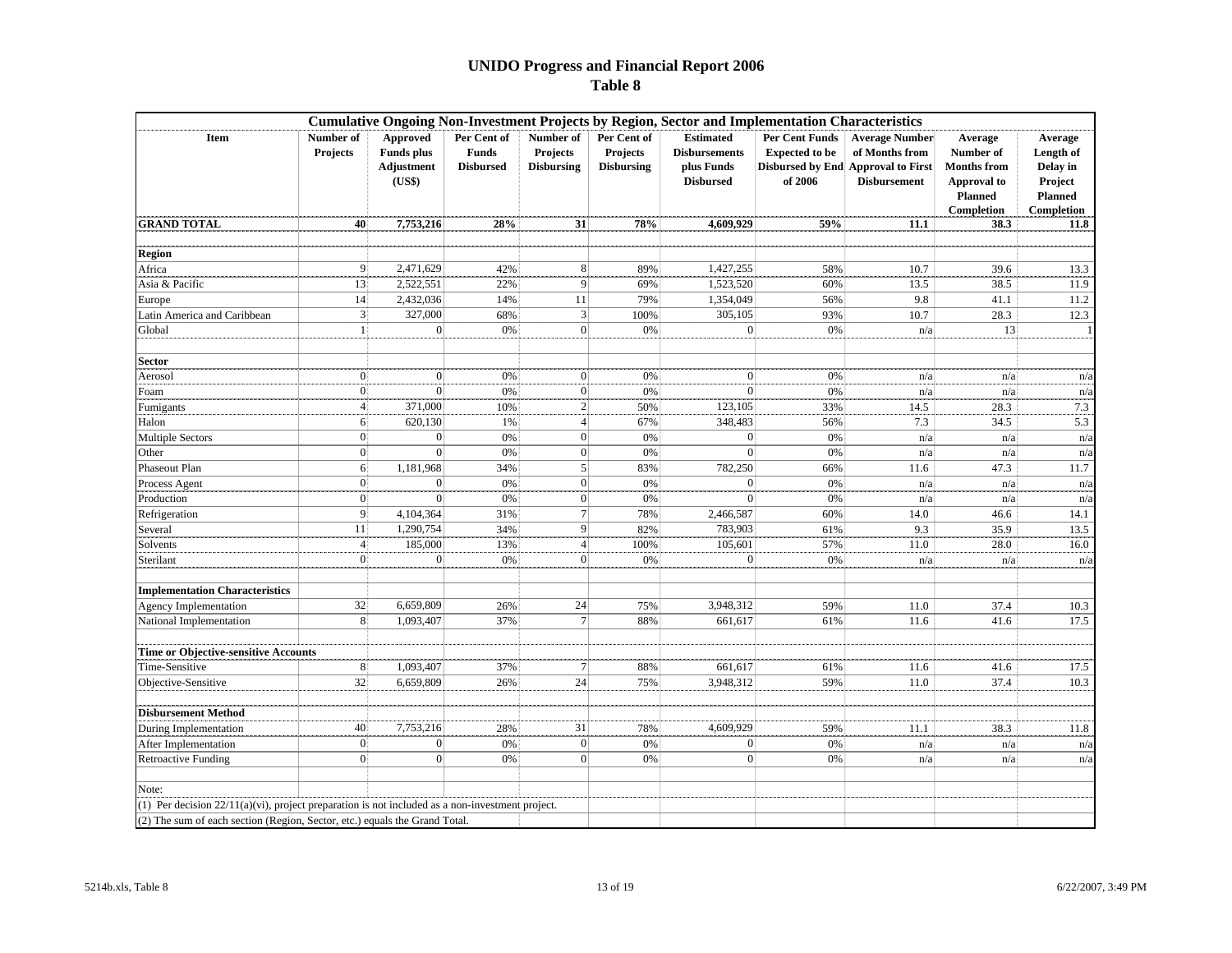#### **UNIDO Progress and Financial Report 2006 Table 9: Active Project Preparation Accounts**

| Region             | Country    | <b>Sector</b> | Mtg Type Num  | <b>Project Title</b>                                                                                    | <b>UNIDO Project</b><br>No. | First<br><b>Disbursement</b><br>Date | Approved<br>Funding<br>(US\$) | Adjustment<br>(US\$) | Funds<br><b>Disbursed</b><br>(US\$) | Per Cent of<br><b>Funds</b><br><b>Disbursed</b> | <b>Balance</b><br>$(US*)$ | <b>Estimated</b><br>Disbursement in<br><b>Current Year</b><br>(US\$) |
|--------------------|------------|---------------|---------------|---------------------------------------------------------------------------------------------------------|-----------------------------|--------------------------------------|-------------------------------|----------------------|-------------------------------------|-------------------------------------------------|---------------------------|----------------------------------------------------------------------|
| <b>AFR</b>         | <b>ALG</b> | <b>FUM</b>    | 34 PRP        | 50 Project preparation to replace methyl bromide in fumigation of<br>ALG/01/128<br>dates in ten units   |                             | $Sep-01$                             | 25,000                        |                      | 12,343                              | 49%                                             | 12,657                    |                                                                      |
| <b>AFR</b>         | <b>ALG</b> | <b>PHA</b>    | 46 PRP        | 63 Preparation of a national ODS phase-out plan                                                         | ALG/05/001                  |                                      | 25,000                        |                      |                                     | 0%                                              | 25,000                    | 20,000                                                               |
| <b>AFR</b>         | <b>CMR</b> | <b>FUM</b>    | 50 PRP        | 25 Project preparation for the total phase-out of methyl bromide in all<br>CMR/06/003<br>remaining uses |                             |                                      | 30,000                        |                      |                                     | 0%                                              | 30,000                    | 12,000                                                               |
| <b>AFR</b>         | <b>DRC</b> | <b>SOL</b>    | 45 PRP        | 20 Preparation of a phase-out plan in the solvents (CTC) sector<br>ZAI/05/001                           |                             | $Jul-05$                             | 30,000                        |                      | 12,320                              | 41%                                             | 17.680                    | 15,000                                                               |
| <b>AFR</b>         | GUI        | <b>PHA</b>    | 49 PRP        | 17 Project preparation for a terminal phase-out management plan                                         | GUI/06/001                  |                                      | 15,000                        |                      |                                     | 0%                                              | 15,000                    | 12,000                                                               |
| <b>AFR</b>         | <b>IVC</b> | <b>PHA</b>    | 48 PRP        | 26 Preparation of a terminal phase-out management plan                                                  | IVC/06/001                  | $Sep-06$                             | 15,000                        |                      | 7,129                               | 48%                                             | 7.871                     | 5,500                                                                |
| <b>AFR</b>         | <b>SEN</b> | PHA           | 48 PRP        | 22 Preparation of a terminal phase-out management plan                                                  | SEN/06/001                  |                                      | 15,000                        |                      | 43                                  | 0%                                              | 14.957                    | 8,000                                                                |
| <b>AFR</b>         | <b>TUN</b> | <b>FUM</b>    | 33 PRP        | 41 Project preparation in the fumigants (dates) sector<br>TUN/01/055                                    |                             | $Jun-02$                             | 25,000                        |                      | 9.894                               | 40%                                             | 15,106                    |                                                                      |
| <b>AFR Total</b>   |            |               |               |                                                                                                         |                             |                                      | 180,000                       |                      | 41,729                              |                                                 | 138,271                   | 72,502                                                               |
| ASP                | <b>CPR</b> | <b>ARS</b>    | 44 PRP        | 422 Preparation of a MDI sector plan                                                                    | CPR/04/131                  |                                      | 90,000                        |                      | 43                                  | 0%                                              | 89.957                    | 60,000                                                               |
| ASP                | <b>IRA</b> | <b>ARS</b>    | 47 PRP        | 173 Preparation of an MDI project                                                                       | IRA/05/004                  |                                      | 70,000                        |                      | 43                                  | 0%                                              | 69.957                    | 40,000                                                               |
| <b>ASP</b>         | <b>KUW</b> | HAL           | 45 PRP        | 7 Preparation of a halon phase-out plan                                                                 | KUW/05/001                  |                                      | 25,000                        |                      | 55                                  | 0%                                              | 24.945                    | 20,000                                                               |
| ASP                | <b>KUW</b> | PHA           | <b>48 PRP</b> | 9 Preparation of a terminal phase-out management project                                                | KUW/06/001                  |                                      | 25,000                        | $\Omega$             | 53                                  | 0%                                              | 24,947                    | 24,000                                                               |
| ASP                | <b>OMA</b> | PHA           | 46 PRP        | 13 Preparation of a terminal phase-out management plan                                                  | OMA/05/002                  | Feb-06                               | 30,000                        |                      | 26,196                              | 87%                                             | 3,804                     | 3,000                                                                |
| ASP                | QAT        | PHA           | 46 PRP        | 7 Preparation of a terminal phase-out management plan                                                   | QAT/05/001                  | $Oct-06$                             | 30,000                        | $\Omega$             | 10.315                              | 34%                                             | 19.685                    | 19,000                                                               |
| ASP                | <b>YEM</b> | <b>REF</b>    | 45 PRP        | 23 Preparation of a terminal umbrella project in refrigeration (CFC)                                    | YEM/05/002                  | $Sep-05$                             | 30,000                        |                      | 23,133                              | 77%                                             | 6,867                     | 6,000                                                                |
| <b>ASP</b> Total   |            |               |               |                                                                                                         |                             |                                      | 300,000                       |                      | 59.838                              |                                                 | 240,162                   | 172,000                                                              |
| <b>EUR</b>         | <b>YUG</b> | <b>FUM</b>    | 45 PRP        | 26 Project preparation in the fumigants sector (methyl bromide)                                         | YUG/05/001                  | $Sep-06$                             | 25,000                        |                      | 1.644                               | 7%                                              | 23,356                    | 20,000                                                               |
| <b>EUR</b>         | <b>YUG</b> | <b>SOL</b>    | 45 PRP        | 27 Project preparation for the terminal phase-out in the solvent sector<br>(CTC)                        | YUG/05/002                  | $Nov-06$                             | 15,000                        | $\Omega$             | 2,136                               | 14%                                             | 12,864                    | 2,000                                                                |
| <b>EUR</b> Total   |            |               |               |                                                                                                         |                             |                                      | 40.000                        | $\mathbf{0}$         | 3.780                               |                                                 | 36,220                    | 22,000                                                               |
| <b>LAC</b>         | <b>MEX</b> | PAG           | 48 PRP        | 129 Preparation of a process agent project                                                              | MEX/06/002                  | $Oct-06$                             | 30,000                        |                      | 16,070                              | 54%                                             | 13,930                    | 10,000                                                               |
| <b>LAC</b> Total   |            |               |               |                                                                                                         |                             |                                      | 30,000                        |                      | 16.070                              |                                                 | 13.930                    | 10,000                                                               |
| <b>Grand Total</b> |            |               |               |                                                                                                         |                             |                                      | 550,000                       |                      | 121,417                             |                                                 | 428,583                   | 276,502                                                              |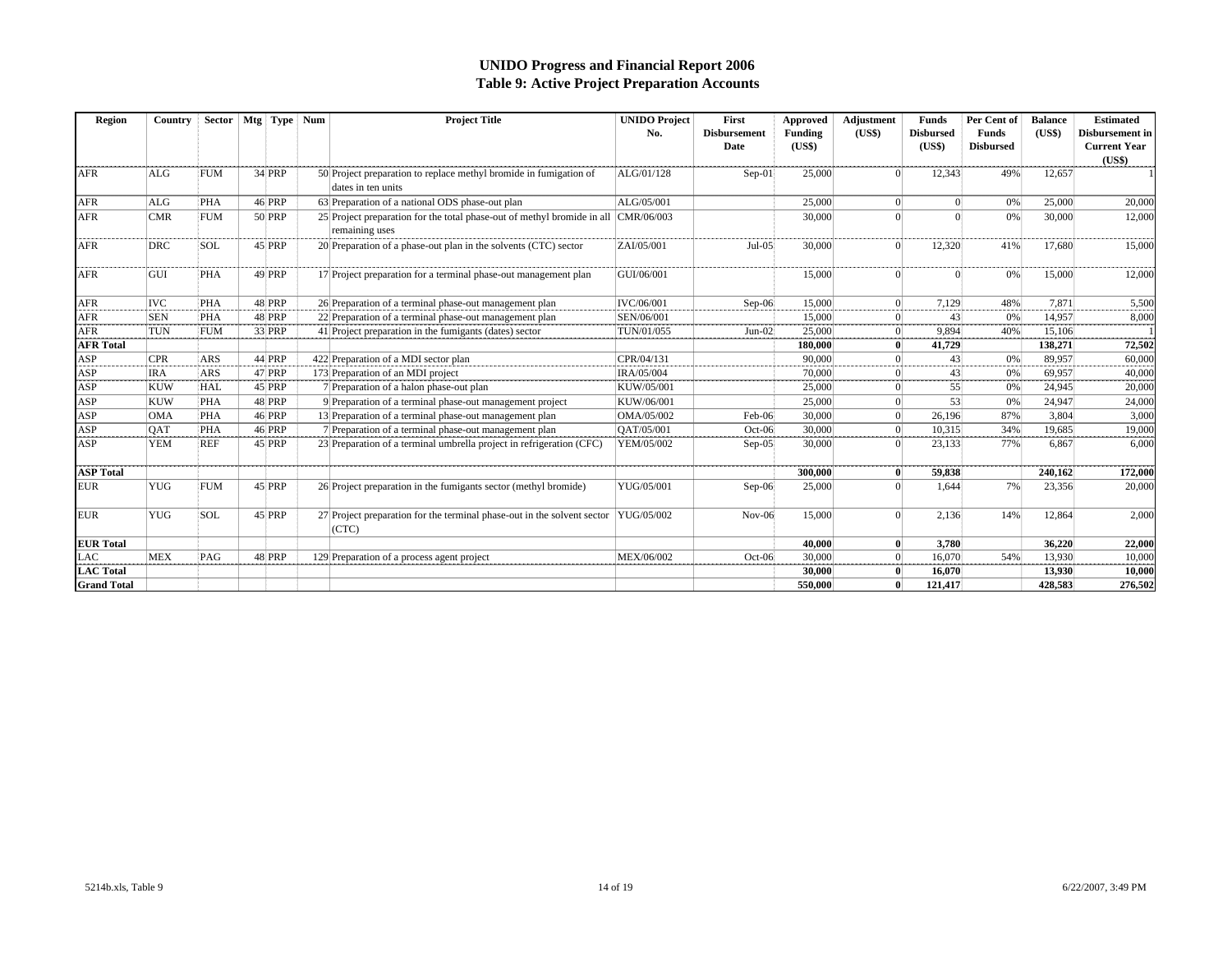#### **UNIDO Progress and Financial Report 2006 Table 10a: Completed Projects with Balances Returned to the Multilateral Fund during the Reporting Year**

| <b>Project Title</b>                                                                                                                                                                                                                                                                               | Remarks (Specify milestone achieved, remedial actions, and issues                      | Approved              | Adjustment  | Approved                                     | Funds                      | Per Cent of               | <b>Balance</b>                                  | Region     | Country    | <b>Sector</b> | Mtg | Type                | <b>UNIDO Project</b><br>Num | ODP to be | Date            | First                | Date of               |  |
|----------------------------------------------------------------------------------------------------------------------------------------------------------------------------------------------------------------------------------------------------------------------------------------------------|----------------------------------------------------------------------------------------|-----------------------|-------------|----------------------------------------------|----------------------------|---------------------------|-------------------------------------------------|------------|------------|---------------|-----|---------------------|-----------------------------|-----------|-----------------|----------------------|-----------------------|--|
|                                                                                                                                                                                                                                                                                                    | of relevance to ExCom                                                                  | <b>Funding (US\$)</b> | (US\$)      | <b>Funding plus</b><br>Adjustments<br>(US\$) | <b>Disbursed</b><br>(US\$) | Funds<br><b>Disbursed</b> | <b>Credited</b> to<br>the account<br>$(USS)$ ** |            |            |               |     |                     | No.                         | Phased    | <b>Approved</b> | Disbursement<br>Date | Compl per<br>Proposal |  |
| Establishment of an Ozone Unit                                                                                                                                                                                                                                                                     | Refund was reported to 48th ExCom, Apr 2006. FIN.                                      | 110,000               |             | 104,543                                      | 104,543                    | 100%                      | $(5,457)$ EUR                                   |            | BHE        | <b>SEV</b>    |     | 27 INS              | 2 BIH/99/053                | 0.0       | Mar-9           | May-01               | Apr-0                 |  |
| Assistance for the preparation of a survey on the consumption of<br>methyl bromide                                                                                                                                                                                                                 | Financial completion in Sep 2006.<br>Refund was reported to 50th ExCom, Nov 2006. FIN. | 40,000                |             | 39,138                                       | 39,138                     | 100%                      | $(862)$ LAC                                     |            | BRA        | <b>FUM</b>    |     | 38 TAS              | 263 BRA/02/144              | 0.0       | $Nov-02$        | Apr-04               | Dec-0                 |  |
| Two alternatives to the use of methyl bromide: non-soil cultivation Refund was reported to 48th ExCom, Apr 2006. FIN.<br>techniques and application of various mixtures of other chemicals in<br>low doses in tobacco                                                                              |                                                                                        | 160,600               |             | 159,314                                      | 159,314                    | 100%                      | $(1,286)$ AFR                                   |            | CMR        | FUM           |     | 25 DEM              | 16 CMR/98/062               | 0.0       | $Jul-98$        | Mar-99               | Aug-0                 |  |
| Replacement of CFC-11 with HCFC-141b in manufacturing of PU Financial completion in Sep 2006.<br>rigid spray foam for insulation at 26 enterprises                                                                                                                                                 | Refund was reported to 50th ExCom, Nov 2006. FIN.                                      | 3,295,600             | (2,007,489) | 5,320,774                                    | 5,320,774                  | 100%                      | $(17,685)$ ASP                                  |            | CPR        | <b>FOA</b>    |     | 32 INV              | 369 CPR/00/154              | 891.4     | Dec-00          | $Jul-01$             | $Jul-0$               |  |
| Phasing out CFC-11 with HCFC-141b at six companies Hongyu,<br>Longan, Songliao, Tianyun, Xinyang and Yizheng) and phasing ou<br>CFC-11 by conversion to water blown technology at one company<br>Yinxian)                                                                                          | Refund was reported to 48th ExCom, Apr 2006. FIN.                                      | 1,087,764             |             | 1,005,714                                    | 1,005,714                  | 100%                      | $(82,050)$ ASP                                  |            | CPR        | <b>FOA</b>    |     | $34$ <sub>INV</sub> | 375 CPR/01/167              | 191.6     | Jul-0           | Sep-01               | Feb-0                 |  |
| Preparation of a methyl bromide consumption phase-out plan                                                                                                                                                                                                                                         | Refund was reported to 48th ExCom, Apr 2006. FIN.                                      | 20,000                |             | 19,924                                       | 19,924                     | 100%                      |                                                 | $(76)$ ASP | <b>CPR</b> | <b>FUM</b>    |     | 43 <sub>IPRP</sub>  | 412 CPR/04/067              | 0.0       | $Jul-04$        | $Oct-04$             | $Jul-0$               |  |
| Preparation of a production phase-out plan in the fumigants sector<br>(methyl bromide)                                                                                                                                                                                                             | inancial completion in Feb 2006.<br>Refund was reported to 49th ExCom, Jul 2006. FIN.  | 40,000                |             | 39,906                                       | 39,906                     | 100%                      |                                                 | $(94)$ ASP | CPR        | <b>FUM</b>    |     | 45 PRP              | 430 CPR/05/001              | 0.0       | Apr-05          | $Jul-05$             | Apr-0                 |  |
| Replacement of CFC-11 and CFC-12 with cyclopentane and<br>isobutane in the production of refrigerators at Zhejian Electrical<br>Equipment Co.                                                                                                                                                      | inancial completion in Sep 2006.<br>Refund was reported to 50th ExCom, Nov 2006. FIN.  | 2,189,782             |             | 2,146,88                                     | 2,146,889                  | 100%                      | $(42,893)$ ASP                                  |            | CPR        | <b>REF</b>    |     | 29 INV              | 336 CPR/99/168              | 199.0     | Nov-99          | Dec-00               | Dec-02                |  |
| Project preparation to eliminate methyl bromide consumption<br>(horticulture)                                                                                                                                                                                                                      | Financial completion in Sep 2006.<br>Refund was reported to 50th ExCom, Nov 2006. FIN. | 30,000                |             | 28,932                                       | 28,932                     | 100%                      | $(1,068)$ LAC                                   |            | <b>CUB</b> | <b>FUM</b>    |     | 43 PRF              | 24 CUB/04/070               | 00        | $Jul-0$         | Oct-04               | $Jul-0$               |  |
| Provision of basic tools for the registered service workshops                                                                                                                                                                                                                                      | inancial completion in Sep 2006.<br>Refund was reported to 50th ExCom, Nov 2006. FIN.  | 100,000               |             | 89,520                                       | 89,520                     | 100%                      | $(10,480)$ ASP                                  |            | DRK        | <b>REF</b>    |     | 40 TAS              | 29 DRK/03/059               | 0.0       | $Jul-0.$        | $Jun-04$             | $Jul-0$               |  |
| Conversion of cleaning installations from carbon tetrachloride to<br>aqueous cleaning techniques at the Gumsong Tractor Factory (GST) Refund was reported to 49th ExCom, Jul 2006. FIN.                                                                                                            | Financial completion in May 2006.                                                      | 1,932,207             |             | 1,932,197                                    | 1,932,197                  | 100%                      |                                                 | $(10)$ ASP | <b>DRK</b> | SOL           |     | 36.INV              | 18 DRK/02/013               | 198.0     | Mar-02          | Jun-02               | $Sep-0$               |  |
| Conversion of cleaning processes from CTC to aqueous and solvent Financial completion in May 2006.<br>cleaning techniques at Huichon February 26 Factory (HUI)                                                                                                                                     | Refund was reported to 49th ExCom, Jul 2006. FIN.                                      | 1,945,477             |             | 1,941,445                                    | 1,941,445                  | 100%                      | $(4,032)$ ASP                                   |            | <b>DRK</b> | SOL           |     | $37$ INV            | 19 DRK/02/088               | 209.0     | $Jul-02$        | Apr- $03$            | $Jan-0$               |  |
| Conversion of methyl chloroform and CTC to non-ODS solvent<br>cleaning in the plating workshop of the Taedong-gang Television<br>Factory (PTV), Taedong-gang District, Pyongyang City                                                                                                              | Financial completion in Jul 2006.<br>Refund was reported to 50th ExCom, Nov 2006. FIN. | 597,886               |             | 593,478                                      | 593,478                    | 100%                      | $(4,408)$ ASP                                   |            | DRK        | SOL           |     | 38 INV              | 20 DRK/02/135               | 59.8      | $Nov-02$        | $Dec-03$             | $Dec-0$               |  |
| Conversion of Cleaning Processes from CTC to perchloroethylene Financial completion in Sep 2006.<br>cleaning at the galvanising workshop of the Pyongyang Illuminating Refund was reported to 50th ExCom, Nov 2006. FIN.<br>Fixtures Factory (PIF)                                                 |                                                                                        | 230,172               |             | 230,113                                      | 230,113                    | 100%                      |                                                 | $(59)$ ASP | DRK        | SOL           |     | 38 INV              | 21 DRK/02/134               | 29.7      | $Nov-0$         | $Jun-04$             | Jun-0                 |  |
| Conversion of cleaning processes from CTC (formerly methyl<br>chloroform) to perchloroethylene cleaning at the Plating Workshop Refund was reported to 49th ExCom, Jul 2006. FIN.<br>(PLT) of the refrigeration factory of the 5 October Automation<br>Complex, Pyongchon District, Pyongyang City | Financial completion in May 2006.                                                      | 508,068               |             | 505,285                                      | 505,285                    | 100%                      | $(2,783)$ ASP                                   |            | DRK        | SOL           |     | 38 INV              | 22 DRK/02/133               | 69.3      | $Nov-02$        | $Jul-04$             | Dec-0                 |  |
| Phase-out of CFC-11 by conversion to water blown in the<br>manufacture of integral skin shoe soles at PT. Accurai                                                                                                                                                                                  | Financial completion in Sep 2006.<br>Refund was reported to 50th ExCom, Nov 2006. FIN. | 523.943               |             | 523,287                                      | 523,287                    | 100%                      | $(656)$ ASP                                     |            | <b>IDS</b> | <b>FOA</b>    |     | $37'$ INV           | 147 INS/02/072              | 50.0      | $Jul-02$        | $Dec-03$             | $Mar-0$               |  |
| Phase-out of CFC-11 by conversion to HCFC-141b in the<br>manufacture of rigid polyurethane foam for insulating purposes at<br>Delta Atlantik and Samudra Plastics                                                                                                                                  | inancial completion in May 2006.<br>Refund was reported to 49th ExCom, Jul 2006. FIN.  | 146,388               |             | 146,308                                      | 146,308                    | 100%                      |                                                 | $(80)$ ASP | IDS        | <b>FOA</b>    |     | 38 INV              | 152 INS/02/151              | 18.8      | $Nov-02$        | Dec-03               | Dec-0                 |  |
| Preparation of an investment project in the fumigant sector                                                                                                                                                                                                                                        | Refund was reported to 48th ExCom, Apr 2006. CLO.                                      | 35,000                |             | 960                                          | 960                        | 100%                      | $(34,040)$ ASP                                  |            | <b>IND</b> | <b>FUM</b>    |     | 39 PRP              | 360 IND/03/034              | 0.0       | Apr-0           | $Jul-04$             | Apr-0                 |  |
| onversion of carbon tetrachloride as process agent to<br>monochlorobenzene at M/S Benzo Chemical Industries, Tarapore                                                                                                                                                                              | inancial completion in Sep 2006.<br>Refund was reported to 50th ExCom, Nov 2006. FIN.  | 136,786               |             | 132,880                                      | 132,880                    | 100%                      | $(3,906)$ ASP                                   |            | <b>IND</b> | PAG           |     | 34HNV               | 303 IND/01/175              | 23.0      | $Jul-0$         | Mar-03               | Aug-0.                |  |
| Conversion of carbon tetrachloride as process agent to<br>monochlorobenzene at Praddep Shetye Ltd., Alibagh                                                                                                                                                                                        | Financial completion in Sep 2006.<br>Refund was reported to 50th ExCom, Nov 2006. FIN. | 279,001               |             | 278.991                                      | 278,991                    | 100%                      |                                                 | $(10)$ ASP | <b>IND</b> | PAG           |     | 34 <sup>i</sup> INV | 311 IND/01/174              | 133.9     | $Jul-0$         | $Dec-02$             | Aug-0                 |  |
| Conversion from CFC-11 to n-pentane in the production of rigid<br>foam panels at Rashestan Co.                                                                                                                                                                                                     | Refund was reported to 48th ExCom, Apr 2006. FIN.                                      | 539,882               |             | 539,160                                      | 539,160                    | 100%                      | $(722)$ ASP                                     |            | <b>IRA</b> | <b>FOA</b>    |     | $31'$ INV           | 73 IRA/00/093               | 70.0      | $Jul-00$        | Apr-01               | Jan-0                 |  |
| Conversion from CFC-11 to HCFC-141b and CFC-12 to HFC-134a Refund was reported to 48th ExCom, Apr 2006. FIN.<br>technology in the manufacture of domestic and commercial<br>refrigeration equipment at the Zarifan Mashad                                                                          |                                                                                        | 200,550               |             | 199,051                                      | 199,051                    | 100%                      | $(1,499)$ ASP                                   |            | <b>IRA</b> | <b>REF</b>    |     | 34 INV              | 104 IRA/01/138              | 22.0      | $Jul-0$         | $Mar-02$             | $Dec-0$               |  |
| onversion from CFC-11 to HCFC-141b and CFC-12 to HFC-134a Financial completion in Mar 2006.<br>technology in the manufacture of domestic and commercial<br>refrigeration equipment at the Roshan Ind. Group                                                                                        | Refund was reported to 49th ExCom, Jul 2006. FIN.                                      | 203,960               |             | 198,444                                      | 198,444                    | 100%                      | $(5,516)$ ASP                                   |            | <b>IRA</b> | REF           |     | $34$ INV            | 107 IRA/01/145              | 18.6      | Jul-0           | Nov-01               | Dec-0                 |  |
| Conversion from CFC-11 to HCFC-141b and CFC-12 to HFC-134a Financial completion in Sep 2006.<br>technology in the manufacture of domestic and commercial<br>refrigeration at the Arjah Boroudat Co.                                                                                                | Refund was reported to 50th ExCom, Nov 2006. FIN.                                      | 209,425               |             | 209,121                                      | 209,121                    | 100%                      | $(304)$ ASP                                     |            | <b>IRA</b> | <b>REF</b>    |     | 34 INV              | 111 IRA/01/137              | 27.4      | $Jul-0$         | $Nov-01$             | Dec-03                |  |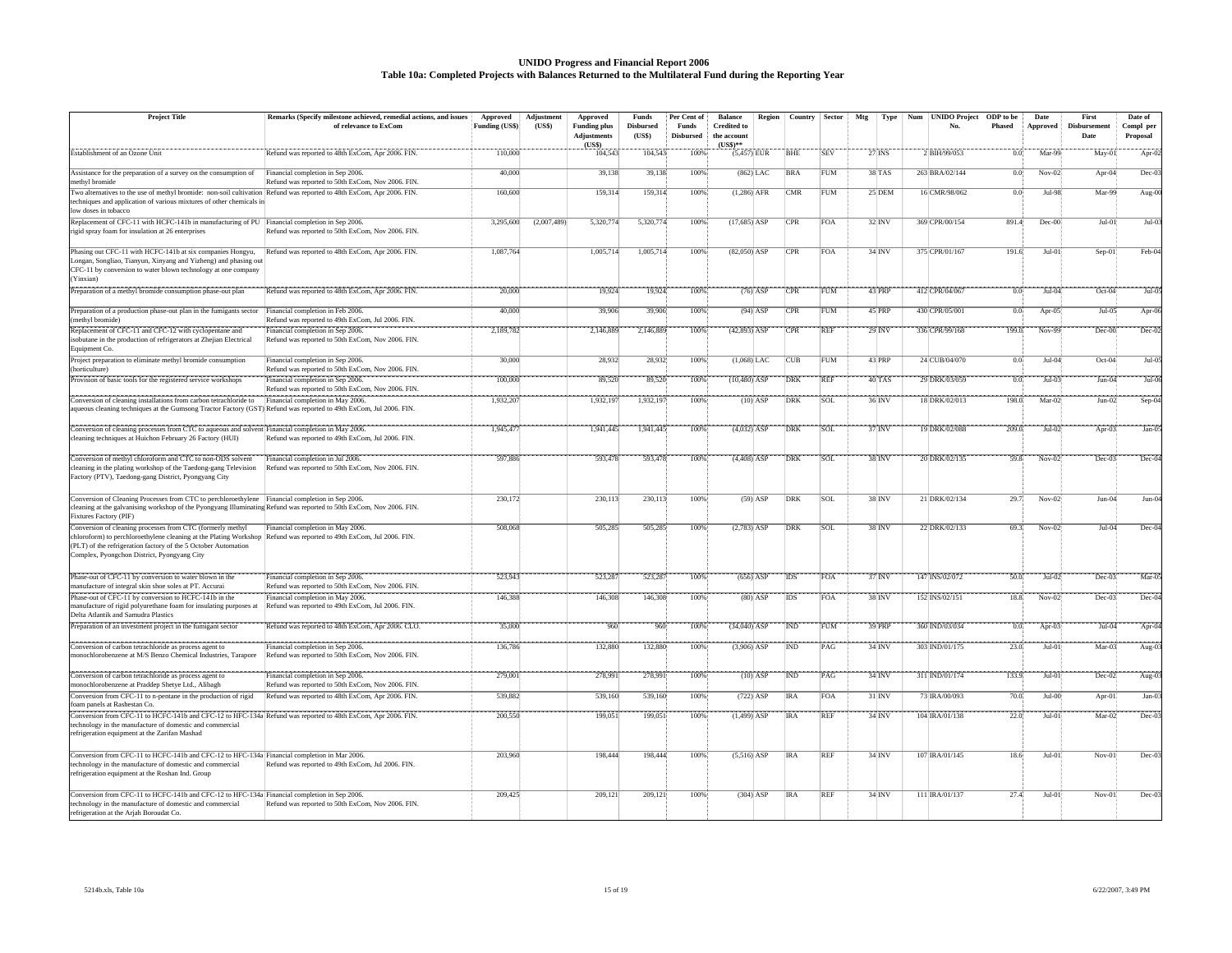#### **UNIDO Progress and Financial Report 2006 Table 10a: Completed Projects with Balances Returned to the Multilateral Fund during the Reporting Year**

| <b>Project Title</b>                                                                                                                                                                                               | Remarks (Specify milestone achieved, remedial actions, and issues                      | Approved             | Adjustment | Approved                     | <b>Funds</b>     | Per Cent of      | <b>Balance</b>            | Region      | Country          | Sector     | Mtg | Type                | Num | <b>UNIDO Project</b> | ODP to be        | Date            | First        | Date of   |
|--------------------------------------------------------------------------------------------------------------------------------------------------------------------------------------------------------------------|----------------------------------------------------------------------------------------|----------------------|------------|------------------------------|------------------|------------------|---------------------------|-------------|------------------|------------|-----|---------------------|-----|----------------------|------------------|-----------------|--------------|-----------|
|                                                                                                                                                                                                                    | of relevance to ExCom                                                                  | Funding (US\$)       | (US\$)     | <b>Funding plus</b>          | <b>Disbursed</b> | Funds            | <b>Credited to</b>        |             |                  |            |     |                     |     | No.                  | <b>Phased</b>    | <b>Approved</b> | Disbursement | Compl per |
|                                                                                                                                                                                                                    |                                                                                        |                      |            | <b>Adjustments</b><br>(US\$) | (US\$)           | <b>Disbursed</b> | the account<br>$(US$)$ ** |             |                  |            |     |                     |     |                      |                  |                 | Date         | Proposal  |
| Conversion from CFC-11 to HCFC-141b and CFC-12 to HFC-134a Financial completion in Mar 2006.                                                                                                                       |                                                                                        | 158,232              |            | 153.17                       | 153,178          | 100%             | $(5,054)$ ASP             |             | <b>IRA</b>       | REF        |     | 34 INV              |     | 113 IRA/01/141       | 11.7             | $Jul-0$         | $Nov-01$     | Dec-0     |
| technology in the manufacture of commercial refrigeration equipme Refund was reported to 49th ExCom, Jul 2006. FIN.                                                                                                |                                                                                        |                      |            |                              |                  |                  |                           |             |                  |            |     |                     |     |                      |                  |                 |              |           |
| at the Gasso Co                                                                                                                                                                                                    |                                                                                        |                      |            |                              |                  |                  |                           |             |                  |            |     |                     |     |                      |                  |                 |              |           |
| Conversion from CFC-11 to HCFC-141b and CFC-12 to HFC-134a] Financial completion in Mar 2006.<br>echnology in the manufacture of domestic and commercial                                                           | Refund was reported to 49th ExCom, Jul 2006. FIN.                                      | 82,400               |            | 80,242                       | 80,242           | 100%             | $(2,158)$ ASP             |             | <b>IRA</b>       | REF        |     | 35 INV              |     | 120 IRA/01/204       | 6.4              | Dec-0           | $Jun-02$     | May-0     |
| refrigeration equipment at Moradi Company                                                                                                                                                                          |                                                                                        |                      |            |                              |                  |                  |                           |             |                  |            |     |                     |     |                      |                  |                 |              |           |
|                                                                                                                                                                                                                    |                                                                                        |                      |            |                              |                  |                  |                           |             |                  |            |     |                     |     |                      |                  |                 |              |           |
| Conversion from CFC-11 to HCFC-141b and CFC-12 to HFC-134a Financial completion in Mar 2006.                                                                                                                       |                                                                                        | 86,365               |            | 82,482                       | 82,482           | 100%             | $(3,883)$ ASP             |             | <b>IRA</b>       | REF        |     | 35 INV              |     | 124 IRA/01/209       | 7.6              | $Dec-01$        | $Jun-02$     | May-0     |
| echnology in the manufacture of domestic refrigeration equipment areful was reported to 49th ExCom, Jul 2006. FIN.<br>the Ariz Pooyaye Sanat (Ariz Co.)                                                            |                                                                                        |                      |            |                              |                  |                  |                           |             |                  |            |     |                     |     |                      |                  |                 |              |           |
|                                                                                                                                                                                                                    |                                                                                        |                      |            |                              |                  |                  |                           |             |                  |            |     |                     |     |                      |                  |                 |              |           |
| Conversion from CFC-11 to HCFC-141b and CFC-12 to HFC-134a Financial completion in May 2006.                                                                                                                       |                                                                                        | 139.970              |            | 139.608                      | 139,608          | 100%             |                           | $(362)$ ASP | <b>IRA</b>       | <b>REF</b> |     | 35 INV              |     | 126 IRA/01/206       | 9.3              | Dec-0           | $Jun-02$     | $May-0$   |
| echnology in the manufacture of commercial refrigeration equipmenRefund was reported to 49th ExCom, Jul 2006. FIN.                                                                                                 |                                                                                        |                      |            |                              |                  |                  |                           |             |                  |            |     |                     |     |                      |                  |                 |              |           |
| at Darvish Mohamad Nazari Company (Jahan Nama)                                                                                                                                                                     |                                                                                        |                      |            |                              |                  |                  |                           |             |                  |            |     |                     |     |                      |                  |                 |              |           |
|                                                                                                                                                                                                                    |                                                                                        |                      |            |                              |                  |                  |                           |             |                  |            |     | 35/INV              |     |                      |                  |                 |              |           |
| Conversion from CFC-11 to HCFC-141b and CFC-12 to HFC-134a Financial completion in Mar 2006.<br>echnology in the manufacture of commercial refrigeration equipmenRefund was reported to 49th ExCom, Jul 2006. FIN. |                                                                                        | 125,350              |            | 120,589                      | 120,589          | 100%             | $(4,761)$ ASP             |             | <b>IRA</b>       | REF        |     |                     |     | 128 IRA/01/211       | 8.4              | Dec-0           | $Jun-02$     | May-0     |
| at Sard Va Garm                                                                                                                                                                                                    |                                                                                        |                      |            |                              |                  |                  |                           |             |                  |            |     |                     |     |                      |                  |                 |              |           |
| Project preparation in the solvent (CTC) sector                                                                                                                                                                    | Financial completion in Feb 2006.                                                      | 20,000               |            | 19,982                       | 19,982           | 100%             |                           | $(18)$ ASP  | <b>IRA</b>       | SOL        |     | 33 PRP              |     | 80 IRA/01/068        | 0.0              | Mar-0           | Aug-01       | Apr-0     |
|                                                                                                                                                                                                                    | Refund was reported to 49th ExCom, Jul 2006. FIN.                                      |                      |            |                              |                  |                  |                           |             |                  |            |     |                     |     |                      |                  |                 |              |           |
| Phasing out CFC-11 by conversion to HCFC-141b and CFC-12 to Refund was reported to 48th ExCom, Apr 2006. FIN.                                                                                                      |                                                                                        | 279,672              |            | 269,734                      | 269,734          | 100%             | $(9,938)$ ASP             |             | <b>ILEB</b>      | REF        |     | $34$ INV            |     | 45 LEB/01/142        | 18.8             | $Jul-0$         | Apr-02       | $Aug-0$   |
| HFC-134a technology in the manufacture of commercial refrigeration<br>equipment at 4th group of enterprises                                                                                                        |                                                                                        |                      |            |                              |                  |                  |                           |             |                  |            |     |                     |     |                      |                  |                 |              |           |
|                                                                                                                                                                                                                    |                                                                                        |                      |            |                              |                  |                  |                           |             |                  |            |     |                     |     |                      |                  |                 |              |           |
| National phase-out plan                                                                                                                                                                                            | Financial completion in Aug 2006.                                                      | 40,000               |            | 39.532                       | 39.532           | 100%             |                           | $(468)$ AFR | LIB <sup>-</sup> | <b>SEV</b> |     | <b>38 PRP</b>       |     | 21 LIB/02/155        | $\overline{0.0}$ | $Nov-02$        | $Sep-03$     | $Dec-0$   |
|                                                                                                                                                                                                                    | Refund was reported to 50th ExCom, Nov 2006. FIN.                                      |                      |            |                              |                  |                  |                           |             |                  |            |     |                     |     |                      |                  |                 |              |           |
| Phase-out of methyl bromide in tobacco seedling and horticulture<br>production sector                                                                                                                              | Financial completion in May 2006.<br>Refund was reported to 49th ExCom, Jul 2006. FIN. | 1,075,207            |            | 1,070,181                    | 1,070,181        | 100%             | $(5,026)$ EUR             |             | MDN              | <b>FUM</b> |     | $32$ INV            |     | 16 MCD/00/163        | 27.2             | Dec-0           | Oct-01       | $Jan-0$   |
| Demonstration project - Alternatives to the use of methyl bromide in Financial completion in May 2006.                                                                                                             |                                                                                        | 790,350              |            | 775,144                      | 775,144          | 100%             | $(15.206)$ LAC            |             | MEX              | <b>FUM</b> |     | $25$ <sub>DEM</sub> |     | 81 MEX/98/059        | 0.0              | Jul-9           | Dec-98       | Aug-0     |
| the cultivation of tomatoes, strawberries, tobacco, melons and cut Refund was reported to 49th ExCom, Jul 2006. FIN.                                                                                               |                                                                                        |                      |            |                              |                  |                  |                           |             |                  |            |     |                     |     |                      |                  |                 |              |           |
| <b>lowers</b>                                                                                                                                                                                                      |                                                                                        |                      |            |                              |                  |                  |                           |             |                  |            |     |                     |     |                      |                  |                 |              |           |
| Renewal of institutional strengthening project (Phase 6)                                                                                                                                                           | Financial completion in May 2006.                                                      | 247,000              |            | 242,306                      | 242,306          | 100%             | $(4,694)$ LAC             |             | MEX              | SEV        |     | 37 INS              |     | 110 MEX/02/104       | 20.4             | $Jul-0$         | Feb-03       | Aug-0     |
|                                                                                                                                                                                                                    | Refund was reported to 49th ExCom, Jul 2006. FIN.                                      |                      |            |                              |                  |                  |                           |             |                  |            |     |                     |     |                      |                  |                 |              |           |
| Replacement of refrigerant CFC-12 with HFC-134a and foam<br>blowing agent CFC-11 with HCFC-141b in the manufacture of                                                                                              | Refund was reported to 48th ExCom, Apr 2006 and to 49th ExCom, Jul<br><b>2006 FIN</b>  | 143,729              |            | 142,796                      | 142,796          | 100%             |                           | $(933)$ AFR | NIR              | REF        |     | 35 INV              |     | 98 NIR/01/221        | 11.0             | Dec-0           | $Sep-02$     | May-0     |
| commercial refrigeration equipment at Ristian                                                                                                                                                                      |                                                                                        |                      |            |                              |                  |                  |                           |             |                  |            |     |                     |     |                      |                  |                 |              |           |
|                                                                                                                                                                                                                    |                                                                                        |                      |            |                              |                  |                  |                           |             |                  |            |     |                     |     |                      |                  |                 |              |           |
| Implementation of the RMP: Training of trainers in good refrigerant Refund was reported to 48th ExCom, Apr 2006. FIN.                                                                                              |                                                                                        | 178,000              |            | 176,361                      | 176,361          | 100%             | $(1,639)$ ASP             |             | <b>OMA</b>       | <b>REF</b> |     | 34TRA               |     | 2 OMA/01/146         | 80.0             | $Jul-0$         | $Jun-02$     | Aug-0     |
| management practices<br>Institutional Strengthening/Support to the National Ozone Unit in Financial completion in Feb 2006.                                                                                        |                                                                                        | 79,000               |            | 78,990                       | 78,990           | 100%             |                           | $(10)$ ASP  | OMA              | SEV        |     | 32 INS              |     | 2 OMA/01/044         | 0.01             | $Dec-00$        | $Oct-02$     | $Jan-0$   |
| Oman                                                                                                                                                                                                               | Refund was reported to 49th ExCom, Jul 2006. FIN.                                      |                      |            |                              |                  |                  |                           |             |                  |            |     |                     |     |                      |                  |                 |              |           |
| Phasing out ODS at the Chest Freezer Factory of Riaz Electric Co. Refund was reported to 48th ExCom, Apr 2006. FIN.                                                                                                |                                                                                        | 822.987              |            | 817,606                      | 817,606          | 100%             | $(5,381)$ ASP             |             | PAK              | <b>REF</b> |     | 19 INV              |     | 9 PAK 96/110         | 48.2             | May-96          | Mar-97       | $Nov-9$   |
| ht. I                                                                                                                                                                                                              |                                                                                        |                      |            |                              |                  |                  |                           |             |                  |            |     |                     |     |                      |                  |                 |              |           |
| Phasing out ODS at the refrigerator and chest freezer plants of Pak Financial completion in May 2006.<br>Elektron Ltd. (PEL)                                                                                       | Refund was reported to 49th ExCom, Jul 2006. FIN.                                      | 1,210,295            |            | 1,141,268                    | 1,141,268        | 100%             | $(69,027)$ ASP            |             | PAK              | REF        |     | $19$ INV            |     | 10 PAK/96/111        | 68.0             | $May-96$        | Mar-97       | $Nov-9$   |
| Implementation of RMP: Training of trainers and technicians trainistinancial completion in Mar 2006.                                                                                                               |                                                                                        | 105,000              |            | 98,865                       | 98,865           | 100%             | $(6,135)$ ASP             |             | <b>OAT</b>       | <b>REF</b> |     | 34 TRA              |     | 5 QAT/01/158         | 19.3             | $Jul-0$         | Aug-02       | Aug-0.    |
| in good refrigerant management practices                                                                                                                                                                           | Refund was reported to 49th ExCom, Jul 2006. FIN.                                      |                      |            |                              |                  |                  |                           |             |                  |            |     |                     |     |                      |                  |                 |              |           |
|                                                                                                                                                                                                                    |                                                                                        |                      |            |                              |                  |                  |                           |             |                  |            |     |                     |     |                      |                  |                 |              |           |
| Institutional Strengthening Project: Creation of the National Ozone Refund was reported to 48th ExCom, Apr 2006. FIN.                                                                                              |                                                                                        | 68,450               |            | 64,069                       | 64,069           | 100%             | $(4,381)$ ASP             |             | OAT              | SEV        |     | 27 INS              |     | 2 QAT/99/052         | 0.0              | Mar-9           | $Nov-00$     | Apr-0     |
| I Init                                                                                                                                                                                                             |                                                                                        |                      |            |                              |                  |                  |                           |             |                  |            |     |                     |     |                      |                  |                 |              |           |
| Preparation of investment projects in the solvent sector                                                                                                                                                           | Refund was reported to 48th ExCom, Apr 2006. FIN.                                      | 15,000               |            | 14,192                       | 14,192           | 100%             |                           | $(808)$ EUR | ROM              | SOL        |     | 39 PRP              |     | 21 ROM/03/040        | 0.0              | Apr-0           | $Oct-03$     | Apr-0     |
| Preparation of a national ODS phase-out plan                                                                                                                                                                       | Refund was reported to 48th ExCom, Apr 2006. FIN.                                      | 70,000               |            | 69,596                       | 69,596           | 100%             |                           | $(404)$ AFR | <b>SUD</b>       | PHA        |     | 41 PRP              |     | 15 SUD/03/106        | 0.0              | $Dec-0$         | Aug-04       | Dec-0     |
| Refrigerant management plan: recovery and recycling                                                                                                                                                                | Financial completion in Sep 2006.                                                      | 350,00               |            | 348,268                      | 348,268          | 100%             | $(1,732)$ AFR             |             | <b>SUD</b>       | <b>REF</b> |     | 28'TAS              |     | 10 SUD/99/151        | 50.0             | $Jul-99$        | Aug-01       | Feb-02    |
|                                                                                                                                                                                                                    | Refund was reported to 50th ExCom, Nov 2006. FIN                                       |                      |            |                              |                  |                  |                           |             |                  |            |     |                     |     |                      |                  |                 |              |           |
| Phasing out CFC-11 by conversion to HCFC-141b as a blowing<br>agent in the manufacture of rigid p.u. foams: Umbrella No. 2 projectRefund was reported to 49th ExCom, Jul 2006. FIN.                                | Financial completion in May 2006.                                                      | 851,432              |            | 763,441                      | 763,441          | 100%             | $(87,991)$ LAC            |             | <b>VEN</b>       | FOA        |     | 38 INV              |     | 96 VEN/02/160        | 135.3            | $Nov-02$        | Apr-03       | $Dec-0$   |
|                                                                                                                                                                                                                    |                                                                                        |                      |            |                              |                  |                  |                           |             |                  |            |     |                     |     |                      |                  |                 |              |           |
| Phasing out CFC-12 with HFC-134a and CFC-11 with HCFC-141b Refund was reported to 48th ExCom, Apr 2006. FIN.                                                                                                       |                                                                                        | 403,590              |            | 318,406                      | 318,406          | 100%             | $(85,184)$ LAC            |             | <b>VEN</b>       | REF        |     | 32 INV              |     | 88 VEN/00/156        | 32.3             | $Dec-00$        | $Oct-01$     | $Jan-0$   |
| at seven commercial refrigeration companies (umbrella project)                                                                                                                                                     |                                                                                        |                      |            |                              |                  |                  |                           |             |                  |            |     |                     |     |                      |                  |                 |              |           |
| Phase out of CFC-11, CFC-12 and CFC-114 in the manufacture of                                                                                                                                                      |                                                                                        |                      |            | 360,322                      |                  |                  | $(6,482)$ ASP             |             | YEM              | ARS        |     | $34$ INV            |     | 8 YEM/01/130         |                  |                 |              |           |
| aerosols by conversion to hydrocarbon propellant at Arabia Felix                                                                                                                                                   | Refund was reported to 48th ExCom, Apr 2006. FIN.                                      | 366,804              |            |                              | 360,322          | 100%             |                           |             |                  |            |     |                     |     |                      | 96.6             | Jul-0           | $Jun-02$     | Oct-0     |
| Industries Ltd.                                                                                                                                                                                                    |                                                                                        |                      |            |                              |                  |                  |                           |             |                  |            |     |                     |     |                      |                  |                 |              |           |
| Halon bank management programme                                                                                                                                                                                    | Refund was reported to 48th ExCom, Apr 2006. FIN.                                      | $\overline{249,700}$ |            | 245,09:                      | 245,095          | 100%             | $(4,605)$ EUR             |             | YUG              | <b>HAL</b> |     | $35$ TAS            |     | 16 YUG/01/223        | 370.0            | Dec-0           | $Mar-02$     | Jan-0     |
|                                                                                                                                                                                                                    |                                                                                        |                      |            |                              |                  |                  |                           |             |                  |            |     |                     |     |                      |                  |                 |              |           |
| Umbrella refrigeration project 2, replacement of refrigerant CFC-12 Refund was reported to 48th ExCom, Apr 2006. FIN.<br>with HFC-134a and foam blowing agent CFC-11 with HCFC-141b                                |                                                                                        | 150,109              |            | 148,005                      | 148,005          | 100%             | $(2,104)$ EUR             |             | YUG              | REF        |     | 37 INV              |     | 18 YUG/02/107        | 10.9             | Jul-02          | Apr-03       | Jan-0:    |
| the manufacture of commercial refrigeration equipment at three                                                                                                                                                     |                                                                                        |                      |            |                              |                  |                  |                           |             |                  |            |     |                     |     |                      |                  |                 |              |           |
| enterprises                                                                                                                                                                                                        |                                                                                        |                      |            |                              |                  |                  |                           |             |                  |            |     |                     |     |                      |                  |                 |              |           |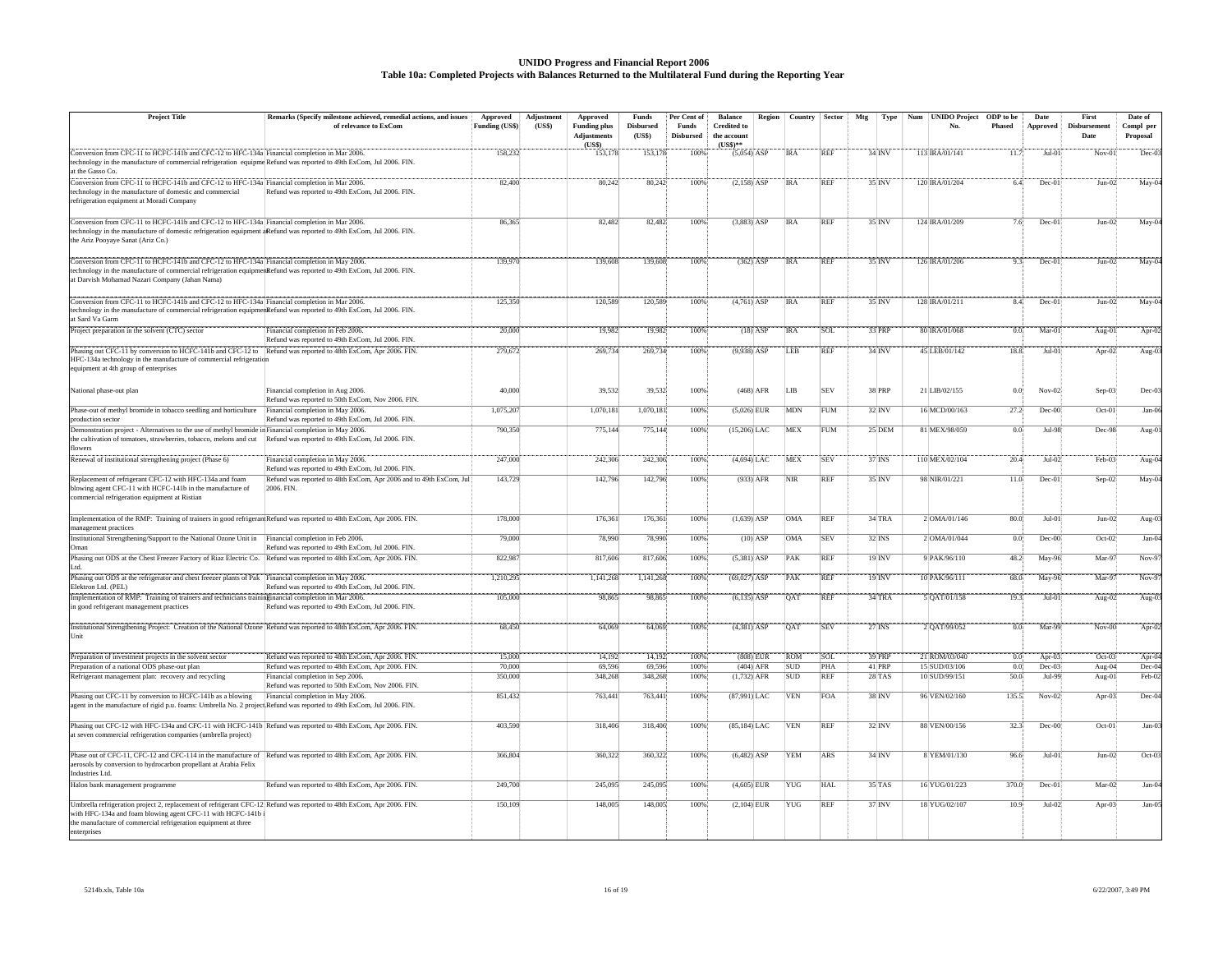## **UNIDO Progress and Financial Report 2006 Table 10a: Completed Projects with Balances Returned to the Multilateral Fund during the Reporting Year**

| <b>Project Title</b>                                                                                                  | Remarks (Specify milestone achieved, remedial actions, and issues | . Approved '   | Adiustment   | Approved            | Funds            | Per Cent of      | <b>Balance</b>     | Region   Country   Sector |     | Mtg { |        | Type   Num   UNIDO Project   ODP to be } |        | Date       | First               | Date of   |
|-----------------------------------------------------------------------------------------------------------------------|-------------------------------------------------------------------|----------------|--------------|---------------------|------------------|------------------|--------------------|---------------------------|-----|-------|--------|------------------------------------------|--------|------------|---------------------|-----------|
|                                                                                                                       | of relevance to ExCom                                             | Funding (US\$) | (US\$)       | <b>Funding plus</b> | <b>Disbursed</b> | Funds            | <b>Credited to</b> |                           |     |       |        | No.                                      | Phased | ' Approved | <b>Disbursement</b> | Compl per |
|                                                                                                                       |                                                                   |                |              | Adjustments         | (USS)            | <b>Disbursed</b> | the account        |                           |     |       |        |                                          |        |            | Date                | Proposal  |
|                                                                                                                       |                                                                   |                |              | (US\$)              |                  |                  | $(USS)$ **         |                           |     |       |        |                                          |        |            |                     |           |
| Project preparation in the fumigants (methyl bromide) sector (phase Refund was reported to 48th ExCom, Apr 2006. FIN. |                                                                   | 15,000         |              |                     | 14,378           | 100%             | $(622)$ AFR        | <b>IZIM</b>               | FUM |       | 45 PRP | 0 ZIM/05/001                             | 0.03   | Apr-05     | ⊿un-w               | Apr-06    |
| out in tobacco seedling)                                                                                              |                                                                   |                |              |                     |                  |                  |                    |                           |     |       |        |                                          |        |            |                     |           |
|                                                                                                                       |                                                                   | 22,686,133     | (2.007, 489) | 24,180,010          | 24,180,010       |                  | (548.982)          |                           |     |       |        |                                          |        |            |                     |           |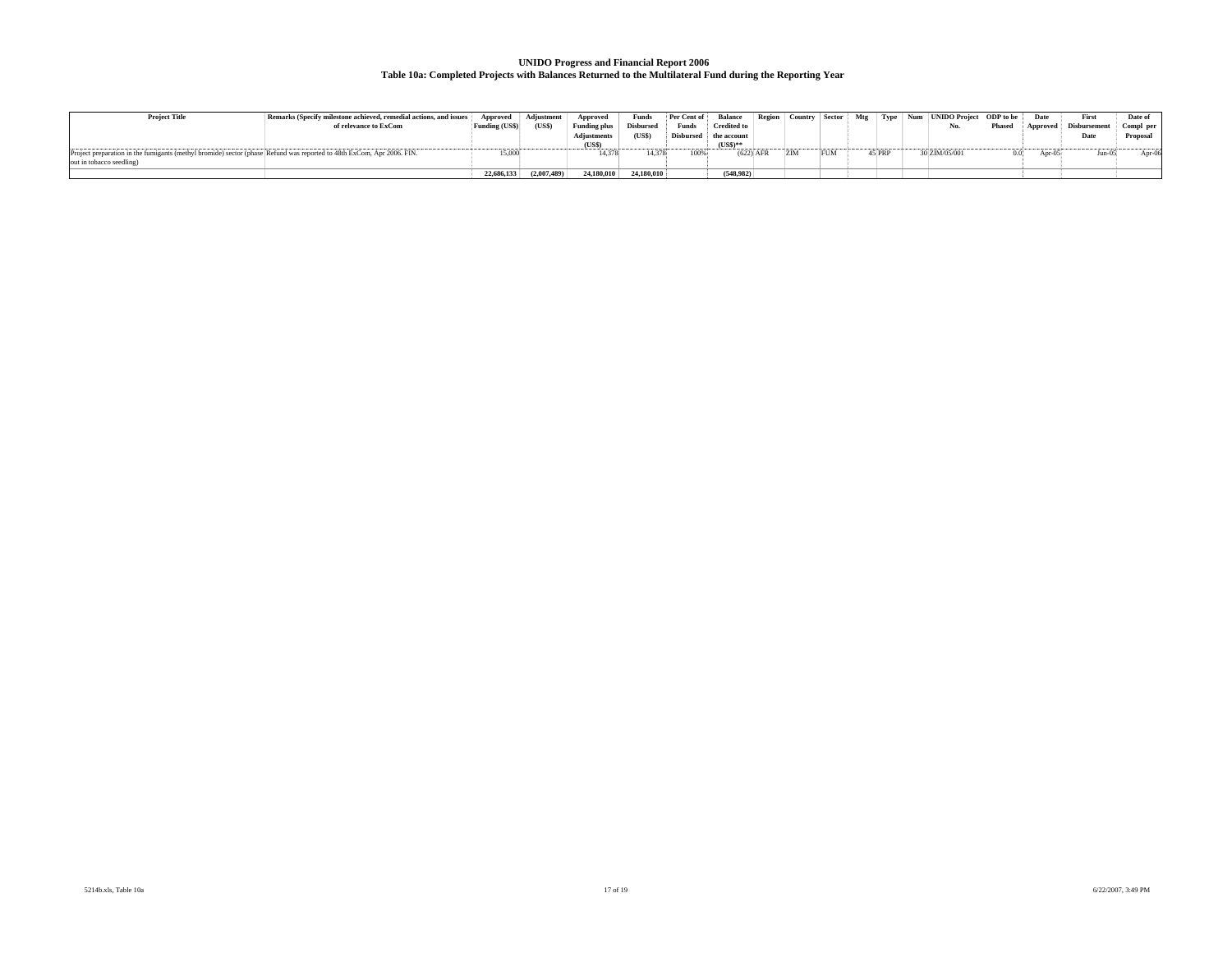## **UNIDO Progress and Financial Report 2006 Annex 1: Country Development Highlights**

| Country    | <b>No of Projects</b>  | <b>Type</b> | ODP to be                                    | <b>Approved</b>    | No. of Projects         | <b>ODP</b> Phased | <b>Disbursements</b> |  |  |
|------------|------------------------|-------------|----------------------------------------------|--------------------|-------------------------|-------------------|----------------------|--|--|
|            | <b>Approved</b>        |             | <b>Phased Out per</b><br><b>Funding plus</b> |                    | (All Types)             | out in 2006       | During 2006 (All     |  |  |
|            | <b>Against 2006 BP</b> |             |                                              | <b>Adjustments</b> | <b>Completed in</b>     |                   | Projects)            |  |  |
|            |                        |             | Proposal                                     | (US\$)             | 2006                    |                   |                      |  |  |
|            |                        | $1 1$ DEM   |                                              |                    |                         |                   |                      |  |  |
| AFR        |                        |             | 0.0                                          | 747,500            |                         |                   | 43                   |  |  |
| <b>ALB</b> |                        | $1$ 1 INV   | 21.0                                         | 72,322             |                         |                   | 34,048               |  |  |
| ALG        |                        | $1 1$ TAS   | 1.6                                          | 51,000             |                         | 45.0              | 343,015              |  |  |
| ARG        |                        | $1 1$ INV   | 200.0                                        | 1,103,500          |                         | 6.0               | 567,820              |  |  |
| <b>BAH</b> |                        |             |                                              |                    |                         |                   | 5,940                |  |  |
| <b>BDI</b> |                        |             |                                              |                    |                         |                   | 11,220               |  |  |
| <b>BHE</b> |                        |             |                                              |                    | 3                       | 39.7              | 196,500              |  |  |
| <b>BRA</b> |                        |             |                                              |                    |                         | 69.2              | 83,044               |  |  |
| <b>CMB</b> |                        |             |                                              |                    | 1                       |                   | 27,173               |  |  |
| <b>CMR</b> |                        | $3 1$ INV   | 12.7                                         | 660,000            |                         |                   |                      |  |  |
|            |                        | 2 PRP       |                                              |                    | $\overline{c}$          | 105.8             | 94,317               |  |  |
| <b>CPR</b> |                        | $1$ 1 INV   | 150.0                                        | 1,500,000          | $\sqrt{2}$              | 1,009.0           | 3,263,785            |  |  |
| <b>CRO</b> |                        | $1 1$ TAS   | 43.1                                         | 20,200             | $\mathfrak{2}$          | 2.7               | 182,964              |  |  |
| <b>CUB</b> |                        |             |                                              |                    |                         | 7.9               | 59,537               |  |  |
| <b>DOM</b> |                        |             |                                              |                    |                         | 20.0              | 280,213              |  |  |
| <b>DRC</b> |                        |             |                                              |                    |                         |                   | 12,165               |  |  |
| <b>DRK</b> |                        | $43$ INV    | 2,859.9                                      | 1,903,149          |                         |                   |                      |  |  |
|            |                        | 1 PRP       |                                              |                    | 3                       | 2,530.0           | 3,311,076            |  |  |
| EGY        |                        | $2$ 2 INV   | 341.5                                        | 7,099,000          | $\mathfrak{2}$          | 239.9             | 1,750,706            |  |  |
| <b>ELS</b> |                        |             |                                              |                    |                         |                   | 18,625               |  |  |
| <b>ETH</b> |                        |             |                                              |                    |                         |                   | (3,068)              |  |  |
| <b>EUR</b> |                        |             |                                              |                    |                         |                   | (13, 113)            |  |  |
| <b>GEO</b> |                        |             |                                              |                    | $\mathfrak{2}$          | 6.0               | 88,186               |  |  |
| GLO        |                        |             |                                              |                    | $\mathbf{1}$            |                   | 39,229               |  |  |
| GUA        |                        |             |                                              |                    |                         | 25.0              | 331,874              |  |  |
| GUI        |                        | 1 1 PRP     | 0.0                                          | 15,000             |                         |                   |                      |  |  |
| <b>HON</b> |                        | $1 1$ INV   | 31.8                                         | 600,000            |                         |                   |                      |  |  |
|            |                        |             |                                              |                    | 1                       |                   | 7,480                |  |  |
| <b>IDS</b> |                        |             |                                              |                    |                         |                   | 1,037,258            |  |  |
| <b>IND</b> |                        | $1$   1 INV | 694.0                                        | 399,046            | 1                       | 669.0             | 1,363,623            |  |  |
| <b>IRA</b> |                        | $3$ 2 INV   | 72.1                                         | 937,702            |                         |                   |                      |  |  |
|            |                        | 1 PRP       |                                              |                    | 3                       | 85.4              | 1,301,320            |  |  |
| <b>IVC</b> |                        | 1 1 PRP     | 0.0                                          | 15,000             |                         |                   | 26,884               |  |  |
| <b>JOR</b> |                        |             |                                              |                    | $\mathbf{1}$            | 41.0              | 62,752               |  |  |
| <b>KUW</b> |                        | 1 1 PRP     | 0.0                                          | 25,000             | $\mathbf{1}$            | 64.0              | 107,364              |  |  |
| <b>KYR</b> |                        | $1 1$ TAS   | 2.4                                          | 50,000             |                         |                   | 1,542                |  |  |
| LEB        |                        |             |                                              |                    |                         |                   | 109,870              |  |  |
| LIB        |                        |             |                                              |                    | $\mathbf{1}$            |                   | 576,464              |  |  |
| <b>MAG</b> |                        |             |                                              |                    | $\,1$                   |                   | 31,873               |  |  |
| <b>MDN</b> |                        | $2 1$ INS   | 5.0                                          | 212,218            |                         |                   |                      |  |  |
|            |                        | 1 INV       |                                              |                    | $\sqrt{2}$              | 10.0              | 197,140              |  |  |
| MEX        |                        | $2 1$ INV   | 400.0                                        | 329,500            |                         |                   |                      |  |  |
|            |                        | 1 PRP       |                                              |                    | $\boldsymbol{2}$        | 26.9              | 14,986,389           |  |  |
| <b>MOL</b> |                        |             |                                              |                    | $\,1$                   |                   | 5,824                |  |  |
| <b>MOR</b> |                        | 1 1 INV     | 56.4                                         | 411,633            | $\mathfrak{Z}$          | 3.5               | 1,254,081            |  |  |
| <b>MYA</b> |                        |             |                                              |                    |                         |                   | 706                  |  |  |
| <b>NIC</b> |                        |             |                                              |                    | 1                       |                   | 18,866               |  |  |
| <b>NIR</b> |                        | 1 1 INV     | 0.0                                          | 425,000            | $\overline{\mathbf{c}}$ | 8.3               | 463,896              |  |  |
| <b>OMA</b> |                        |             |                                              |                    | $\overline{c}$          | 189.3             | 171,299              |  |  |
| PAK        |                        |             |                                              |                    | $\sqrt{2}$              | 190.2             | 1,623,319            |  |  |
| QAT        |                        | $1 1$ INS   | 0.0                                          | 44,500             | $\overline{2}$          | 82.6              | 116,459              |  |  |
| <b>ROM</b> |                        | $5$ 3 INV   | 158.1                                        | 2,574,050          |                         |                   |                      |  |  |
|            |                        | 1 PRP       |                                              |                    |                         |                   |                      |  |  |
|            |                        | 1 TAS       |                                              |                    | 4                       | 91.5              | 3,030,953            |  |  |
| SAU        |                        | 1 1 CPG     | 0.0                                          | 65,000             |                         |                   | 18,803               |  |  |
| <b>SEN</b> |                        | 1 1 PRP     | $0.0\,$                                      | 15,000             |                         | 51.1              | 43                   |  |  |
|            |                        |             |                                              |                    |                         |                   |                      |  |  |